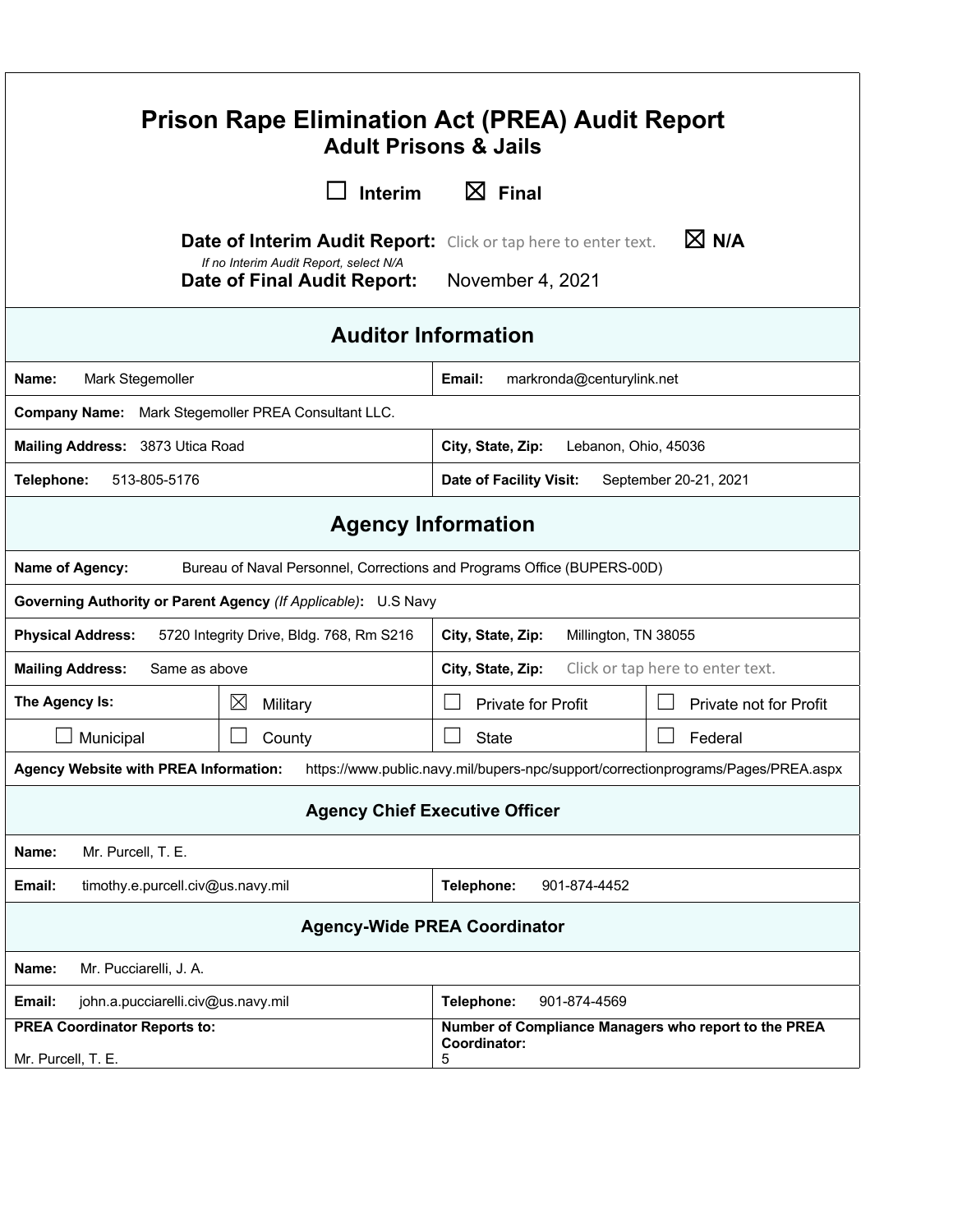| <b>Facility Information</b>                                                                                                                                                                                                                                                                                                                                                                                                                                                                                                                                                                 |                                       |                                                       |              |  |
|---------------------------------------------------------------------------------------------------------------------------------------------------------------------------------------------------------------------------------------------------------------------------------------------------------------------------------------------------------------------------------------------------------------------------------------------------------------------------------------------------------------------------------------------------------------------------------------------|---------------------------------------|-------------------------------------------------------|--------------|--|
| <b>Name of Facility:</b><br>Military Correctional Facility (MCF) - Miramar                                                                                                                                                                                                                                                                                                                                                                                                                                                                                                                  |                                       |                                                       |              |  |
| Physical Address: 46141 Miramar Way                                                                                                                                                                                                                                                                                                                                                                                                                                                                                                                                                         |                                       | San Diego, CA 92145<br>City, State, Zip:              |              |  |
| Mailing Address (if different from above):<br>Click or tap here to enter text.                                                                                                                                                                                                                                                                                                                                                                                                                                                                                                              |                                       | Click or tap here to enter text.<br>City, State, Zip: |              |  |
| The Facility Is:                                                                                                                                                                                                                                                                                                                                                                                                                                                                                                                                                                            | $\boxtimes$<br>Military               | <b>Private for Profit</b><br>Private not for Profit   |              |  |
| Municipal                                                                                                                                                                                                                                                                                                                                                                                                                                                                                                                                                                                   | $\mathcal{L}_{\mathcal{A}}$<br>County | $\vert \ \ \vert$<br><b>State</b><br>Federal          |              |  |
| <b>Facility Type:</b>                                                                                                                                                                                                                                                                                                                                                                                                                                                                                                                                                                       | ⊠<br>Prison                           | Jail                                                  |              |  |
| <b>Facility Website with PREA Information:</b><br>https://www.public.navy.mil/bupersnpc/support/correctionprograms/brigs/miramar/Pages/PrisonRapeEliminationAct(PREA).aspx                                                                                                                                                                                                                                                                                                                                                                                                                  |                                       |                                                       |              |  |
| Has the facility been accredited within the past 3 years?                                                                                                                                                                                                                                                                                                                                                                                                                                                                                                                                   | $\Box$ Yes                            | $\boxtimes$ No                                        |              |  |
| If the facility has been accredited within the past 3 years, select the accrediting organization(s) – select all that apply (N/A if<br>the facility has not been accredited within the past 3 years):<br>$\boxtimes$ ACA<br><b>NCCHC</b><br>CALEA<br>Other (please name or describe: Click or tap here to enter text.<br>N/A<br>If the facility has completed any internal or external audits other than those that resulted in accreditation, please describe:<br>Internal ORI (triennial inspection conducted by headquarters) 5-7 Nov 2019<br>Warden/Jail Administrator/Sheriff/Director |                                       |                                                       |              |  |
| Name:<br>CDR Anna Villalpando<br>Email:<br>anna.villalpando@navy.mil                                                                                                                                                                                                                                                                                                                                                                                                                                                                                                                        |                                       | Telephone:                                            | 858-307-7120 |  |
| <b>Facility PREA Compliance Manager</b>                                                                                                                                                                                                                                                                                                                                                                                                                                                                                                                                                     |                                       |                                                       |              |  |
| Mr. Carl Stone<br>Name:                                                                                                                                                                                                                                                                                                                                                                                                                                                                                                                                                                     |                                       |                                                       |              |  |
| Email:<br>carl.a.stone@navy.mil                                                                                                                                                                                                                                                                                                                                                                                                                                                                                                                                                             |                                       | Telephone:                                            | 858-307-7055 |  |
| Facility Health Service Administrator L N/A                                                                                                                                                                                                                                                                                                                                                                                                                                                                                                                                                 |                                       |                                                       |              |  |
| Name:<br>Ms. Mangindin, J.                                                                                                                                                                                                                                                                                                                                                                                                                                                                                                                                                                  |                                       |                                                       |              |  |
| Email:<br>jeanmarie.mangindin@navy.mil                                                                                                                                                                                                                                                                                                                                                                                                                                                                                                                                                      |                                       | Telephone:                                            | 858-307-7050 |  |
| <b>Facility Characteristics</b>                                                                                                                                                                                                                                                                                                                                                                                                                                                                                                                                                             |                                       |                                                       |              |  |
| <b>Designated Facility Capacity:</b>                                                                                                                                                                                                                                                                                                                                                                                                                                                                                                                                                        |                                       | 243                                                   |              |  |
| <b>Current Population of Facility:</b>                                                                                                                                                                                                                                                                                                                                                                                                                                                                                                                                                      |                                       | 113                                                   |              |  |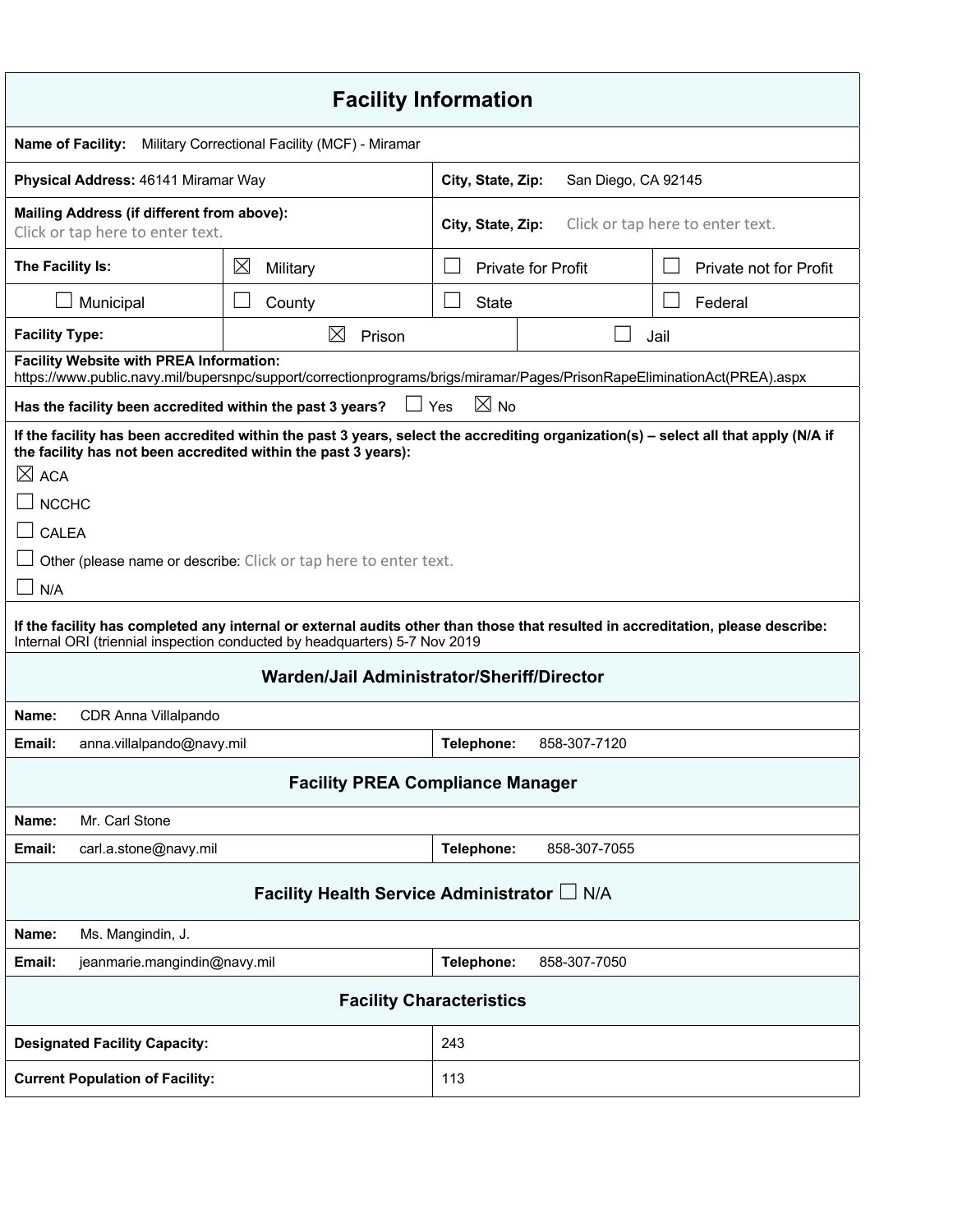| Average daily population for the past 12 months:                                                                                                                                                           |  | 151.3                                                                                                                                                                                                                                                                                                                                                                                                                                                                                                                                         |                                         |  |
|------------------------------------------------------------------------------------------------------------------------------------------------------------------------------------------------------------|--|-----------------------------------------------------------------------------------------------------------------------------------------------------------------------------------------------------------------------------------------------------------------------------------------------------------------------------------------------------------------------------------------------------------------------------------------------------------------------------------------------------------------------------------------------|-----------------------------------------|--|
| Has the facility been over capacity at any point in the past 12<br>months?                                                                                                                                 |  | $\boxtimes$ No<br>$\blacksquare$<br>Yes                                                                                                                                                                                                                                                                                                                                                                                                                                                                                                       |                                         |  |
| Which population(s) does the facility hold?                                                                                                                                                                |  | $\boxtimes$<br><b>Both Females and Males</b><br>Females<br>Males                                                                                                                                                                                                                                                                                                                                                                                                                                                                              |                                         |  |
| Age range of population:                                                                                                                                                                                   |  | 19-51                                                                                                                                                                                                                                                                                                                                                                                                                                                                                                                                         |                                         |  |
| Average length of stay or time under supervision:                                                                                                                                                          |  | 630 Days                                                                                                                                                                                                                                                                                                                                                                                                                                                                                                                                      |                                         |  |
| Facility security levels/inmate custody levels:                                                                                                                                                            |  | Installation Custody (Trustee) - Maximum                                                                                                                                                                                                                                                                                                                                                                                                                                                                                                      |                                         |  |
| Number of inmates admitted to facility during the past 12 months:                                                                                                                                          |  | 189                                                                                                                                                                                                                                                                                                                                                                                                                                                                                                                                           |                                         |  |
| Number of inmates admitted to facility during the past 12 months whose length of stay<br>in the facility was for 72 hours or more:                                                                         |  | 188                                                                                                                                                                                                                                                                                                                                                                                                                                                                                                                                           |                                         |  |
| Number of inmates admitted to facility during the past 12 months whose length of stay<br>in the facility was for 30 days or more:                                                                          |  | 136                                                                                                                                                                                                                                                                                                                                                                                                                                                                                                                                           |                                         |  |
| Does the facility hold youthful inmates?                                                                                                                                                                   |  | $\boxtimes$ No<br>Yes                                                                                                                                                                                                                                                                                                                                                                                                                                                                                                                         |                                         |  |
| Number of youthful inmates held in the facility during the past 12 months: (N/A if the<br>facility never holds youthful inmates)                                                                           |  |                                                                                                                                                                                                                                                                                                                                                                                                                                                                                                                                               | Click or tap here to enter text.<br>N/A |  |
| Does the audited facility hold inmates for one or more other agencies (e.g. a State<br>correctional agency, U.S. Marshals Service, Bureau of Prisons, U.S. Immigration and<br><b>Customs Enforcement)?</b> |  | $\boxtimes$ No<br>$\mathbf{I}$<br>Yes                                                                                                                                                                                                                                                                                                                                                                                                                                                                                                         |                                         |  |
| Select all other agencies for which the audited<br>facility holds inmates: Select all that apply (N/A if the<br>audited facility does not hold inmates for any other<br>agency or agencies):               |  | <b>Federal Bureau of Prisons</b><br>U.S. Marshals Service<br>U.S. Immigration and Customs Enforcement<br><b>Bureau of Indian Affairs</b><br>$\boxtimes$<br>U.S. Military branch<br>State or Territorial correctional agency<br>County correctional or detention agency<br>Judicial district correctional or detention facility<br>City or municipal correctional or detention facility (e.g. police lockup or<br>city jail)<br>Private corrections or detention provider<br>Other - please name or describe: Click or tap here to enter text. |                                         |  |
| N/A<br>Number of staff currently employed by the facilit3y who may have contact with<br>inmates:                                                                                                           |  | 195                                                                                                                                                                                                                                                                                                                                                                                                                                                                                                                                           |                                         |  |
| Number of staff hired by the facility during the past 12 months who may have contact<br>with inmates:                                                                                                      |  | 6                                                                                                                                                                                                                                                                                                                                                                                                                                                                                                                                             |                                         |  |
| Number of contracts in the past 12 months for services with contractors who may<br>have contact with inmates:                                                                                              |  | 2                                                                                                                                                                                                                                                                                                                                                                                                                                                                                                                                             |                                         |  |
| Number of individual contractors who have contact with inmates, currently authorized<br>to enter the facility:                                                                                             |  | 4                                                                                                                                                                                                                                                                                                                                                                                                                                                                                                                                             |                                         |  |
| Number of volunteers who have contact with inmates, currently authorized to enter the<br>facility:                                                                                                         |  | 0                                                                                                                                                                                                                                                                                                                                                                                                                                                                                                                                             |                                         |  |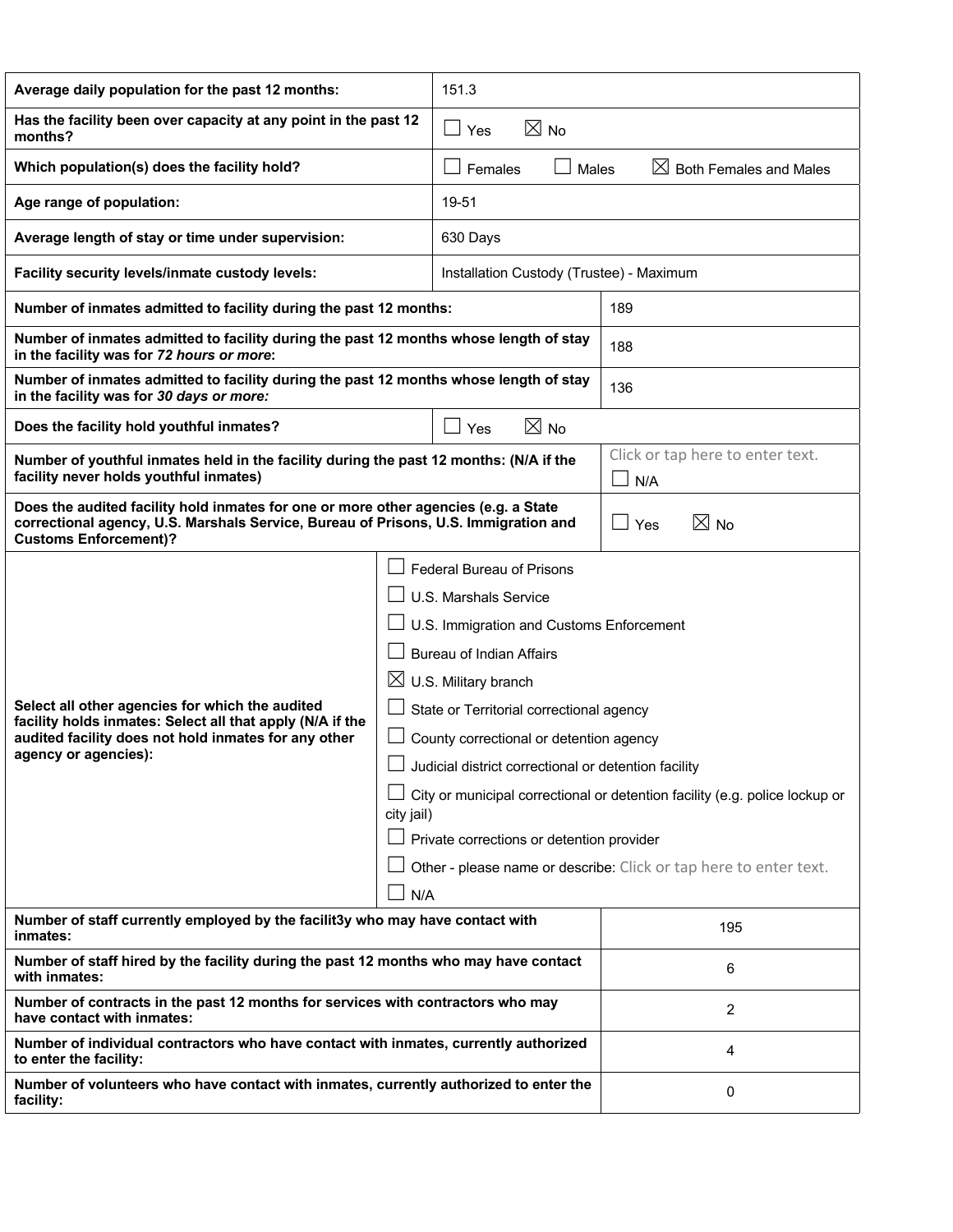| <b>Physical Plant</b>                                                                                                                                                                                                                                                                                                                                                                                                                                                                                                                                                                                                                                                                                                                                                                                                                                                                                                                                                                                                                                                                                                                                                                                                                                                                                                                                                                                                                                                                                                                                                                                                                                                                                                                                                                         |                       |                 |           |     |
|-----------------------------------------------------------------------------------------------------------------------------------------------------------------------------------------------------------------------------------------------------------------------------------------------------------------------------------------------------------------------------------------------------------------------------------------------------------------------------------------------------------------------------------------------------------------------------------------------------------------------------------------------------------------------------------------------------------------------------------------------------------------------------------------------------------------------------------------------------------------------------------------------------------------------------------------------------------------------------------------------------------------------------------------------------------------------------------------------------------------------------------------------------------------------------------------------------------------------------------------------------------------------------------------------------------------------------------------------------------------------------------------------------------------------------------------------------------------------------------------------------------------------------------------------------------------------------------------------------------------------------------------------------------------------------------------------------------------------------------------------------------------------------------------------|-----------------------|-----------------|-----------|-----|
| <b>Number of buildings:</b>                                                                                                                                                                                                                                                                                                                                                                                                                                                                                                                                                                                                                                                                                                                                                                                                                                                                                                                                                                                                                                                                                                                                                                                                                                                                                                                                                                                                                                                                                                                                                                                                                                                                                                                                                                   |                       |                 |           |     |
| Auditors should count all buildings that are part of the facility, whether inmates are<br>formally allowed to enter them or not. In situations where temporary structures have<br>been erected (e.g., tents) the auditor should use their discretion to determine whether<br>to include the structure in the overall count of buildings. As a general rule, if a<br>temporary structure is regularly or routinely used to hold or house inmates, or if the<br>temporary structure is used to house or support operational functions for more than a<br>short period of time (e.g., an emergency situation), it should be included in the overall<br>count of buildings.                                                                                                                                                                                                                                                                                                                                                                                                                                                                                                                                                                                                                                                                                                                                                                                                                                                                                                                                                                                                                                                                                                                       |                       | 3               |           |     |
| Number of inmate housing units:                                                                                                                                                                                                                                                                                                                                                                                                                                                                                                                                                                                                                                                                                                                                                                                                                                                                                                                                                                                                                                                                                                                                                                                                                                                                                                                                                                                                                                                                                                                                                                                                                                                                                                                                                               |                       |                 |           |     |
| Enter 0 if the facility does not have discrete housing units. DOJ PREA Working Group<br>FAQ on the definition of a housing unit: How is a "housing unit" defined for the<br>purposes of the PREA Standards? The question has been raised in particular as it<br>relates to facilities that have adjacent or interconnected units. The most common<br>concept of a housing unit is architectural. The generally agreed-upon definition is a<br>space that is enclosed by physical barriers accessed through one or more doors of<br>various types, including commercial-grade swing doors, steel sliding doors,<br>interlocking sally port doors, etc. In addition to the primary entrance and exit,<br>additional doors are often included to meet life safety codes. The unit contains<br>sleeping space, sanitary facilities (including toilets, lavatories, and showers), and a<br>dayroom or leisure space in differing configurations. Many facilities are designed with<br>modules or pods clustered around a control room. This multiple-pod design provides<br>the facility with certain staff efficiencies and economies of scale. At the same time, the<br>design affords the flexibility to separately house inmates of differing security levels, or<br>who are grouped by some other operational or service scheme. Generally, the control<br>room is enclosed by security glass, and in some cases, this allows inmates to see into<br>neighboring pods. However, observation from one unit to another is usually limited by<br>angled site lines. In some cases, the facility has prevented this entirely by installing<br>one-way glass. Both the architectural design and functional use of these multiple pods<br>indicate that they are managed as distinct housing units. |                       | 8               |           |     |
| Number of single cell housing units:                                                                                                                                                                                                                                                                                                                                                                                                                                                                                                                                                                                                                                                                                                                                                                                                                                                                                                                                                                                                                                                                                                                                                                                                                                                                                                                                                                                                                                                                                                                                                                                                                                                                                                                                                          |                       | 6               |           |     |
| Number of multiple occupancy cell housing units:                                                                                                                                                                                                                                                                                                                                                                                                                                                                                                                                                                                                                                                                                                                                                                                                                                                                                                                                                                                                                                                                                                                                                                                                                                                                                                                                                                                                                                                                                                                                                                                                                                                                                                                                              |                       | 0               |           |     |
| Number of open bay/dorm housing units:                                                                                                                                                                                                                                                                                                                                                                                                                                                                                                                                                                                                                                                                                                                                                                                                                                                                                                                                                                                                                                                                                                                                                                                                                                                                                                                                                                                                                                                                                                                                                                                                                                                                                                                                                        |                       | 0               |           |     |
| Number of segregation cells (for example, administrative, disciplinary, protective<br>custody, etc.):                                                                                                                                                                                                                                                                                                                                                                                                                                                                                                                                                                                                                                                                                                                                                                                                                                                                                                                                                                                                                                                                                                                                                                                                                                                                                                                                                                                                                                                                                                                                                                                                                                                                                         |                       | 50              |           |     |
| In housing units, does the facility maintain sight and sound separation between<br>youthful inmates and adult inmates? (N/A if the facility never holds youthful inmates)                                                                                                                                                                                                                                                                                                                                                                                                                                                                                                                                                                                                                                                                                                                                                                                                                                                                                                                                                                                                                                                                                                                                                                                                                                                                                                                                                                                                                                                                                                                                                                                                                     |                       | $\boxtimes$ Yes | No        | N/A |
| Does the facility have a video monitoring system, electronic surveillance system, or<br>other monitoring technology (e.g. cameras, etc.)?                                                                                                                                                                                                                                                                                                                                                                                                                                                                                                                                                                                                                                                                                                                                                                                                                                                                                                                                                                                                                                                                                                                                                                                                                                                                                                                                                                                                                                                                                                                                                                                                                                                     |                       | $\boxtimes$ Yes | No        |     |
| Has the facility installed or updated a video monitoring system, electronic surveillance<br>system, or other monitoring technology in the past 12 months?                                                                                                                                                                                                                                                                                                                                                                                                                                                                                                                                                                                                                                                                                                                                                                                                                                                                                                                                                                                                                                                                                                                                                                                                                                                                                                                                                                                                                                                                                                                                                                                                                                     |                       | $\boxtimes$ Yes | $\Box$ No |     |
| <b>Medical and Mental Health Services and Forensic Medical Exams</b>                                                                                                                                                                                                                                                                                                                                                                                                                                                                                                                                                                                                                                                                                                                                                                                                                                                                                                                                                                                                                                                                                                                                                                                                                                                                                                                                                                                                                                                                                                                                                                                                                                                                                                                          |                       |                 |           |     |
| Are medical services provided on-site?                                                                                                                                                                                                                                                                                                                                                                                                                                                                                                                                                                                                                                                                                                                                                                                                                                                                                                                                                                                                                                                                                                                                                                                                                                                                                                                                                                                                                                                                                                                                                                                                                                                                                                                                                        | $\boxtimes$ Yes<br>No |                 |           |     |
| $\boxtimes$ Yes<br>Are mental health services provided on-site?<br>No                                                                                                                                                                                                                                                                                                                                                                                                                                                                                                                                                                                                                                                                                                                                                                                                                                                                                                                                                                                                                                                                                                                                                                                                                                                                                                                                                                                                                                                                                                                                                                                                                                                                                                                         |                       |                 |           |     |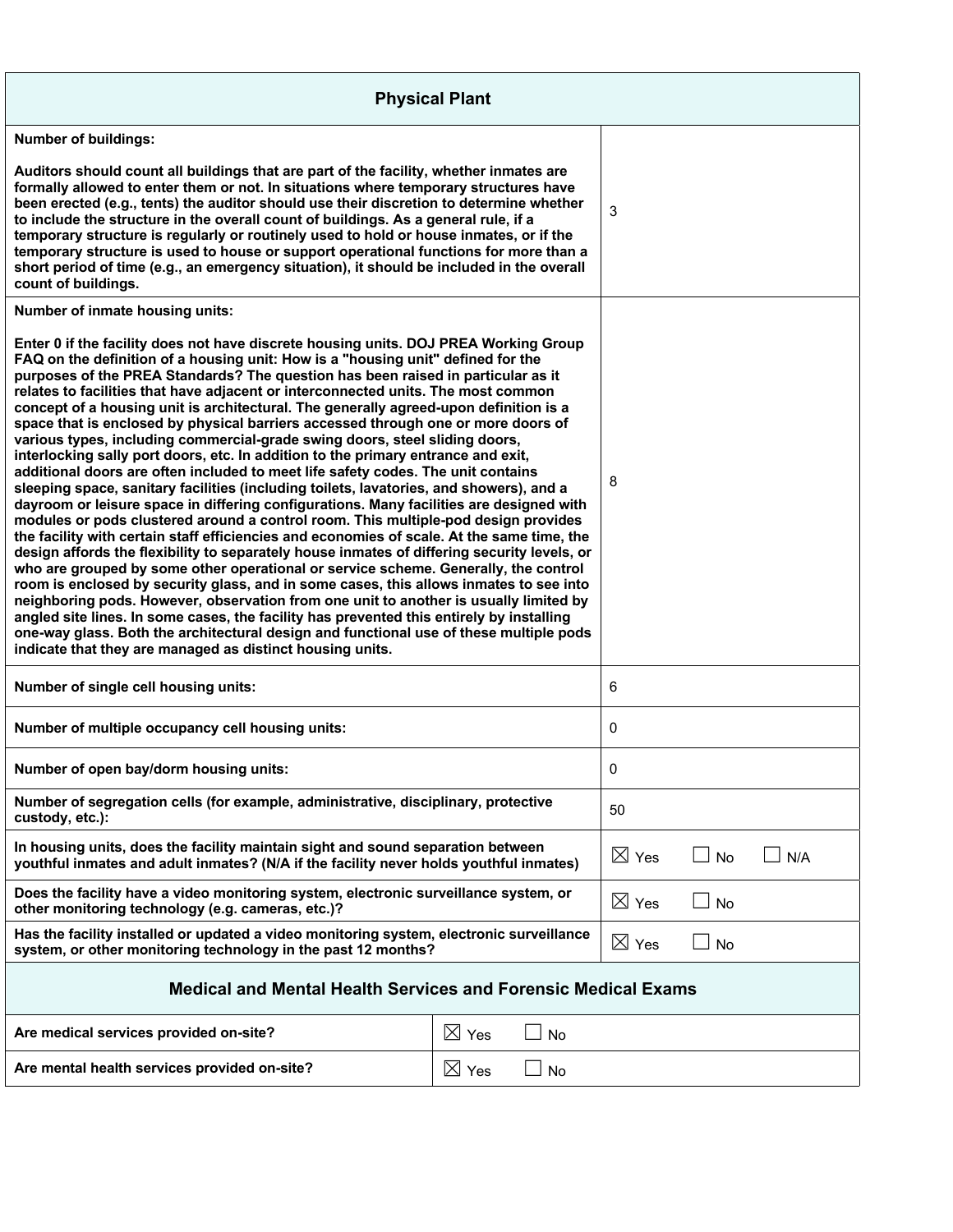|                                                                                                                                                                                                        |                                               | On-site                                                           |                                              |  |
|--------------------------------------------------------------------------------------------------------------------------------------------------------------------------------------------------------|-----------------------------------------------|-------------------------------------------------------------------|----------------------------------------------|--|
| Where are sexual assault forensic medical exams provided?<br>Select all that apply.                                                                                                                    |                                               | $\boxtimes$ Local hospital/clinic                                 |                                              |  |
|                                                                                                                                                                                                        |                                               | Rape Crisis Center                                                |                                              |  |
|                                                                                                                                                                                                        |                                               | Other (please name or describe: Click or tap here to enter        |                                              |  |
|                                                                                                                                                                                                        |                                               | text.                                                             |                                              |  |
| Investigations                                                                                                                                                                                         |                                               |                                                                   |                                              |  |
|                                                                                                                                                                                                        |                                               | <b>Criminal Investigations</b>                                    |                                              |  |
| Number of investigators employed by the agency and/or facility who are responsible<br>for conducting CRIMINAL investigations into allegations of sexual abuse or sexual<br>harassment:                 |                                               | 0                                                                 |                                              |  |
| When the facility received allegations of sexual abuse or sexual harassment (whether                                                                                                                   |                                               |                                                                   | Facility investigators                       |  |
| staff-on-inmate or inmate-on-inmate), CRIMINAL INVESTIGATIONS are conducted by:                                                                                                                        |                                               |                                                                   | Agency investigators                         |  |
| Select all that apply.                                                                                                                                                                                 |                                               |                                                                   | $\boxtimes$ An external investigative entity |  |
|                                                                                                                                                                                                        |                                               | Local police department                                           |                                              |  |
|                                                                                                                                                                                                        | Local sheriff's department                    |                                                                   |                                              |  |
| Select all external entities responsible for CRIMINAL<br>INVESTIGATIONS: Select all that apply (N/A if no                                                                                              | State police                                  |                                                                   |                                              |  |
| external entities are responsible for criminal<br>investigations)                                                                                                                                      | $\Box$ A U.S. Department of Justice component |                                                                   |                                              |  |
|                                                                                                                                                                                                        |                                               | $\boxtimes$ Other (please name or describe: NCIS)                 |                                              |  |
|                                                                                                                                                                                                        |                                               | N/A                                                               |                                              |  |
|                                                                                                                                                                                                        |                                               | <b>Administrative Investigations</b>                              |                                              |  |
| Number of investigators employed by the agency and/or facility who are responsible<br>for conducting ADMINISTRATIVE investigations into allegations of sexual abuse or<br>sexual harassment?           |                                               | 2                                                                 |                                              |  |
| When the facility receives allegations of sexual abuse or sexual harassment (whether<br>staff-on-inmate or inmate-on-inmate), ADMINISTRATIVE INVESTIGATIONS are<br>conducted by: Select all that apply |                                               | $\boxtimes$ Facility investigators                                |                                              |  |
|                                                                                                                                                                                                        |                                               | Agency investigators                                              |                                              |  |
|                                                                                                                                                                                                        |                                               |                                                                   | An external investigative entity             |  |
| Select all external entities responsible for                                                                                                                                                           |                                               | Local police department                                           |                                              |  |
| <b>ADMINISTRATIVE INVESTIGATIONS: Select all that</b>                                                                                                                                                  | $\perp$ Local sheriff's department            |                                                                   |                                              |  |
| apply (N/A if no external entities are responsible for<br>administrative investigations)                                                                                                               |                                               | State police                                                      |                                              |  |
|                                                                                                                                                                                                        | A U.S. Department of Justice component        |                                                                   |                                              |  |
|                                                                                                                                                                                                        |                                               | Other (please name or describe: Click or tap here to enter text.) |                                              |  |
|                                                                                                                                                                                                        | $\boxtimes$ N/A                               |                                                                   |                                              |  |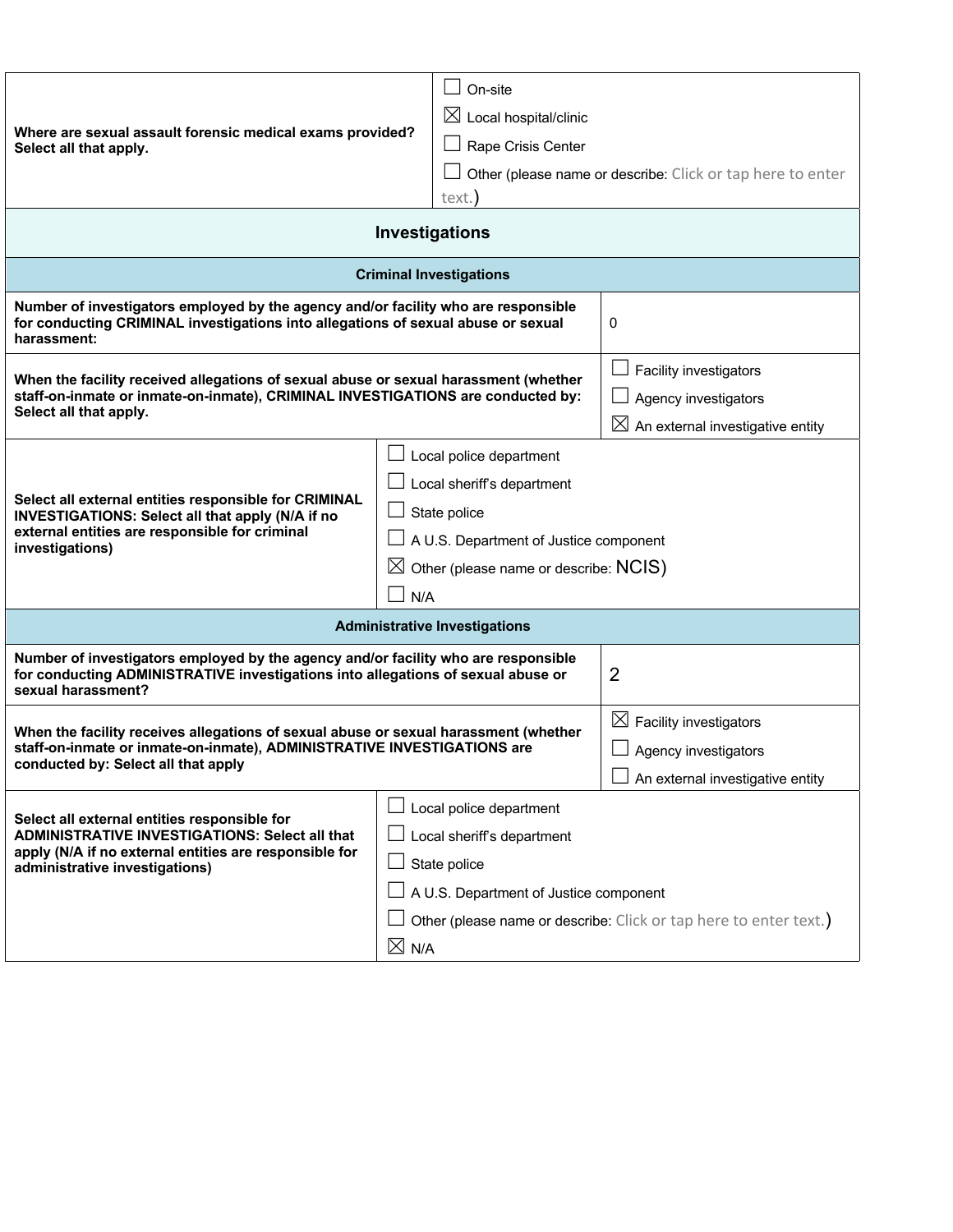# **Audit Findings**

# **Audit Narrative (including Audit Methodology)**

The auditor's description of the audit methodology should include a detailed description of the following processes during *the pre-onsite audit, onsite audit, and post-audit phases: documents and files reviewed, discussions and types of interviews conducted, number of days spent on-site, observations made during the site-review, and a detailed description of any follow-up work conducted during the post-audit phase. The narrative should describe the techniques the auditor used to sample documentation and select interviewees, and the auditor's process for the site review.*

The Prison Rape Elimination Act (PREA) onsite audit of the military correctional facility (MCF) – Miramar which is also known as (aka) Naval Consolidated Brig Miramar, located in San Diego, California, was conducted on September 20-21, 2021, by Mark Stegemoller, a U.S. Department of Justice Certified PREA Auditor. Audit notices were emailed to the facility, July 8, 2021, and posted on the same day throughout the facility, 12 weeks before the onsite visit. The audit notices were date stamped and photographic evidence was submitted to the auditor demonstrating the timely posting of the notices. The PREA Compliance Manager provided the Pre-Audit Questionnaire (PAQ) to the auditor and supporting documents on aflash drive several weeks before the onsitereview portion of the audit. The auditor conducted a thorough review of all submitted documentation and materials along with the information included in the completed PAQ. The documentation reviewed included agency policies, protocols, facility-related documents and forms, education materials, training curriculum, organizational charts, posters, pamphlets, and other PREA related materials provided to demonstrate compliance withthe PREA standards.

This was the third PREA audit for the MCF - Miramar. The entrance briefing for the audit was held on Monday, September 20, 2021, with CDR Anna Villalpando, Commanding Officer (CO), Carl Stone, PREA Compliance Manager, Mr. Pucciarelli, Agency-Wide PREA Coordinator and facility executive staff members. After introductions and welcoming remarks by the CO and the auditor, the discussion turned to the audit schedule and an overview of the PREA audit process. The auditor described the onsite phase of the audit and explained the PREA audit triangulation methodology the auditor would utilize to obtain evidenceof compliance. Theauditor would observe the MCFs' day-to-day practices, review written policies and procedures, complete a facility site inspection, conduct staff and prisoner interviews; and review additional documentation to confirm implementation. The auditor explained that the PREA audit process is much more invasive than most correctional audits. The auditor stated he will work collaboratively with staff to ensure the facility achieves full compliance with PREA standards. The auditor advised staff the Department of Justice (DOJ) expects that corrective action will be necessary in most cases. This is a normal part of the audit and should not be considered adversely. The auditor further indicatedthat the document review and information gathering onsite would conceivably be more extensive than experienced during the agency's first PREA audits due to additional guidance published by the (DOJ).

After the entrance briefing, the auditor conducted a facility sight inspection of the entire MCF accompanied by command staff. Areas inspected included the facility administrative office areas, MCF control center, prisoner housing units, recreation department, intake, prisoner dining area, and the medical department. At each site visited throughout the inspection, the auditor was given a comprehensive description of the area's responsibility by personnel in charge of the area. The auditor spoke informally with staff and prisoners during the inspection and gave specific attention to security camera placements, video monitoring capabilities, site lines, and potential blind spots. The auditor observed, among other things, the MCF configuration, location and number of security cameras and mirrors, staff supervision of prisons throughout the MCF, dorm room layouts, including showering and toileting areas. The auditor was mindful to pay specific attention to the placement of PREA related directives, posters, and PREA informational resources. Individual shower stalls allow prisoners to shower separately and have a half door, allowing for adequate security and privacy. Toilet stalls are also separated by partitions and have doors to allow for privacy. The auditor did not notice any concerns for potential of cross-gender viewing. During prisoner interviews, one prisoner voiced concerns about the potential for cross-gender viewing while he is showering. The Auditor revisited multiple housing units to examine the shower areas and determined there was no cross-gender viewing concerns. Notices of the PREA audit were posted throughout the MCF, to include in all prisoner living areas.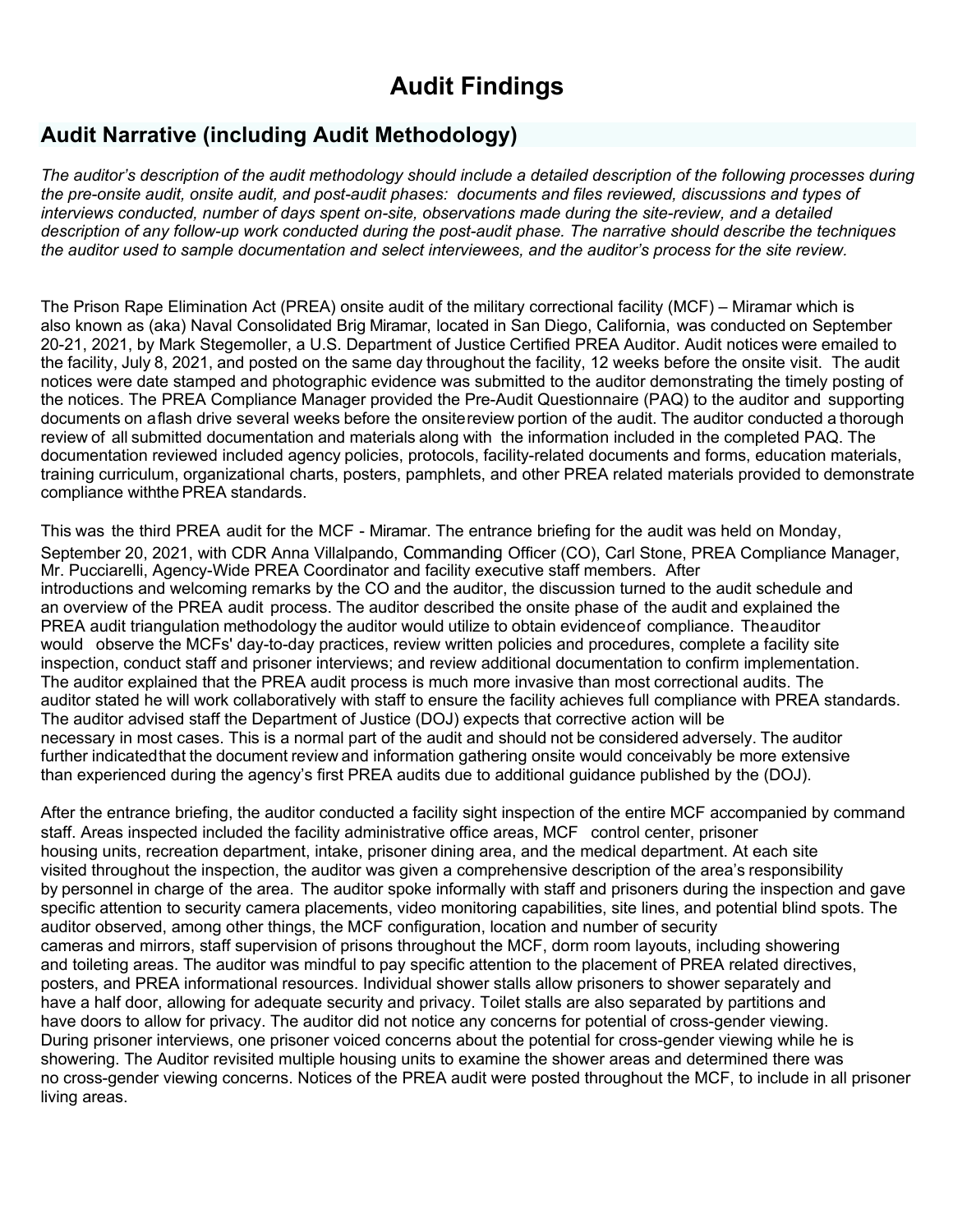After the MCF inspection was completed, the auditor began interviewing random prisoners. Prisoner interviews were conducted in a private office. On the first day of the site visit, the MCF housed (100) male prisoners and (6) female prisoners. The auditor formally interviewed a total of (31) prisoners over the two days onsite. Of the (31) prisoners interviewed, (22) were randomly selected and (9) were identified for target interviews. Of the (9) targeted interviews, several prisoners met multiple targeted categories and were subsequently interviewed for each protocol. The targeted group consisted of (1) acknowledging prior victimization, (5) identifying as LGBTI, (1) transgender, (1) who reported sexual abuse. Prisoners were interviewed using the recommended DOJ protocols that question their knowledge of PREA protection and their knowledge on reporting mechanisms that are in place to report sexual abuse or sexual harassment.

On day two of the onsite inspection, the auditor interviewed random and specialized staff (from both shifts) along with MCF command staff and agency administrators. The auditor was provided with a private conference room in the administration area of the MCF to conduct confidential staff interviews and documentation review. The auditor interviewed a total of (30) staff during the onsite visit. Included in the interviews were twelve (12) random front-line staff representing both shifts. Specialty staff including Medical/Mental Health,First Responders, Investigator, Intake/risk screening, Human Resources, SAFE/SANE, Incident Review Team member, and Training Officer. Also interviewed was the Agency Director designee, Agency-Wide PREA Coordinator, MCF PREA Compliance Manager. All staff were interviewed using the DOJ prescribed protocols.

While onsite the auditor reviewed personnel files for (5) staff randomly selected interviewees to determine compliance with PREA training mandates, background check procedures, and employee PREA training. The auditor reviewed (5) randomly selected prisoner files to assess proper screening and intake procedures for risk of sexual victimization and/or abusiveness, prisoner PREA information received upon intake, and comprehensive PREA education. The facility reported (6) incidents of sexual misconduct during the audit period. (4) cases were determined to be unfounded, (1) substantiated and (1) unsubstantiated. The auditor conducted a comprehensive review of all (6) completed administrative investigation files while onsite with the facility investigator and PREA Compliance Manager to determine compliance with PREA investigation mandates. While onsite, the auditor interviewed the Sexual Assault Response Coordinator (SARC) of the Sexual Assault Prevention and Response Program. Along with submitted compliance documentation,and the interview conducted with the SARC confirmed the agreement in place with the MCF - Miramar to provide rape crisis intervention services to victims of sexual abuse that occurs at the facility. The auditor verified SANE/SAFE services are provided through a review of the MOU between the Director of Naval Operations Bureau of Medicine and Surgery and the MCF - Miramar.

MCF personnel provided the auditor unimpeded access to all parts of the facility during the onsite inspection. The auditor conducted an exit briefing with the CO, MCF PREA Compliance Manger, Agency-Wide PREA Coordinator and executive staff members of the facility on Tuesday, September 21, 2021. The auditor explained he could not give an outcome of the audit but did provide insight into some preliminary findings and discussed the post-site visit audit activity the auditor will need to accomplish to verify compliance with all the PREA standards. The auditor thanked the staff and commended them on their hard work and commitment to the Prison Rape Elimination Act. During the report writing period the auditor communicated on numerous occasions with the PREA Compliance Manager via phone calls and email correspondence, requesting additional documentation, clarificationon policies, procedures, and agency practices.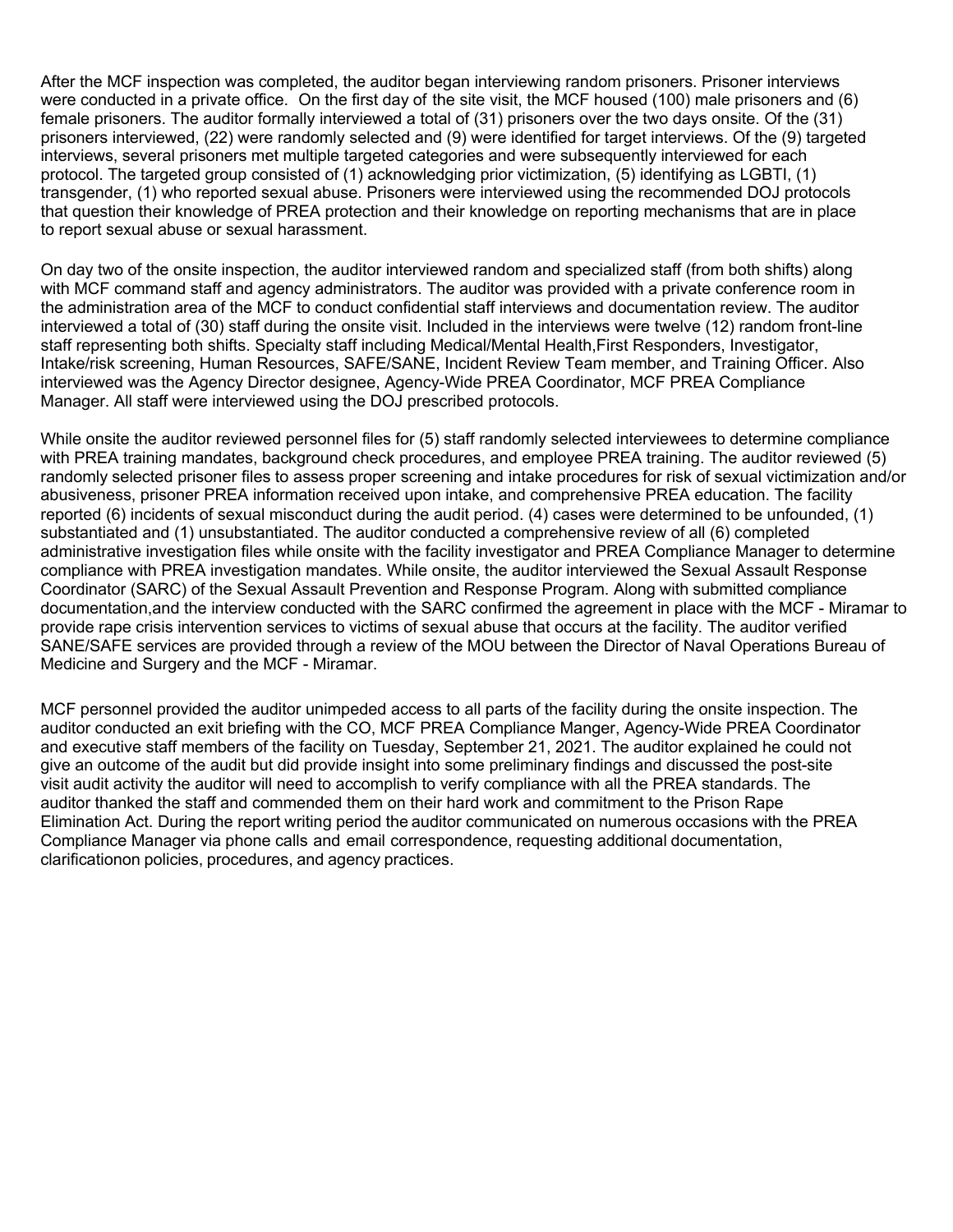# **Facility Characteristics**

*The auditor's description of the audited facility should include details about the facility type, demographics and size of the inmate, resident or detainee population, numbers and type of staff positions, configuration and layout of the facility, numbers of housing units, description of housing units including any special housing units, a description of programs and services, including food service and recreation. The auditor should describe how these details are relevant to PREA implementation and compliance.*

The MFC - Miramar (aka NCBM) is an adult male and female, military correctional facility located on Marine Corps Air Station (MCAS) Miramar. The facility is located 12 miles north of downtown San Diego, California. The MCF footprint consists of two main buildings and nine smaller buildings. The original MCF was constructed in 1989 and was expanded in 2011. The facility resides on approximately 37 acres. The MCF – Miramar has a rated capacity of 243. On the first day of the onsite visit the facility confined 106 prisoners - 100 males and 6 females. The population is made up of prisoners from all branches of Service - the U.S. Navy, U.S. Marine Corps, U.S. Air Force, U.S. Army and U.S. Coast Guard. Sex Offenders make up the majority of the population. All prisoners are or were members of the U.S. military. Some have been discharged from the military while in confinement but are still serving the remainder of sentences for felony convictions.

The MCF compound is enclosed by a double 14-foot chain-link fence topped with a combination of razor wire and concertina wire. Entry to and exit from the facility are controlled through an electronic security system. Master Control Center (MCC) staff control all access through sally ports and the facility perimeter. All staff and visitors must pass through a walkthrough metal detector. Adjacent to the main lobby, and outside the security perimeter, are the MCF training offices, staff kitchen, training room, audio-visual equipment storage, lock shop, armory, staff exercise room, and staff locker/shower rooms. The main buildings are divided into eight housing units and seven administrative areas, all monitored by MCC. Prisoners are assigned to a Facility Level classification system based upon sentence length and program needs. Level 1 is for pretrial prisoners and those offenders adjudged with short sentences up to one year. Level 2 is up to ten years and Level 3 is greater than ten years. MCF – Miramar houses prisoners of all three facility classification levels.

Housing Units A1, A2, B1, B2 and B3, male only: Each housing unit is divided into two areas with 40 cells in each area (20 on the first level and 20 on a mezzanine). Each housing unit has a day room and an adjacent recreation yard. A Unit Management Team (UMT) which consists of a unit manager, counselor, two middlemanagement enlisted staff and five quarters supervisors operating under a military model. Cells are 80 square feet single occupancy. Prisoner movement within the housing units is controlled by their own local control centers located at the Quarters Supervisors desk. UMT offices are located within the housing units. There are 18 male Special Quarters, or segregation cells, located in A1. An additional nine segregationcapable cells are available in A2. Three of the housing units, A2, B2 and B3 are currently not in use.

Housing Units B1, B4 and B5, male only: Each housing unit has 60 cells in each structure [30 on the first level, 30 on a mezzanine]. Each housing unit has a day room and shares a recreation yard. These Housing Units have a UMT the same as described above. The cells here are also 80 square feet single occupancy, and prisoner movement within the Housing Units is controlled by their own local control centers located at the Quarters Supervisors desk. UMT offices are located within the housing units. There are two medical isolation negative pressure cells in B5. These housing units are open and operational.

Housing Unit B6, female only: The Women's Correctional Facility (WCF) area has 66 80-square foot singleoccupancy cells arranged around a common dayroom. B6 is divided into "communities", for pretrial prisoners, general population prisoners, long term prisoners, and incentive level prisoners. The unit has selfcontained office space as well as group counseling rooms and separate laundry facilities. Indoor and outdoor recreation areas are located at the east end of the building. This Housing Unit is managed by the same UMT concept. Movement within the Housing Unit is controlled by its own local control center located at the Quarters Supervisor's desk. A female-only segregation area has four disciplinary cells and ten administrative segregation cells, including medical isolation and suicide risk (direct observation).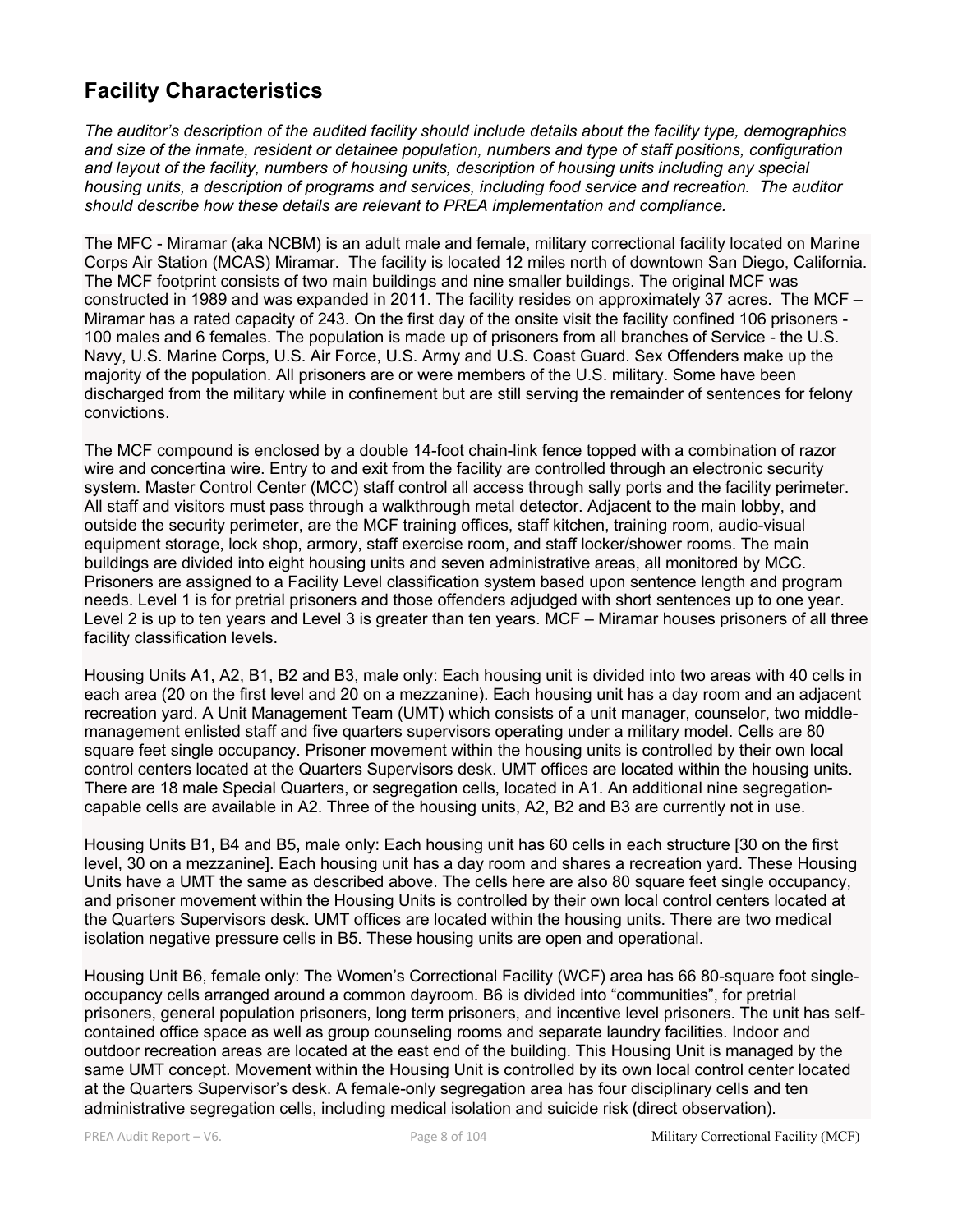Building C1 houses the Parole and Release and Clinical Services. Buildings C2 and C5 house the Library, Religious Programs and Housing Administration. Building C3 houses Master Control Center (MCC), Operations, and Medical / Dispensary area.

Building C4 houses Administration, Finance and Information Technology offices. Executive and administrative personnel provide management analysis, information management, financial management, personnel management, and institutional support. This area contains the offices of the Commanding Officer, Executive Officer, Corrections Technical Director, Administrative Officer, ACA Manager, PREA Compliance Manager, and Finance Officer, as well as personnel offices, records storage, the main telephone switchboard, a conference room, and centralized computer support.

Building C6 houses Supply/Warehouse and Industries operations. Several smaller adjacent buildings support the MCF's logistics requirements and the MCF Safety and Hazardous Material [HazMat] control offices are located here.

Building C7 contains Program Support, to include the Visitor Control Center (VCC), a video arraignment room, legal visitation rooms, a second galley, prisoner visitation and recreation space, conference and classrooms, a medical suite, a Reentry Resource Center, an outdoor atrium, office space, and an expanded staff lounge. The galley and associated dining hall feeds sixty people at a time. The VCC also serves as a fully capable backup to the Master Control Center.

Building C8 contains Industries and Maintenance, to include vocational training classrooms, industrial shops, laundry services and offices to support an embroidery shop, a metal and welding shop, carpentry and woodworking shop, maintenance staging space, and an industrial engraving shop.

The MCF - Miramar offers programs and services to include food services, medical care, dental care, recreation, multi-denominational religious programs and services, work programs, academic education and vocational education, visitation, social and mental health services, library, laundry, mail and telephone access. The mission of MCF - Miramar is to ensure the security, good order, discipline, and safety of pretrial and post-trial prisoners; to retain and restore the maximum number of personnel to honorable service; and to prepare prisoners for return to civilian life as productive citizens.

### **Facility Demographics:**

- Rated Capacity: 243
- Actual Population: 106
- Average Daily Population for the last 12 months: 151.3
- Average Length of Stay: 630 Days
- Security/Custody Level: IC (trustee) to Maximum
- Number of prisoners admitted to facility during the past 12 months: 189
- Number of prisoners admitted to facility during the past 12 months whose length of stay in the facility was for 72 hours or more: 188
- Number of prisoners admitted to facility during the past 12 months whose length of stay in the facility was for 30 days or more: 136
- Age Range of Offenders: Adult (19-51)
- Prisoner gender: Male and female
- Full-Time Staff: 195
	- o Contractors: 4
	- o Volunteers: 0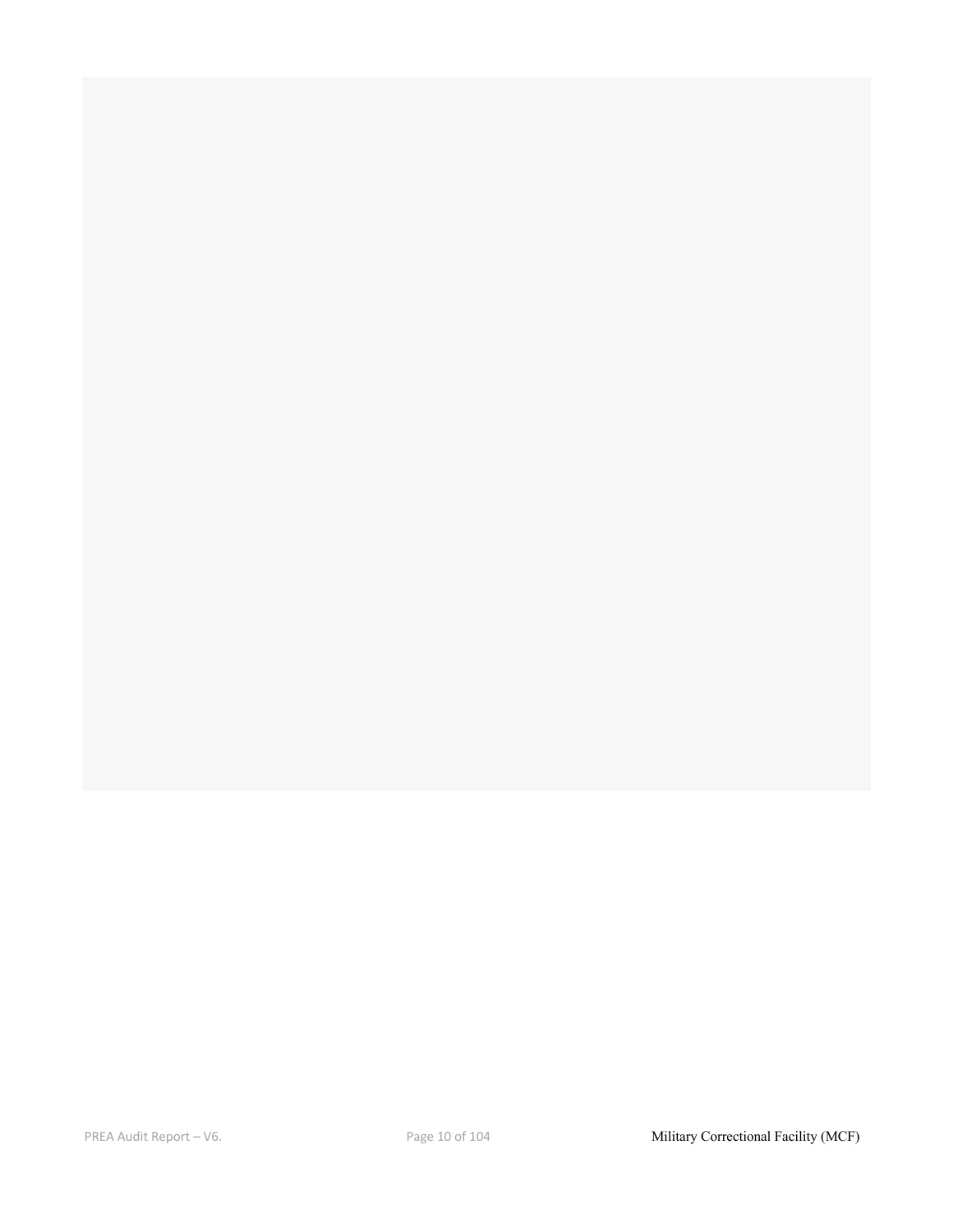# **Summary of Audit Findings**

*The summary should include the number and list of standards exceeded, number of standards met, and number and list of standards not met.*

*Auditor Note: No standard should be found to be "Not Applicable" or "NA". A compliance determination must be made for each standard.*

#### **Standards Exceeded**

**Number of Standards Exceeded:** 8 **List of Standards Exceeded:** 115.21, 115.31, 115.33, 115.34, 115.41, 115.43, 115.71, 115.86

#### **Standards Met**

#### **Number of Standards Met:** 37

115.11, 115.12, 115.13, 115.14, 115.15, 115.16, 115.17, 115.18, 115.22, 115.35, 115.42, 115.51, 115.52, 115.53, 115.54, 115.61, 115.62, 115.63, 115.64, 115.65, 115.66, 1115.67, 15.68, 115.72, 115.73, 115.76, 115.77, 115.78, 115.81, 115.82, 115.83, 115.87, 115.88, 115.89, 115.401, 115.403.

### **Standards Not Met**

**Number of Standards Not Met:** 0 **List of Standards Not Met:** N/A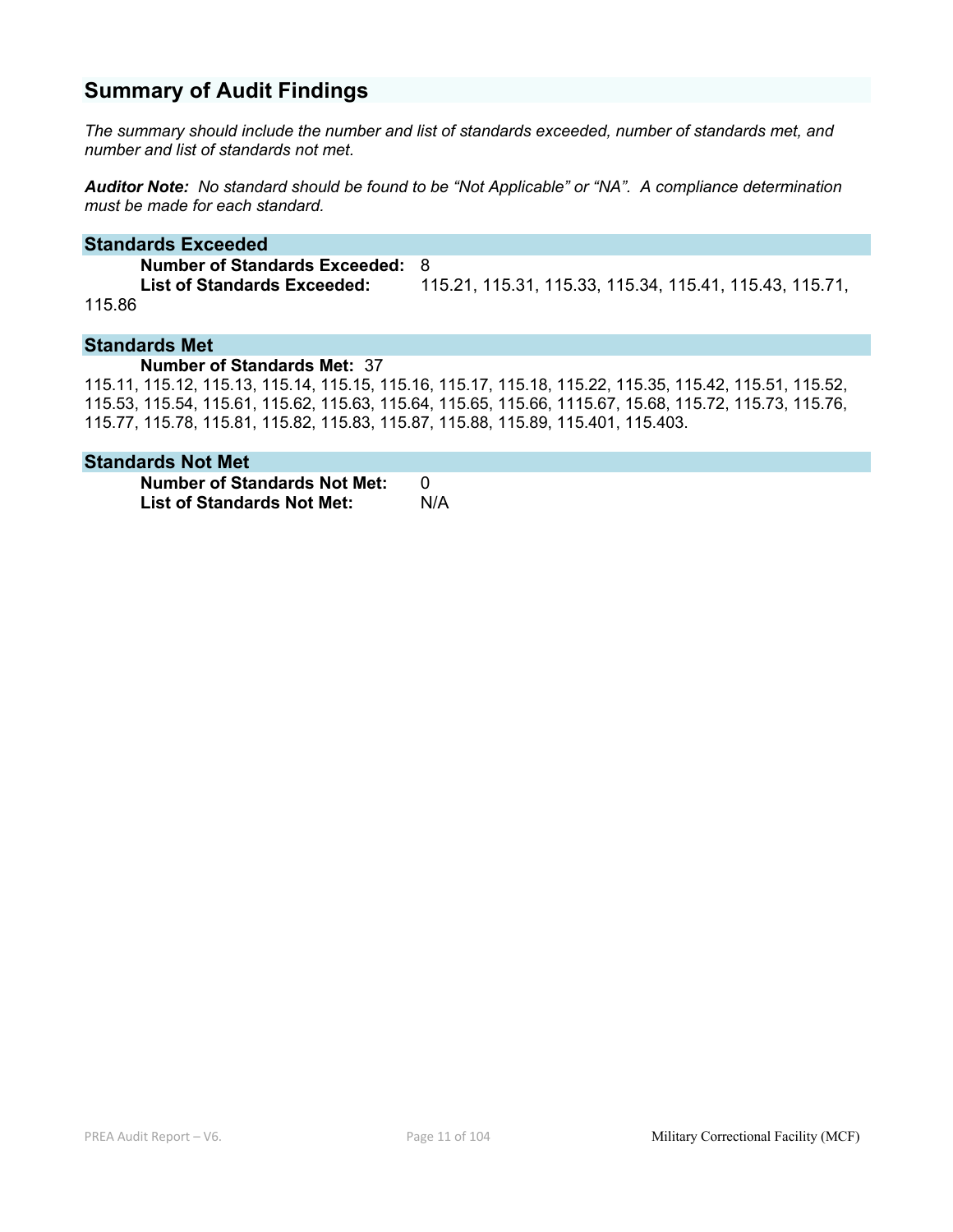# **PREVENTION PLANNING**

# **Standard 115.11: Zero tolerance of sexual abuse and sexual harassment; PREA coordinator**

# **All Yes/No Questions Must Be Answered by The Auditor to Complete the Report**

# **115.11 (a)**

- Does the agency have a written policy mandating zero tolerance toward all forms of sexual abuse and sexual harassment?  $\boxtimes$  Yes  $\Box$  No
- Does the written policy outline the agency's approach to preventing, detecting, and responding to sexual abuse and sexual harassment?  $\boxtimes$  Yes  $\Box$  No

# **115.11 (b)**

- **•** Has the agency employed or designated an Agency-Wide PREA Coordinator?  $\boxtimes$  Yes  $\Box$  No
- **•** Is the PREA Coordinator position in the upper-level of the agency hierarchy?  $\boxtimes$  Yes  $\Box$  No
- § Does the PREA Coordinator have sufficient time and authority to develop, implement, and oversee agency efforts to comply with the PREA standards in all of its facilities?  $\boxtimes$  Yes  $\Box$  No

# **115.11 (c)**

- If this agency operates more than one facility, has each facility designated a PREA Compliance Manager? (N/A if agency operates only one facility.)  $\boxtimes$  Yes  $\Box$  No  $\Box$  NA
- § Does the PREA Compliance Manager have sufficient time and authority to coordinate the facility's efforts to comply with the PREA standards? (N/A if agency operates only one facility.)  $⊠ Yes ⊡ No ⊡ NA$

### **Auditor Overall Compliance Determination**

- ☐ **Exceeds Standard** (*Substantially exceeds requirement of standards*)
- ☒ **Meets Standard** (*Substantial compliance; complies in all material ways with the standard for the relevant review period*)
- ☐ **Does Not Meet Standard** (*Requires Corrective Action*)

### **Instructions for Overall Compliance Determination Narrative**

*The narrative below must include a comprehensive discussion of all the evidence relied upon in making the compliance or non-compliance determination, the auditor's analysis and reasoning, and the auditor's* 

PREA Audit Report – V6. Page 12 of 104 Military Correctional Facility (MCF)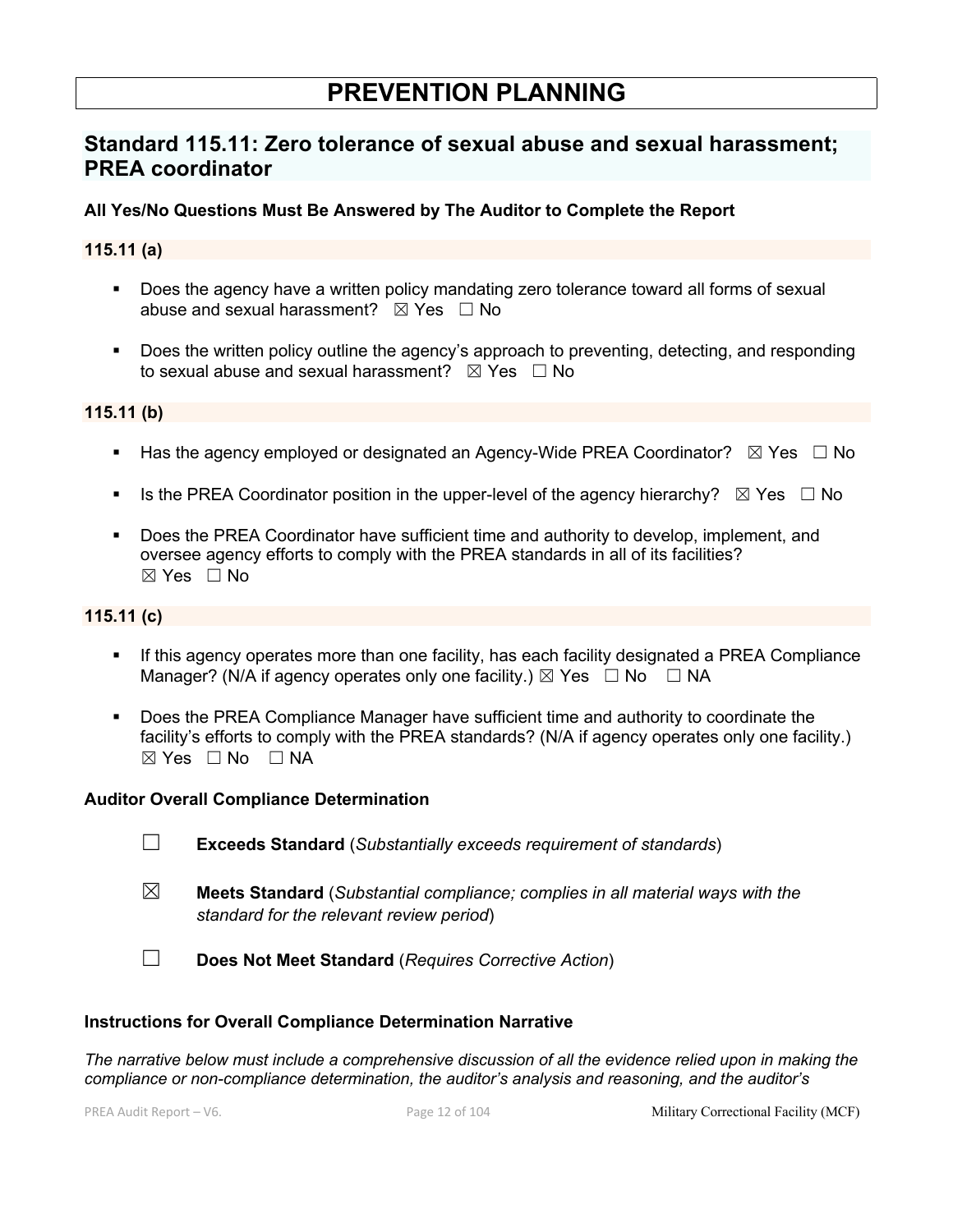*conclusions. This discussion must also include corrective action recommendations where the facility does not meet the standard. These recommendations must be included in the Final Report, accompanied by information on specific corrective actions taken by the facility.*

## **Evidence Reviewed (documents, interviews, site review)**

- MCF Miramar Pre-Audit Questionnaire (PAQ)
- Agency PREA Policy BUPERSINST 1640.23
- NCBM SOP 817.2 Prison Rape Elimination Act (PREA)
- Navy Directive Deputy Chief of Naval Personnel, Bureau of Naval Personnel Corrections and Programs Office (BUPERS-00D ) appointment of the Agency-Wide PREA Coordinator
- Navy Directive Commanding Officer, Military Correctional Facility Miramar appointment of the MCF's PREA Compliance Manager
- Interviews:
	- o Agency-Wide PREA Coordinator
	- o MCF PREA Compliance Manager

**Subsection (a)** The auditor reviewed the agency's written PREA policy mandating zero tolerance toward all forms of sexual abuse and sexual harassment, which outlines the agency's approach to preventing, detecting, and responding to such conduct, covering all the elements of this subsection. The auditor found the policy to be complete and thorough, defining how the MCF will implement the agency's approach to preventing, detecting, and responding to sexual abuse and sexual harassment.

**Subsection (b)** The agency employs an upper-level, Agency-Wide PREA Coordinator, Mr. John Pucciarelli, who reports to the Commander, Navy Personnel Command. Interview conducted with the Agency-Wide PREA Coordinator indicated he has sufficient time and authority to develop, implement, and oversee the agency efforts to comply with the PREA standards in all its facilities.

### **Subsection (c)**

The facility has a designated PREA Compliance Manager, Mr. Carl Stone. The facility PREA Compliance Manager is also the MCF's Command Evaluator, reporting directly to the Commanding Officer (CO). Interview conducted with the facility PREA Compliance Manager indicated he has sufficient time and authority to coordinate the facility's efforts to comply with the PREA standards.

# **Standard 115.12: Contracting with other entities for the confinement of inmates**

# **All Yes/No Questions Must Be Answered by the Auditor to Complete the Report**

### **115.12 (a)**

If this agency is public and it contracts for the confinement of its inmates with private agencies or other entities including other government agencies, has the agency included the entity's obligation to comply with the PREA standards in any new contract or contract renewal signed on or after August 20, 2012? (N/A if the agency does not contract with private agencies or other entities for the confinement of inmates.)  $\boxtimes$  Yes  $\Box$  No  $\Box$  NA

### **115.12 (b)**

■ Does any new contract or contract renewal signed on or after August 20, 2012 provide for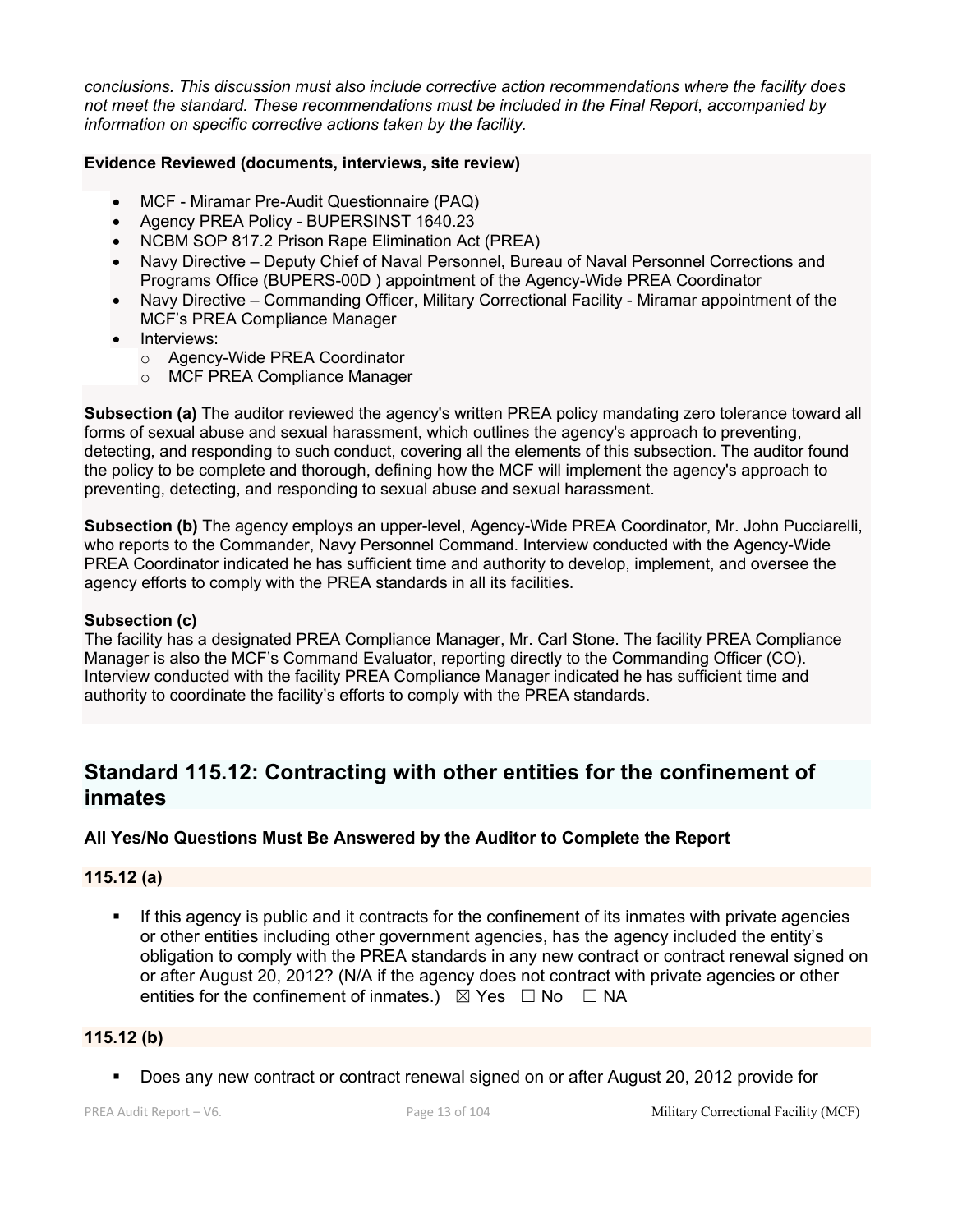agency contract monitoring to ensure that the contractor is complying with the PREA standards? (N/A if the agency does not contract with private agencies or other entities for the confinement of inmates.) ⊠ Yes □ No □ NA

## **Auditor Overall Compliance Determination**

|   | <b>Exceeds Standard</b> (Substantially exceeds requirement of standards)                                                          |
|---|-----------------------------------------------------------------------------------------------------------------------------------|
| ⊠ | <b>Meets Standard</b> (Substantial compliance; complies in all material ways with the<br>standard for the relevant review period) |
|   | Does Not Meet Standard (Requires Corrective Action)                                                                               |

### **Instructions for Overall Compliance Determination Narrative**

*The narrative below must include a comprehensive discussion of all the evidence relied upon in making the compliance or non-compliance determination, the auditor's analysis and reasoning, and the auditor's conclusions. This discussion must also include corrective action recommendations where the facility does not meet the standard. These recommendations must be included in the Final Report, accompanied by information on specific corrective actions taken by the facility.*

#### **Evidence Reviewed (documents, interviews, site review)**

- MCF Miramar Pre-Audit Questionnaire (PAQ)
- Agency PREA Policy BUPERSINST 1640.23
- Agency's facing website that shows facilities the Agency contracts with to confine prisoners. https://www.public.navy.mil/bupersnpc/support/correctionprograms/Pages/PREA.asx
- Completed Prison Rape Elimination Act (PREA) Audit Reports Adult Prisons & Jails for the three facilities the agency contracts with.
- Interviews
	- o Agency-Wide PREA Coordinator/Contract Administrator

**Subsection (a)** In a review of the documentation provided and interview with the Agency-Wide PREA Coordinator (contract administrator), the agency has entered and renewed contracts for the confinement of prisoners since the last PREA audit. All the contracts require contractors to adopt and comply with PREA standards. The agency has three (3) contracts for the confinement of prisoners that the agency entered or renewed with private entities or other government agencies.

**Subsection (b)** The auditor reviewed the contracts for confinement of prisoners entered into and determined that they are to follow the requirements of the PREA standards. The contracts are available for review on the Agency's website that displays the facilities the Agency contracts to confine prisoners. (https://www.public.navy.mil/bupersnpc/support/correctionprograms/Pages/PREA.asx) Interview with the Agency PREA Coordinator indicated all (3) contracts require the Agency to monitor the contractor's compliance with PREA standards. The Agency provided the auditor with the most recently completed PREA audit reports for all (3) contracted facilities.

# **Standard 115.13: Supervision and monitoring**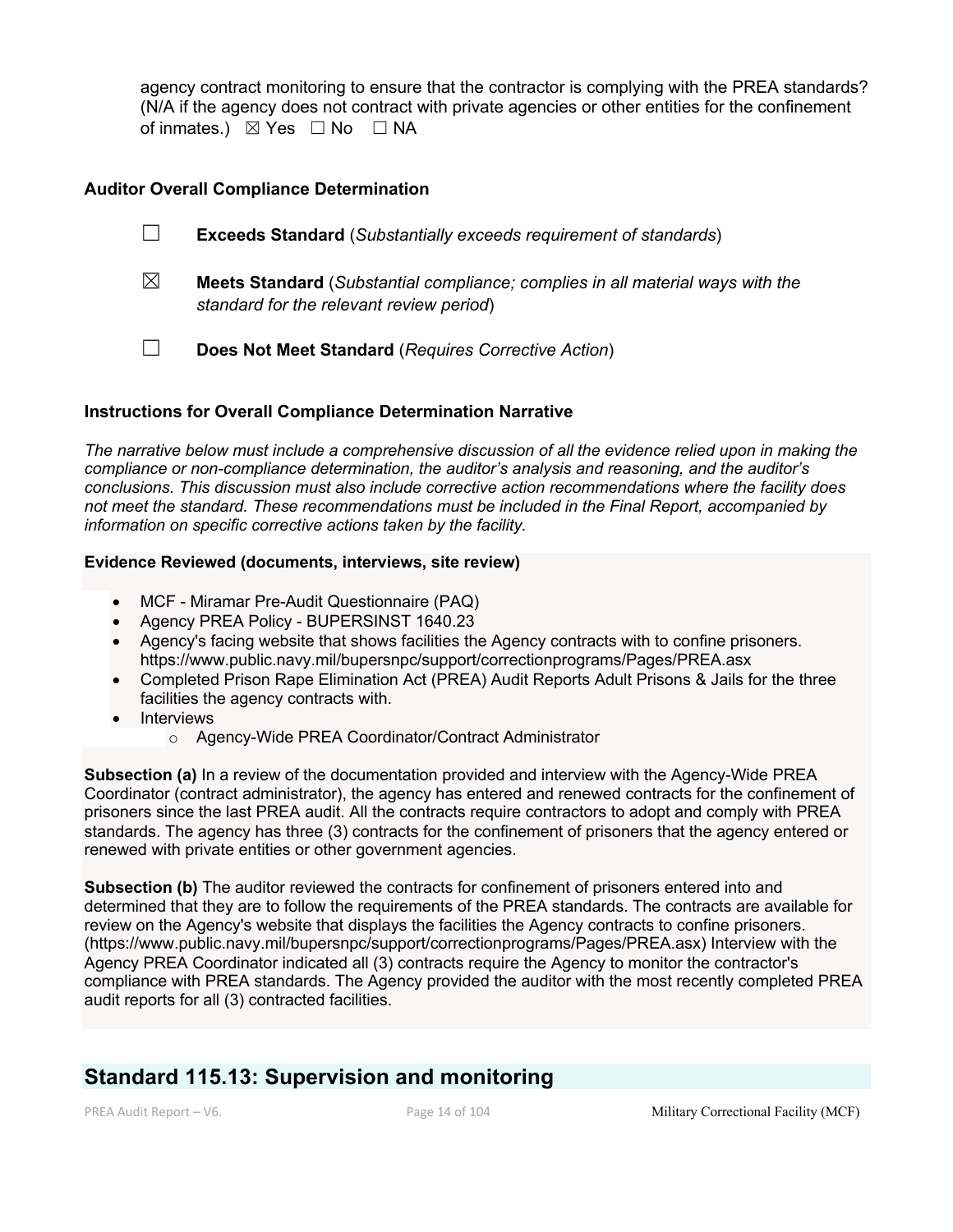# **All Yes/No Questions Must Be Answered by the Auditor to Complete the Report**

## **115.13 (a)**

- Does the facility have a documented staffing plan that provides for adequate levels of staffing and, where applicable, video monitoring, to protect inmates against sexual abuse?  $\boxtimes$  Yes  $\Box$ No
- In calculating adequate staffing levels and determining the need for video monitoring, does the staffing plan take into consideration: Generally accepted detention and correctional practices? ☒ Yes ☐ No
- In calculating adequate staffing levels and determining the need for video monitoring, does the staffing plan take into consideration: Any judicial findings of inadequacy?  $\boxtimes$  Yes  $\Box$  No
- In calculating adequate staffing levels and determining the need for video monitoring, does the staffing plan take into consideration: Any findings of inadequacy from Federal investigative agencies? ⊠ Yes □ No
- In calculating adequate staffing levels and determining the need for video monitoring, does the staffing plan take into consideration: Any findings of inadequacy from internal or external oversight bodies? ⊠ Yes □ No
- In calculating adequate staffing levels and determining the need for video monitoring, does the staffing plan take into consideration: All components of the facility's physical plant (including "blind-spots" or areas where staff or inmates may be isolated)?  $\boxtimes$  Yes  $\Box$  No
- In calculating adequate staffing levels and determining the need for video monitoring, does the staffing plan take into consideration: The composition of the inmate population?  $\boxtimes$  Yes  $\Box$  No
- In calculating adequate staffing levels and determining the need for video monitoring, does the staffing plan take into consideration: The number and placement of supervisory staff?  $\boxtimes$  Yes  $\Box$  No
- In calculating adequate staffing levels and determining the need for video monitoring, does the staffing plan take into consideration: The institution programs occurring on a particular shift?  $\boxtimes$ Yes  $\boxtimes$  No  $\Box$  NA
- In calculating adequate staffing levels and determining the need for video monitoring, does the staffing plan take into consideration: Any applicable State or local laws, regulations, or standards? ⊠ Yes □ No
- In calculating adequate staffing levels and determining the need for video monitoring, does the staffing plan take into consideration: The prevalence of substantiated and unsubstantiated incidents of sexual abuse?  $\boxtimes$  Yes  $\Box$  No
- In calculating adequate staffing levels and determining the need for video monitoring, does the staffing plan take into consideration: Any other relevant factors?  $\boxtimes$  Yes  $\Box$  No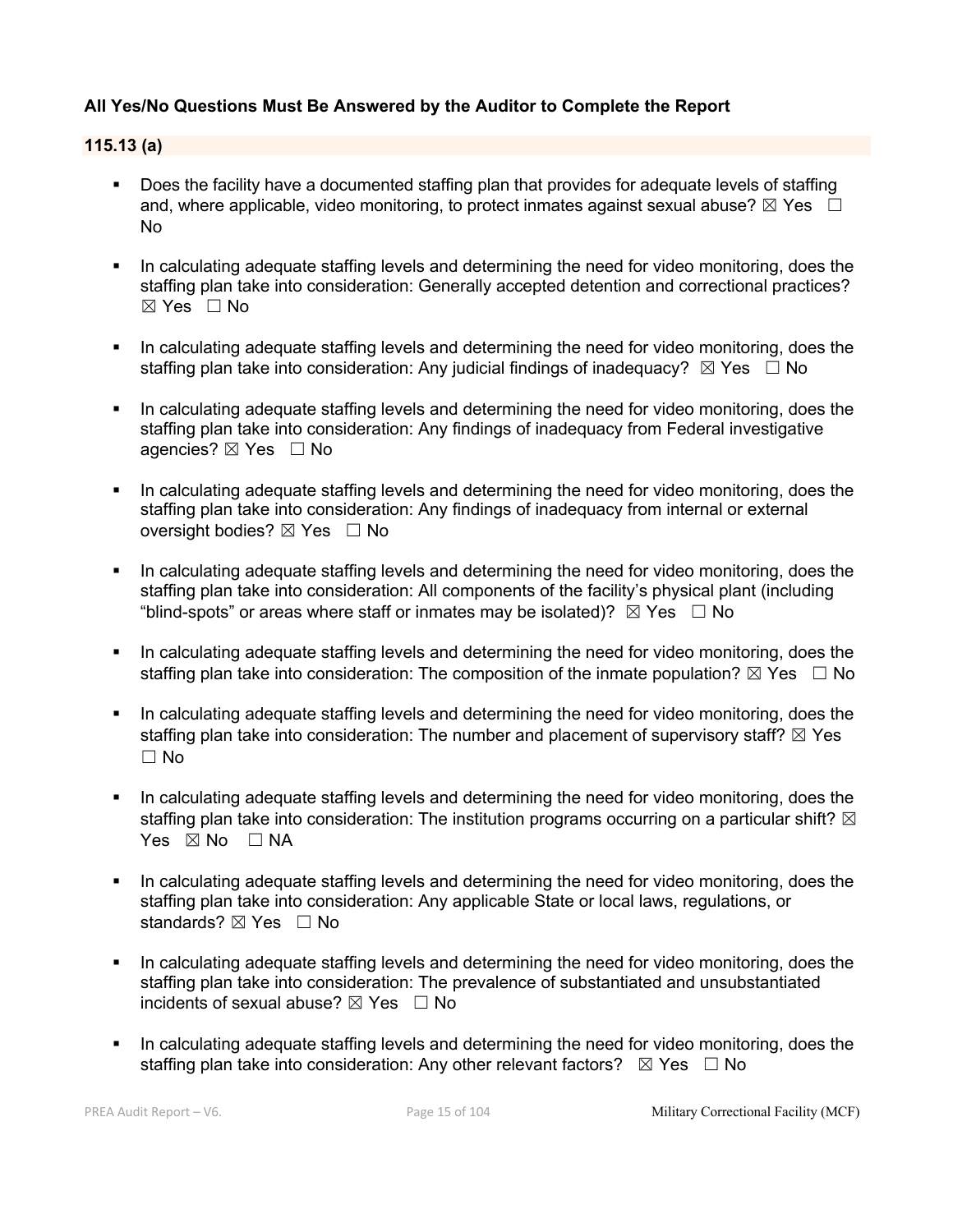# **115.13 (b)**

In circumstances where the staffing plan is not complied with, does the facility document and justify all deviations from the plan? (N/A if no deviations from staffing plan.)  $\boxtimes$  Yes  $\Box$  No  $\Box$  NA

# **115.13 (c)**

- In the past 12 months, has the facility, in consultation with the agency PREA Coordinator, assessed, determined, and documented whether adjustments are needed to: The staffing plan established pursuant to paragraph (a) of this section?  $\boxtimes$  Yes  $\Box$  No
- In the past 12 months, has the facility, in consultation with the agency PREA Coordinator, assessed, determined, and documented whether adjustments are needed to: The facility's deployment of video monitoring systems and other monitoring technologies?  $\boxtimes$  Yes  $\Box$  No
- In the past 12 months, has the facility, in consultation with the agency PREA Coordinator, assessed, determined, and documented whether adjustments are needed to: The resources the facility has available to commit to ensure adherence to the staffing plan?  $\boxtimes$  Yes  $\Box$  No

# **115.13 (d)**

- Has the facility/agency implemented a policy and practice of having intermediate-level or higherlevel supervisors conduct and document unannounced rounds to identify and deter staff sexual abuse and sexual harassment?  $\boxtimes$  Yes  $\Box$  No
- **•** Is this policy and practice implemented for night shifts as well as day shifts?  $\boxtimes$  Yes  $\Box$  No
- Does the facility/agency have a policy prohibiting staff from alerting other staff members that these supervisory rounds are occurring, unless such announcement is related to the legitimate operational functions of the facility?  $\boxtimes$  Yes  $\Box$  No

### **Auditor Overall Compliance Determination**

- ☐ **Exceeds Standard** (*Substantially exceeds requirement of standards*)
- ☒ **Meets Standard** (*Substantial compliance; complies in all material ways with the standard for the relevant review period*)
- ☐ **Does Not Meet Standard** (*Requires Corrective Action*)

### **Instructions for Overall Compliance Determination Narrative**

*The narrative below must include a comprehensive discussion of all the evidence relied upon in making the compliance or non-compliance determination, the auditor's analysis and reasoning, and the auditor's conclusions. This discussion must also include corrective action recommendations where the facility does not meet the standard. These recommendations must be included in the Final Report, accompanied by information on specific corrective actions taken by the facility.*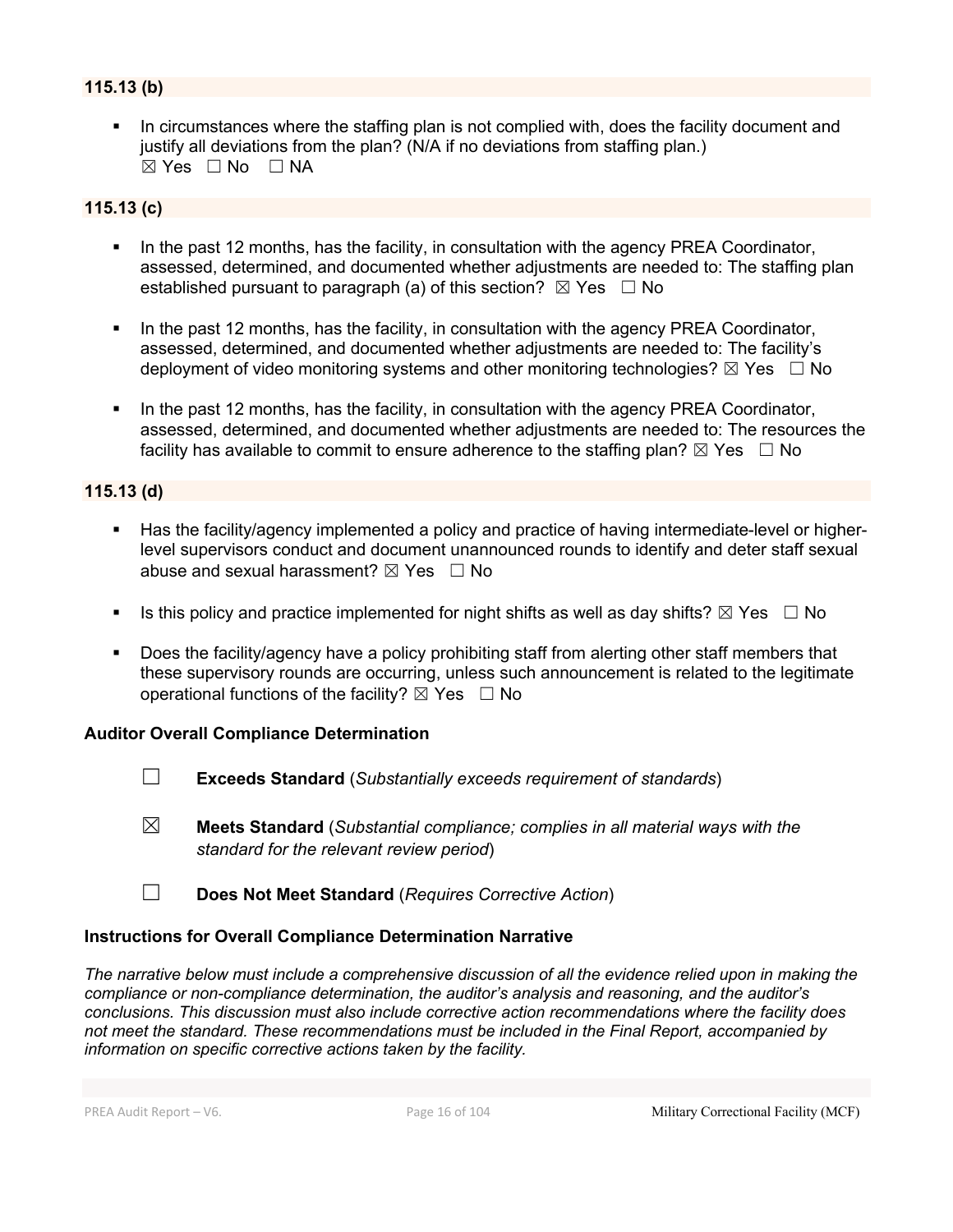### **Evidence Reviewed (documents, interviews, site review)**

- MCF Miramar Pre-Audit Questionnaire (PAQ)
- Agency PREA Policy BUPERSINST 1640.23 BUPERS-00D
- NCBM SOP 817.2 Prison Rape Elimination Act (PREA)
- PRISON RAPE ELIMINATION ACT (PREA) ANNUAL REPORT AND SECURITY STAFFING PLAN REVIEW FOR CY-2018, CY-2019 and CY-2020
- MCF Miramar INTERNET PROTOCOL (IP) SURVEILLANCE PROJECT
- MCF Directive UNANNOUNCED ROUNDS
- **Interviews** 
	- o Intermediate or Higher-Level Facility
		- $\circ$  CO
		- o PREA Compliance Manager

**Subsection (a)** A review of the agency policy, supporting documentation, and interviews conducted with the MCF CO and PREA Compliance Manager indicates the Operations Chief and Executive Officer develops, document, and does their best to regularly comply with a staffing plan that provides for adequate levels of staffing, and where applicable, video monitoring, to protect prisoners against sexual abuse. The written staffing is required to be developed sufficiently in advance for internal review and further submission to Deputy Chief of naval Personnel, Bureau of Naval Personnel Corrections and Programs Office (BUPERS-00D) by 15 March each year. The auditor has determined the

facility considers all (11) elements required of this subsection.

**Subsection (b)** In a review of the MCF's last three (3) PREA annual reports and security staffing plan reviews for CY-2018, CY-2019, and CY-2020, the facility has not had to deviate from its originally staffing plan. This was further confirmed through interviews with the CO and PREA Compliance Manager.

**Subsection (c)** At least once every year, and according to agency policy, submitted compliance documentation and auditor interviews with the CO and PREA Compliance Manager, the facility/agency, in collaboration with the Agency-Wide PREA Coordinator, reviews the staffing plan. This process is completed to see whether adjustments are needed to the staffing plan, the deployment of monitoring technology, or the possible allocation of facility/agency resources to commit to the staffing plan to ensure compliance with the staffing plan. The written staffing plan is required to be developed sufficiently in advance for internal review and further submission to BUPERS-00D by 15 March each year.

**Subsection (d)** A review of the agency policy, supporting documentation, and auditor interviews conducted with the MCF CO, PREA Compliance Manager, and supervisory staff indicates the facility requires that intermediate-level or higher-level staff conduct unannounced rounds to identify and deter staff sexual abuse and sexual harassment. During the facility onsite inspection, the auditor randomly reviewed logbook entries documenting such rounds are occurring on both day and night shifts. Supervisory staff are assigned specific days of the week that they are required to conduct unannounced rounds, ensuring these types of rounds are conducted daily for both day and night shifts.

# **Standard 115.14: Youthful inmates**

# **All Yes/No Questions Must Be Answered by the Auditor to Complete the Report**

# **115.14 (a)**

Does the facility place all youthful inmates in housing units that separate them from sight, sound, and physical contact with any adult inmates through use of a shared dayroom or other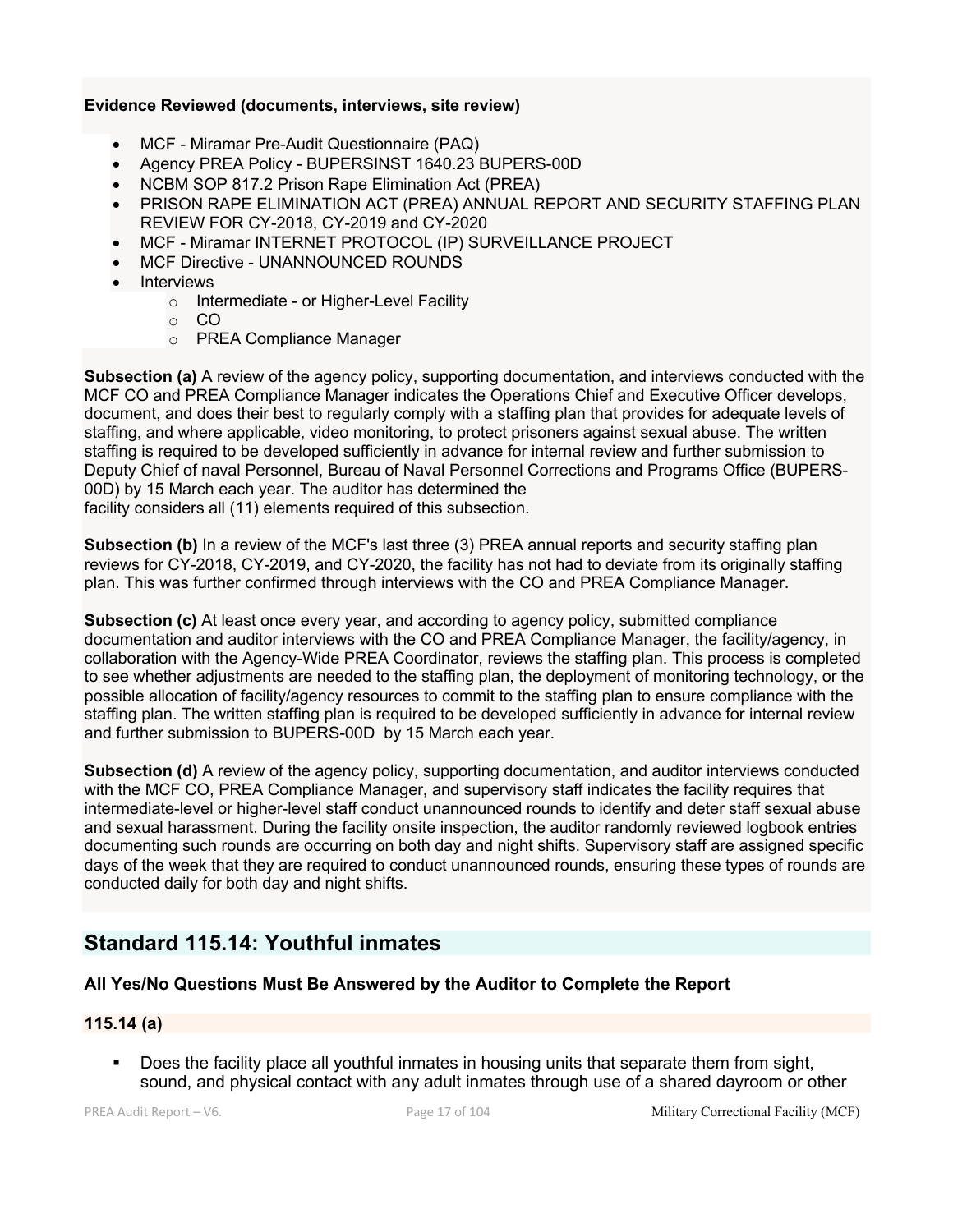common space, shower area, or sleeping quarters? (N/A if facility does not have youthful inmates [inmates <18 years old].)  $\Box$  Yes  $\Box$  No  $\boxtimes$  NA

## **115.14 (b)**

- In areas outside of housing units does the agency maintain sight and sound separation between youthful inmates and adult inmates? (N/A if facility does not have youthful inmates [inmates <18 years old].)  $\Box$  Yes  $\Box$  No  $\boxtimes$  NA
- In areas outside of housing units does the agency provide direct staff supervision when youthful inmates and adult inmates have sight, sound, or physical contact? (N/A if facility does not have youthful inmates [inmates <18 years old].)  $\Box$  Yes  $\Box$  No  $\boxtimes$  NA

## **115.14 (c)**

- Does the agency make its best efforts to avoid placing youthful inmates in isolation to comply with this provision? (N/A if facility does not have youthful inmates [inmates <18 years old].) ☐ Yes ☐ No ☒ NA
- § Does the agency, while complying with this provision, allow youthful inmates daily large-muscle exercise and legally required special education services, except in exigent circumstances? (N/A if facility does not have youthful inmates [inmates <18 years old].)  $\Box$  Yes  $\Box$  No  $\boxtimes$  NA
- Do youthful inmates have access to other programs and work opportunities to the extent possible? (N/A if facility does not have youthful inmates [inmates <18 years old].)  $\Box$  Yes  $\Box$  No  $\boxtimes$  NA

### **Auditor Overall Compliance Determination**

- ☐ **Exceeds Standard** (*Substantially exceeds requirement of standards*)
- ☒ **Meets Standard** (*Substantial compliance; complies in all material ways with the standard for the relevant review period*)
- ☐ **Does Not Meet Standard** (*Requires Corrective Action*)

### **Instructions for Overall Compliance Determination Narrative**

*The narrative below must include a comprehensive discussion of all the evidence relied upon in making the compliance or non-compliance determination, the auditor's analysis and reasoning, and the auditor's conclusions. This discussion must also include corrective action recommendations where the facility does not meet the standard. These recommendations must be included in the Final Report, accompanied by information on specific corrective actions taken by the facility.*

#### **Evidence Reviewed (documents, interviews, site review)**

- MCF Miramar Pre-Audit Questionnaire (PAQ)
- Agency PREA Policy BUPERSINST 1640.23 BUPERS-00D
- NCBM SOP 817.2 Prison Rape Elimination Act (PREA)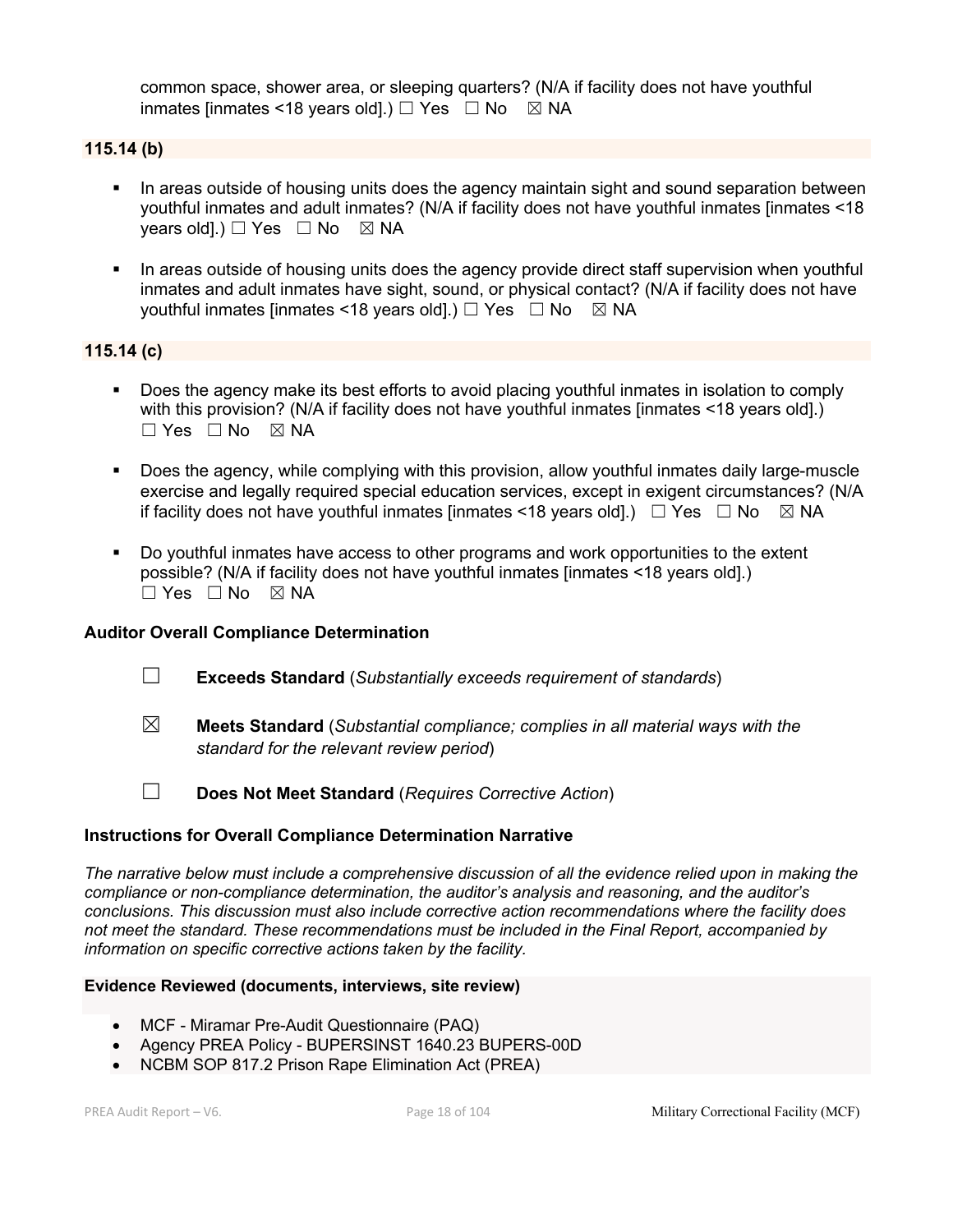- MEMORANDUM FOR THE RECORD (REA STANDARD 115.14 YOUTHFUL INMATES) (1) CORMIS Printout of the Age of all Prisoners Confined in the last 36 Months
- **Interviews** 
	- o CO & PREA Compliance Manager
	- o Onsite site inspection (potential areas for housing youthful prisoners)

**Subsections (a, b)** During the previous 12 months, the MCF has not housed a youthful prisoner. The MCF did confine a youthful female prisoner for about 1 month during 2019. In review of the documentation provided and staff interviews conducted, the facility followed the standard requirements in all material ways. The MCF confines active-duty Service members only; however, the United States Military can enlist members at 17 years old in rare circumstances. It is possible, although unlikely the facility will ever confine youthful prisoners. In the rare and unlikely instance that a prisoner under the age of 18 is confined, the MCF is prepared to house youthful offenders as covered in the policy and further corroborated through auditor interviews with the CO and PREA Compliance Manager. The MCF will comply with PREA standards pertaining to youthful prisoners (115.14) and notify the PREA Compliance Manager as soon as possible but no later than the end of the shift. Youthful prisoners will not be placed in a housing unit where the youthful prisoners will have sight, sound, or physical contact with any adult prisoner through the use of a shared dayroom or other common space, shower area, or sleeping quarters (§115.14(a)-1). Youthful prisoners shall be housed separately (§115.14(a)-2). Assignment to restrictive housing status does not meet this standard. Direct supervision is a requirement when a youthful prisoner is outside of his or her housing unit.

**Subsection (c)** A review of agency policy and auditor interviews conducted with the CO and PREA Compliance Manager confirmed the MCF would not place youthful prisoners into segregation to comply with the provisions of the standard. The INDOC Youthful Housing Unit (YHU) is the default location for youthful offenders if ever required. Restrictions to the cell and access to programs and services shall be commensurate to that of the general population. In absent exigent circumstances, youthful prisoners are permitted to participate in the large-muscle exercise, any legally required special education services, program, and work opportunities. For each instance where youthful prisoners are denied the requirements above, the CDO will document the exigent circumstances for the denial in each CDO Report in accordance with (115.14(c)-1).

# **Standard 115.15: Limits to cross-gender viewing and searches**

# **All Yes/No Questions Must Be Answered by the Auditor to Complete the Report**

### **115.15 (a)**

Does the facility always refrain from conducting any cross-gender strip or cross-gender visual body cavity searches, except in exigent circumstances or by medical practitioners? ☒ Yes ☐ No

# **115.15 (b)**

- Does the facility always refrain from conducting cross-gender pat-down searches of female inmates, except in exigent circumstances? (N/A if the facility does not have female inmates.)  $⊠ Yes ⊡ No ⊡ NA$
- § Does the facility always refrain from restricting female inmates' access to regularly available programming or other out-of-cell opportunities in order to comply with this provision? (N/A if the facility does not have female inmates.)  $\boxtimes$  Yes  $\Box$  No  $\Box$  NA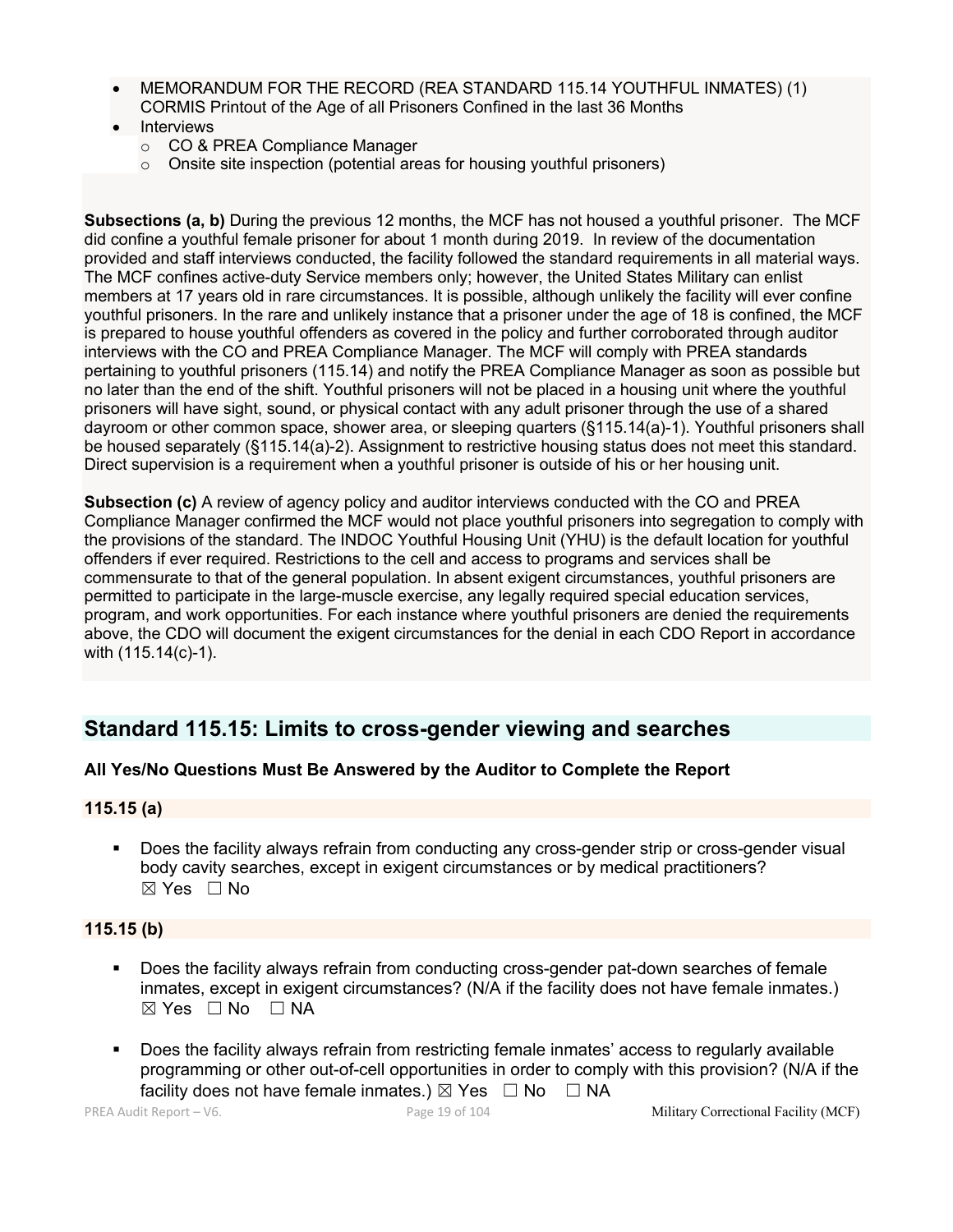## **115.15 (c)**

- Does the facility document all cross-gender strip searches and cross-gender visual body cavity searches? ⊠ Yes □ No
- Does the facility document all cross-gender pat-down searches of female inmates? (N/A if the facility does not have female inmates.)  $\boxtimes$  Yes  $\Box$  No  $\Box$  NA

# **115.15 (d)**

- § Does the facility have policies that enables inmates to shower, perform bodily functions, and change clothing without nonmedical staff of the opposite gender viewing their breasts, buttocks, or genitalia, except in exigent circumstances or when such viewing is incidental to routine cell checks? ☒ Yes ☐ No
- § Does the facility have procedures that enables inmates to shower, perform bodily functions, and change clothing without nonmedical staff of the opposite gender viewing their breasts, buttocks, or genitalia, except in exigent circumstances or when such viewing is incidental to routine cell checks?  $\boxtimes$  Yes  $\Box$  No
- § Does the facility require staff of the opposite gender to announce their presence when entering an inmate housing unit?  $\boxtimes$  Yes  $\Box$  No

# **115.15 (e)**

- § Does the facility always refrain from searching or physically examining transgender or intersex inmates for the sole purpose of determining the inmate's genital status?  $\boxtimes$  Yes  $\Box$  No
- If an inmate's genital status is unknown, does the facility determine genital status during conversations with the inmate, by reviewing medical records, or, if necessary, by learning that information as part of a broader medical examination conducted in private by a medical practitioner?  $\boxtimes$  Yes  $\Box$  No

### **115.15 (f)**

- Does the facility/agency train security staff in how to conduct cross-gender pat down searches in a professional and respectful manner, and in the least intrusive manner possible, consistent with security needs?  $\boxtimes$  Yes  $\Box$  No
- § Does the facility/agency train security staff in how to conduct searches of transgender and intersex inmates in a professional and respectful manner, and in the least intrusive manner possible, consistent with security needs?  $\boxtimes$  Yes  $\Box$  No

### **Auditor Overall Compliance Determination**



☐ **Exceeds Standard** (*Substantially exceeds requirement of standards*)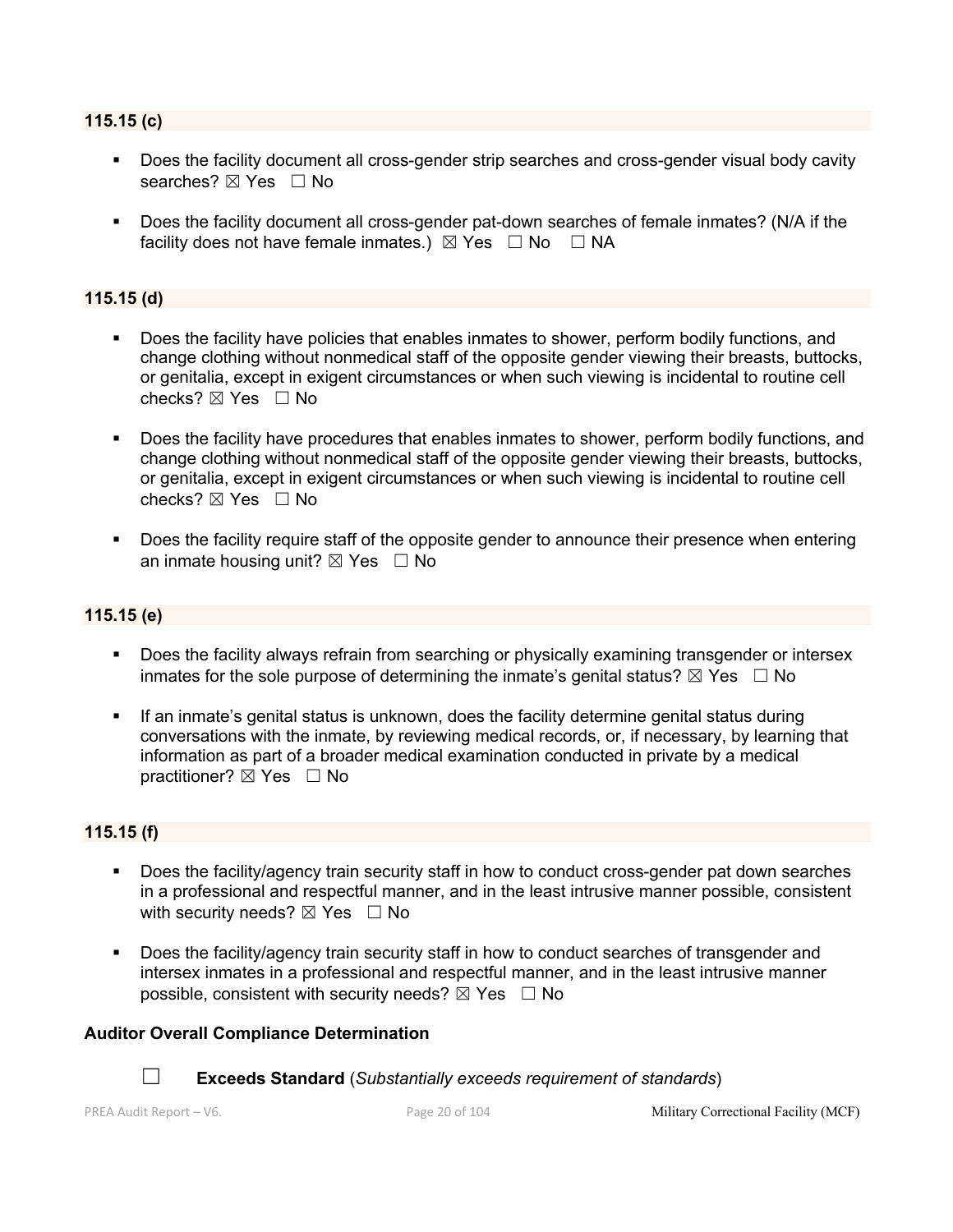☒ **Meets Standard** (*Substantial compliance; complies in all material ways with the standard for the relevant review period*)

☐ **Does Not Meet Standard** (*Requires Corrective Action*)

## **Instructions for Overall Compliance Determination Narrative**

*The narrative below must include a comprehensive discussion of all the evidence relied upon in making the compliance or non-compliance determination, the auditor's analysis and reasoning, and the auditor's conclusions. This discussion must also include corrective action recommendations where the facility does not meet the standard. These recommendations must be included in the Final Report, accompanied by information on specific corrective actions taken by the facility.*

### **Evidence Reviewed (documents, interviews, site review)**

- MCF Miramar Pre-Audit Questionnaire (PAQ)
- Agency PREA Policy BUPERSINST 1640.23 BUPERS-00D
- NCBM SOP 817.2 Prison Rape Elimination Act (PREA)
- Accountability Log sheet (This document reflects that the facility does not restrict female prisoners' access to out-of-cell opportunities.)
- Prevention and Treatment Against Impulsive Contraband Disorder (Searches) Training Curriculum
- MCF Miramar Training Attendance Roster
- DEPARTMENT OF THE NAVY NAVAL CONSOLIDATED MCF MIRAMAR (MEMORANDUM FOR THE RECORD)
- Interviews
	- o PREA Compliance Manager
	- o Random Staff
	- o Random Prisoners

**Subsections (a)(c)** Agency policy states facility staff shall not conduct cross-gender strip searches or crossgender visual body searches (meaning a search of the anal/genital opening) except in exigent. Policy further states Cross-gender frisk searches of prisoners are not permitted except in exigent circumstances. Crossgender frisk searches (when meeting the exigent circumstances exception and approved by the XO) shall be documented in the MCF Log and identified as a significant event (red inked and highlighted) and annotated in the CDO Report circumstances (to ensure safety or to preserve evidence) or when performed by a medical practitioner. According to the PAQ and the Auditor's interview with the facility PREA Compliance Manager, the facility has not conducted any cross-gender frisk or strip searches during the audit period. Agency Policy further states Cross-gender strip searches (when meeting the exigent circumstances exception and approved by the XO) shall be annotated in the MCF Strip Search Log, MCF Log, and CDO Report. Cross-gender body cavity searches performed shall be documented in the MCF Log, CDO Report, and prisoner medical record.

**Subsection (b)** Agency policy states the facility does not permit cross-gender pat-down searches of female inmates absent exigent circumstances and does not restrict female prisoners' access to regularly available programming or other out-of-cell opportunities in order to comply with the provision of this standard. During the past 12 months the MCF has not restricted female prisoners' access to out-of-cell opportunities. Auditor interviews conducted with random staff and female prisoners confirmed the aforementioned.

**Subsection (d)** Agency policy states and was further confirmed through the Auditor's interview with the PREA Compliance Manager and random staff that the facility enables prisoners to shower, perform bodily functions, and change clothing without nonmedical staff of the opposite gender viewing their breasts,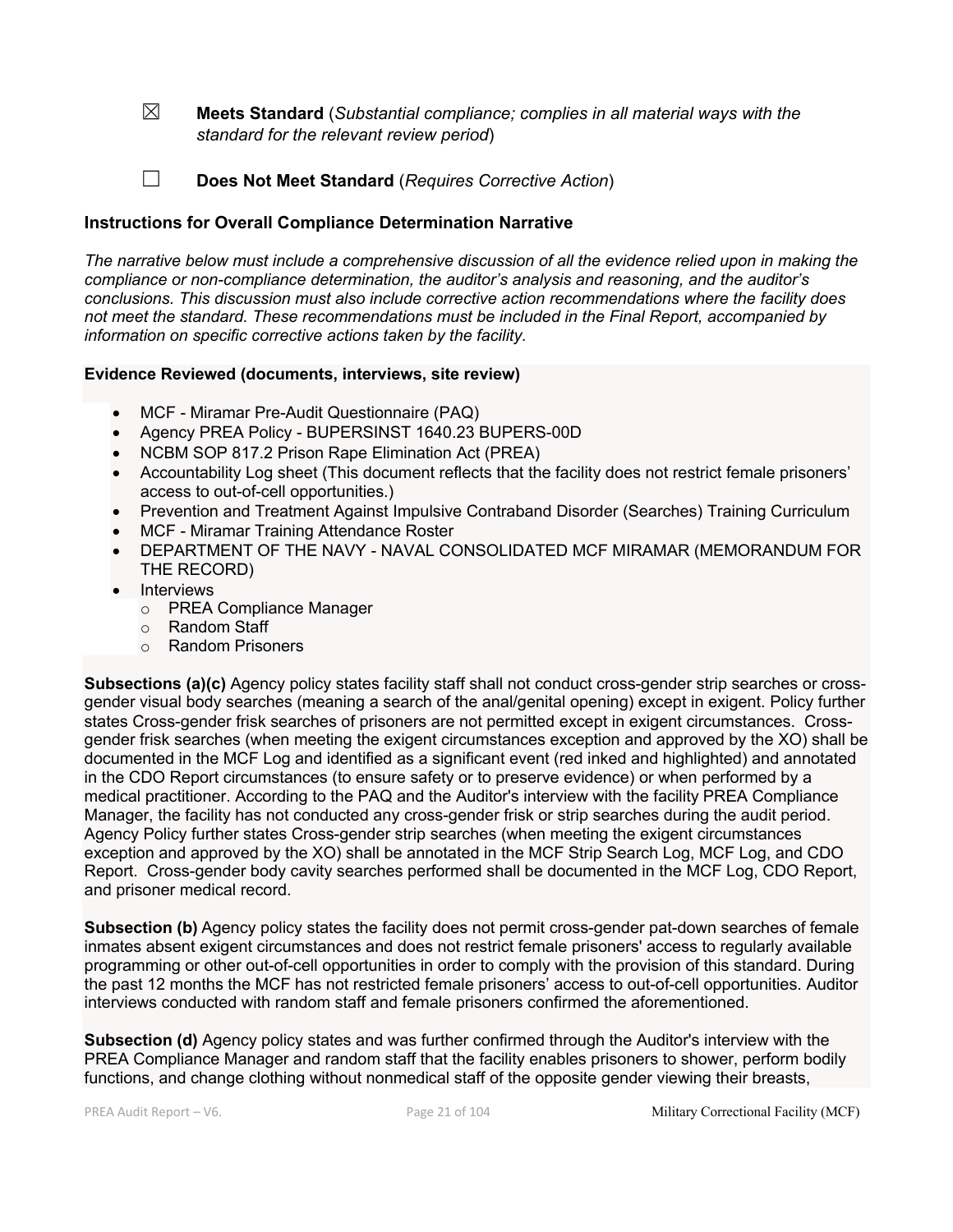buttocks, or genitalia, except in exigent circumstances or when viewing is incidental to routine dorm or cell checks to include viewing via video cameras. Facility staff of the opposite gender will announce their presence when entering a prisoner housing unit (e.g., "MALE ON DECK" when entering Female Housing Unit/Female Segregation Unit, or "FEMALE ON DECK" when entering Male Housing Unit or Male RHU). The Auditor confirmed this practice during interviews conducted with prisoners and observed both male and female staff announcing their presence when entering housing areas of the opposite gender.

**Subsection (e)** Agency policy indicates facility staff shall not search or physically examine a transgender, intersex, or gender non-conforming prisoner for the sole purpose of determining the prisoner's genital status. Upon initial receipt and prior to a search, if the prisoner's genital status is unknown, it may be determined during conversations with the prisoner, by reviewing medical records, or, if necessary, by learning that information as part of a broader medical examination conducted in private by a medical officer. Furthermore, the transgender, intersex, or gender non-conforming prisoner may be asked which gender staff member they would be most comfortable with conducting the search; such preference shall be considered along with all information available; in clearly questionable situations, medical personnel is authorized to search regardless of gender. While onsite the MCF housed one transgender prisoner. The auditor interviewed the prisoner and she advised that the facility staff have been very accommodating to her needs and has not experienced any problems since being at the MCF. Interviews conducted with the PREA Compliance Manager and facility staff indicated to the auditor when the facility receives a transgender prisoner, they are prepared to manage the prisoner according to the requirements of the standard.

**Subsection (f)** The agency policy states and was further corroborated through Auditor interviews with the PREA Compliance Manager, a random sample of staff, and the review of provided training documentation training log-sheets. The facility training officer ensures annual training of all security staff in conducting exigent cross-gender frisk searches and searches of transgender and intersex prisoners professionally and respectfully and in the least intrusive manner possible consistent with security needs. The Auditor reviewed the facility's training curriculum for searches, "Prevention and Treatment Against Impulsive Contraband Disorder (Searches) Training Curriculum," and found that it meets the requirement of the standard.

# **Standard 115.16: Inmates with disabilities and inmates who are limited English proficient**

# **All Yes/No Questions Must Be Answered by the Auditor to Complete the Report**

# **115.16 (a)**

- § Does the agency take appropriate steps to ensure that inmates with disabilities have an equal opportunity to participate in or benefit from all aspects of the agency's efforts to prevent, detect, and respond to sexual abuse and sexual harassment, including: inmates who are deaf or hard of hearing?  $\boxtimes$  Yes  $\Box$  No
- Does the agency take appropriate steps to ensure that inmates with disabilities have an equal opportunity to participate in or benefit from all aspects of the agency's efforts to prevent, detect, and respond to sexual abuse and sexual harassment, including: inmates who are blind or have low vision? ⊠ Yes □ No
- Does the agency take appropriate steps to ensure that inmates with disabilities have an equal opportunity to participate in or benefit from all aspects of the agency's efforts to prevent, detect, and respond to sexual abuse and sexual harassment, including: inmates who have intellectual disabilities?  $\boxtimes$  Yes  $\Box$  No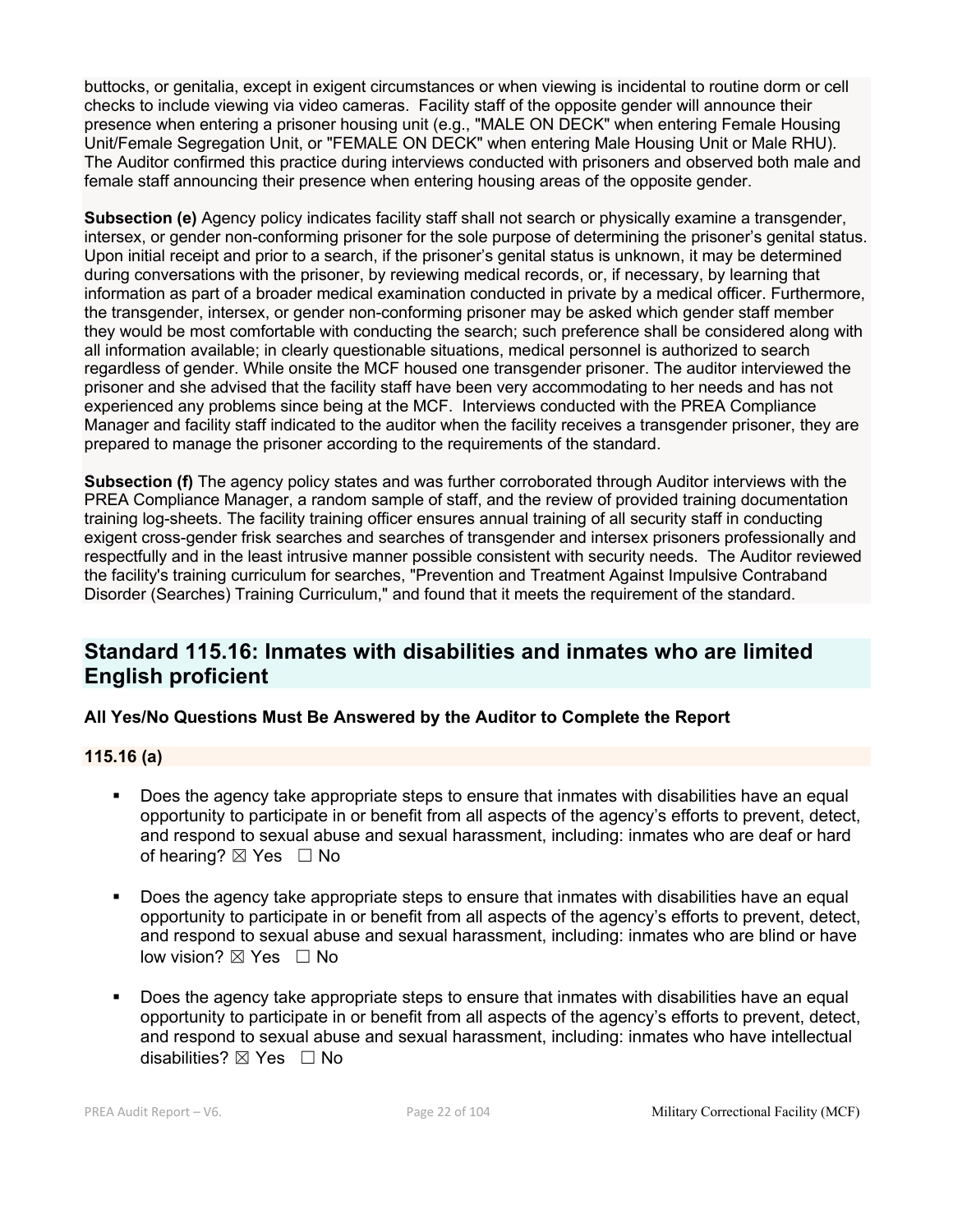- Does the agency take appropriate steps to ensure that inmates with disabilities have an equal opportunity to participate in or benefit from all aspects of the agency's efforts to prevent, detect, and respond to sexual abuse and sexual harassment, including: inmates who have psychiatric disabilities?  $\boxtimes$  Yes  $\Box$  No
- § Does the agency take appropriate steps to ensure that inmates with disabilities have an equal opportunity to participate in or benefit from all aspects of the agency's efforts to prevent, detect, and respond to sexual abuse and sexual harassment, including: inmates who have speech disabilities? ⊠ Yes □ No
- Does the agency take appropriate steps to ensure that inmates with disabilities have an equal opportunity to participate in or benefit from all aspects of the agency's efforts to prevent, detect, and respond to sexual abuse and sexual harassment, including: Other (if "other," please explain in overall determination notes)?  $\boxtimes$  Yes  $\Box$  No
- § Do such steps include, when necessary, ensuring effective communication with inmates who are deaf or hard of hearing?  $\boxtimes$  Yes  $\Box$  No
- Do such steps include, when necessary, providing access to interpreters who can interpret effectively, accurately, and impartially, both receptively and expressively, using any necessary specialized vocabulary?  $\boxtimes$  Yes  $\Box$  No
- Does the agency ensure that written materials are provided in formats or through methods that ensure effective communication with inmates with disabilities including inmates who: Have intellectual disabilities?  $\boxtimes$  Yes  $\Box$  No
- Does the agency ensure that written materials are provided in formats or through methods that ensure effective communication with inmates with disabilities including inmates who: Have limited reading skills?  $\boxtimes$  Yes  $\Box$  No
- Does the agency ensure that written materials are provided in formats or through methods that ensure effective communication with inmates with disabilities including inmates who: Are blind or have low vision?  $\boxtimes$  Yes  $\Box$  No

# **115.16 (b)**

- § Does the agency take reasonable steps to ensure meaningful access to all aspects of the agency's efforts to prevent, detect, and respond to sexual abuse and sexual harassment to inmates who are limited English proficient?  $\boxtimes$  Yes  $\Box$  No
- Do these steps include providing interpreters who can interpret effectively, accurately, and impartially, both receptively and expressively, using any necessary specialized vocabulary? ☒ Yes ☐ No

# **115.16 (c)**

§ Does the agency always refrain from relying on inmate interpreters, inmate readers, or other types of inmate assistance except in limited circumstances where an extended delay in obtaining an effective interpreter could compromise the inmate's safety, the performance of firstresponse duties under §115.64, or the investigation of the inmate's allegations?  $\boxtimes$  Yes  $\Box$  No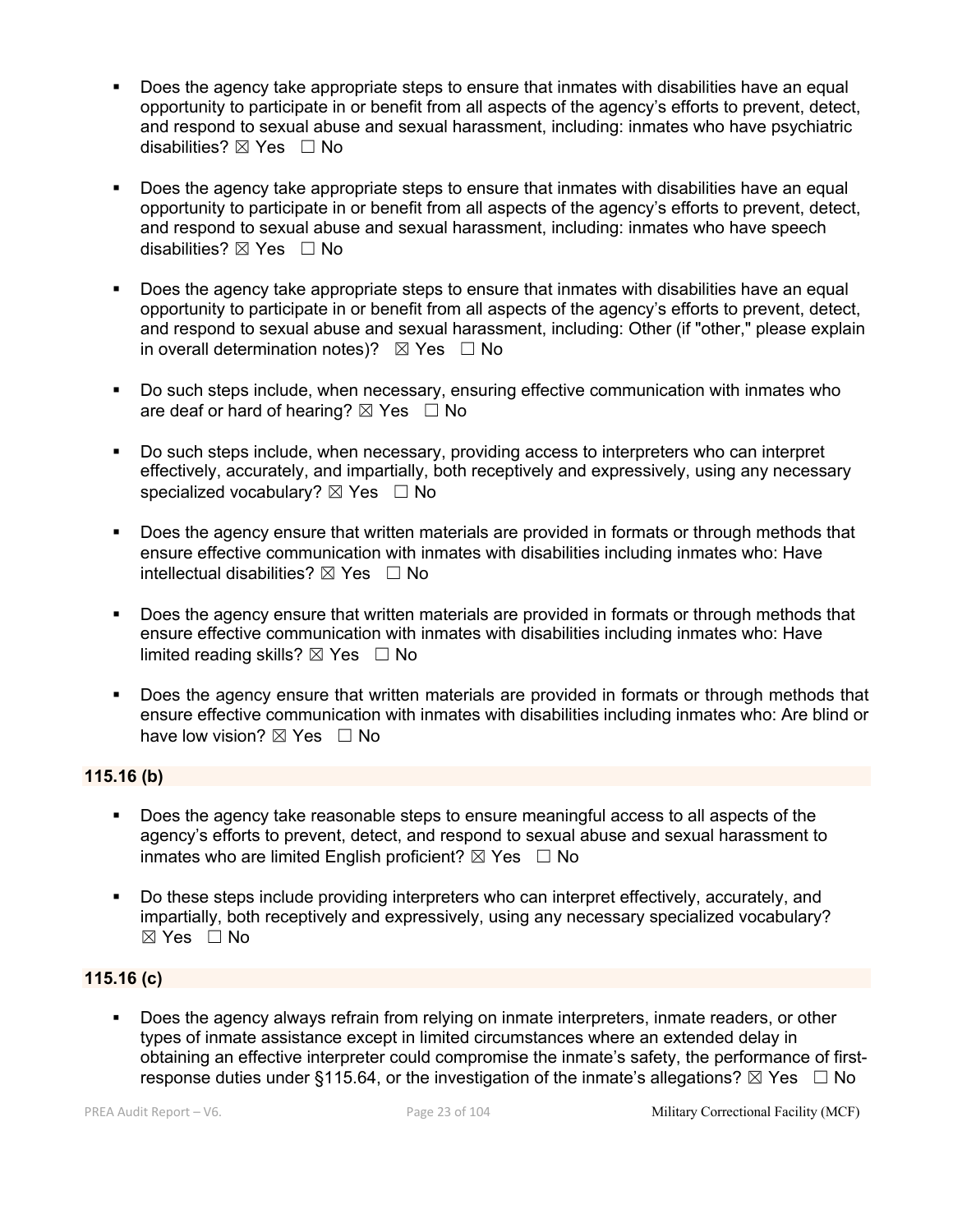## **Auditor Overall Compliance Determination**

- ☐ **Exceeds Standard** (*Substantially exceeds requirement of standards*)
- ☒ **Meets Standard** (*Substantial compliance; complies in all material ways with the standard for the relevant review period*)
- ☐ **Does Not Meet Standard** (*Requires Corrective Action*)

#### **Instructions for Overall Compliance Determination Narrative**

*The narrative below must include a comprehensive discussion of all the evidence relied upon in making the compliance or non-compliance determination, the auditor's analysis and reasoning, and the auditor's conclusions. This discussion must also include corrective action recommendations where the facility does not meet the standard. These recommendations must be included in the Final Report, accompanied by information on specific corrective actions taken by the facility.*

#### **Evidence Reviewed (documents, interviews, site review)**

- MCF Miramar Pre-Audit Questionnaire (PAQ)
- NCBM SOP 817.2 Prison Rape Elimination Act (PREA)
- Agency PREA Policy BUPERSINST 1640.23 BUPERS-00D
- Directive-Prisoner disability requirements
- Directive PRISONERS WHO HAVE LIMITED ENGLISH PROFICIENCY AND USE OF INTERPRETERS AND DISABILITY ACCESS
- PREA Pamphlets (English & Spanish)
- **Interviews** 
	- o Commanding Officer (CO)

**Subsection (a)** Agency policy indicates that the agency has established procedures to provide disabled inmates an equal opportunity to participate in or benefit from all aspects of the agency's efforts to prevent, detect, and respond to sexual abuse and sexual harassment in accordance with subsection (a) requirement. The Auditor interviewed the CO and PREA Compliance Manager, who elaborated on the procedures and mechanisms that are in place to provide disabled prisoners an opportunity to participate in or benefit from all aspects of the agency's efforts to prevent, detect, and respond to sexual abuse and sexual harassment. Caption phone lines are not recorded, and legal calls and other privileged calls, including reporting of sexual abuse and sexual harassment, are not supervised. The Prisoner Management Director will consult with the PREA Compliance Manager to ensure such prisoners have commensurate phone access (for PREA reporting) as those without disability. There were no limited English, deaf, hard of hearing, blind or low vision, intellectual, psychiatric, or speech disabilities prisoners at the MCF during the site visit.

**Subsection (b)** Agency policy indicates, and it was further corroborated through auditor interviews with the CO and PREA Compliance Manager the agency has established procedures to provide inmates with limited English proficiency an equal opportunity to participate in or benefit from all aspects of the agency's efforts to prevent, detect, and respond to sexual abuse and sexual harassment. While onsite of the eighteen (31) prisoners interviewed, none were considered disabled and did not require the use of any interpretive service. The facility provides the necessary steps to ensure meaningful access to all aspects of the facility's efforts to prevent, detect, and respond to sexual abuse and sexual harassment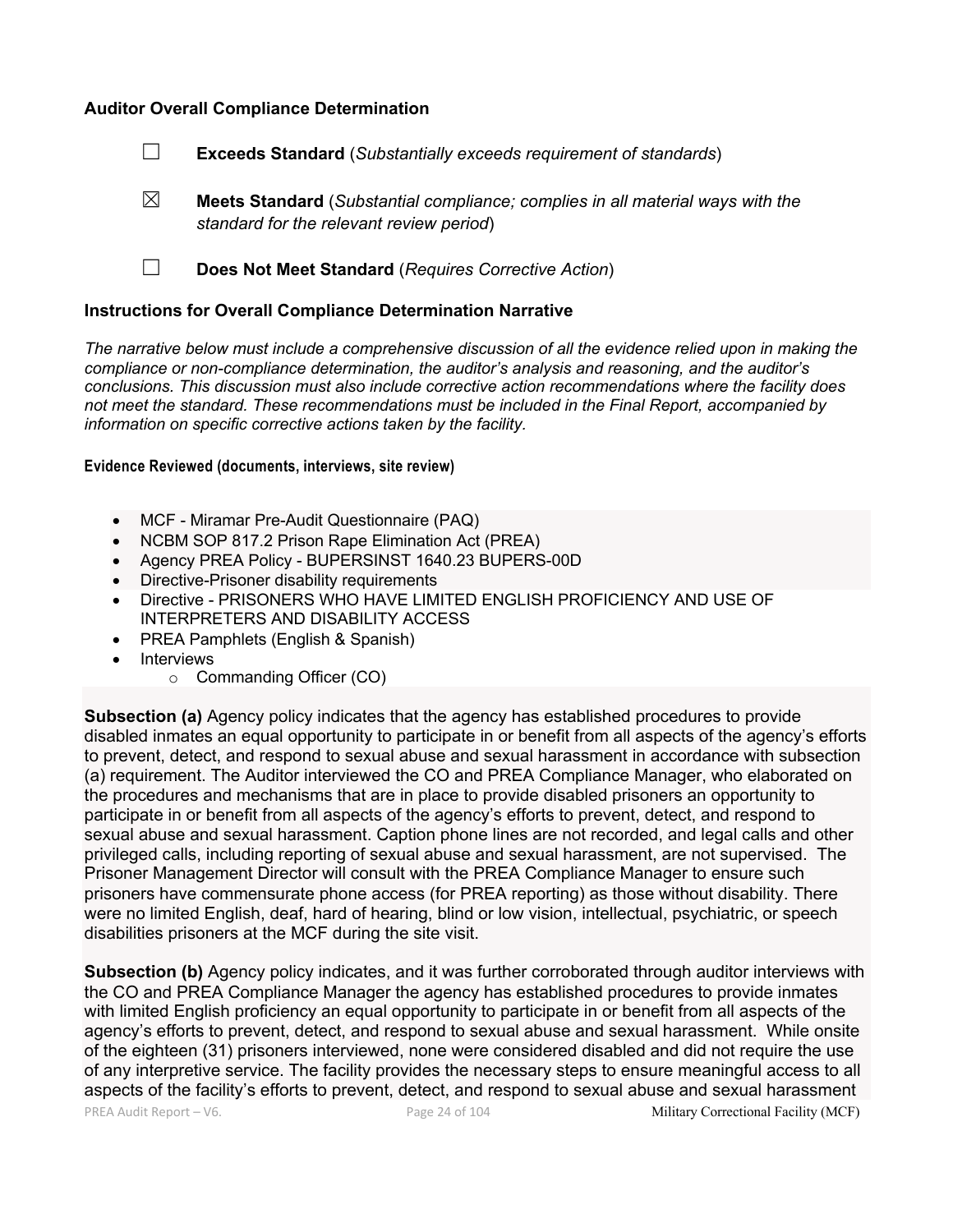involving prisoners who are limited English proficient, including steps to provide interpreters who can interpret effectively, accurately, and impartially, both receptively and expressively, using any necessary specialized vocabulary. Linguistic services may be accessed via Military One Source via http://militaryonesource.mil or call 1- (800) 342-9647.

**Subsection (c)** Policy states and the auditor confirmed through interviews with the PREA Compliance Manager and random staff that prisoner interpreters, prisoner readers, or other types of prisoner assistants are prohibited except in limited circumstances where an extended delay in obtaining an effective interpreter could compromise the prisoner's safety, the performance of first-response duties, or the investigation of the prisoner's allegations. In the previous 12 months, the facility has reported no instances where prisoner interpreters, readers, or other types of prisoner assistants have been used.

# **Standard 115.17: Hiring and promotion decisions**

# **All Yes/No Questions Must Be Answered by the Auditor to Complete the Report**

# **115.17 (a)**

- Does the agency prohibit the hiring or promotion of anyone who may have contact with inmates who has engaged in sexual abuse in a prison, jail, lockup, community confinement facility, juvenile facility, or other institution (as defined in 42 U.S.C. 1997)?  $\boxtimes$  Yes  $\Box$  No
- Does the agency prohibit the hiring or promotion of anyone who may have contact with inmates who has been convicted of engaging or attempting to engage in sexual activity in the community facilitated by force, overt or implied threats of force, or coercion, or if the victim did not consent or was unable to consent or refuse?  $\boxtimes$  Yes  $\Box$  No
- Does the agency prohibit the hiring or promotion of anyone who may have contact with inmates who has been civilly or administratively adjudicated to have engaged in the activity described in the question immediately above?  $\boxtimes$  Yes  $\Box$  No
- Does the agency prohibit the enlistment of services of any contractor who may have contact with inmates who has engaged in sexual abuse in a prison, jail, lockup, community confinement facility, iuvenile facility, or other institution (as defined in 42 U.S.C. 1997)?  $\boxtimes$  Yes  $\Box$  No
- Does the agency prohibit the enlistment of services of any contractor who may have contact with inmates who has been convicted of engaging or attempting to engage in sexual activity in the community facilitated by force, overt or implied threats of force, or coercion, or if the victim did not consent or was unable to consent or refuse?  $\boxtimes$  Yes  $\Box$  No
- Does the agency prohibit the enlistment of services of any contractor who may have contact with inmates who has been civilly or administratively adjudicated to have engaged in the activity described in the question immediately above?  $\boxtimes$  Yes  $\Box$  No

# **115.17 (b)**

§ Does the agency consider any incidents of sexual harassment in determining whether to hire or promote anyone who may have contact with inmates?  $\boxtimes$  Yes  $\Box$  No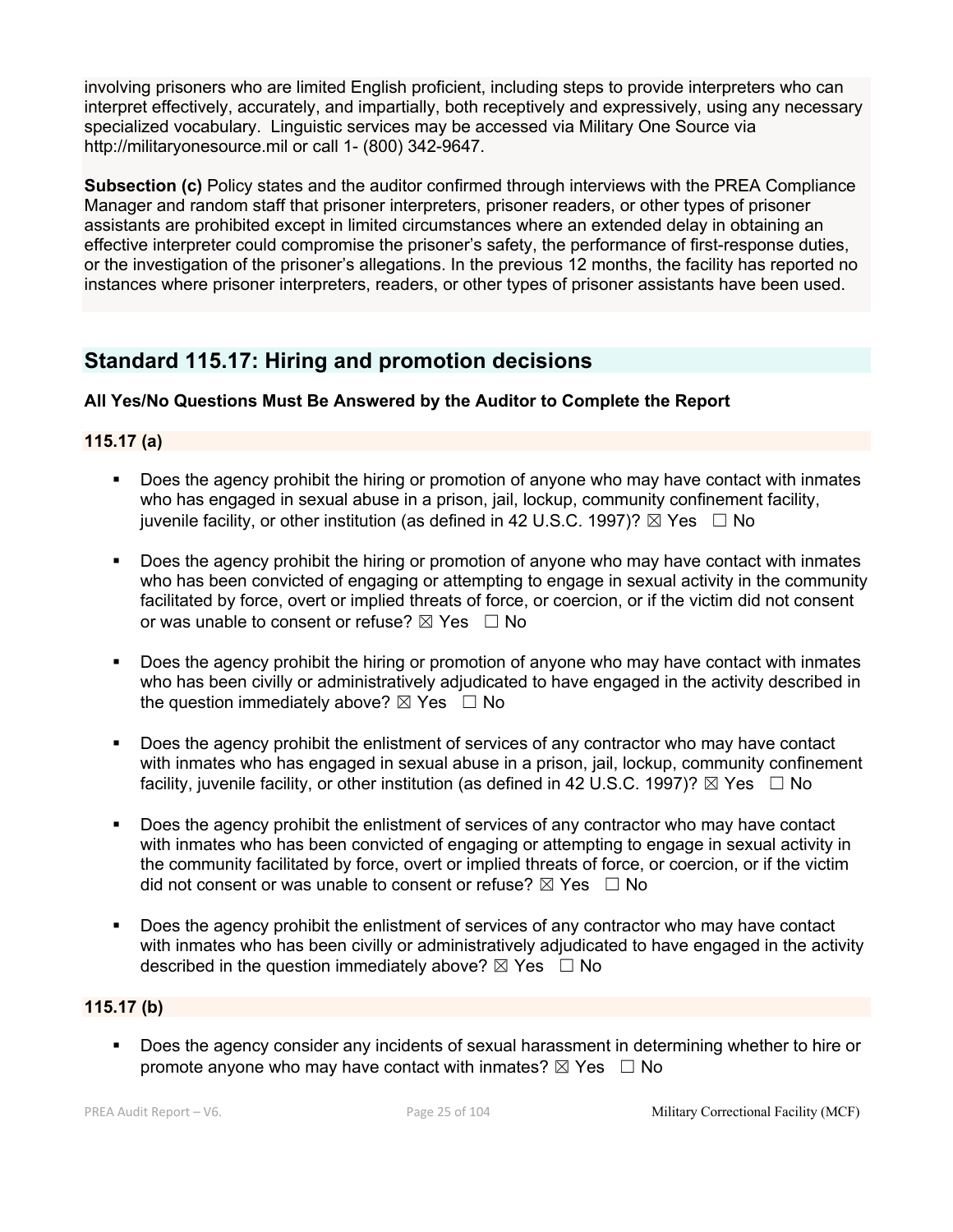§ Does the agency consider any incidents of sexual harassment in determining whether to enlist the services of any contractor who may have contact with inmates?  $\boxtimes$  Yes  $\Box$  No

# **115.17 (c)**

- Before hiring new employees, who may have contact with inmates, does the agency perform a criminal background records check?  $\boxtimes$  Yes  $\Box$  No
- Before hiring new employees who may have contact with inmates, does the agency, consistent with Federal, State, and local law, make its best efforts to contact all prior institutional employers for information on substantiated allegations of sexual abuse or any resignation during a pending investigation of an allegation of sexual abuse?  $\boxtimes$  Yes  $\Box$  No

## **115.17 (d)**

■ Does the agency perform a criminal background records check before enlisting the services of any contractor who may have contact with inmates?  $\boxtimes$  Yes  $\Box$  No

## **115.17 (e)**

§ Does the agency either conduct criminal background records checks at least every five years of current employees and contractors who may have contact with inmates or have in place a system for otherwise capturing such information for current employees?  $\boxtimes$  Yes  $\Box$  No

# **115.17 (f)**

- Does the agency ask all applicants and employees who may have contact with inmates directly about previous misconduct described in paragraph (a) of this section in written applications or interviews for hiring or promotions?  $\boxtimes$  Yes  $\Box$  No
- Does the agency ask all applicants and employees who may have contact with inmates directly about previous misconduct described in paragraph (a) of this section in any interviews or written self-evaluations conducted as part of reviews of current employees?  $\boxtimes$  Yes  $\Box$  No
- § Does the agency impose upon employees a continuing affirmative duty to disclose any such misconduct?  $\boxtimes$  Yes  $\Box$  No

### **115.17 (g)**

§ Does the agency consider material omissions regarding such misconduct, or the provision of materially false information, grounds for termination?  $\boxtimes$  Yes  $\Box$  No

## **115.17 (h)**

§ Does the agency provide information on substantiated allegations of sexual abuse or sexual harassment involving a former employee upon receiving a request from an institutional employer for whom such employee has applied to work? (N/A if providing information on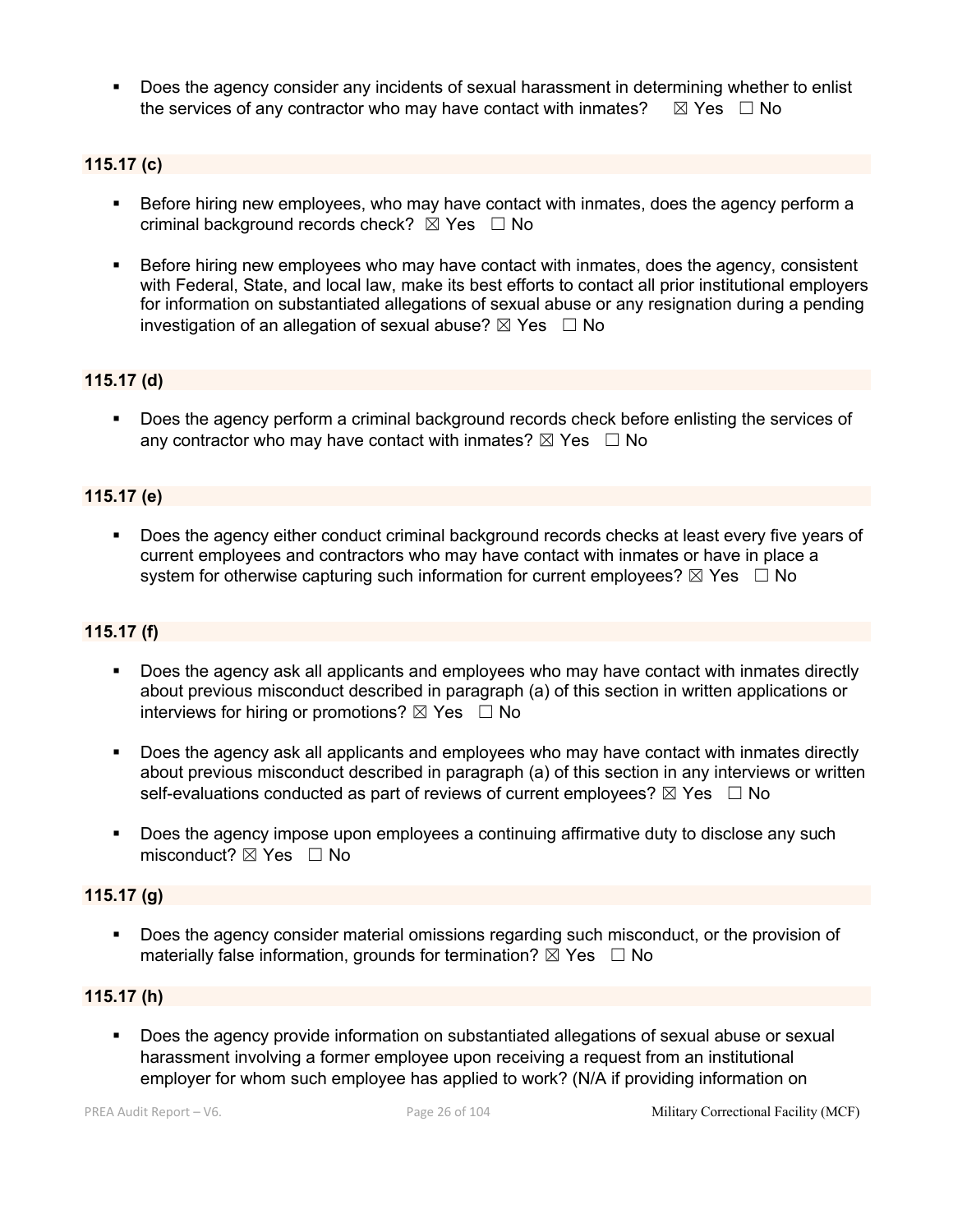substantiated allegations of sexual abuse or sexual harassment involving a former employee is prohibited by law.)  $\boxtimes$  Yes  $\Box$  No  $\Box$  NA

# **Auditor Overall Compliance Determination**

- ☐ **Exceeds Standard** (*Substantially exceeds requirement of standards*)
- ☒ **Meets Standard** (*Substantial compliance; complies in all material ways with the standard for the relevant review period*)
- ☐ **Does Not Meet Standard** (*Requires Corrective Action*)

# **Instructions for Overall Compliance Determination Narrative**

*The narrative below must include a comprehensive discussion of all the evidence relied upon in making the compliance or non-compliance determination, the auditor's analysis and reasoning, and the auditor's conclusions. This discussion must also include corrective action recommendations where the facility does not meet the standard. These recommendations must be included in the Final Report, accompanied by information on specific corrective actions taken by the facility.*

## **Evidence Reviewed (documents, interviews, site review)**

- MCF Miramar Pre-Audit Questionnaire (PAQ)
- Agency PREA Policy BUPERSINST 1640.23 BUPERS-00D
- NCBM SOP 817.2 Prison Rape Elimination Act (PREA)
- PREA-NAVAL CONSOLIDATED MCF MIRAMAR STANDARD OPERATING PROCEDURES
- Prison Rape Elimination Act (PREA) Questionnaire
- DEPARTMENT OF THE NAVY NAVAL CONSOLIDATED MCF MIRAMAR MEMORANDUM FOR THE RECORD

**Subsection (a)(b)(c)(d)(e)(f)(g)(h)** The auditor reviewed the facility PREA - Standard Operating Procedures policy which prohibits hiring or promoting anyone who may have contact with prisoners and prohibits enlisting the services of any contractor who may have contact with prisoners who: (1). Has engaged in sexual abuse in a prison, jail, lockup, community confinement facility, juvenile facility, or other institution (as defined in 42 U.S.C. 1997); (2). Has been convicted of engaging or attempting to engage in sexual activity in the community facilitated by force, overt or implied threats of force, or coercion, or if the victim did not consent or was unable to consent or refuse; or (3). Has been civilly or administratively adjudicated to have engaged in the activity described in paragraph (a)(2) of this section.

Submitted with the PAQ and while onsite, the auditor reviewed employee files of persons hired and promoted in the past 12 months to determine whether criminal record background checks have been conducted and questions regarding past conduct were asked and answered. The auditor found that the facility is meeting the standards subsection requirement. Additionally, MCF PREA Standard Operation Procedures, indicates the facility shall consider any incidents of sexual harassment in determining whether to hire, retain, promote anyone, or enlist the services of any contractor who may have contact with prisoners. The auditor confirmed the aforementioned through an interview with PREA Compliance Manager.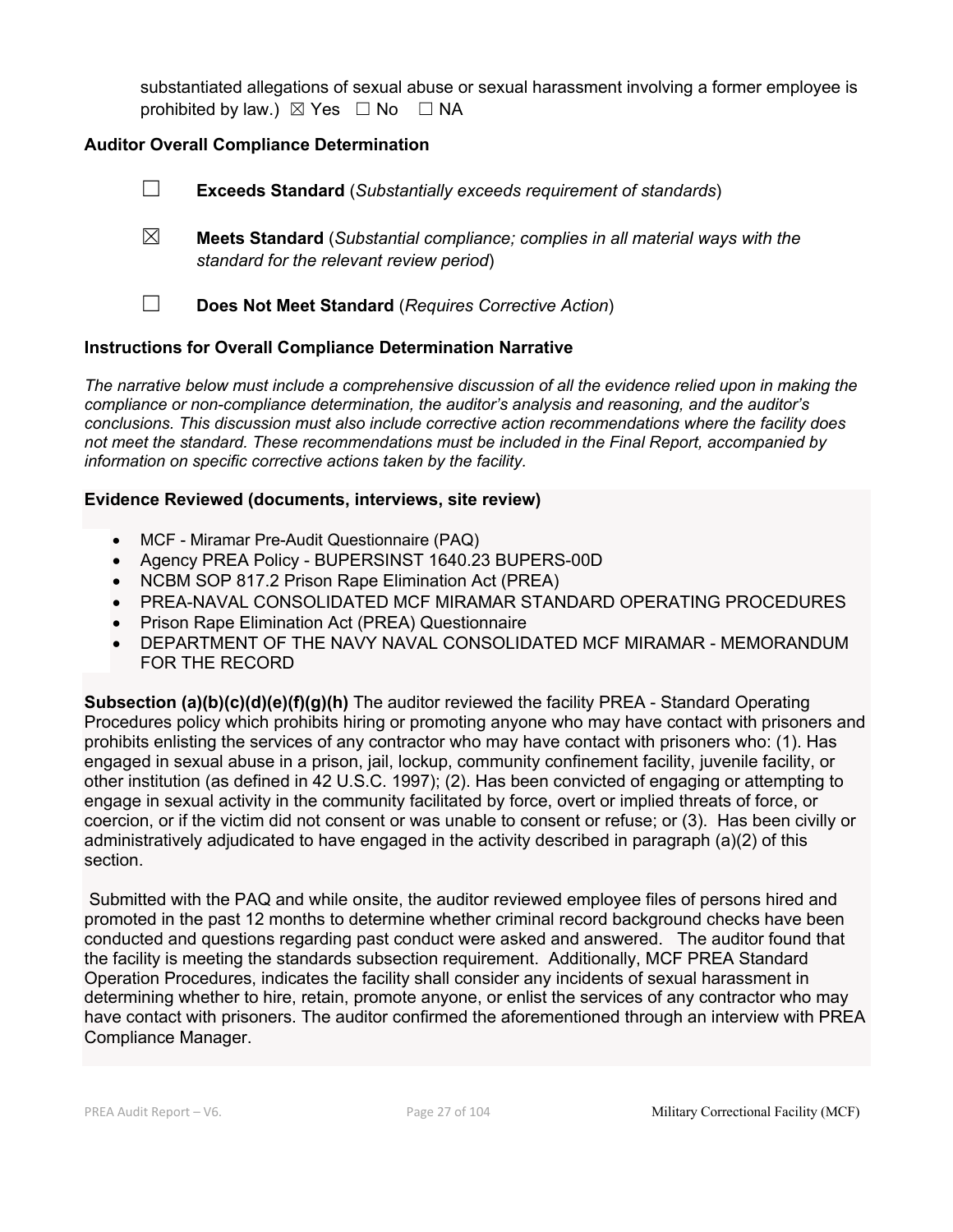PREA - Standard Operation Procedures state the MCF will; (1). Conduct a National Crime Information Center (NCIC) criminal background records check. (2); and Consistent with Federal, State, and local law, make best efforts to contact all prior institutional employers for information on substantiated allegations of sexual abuse or any resignation during a pending investigation of an allegation of sexual abuse. The MCF liaison shall conduct a criminal background records check (NCIC) via Miramar before the facility enlists the services of any contractor who may have contact with prisoners. MCF - Miramar's Operations Officer shall conduct criminal background records checks at least every five years of current staff, contractors, and volunteers who may have contact with prisoners or have in place a system for otherwise capturing such information for current staff. All applicants and staff who may have contact with prisoners are asked about previous misconduct described in written applications or interviews for hiring or promotions and any interviews or written self-evaluations conducted as part of reviews of current employees. The BUPERS-00D and the MCF imposes a continuing affirmative duty to disclose any such misconduct. MCF - Miramar's Executive Officer shall review all proposed staff assignments in advance for standards compliance. Military members deemed unqualified per the provisions of paragraph (a) above shall not be recommended for promotion/advancement. Material omissions regarding such misconduct, or the provision of materially false information, shall be grounds for termination. Appropriate administrative or disciplinary actions shall be referred to the applicable civilian or military activity for action. Unless determined prohibited by law, BUPERS-00D shall provide information on substantiated allegations of sexual abuse or sexual harassment involving a former employee upon receiving a request from an institutional employer for whom such employee has applied to work. The Director, Bureau of Naval Personnel (BUPERS), Total Force Human Resource Office (BUPERS-05), and NAVPERSCOM Office of Legal Counsel (PERS-00J) will review and notify BUPERS-00D of any laws prohibiting disclosure of the information on all cases. Upon receiving the request for that information from the institutional employer, this facility will forward it to BUPERS-00D via MCF - Miramar, BUPERS-05, and PERS-00J, respectively.

In the past 12 months, there have been no employee criminal background checks, security clearance investigations, or employee questionnaires reflected substantiated allegations of sexual abuse or any resignation during a pending investigation of an allegation of sexual abuse from prior institutions; the facility had no documentation, in accordance to PREA Standard 115.17c(2), consistent with Federal, State, and local law, made any efforts to contact all prior institutional employers for information on such incidents. If background checks, security clearance, or other sources of information were to reflect such information, the MCF will not only make all efforts to contact prior institutional employers, they would likely not allow employment of such individuals. Submitted with PAQ and while onsite the auditor reviewed employee personnel files and determined the facility is meeting the standards requirement in all material ways.

# **Standard 115.18: Upgrades to facilities and technologies**

# **All Yes/No Questions Must Be Answered by the Auditor to Complete the Report**

# **115.18 (a)**

If the agency designed or acquired any new facility or planned any substantial expansion or modification of existing facilities, did the agency consider the effect of the design, acquisition, expansion, or modification upon the agency's ability to protect inmates from sexual abuse? (N/A if agency/facility has not acquired a new facility or made a substantial expansion to existing facilities since August 20, 2012, or since the last PREA audit, whichever is later.) ☐ Yes ☐ No ☒ NA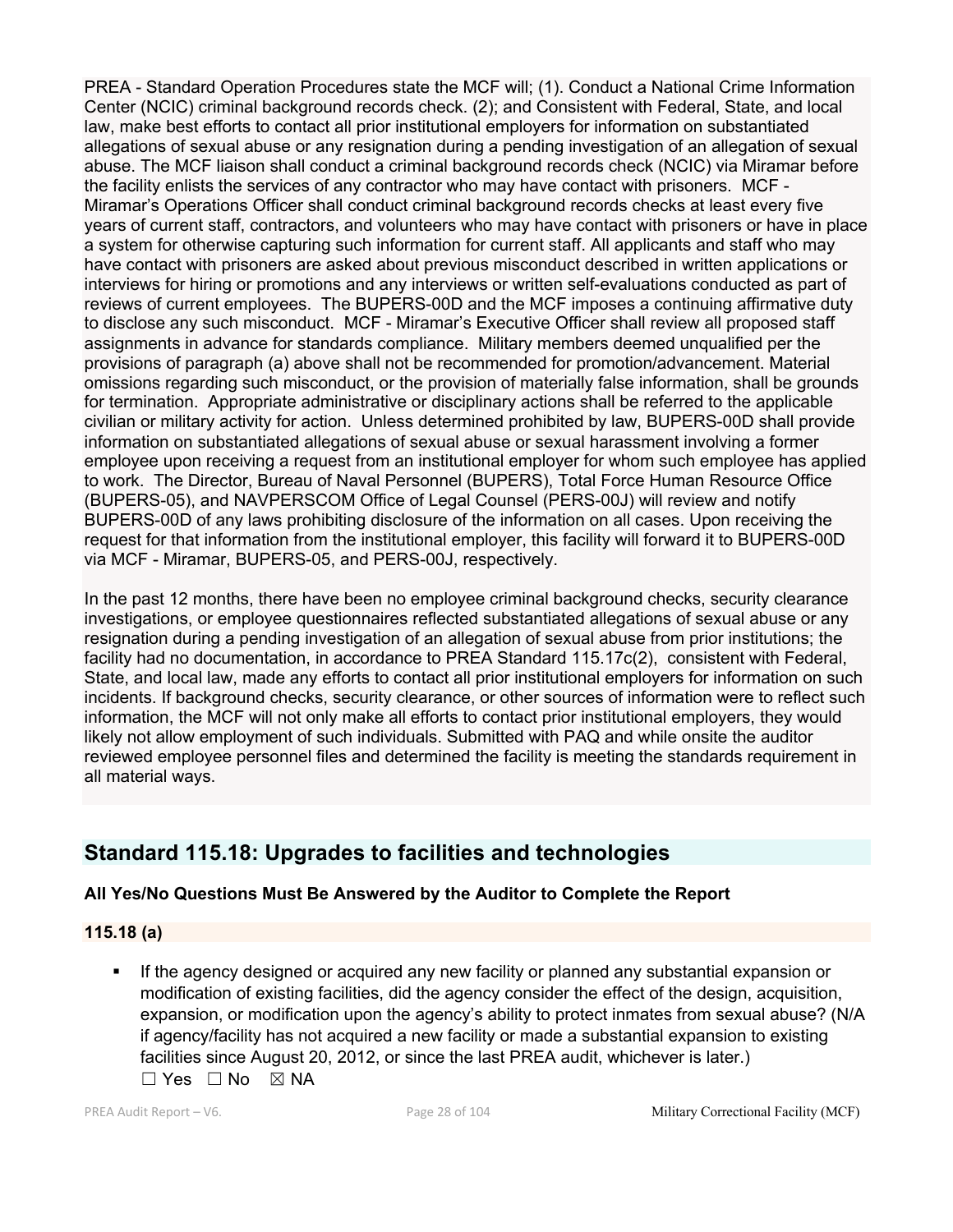# **115.18 (b)**

If the agency installed or updated a video monitoring system, electronic surveillance system, or other monitoring technology, did the agency consider how such technology may enhance the agency's ability to protect inmates from sexual abuse? (N/A if agency/facility has not installed or updated a video monitoring system, electronic surveillance system, or other monitoring technology since August 20, 2012, or since the last PREA audit, whichever is later.)  $\square$  Yes  $\square$  No  $\square$  NA

## **Auditor Overall Compliance Determination**

- ☐ **Exceeds Standard** (*Substantially exceeds requirement of standards*)
- ☒ **Meets Standard** (*Substantial compliance; complies in all material ways with the standard for the relevant review period*)
- ☐ **Does Not Meet Standard** (*Requires Corrective Action*)

# **Instructions for Overall Compliance Determination Narrative**

*The narrative below must include a comprehensive discussion of all the evidence relied upon in making the compliance or non-compliance determination, the auditor's analysis and reasoning, and the auditor's conclusions. This discussion must also include corrective action recommendations where the facility does not meet the standard. These recommendations must be included in the Final Report, accompanied by information on specific corrective actions taken by the facility.*

### **Evidence Reviewed (documents, interviews, site review)**

- MCF Miramar Pre-Audit Questionnaire (PAQ)
- Agency PREA Policy BUPERSINST 1640.23 BUPERS-00D
- NCBM SOP 817.2 Prison Rape Elimination Act (PREA)
- DEPARTMENT OF THE NAVY NAVAL CONSOLIDATED MCF MIRAMAR MEMORANDUM FOR THE RECORD
- Interviews
	- o Agency-Wide PREA Coordinator
	- o Commanding Officer (CO)
	- o PREA Compliance Manager

**Subsections (a)(b)** Agency policy states when designing or acquiring any new facility and in planning any substantial expansion or modification of existing facilities, the Architectural Review Board and NAVFAC Design Staff shall consider the effect of the design, acquisition, expansion, or modification upon the facility's ability to protect prisoners from sexual abuse. When installing or updating a video monitoring system, electronic surveillance system, or other monitoring technology, the facility shall consider how such technology may enhance the facility's ability to protect prisoners from sexual abuse. Facilities and technology upgrades must be coordinated with MCF - Miramar's Facilities Management, Information Technology, and Financial Management.

Interviews with the CO and PREA Compliance Manager indicated the MCF has made updates to the facility's video monitoring system. The Auditor was provided with documentation that reflected the facility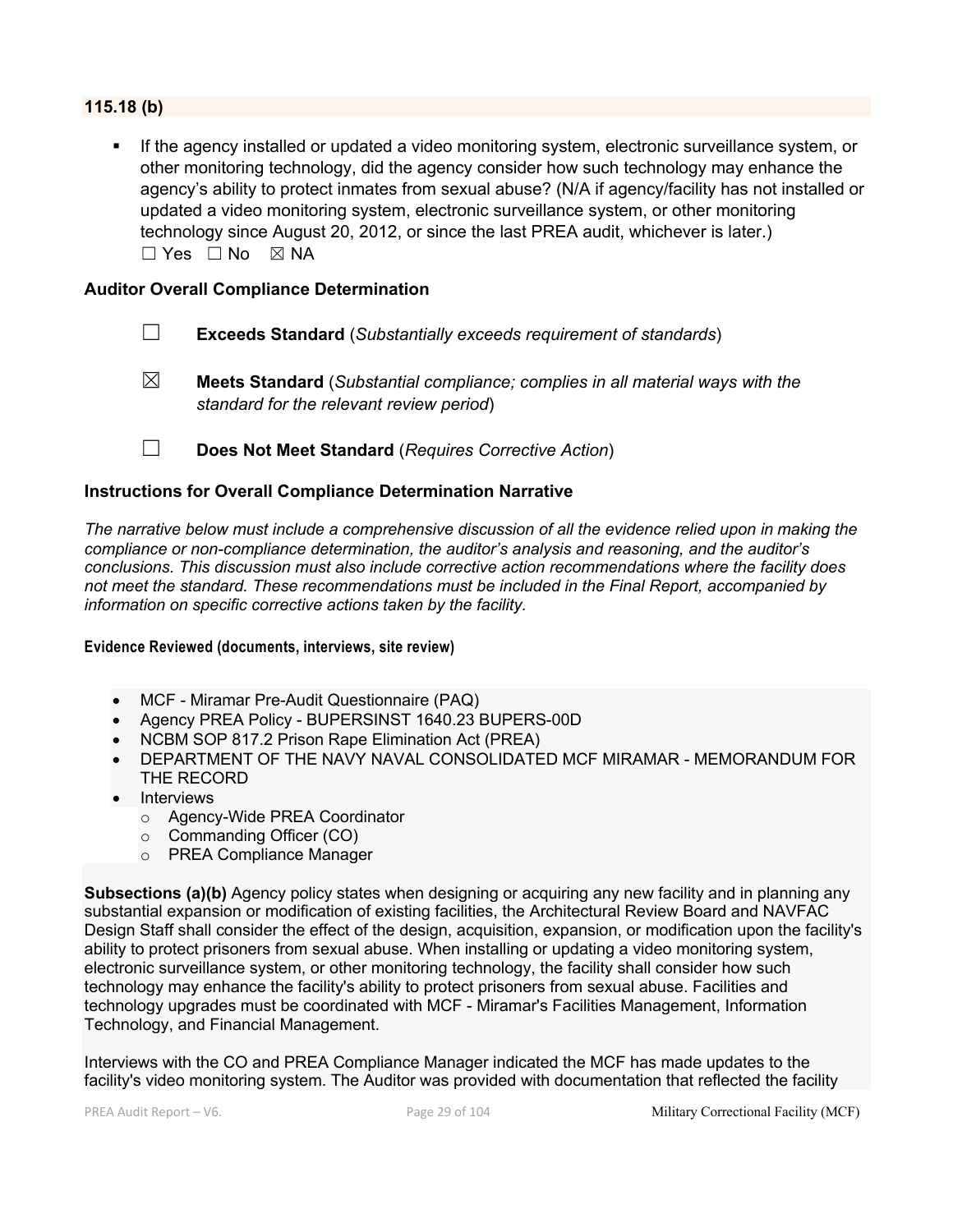considered prisoners overall safety, including protecting prisoners from sexual abuse in planning this technology upgrade.

# **RESPONSIVE PLANNING**

# **Standard 115.21: Evidence protocol and forensic medical examinations**

# **All Yes/No Questions Must Be Answered by the Auditor to Complete the Report**

# **115.21 (a)**

**•** If the agency is responsible for investigating allegations of sexual abuse, does the agency follow a uniform evidence protocol that maximizes the potential for obtaining usable physical evidence for administrative proceedings and criminal prosecutions? (N/A if the agency/facility is not responsible for conducting any form of criminal OR administrative sexual abuse investigations.)  $⊠ Yes ⊡ No ⊡ NA$ 

# **115.21 (b)**

- Is this protocol developmentally appropriate for youth where applicable? (N/A if the agency/facility is not responsible for conducting any form of criminal OR administrative sexual abuse investigations.)  $\boxtimes$  Yes  $\Box$  No  $\Box$  NA
- § Is this protocol, as appropriate, adapted from or otherwise based on the most recent edition of the U.S. Department of Justice's Office on Violence Against Women publication, "A National Protocol for Sexual Assault Medical Forensic Examinations, Adults/Adolescents," or similarly comprehensive and authoritative protocols developed after 2011? (N/A if the agency/facility is not responsible for conducting any form of criminal OR administrative sexual abuse investigations.)  $\boxtimes$  Yes  $\Box$  No  $\Box$  NA

# **115.21 (c)**

- § Does the agency offer all victims of sexual abuse access to forensic medical examinations, whether on-site or at an outside facility, without financial cost, where evidentiarily or medically appropriate? ⊠ Yes □ No
- § Are such examinations performed by Sexual Assault Forensic Examiners (SAFEs) or Sexual Assault Nurse Examiners (SANEs) where possible?  $\boxtimes$  Yes  $\Box$  No
- **•** If SAFEs or SANEs cannot be made available, is the examination performed by other qualified medical practitioners (they must have been specifically trained to conduct sexual assault forensic exams)?  $\boxtimes$  Yes  $\Box$  No
- **E** Has the agency documented its efforts to provide SAFEs or SANEs?  $\boxtimes$  Yes  $\Box$  No

# **115.21 (d)**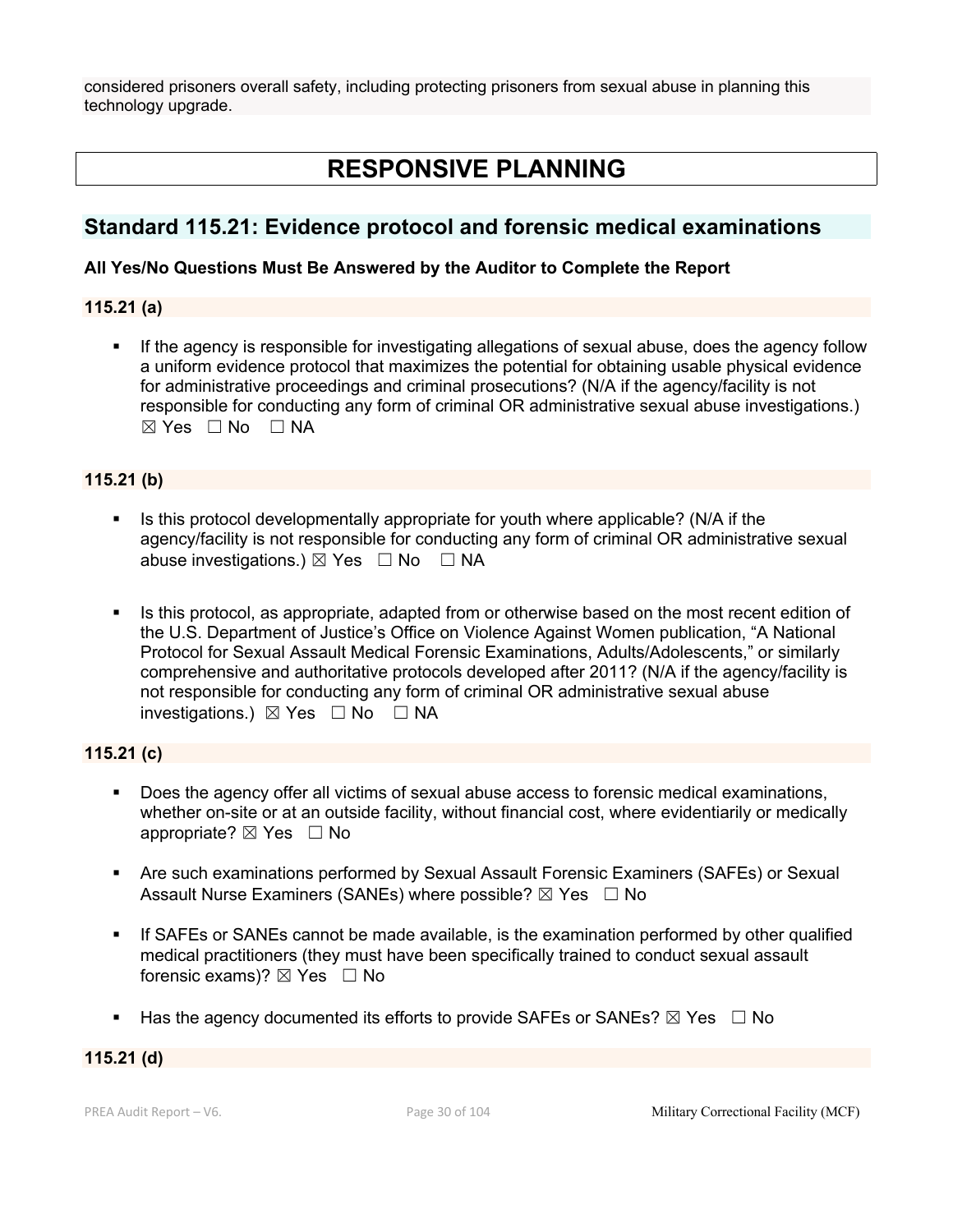- Does the agency attempt to make available to the victim a victim advocate from a rape crisis center? ☒ Yes ☐ No
- **•** If a rape crisis center is not available to provide victim advocate services, does the agency make available to provide these services a qualified staff member from a community-based organization, or a qualified agency staff member? (N/A if the agency *always* makes a victim advocate from a rape crisis center available to victims.)  $\boxtimes$  Yes  $\Box$  No  $\Box$  NA
- **EXECT** Has the agency documented its efforts to secure services from rape crisis centers?  $\boxtimes$  Yes  $\Box$  No

# **115.21 (e)**

- As requested by the victim, does the victim advocate, qualified agency staff member, or qualified community-based organization staff member accompany and support the victim through the forensic medical examination process and investigatory interviews?  $\Box$  Yes  $\Box$  No
- As requested by the victim, does this person provide emotional support, crisis intervention, information, and referrals?  $\boxtimes$  Yes  $\Box$  No

# **115.21 (f)**

**•** If the agency itself is not responsible for investigating allegations of sexual abuse, has the agency requested that the investigating agency follow the requirements of paragraphs (a) through (e) of this section? (N/A if the agency/facility is responsible for conducting criminal AND administrative sexual abuse investigations.)  $\boxtimes$  Yes  $\Box$  No  $\Box$  NA

# **115.21 (g)**

**•** Auditor is not required to audit this provision.

# **115.21 (h)**

§ If the agency uses a qualified agency staff member or a qualified community-based staff member for the purposes of this section, has the individual been screened for appropriateness to serve in this role and received education concerning sexual assault and forensic examination issues in general? (N/A if agency *always* makes a victim advocate from a rape crisis center available to victims.)  $\boxtimes$  Yes  $\Box$  No  $\Box$  NA

# **Auditor Overall Compliance Determination**

- ☒ **Exceeds Standard** (*Substantially exceeds requirement of standards*)
- ☐ **Meets Standard** (*Substantial compliance; complies in all material ways with the standard for the relevant review period*)

☐ **Does Not Meet Standard** (*Requires Corrective Action*)

# **Instructions for Overall Compliance Determination Narrative**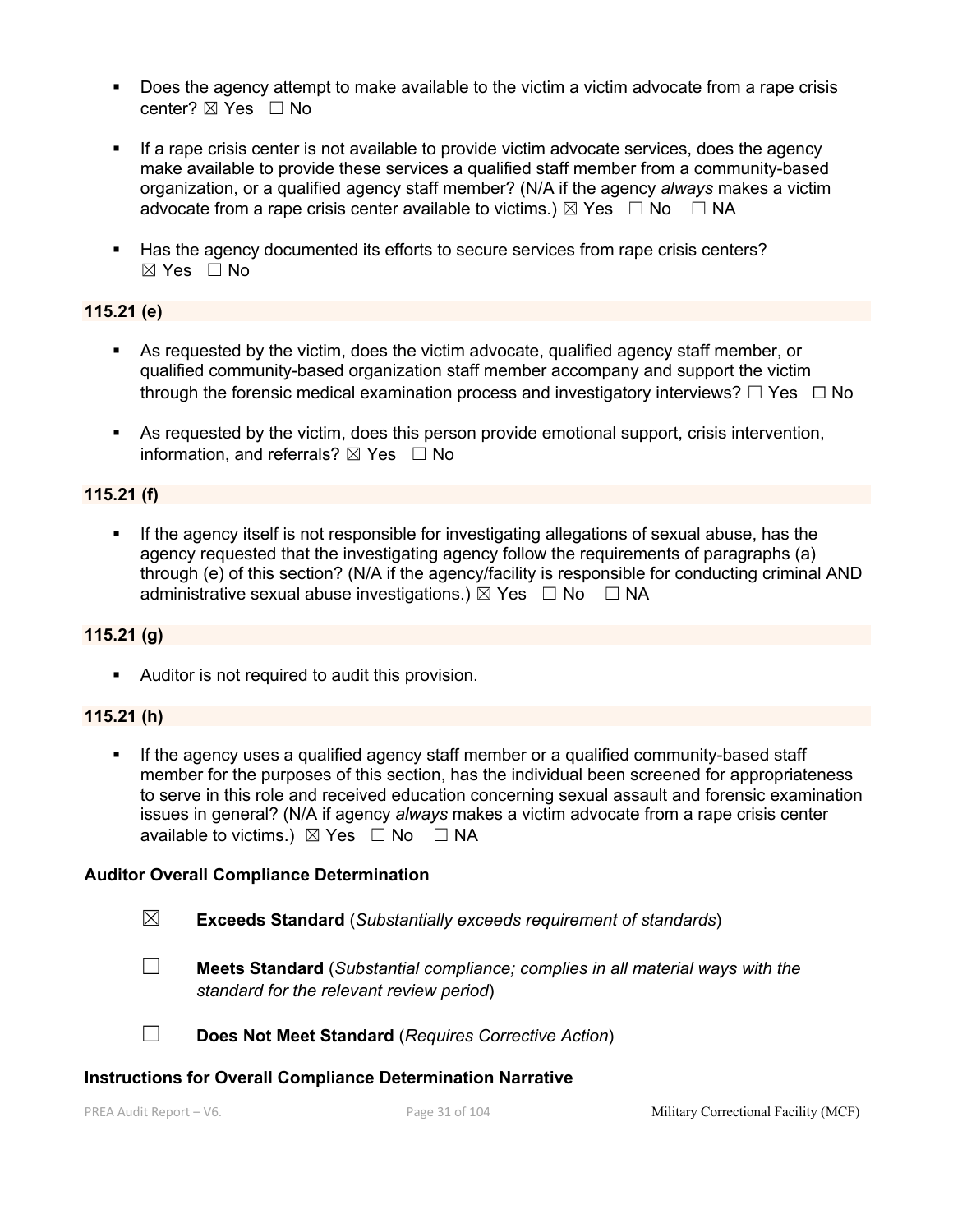*The narrative below must include a comprehensive discussion of all the evidence relied upon in making the compliance or non-compliance determination, the auditor's analysis and reasoning, and the auditor's conclusions. This discussion must also include corrective action recommendations where the facility does not meet the standard. These recommendations must be included in the Final Report, accompanied by information on specific corrective actions taken by the facility.*

#### **Evidence Reviewed (documents, interviews, site review)**

- MCF Miramar Pre-Audit Questionnaire (PAQ)
- Agency PREA Policy BUPERSINST 1640.23 BUPERS-00D
- NCBM SOP 817.2 Prison Rape Elimination Act (PREA)
- NAVY TACTICS, TECHNIQUES, AND PROCEDURES (LAW ENFORCEMENT AND PHYSICAL SECURITY NTTP 3-07.2.3)
- DEPARTMENT OF THE NAVY BUREAU OF MEDICINE AND SURGERY (SEXUAL ASSAULT PREVENTION AND RESPONSE MEDICAL-FORENSIC PROGRAM)
- MEMORANDUM FOR THE RECORD (OFFICER IN CHARGE FINDINGS AFTER REVIEW OF EVIDENCE AND INVESTIGATION OF SEXUAL ASSAULT CASE CONTROL NUMBER: 20180719-30849-0001)
- MEMORANDUM OF AGREEMENT WITH (DEPUTY CHIEF OF NAVAL OPERATIONS, MANPOWER, PERSONNEL, TRAINING AND EDUCATION / CHIEF OF NAVAL PERSONNEL U.S. NAVY AND SURGEON GENERAL OF THE NAVY / CHIEF, BUREAU OF MEDICINE AND SURGERY U.S. NAVY AND DIRECTOR, NAVAL CRIMINAL INVESTIGATIVE SERVICE FOR COMPLIANCE WITH NATIONAL PRISON RAPE ELIMINATION ACT STANDARDS
- Interviews
	- o Random Staff
	- o SAFEs/SANEs Staff
	- o PREA Compliance Manager

**Subsection (a)** Allegations regarding sexual abuse and sexual harassment shall be referred to the Naval Criminal Investigative Service. NCIS will follow its protocols for the collection of evidence. Facility staff shall secure the scene, if applicable, until investigators arrive. The referral shall be documented, at a minimum, by email with a reply.115.21(a)-1) is not applicable to this facility because NCIS (outside agency) is responsible for investigating all allegations of sexual abuse; NCIS may bump sexual harassment claims to the facility, usually or cases they consider non-criminal complaints; to this extent, which the facility is responsible for investigating allegations of sexual harassment, the Command Investigators shall follow PREA, NCIS, and Navy Bureau of Medicine and Surgery (BUMED) protocols for evidence collection and medical examinations for administrative proceedings and criminal prosecutions. The auditor confirmed the above mentioned through interviews with random staff, facility investigator/PREA Compliance Manager and the review of completed sexual abuse reports during the previous 12 months.

**Subsection (b)** 115.21(b)-1 is not applicable to this facility because neither this facility nor the agency is responsible for investigating sexual abuse claims by youthful prisoners. For youthful prisoners, NCIS follows appropriate uniform evidence protocols that maximizes the potential for obtaining usable physical evidence for administrative proceedings and criminal prosecutions.

**Subsections (c)(d)(e)** In a review of the agency and facility policies, and auditor interviews conducted with a SAFE/SANE representative, CO and PREA Compliance Manager confirmed the MCF offers all victims of sexual abuse access to forensic medical examinations at an outside qualified medical facility, without financial cost, where evidentiary or medically appropriate. The facility refers all prisoners of sexual abuse to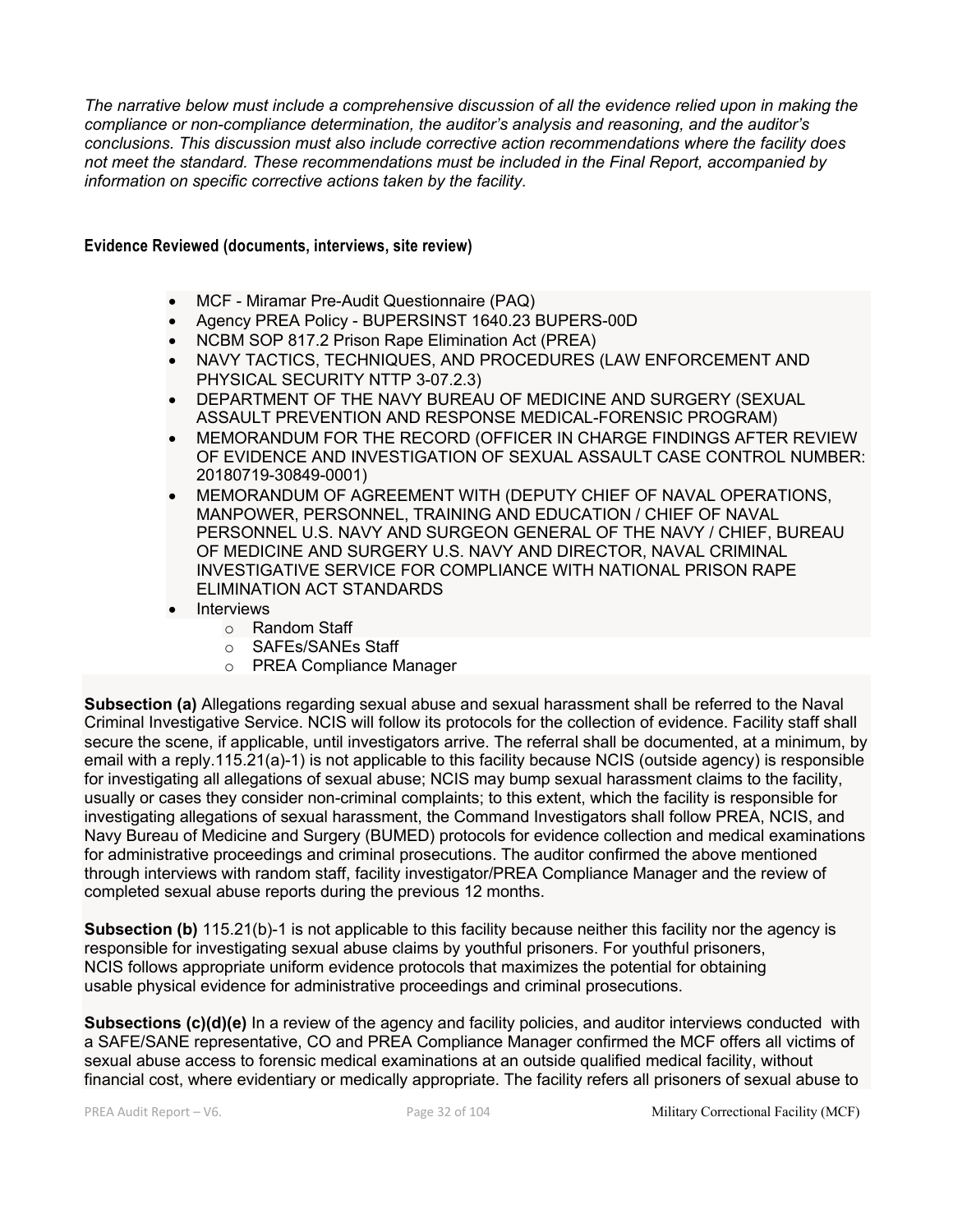outside Naval Medical Center, San Diego where qualified practitioners are available in accordance with BUMEDINST 6310.11A. Such examinations will be performed by Sexual Assault Forensic Examiners (SAFEs) or Sexual Assault Nurse Examiners (SANEs) where possible. If SAFEs or SANEs cannot be made available; the examination can be performed by other qualified medical practitioners; in such cases, the facility shall document the efforts first to provide SAFEs or SANEs. The health care professionals at those facilities will document patient history, injuries and decide if referral to a mental health facility other than the MCF is required. The Health Authority will ensure such documentation is maintained in the prisoner's medical record. Counseling for sexually transmitted infection, treatment, and follow-up will be conducted as appropriate. Reports of sexual abuse and sexual harassment will be made to the Commanding Officer via Executive Officer to assure separation of the victim from their assailant. According to the CO and PREA Compliance Manager, there have been no sexual assaults to have occurred at the facility who required a forensic medical examination. If required, prisoners will be immediately transported to an Emergency Room for examination and treatment by a Sexual Assault Forensic Examiners (SAFEs) or Sexual Assault Nurse Examiner (SANEs). If returned to the MCF, a Discharge summary to include note that prisoner was provided treatment by SAFEs or SANEs will be given to medical personnel for further treatment and management. When SANE's or SAFE's are not available, a qualified medical practitioner performs forensic medical examinations. As always, all medical services for military prisoners is free of charge. The facility reported six sexual misconduct cases during the past (12) months and upon review the auditor determined the investigation was completed in accordance with the standard. Policy states and the auditor confirmed through interviews conducted with a SAFE/SANE representative and the facility PREA Compliance Manager, upon learning of a sexual assault, the first staff member that receives a report of the sexual assault shall immediately notify the respective Service Unit Victim Advocate (UVA) and Response Coordinator (SARC) of the incident. The UVA will offer support to accompany the victim through the forensic medical exam process and investigatory interviews; the MCF UVA may need to perform this function and provide necessary support until hand-off to the prisoner's unit UVA can be executed. Victims may also request emotional support services, crisis intervention, information, and referrals anonymously via the Safe Helpline (Operated by the Rape, Abuse & Incest National Network (RAINN)) at (877)995-5247. The Safe Helpline 24-hour hotline will be made available to prisoners via the prisoner telephone system and shall not be recorded. The PREA Compliance Manager, in cooperation with the Shared Services Officer (Miramar), shall make and document (e.g., email, letter, MOU, MOA, etc.) efforts to obtain rape crisis center services in the local community. The PREA Compliance Manager maintains copies of agreements or documentation. The Auditor was provided and reviewed these documents and found that they meet the standards requirements. If a rape crisis center is not available, the Uniformed Victim Advocate (UVA) or Sexual Assault Prevention and Response (SAPR) representative shall provide emotional support, crisis intervention, information, and referrals, and document all efforts to support the victim (e.g., email, log, letter, etc.). When requested by the victim, the uniformed victim advocate (UVA), qualified facility staff member, qualified community-based organization member, or a combination thereof, shall accompany and support the victim through the forensic medical examination process and investigatory interviews and shall provide emotional support, crisis intervention, information, and referrals. While onsite there were no prisoners identified who reported an allegation of sexual abuse to interview.

**Subsection (f)** To the extent the facility is not responsible for investigating allegations of sexual abuse and sexual harassment, BUPERS-00D has requested that the investigating agency (NCIS) follow the requirements of paragraphs (a) through (f) of this section. The auditor was provided and reviewed this documentation and found that it meets the standards requirement I all material ways.

**Subsection (h)** Policy review and auditor interviews conducted with PREA Compliance Manager confirmed, a qualified facility staff member is, but is not limited to, a Uniformed Victim Advocate (UVA) or SAPR coordinator. These individuals are screened through the SAPR Program Manager and the installation law enforcement agency and have received 40 hours of education concerning sexual assault and forensic examination issues in general before undertaking duties within the facility. The auditor was provided and reviewed the above noted documentation, completed training, and found that it meets the standards requirement.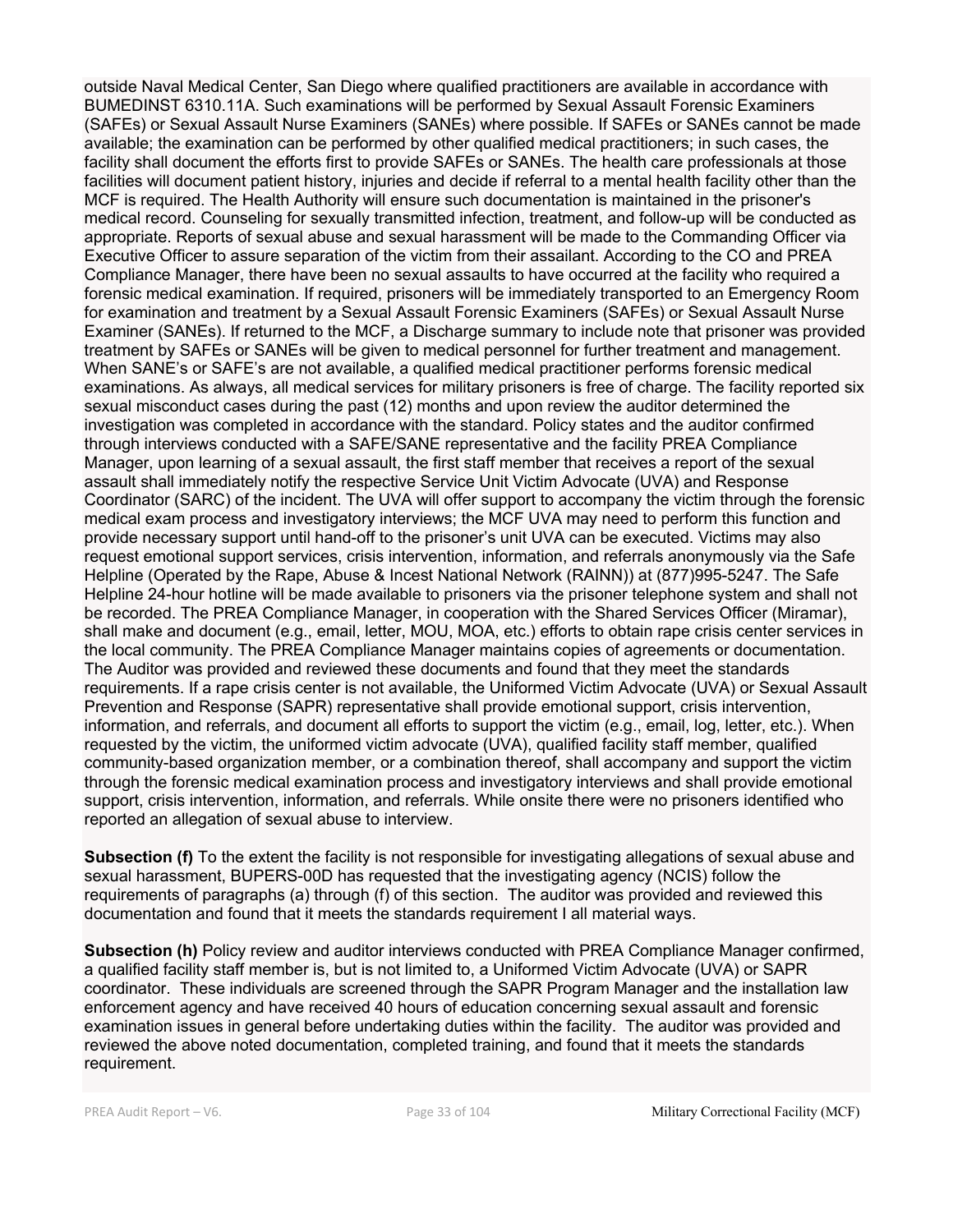# **Standard 115.22: Policies to ensure referrals of allegations for investigations**

# **All Yes/No Questions Must Be Answered by the Auditor to Complete the Report**

# **115.22 (a)**

- § Does the agency ensure an administrative or criminal investigation is completed for all allegations of sexual abuse?  $\boxtimes$  Yes  $\Box$  No
- Does the agency ensure an administrative or criminal investigation is completed for all allegations of sexual harassment?  $\boxtimes$  Yes  $\Box$  No

## **115.22 (b)**

- Does the agency have a policy and practice in place to ensure that allegations of sexual abuse or sexual harassment are referred for investigation to an agency with the legal authority to conduct criminal investigations, unless the allegation does not involve potentially criminal behavior? **⊠** Yes □ No
- Has the agency published such policy on its website or, if it does not have one, made the policy available through other means?  $\boxtimes$  Yes  $\Box$  No
- **•** Does the agency document all such referrals?  $\boxtimes$  Yes  $\Box$  No

## **115.22 (c)**

§ If a separate entity is responsible for conducting criminal investigations, does the policy describe the responsibilities of both the agency and the investigating entity? (N/A if the agency/facility is responsible for criminal investigations. See 115.21(a).)  $\boxtimes$  Yes  $\Box$  No  $\Box$  NA

# **115.22 (d)**

**•** Auditor is not required to audit this provision.

### **115.22 (e)**

**•** Auditor is not required to audit this provision.

### **Auditor Overall Compliance Determination**



☐ **Exceeds Standard** (*Substantially exceeds requirement of standards*)

- 
- ☒ **Meets Standard** (*Substantial compliance; complies in all material ways with the standard for the relevant review period*)
	- ☐ **Does Not Meet Standard** (*Requires Corrective Action*)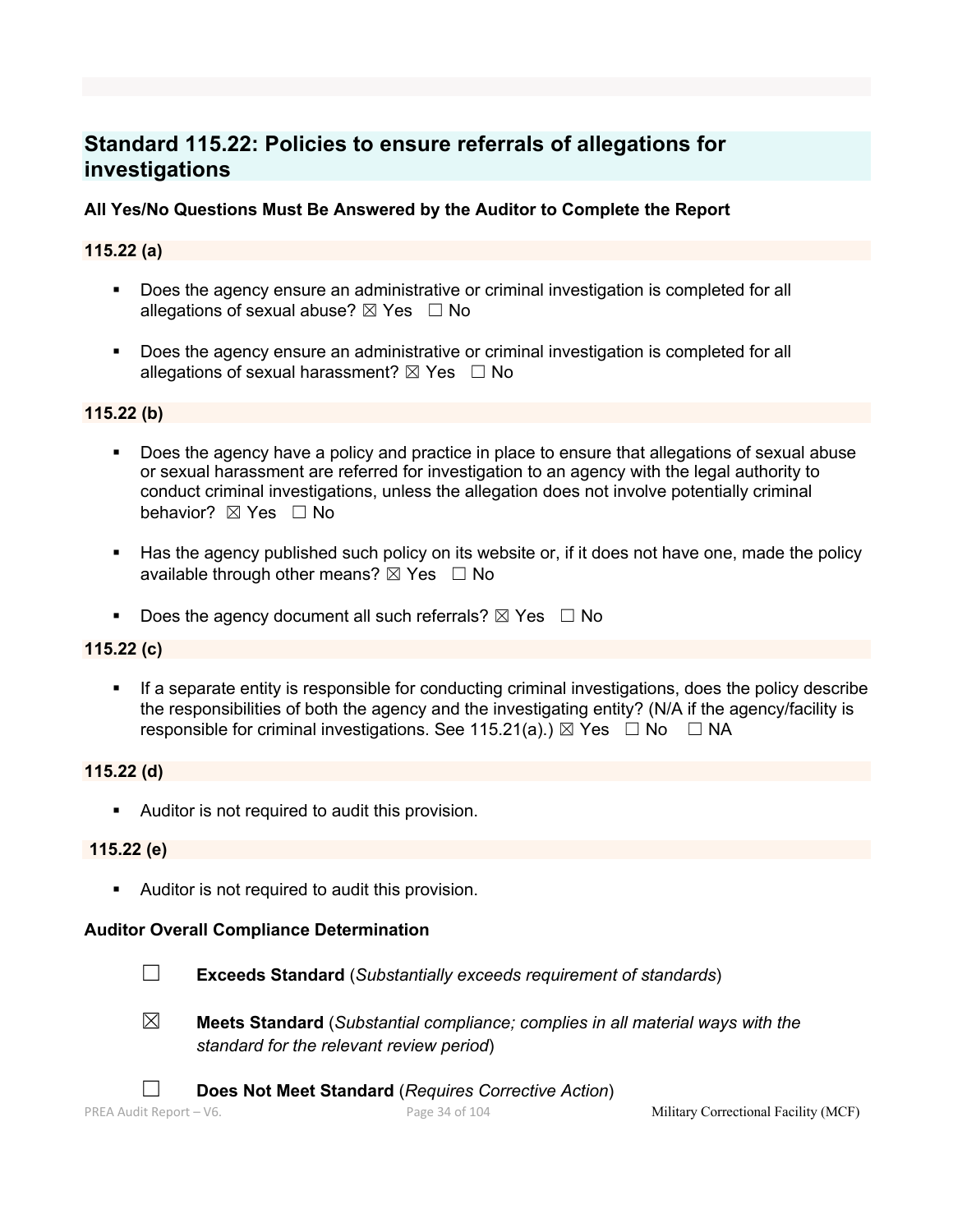# **Instructions for Overall Compliance Determination Narrative**

*The narrative below must include a comprehensive discussion of all the evidence relied upon in making the compliance or non-compliance determination, the auditor's analysis and reasoning, and the auditor's conclusions. This discussion must also include corrective action recommendations where the facility does not meet the standard. These recommendations must be included in the Final Report, accompanied by information on specific corrective actions taken by the facility.*

### **Evidence Reviewed (documents, interviews, site review)**

- MCF Miramar Pre-Audit Questionnaire (PAQ)
- Agency PREA Policy BUPERSINST 1640.23 BUPERS-00D
- NCBM SOP 817.2 Prison Rape Elimination Act (PREA)
- Agency website (Official website with PREA Compliance Policy to ensure that allegations of sexual abuse or sexual harassment are referred for investigation.)
- MEMORANDUM OF AGREEMENT (DIRECTOR, NAVAL CRIMINAL INVESTIGATIVE **SERVICE**
- DEPARTMENT OF THE NAVY NAVAL CONSOLIDATED MCF MIRAMAR (MOU PREA STANDARD § 115.22 (a)-2, -3, -4, and 5 § 115.22(b)

**Subsection (a)(b)(c)** Agency policy states, all allegations of sexual abuse and sexual harassment, regardless of severity or merit, will be immediately reported to the Director, Naval Criminal Investigative Service (NCIS). The auditor confirmed this procedure and practice through interviews with the Agency PREA Coordinator, facility CO, and facility PREA Compliance Manager/investigator. The facility is required to document all referrals. The facility's policy ensures that reported allegations of sexual abuse and sexual harassment are referred to NCIS for investigation or an appropriate Military Criminal Investigation Organization. Should NCIS decline investigative jurisdiction (the case is sexual harassment), the facility shall conduct an investigation using qualified investigators. The Memorandum of Agreement between NCIS and the Agency describes both entities' responsibilities on the agency website

(https://www.mynavyhr.navy.mil/Support-Services/Corrections-Programs/Brigs/Miramar/Prison-Rape-Elimination-Act/). The auditor reviewed the information posted on the agency website and found that it conforms to standards requirement. In the past (12) months, the MCF has received 6 allegations of sexual misconduct. The auditor reviewed both criminal and administrative investigations and determined that they were completed per the standards requirement.

# **TRAINING AND EDUCATION**

# **Standard 115.31: Employee training**

# **All Yes/No Questions Must Be Answered by the Auditor to Complete the Report**

# **115.31 (a)**

• Does the agency train all employees who may have contact with inmates on its zero-tolerance policy for sexual abuse and sexual harassment?  $\boxtimes$  Yes  $\Box$  No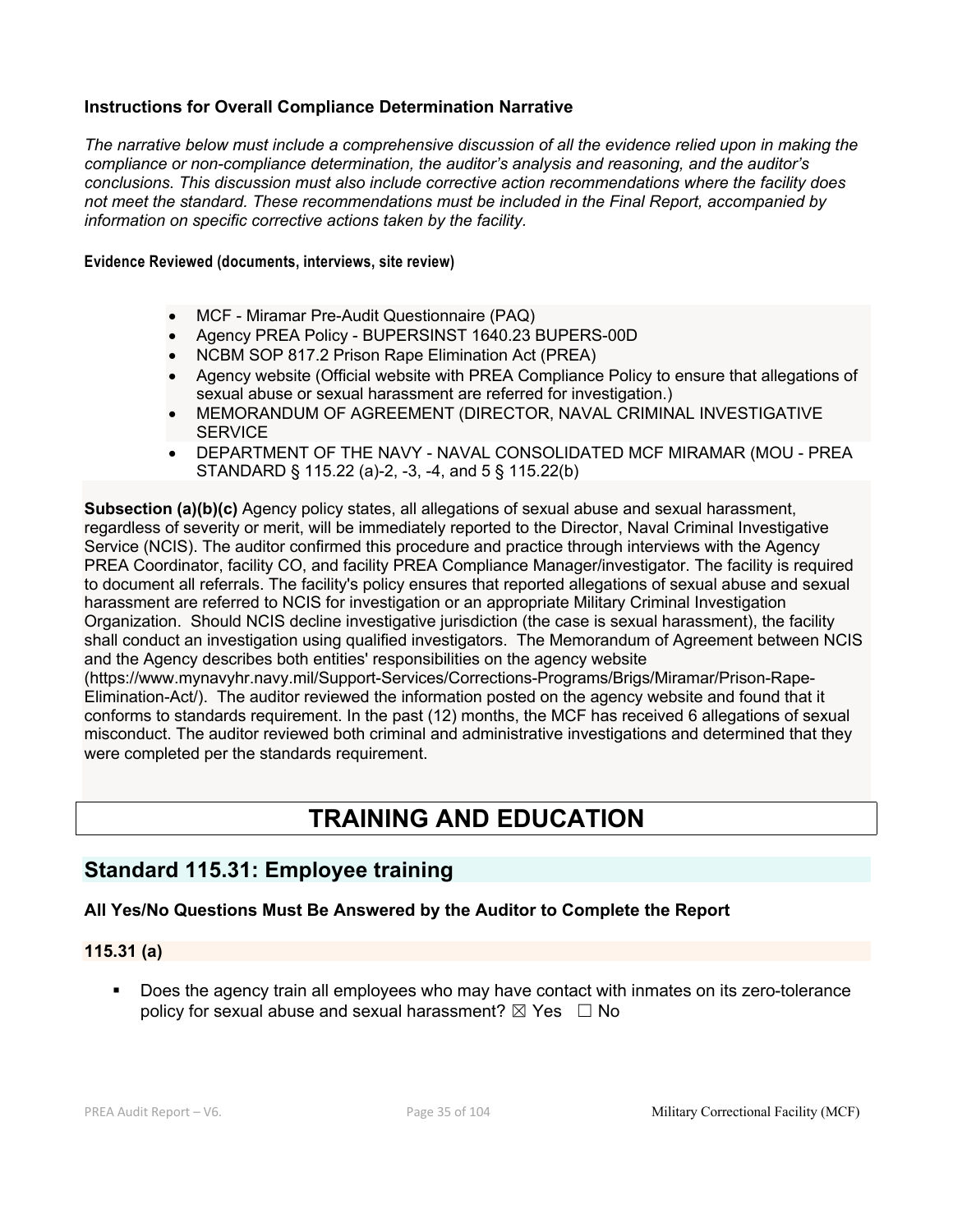- Does the agency train all employees who may have contact with inmates on how to fulfill their responsibilities under agency sexual abuse and sexual harassment prevention, detection, reporting, and response policies and procedures?  $\boxtimes$  Yes  $\Box$  No
- Does the agency train all employees who may have contact with inmates on inmates' right to be free from sexual abuse and sexual harassment  $\boxtimes$  Yes  $\Box$  No
- Does the agency train all employees who may have contact with inmates on the right of inmates and employees to be free from retaliation for reporting sexual abuse and sexual harassment? ☐ Yes ☐ No
- § Does the agency train all employees who may have contact with inmates on the dynamics of sexual abuse and sexual harassment in confinement?  $\boxtimes$  Yes  $\Box$  No
- Does the agency train all employees who may have contact with inmates on the common reactions of sexual abuse and sexual harassment victims?  $\boxtimes$  Yes  $\Box$  No
- Does the agency train all employees who may have contact with inmates on how to detect and respond to signs of threatened and actual sexual abuse?  $\boxtimes$  Yes  $\Box$  No
- Does the agency train all employees who may have contact with inmates on how to avoid inappropriate relationships with inmates?  $\boxtimes$  Yes  $\Box$  No
- Does the agency train all employees who may have contact with inmates on how to communicate effectively and professionally with inmates, including lesbian, gay, bisexual, transgender, intersex, or gender nonconforming inmates?  $\boxtimes$  Yes  $\Box$  No
- § Does the agency train all employees who may have contact with inmates on how to comply with relevant laws related to mandatory reporting of sexual abuse to outside authorities? ☐ Yes ☐ No

# **115.31 (b)**

- **•** Is such training tailored to the gender of the inmates at the employee's facility?  $\boxtimes$  Yes  $\Box$  No
- Have employees received additional training if reassigned from a facility that houses only male inmates to a facility that houses only female inmates, or vice versa?  $\boxtimes$  Yes  $\Box$  No

# **115.31 (c)**

- § Have all current employees who may have contact with inmates received such training?  $\boxtimes$  Yes  $\Box$  No
- Does the agency provide each employee with refresher training every two years to ensure that all employees know the agency's current sexual abuse and sexual harassment policies and procedures? ⊠ Yes □ No
- In years in which an employee does not receive refresher training, does the agency provide refresher information on current sexual abuse and sexual harassment policies?  $\boxtimes$  Yes  $\Box$  No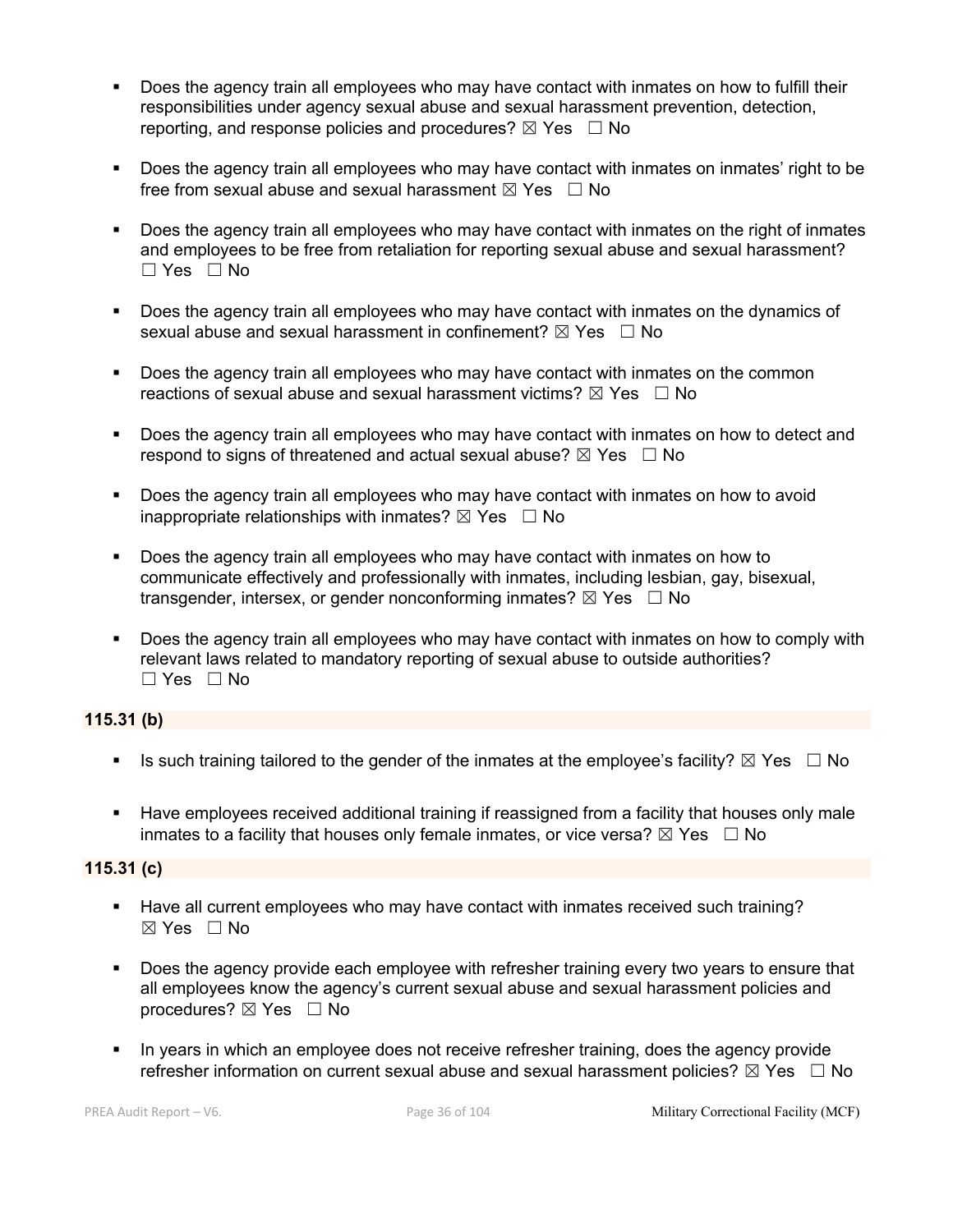## **115.31 (d)**

Does the agency document, through employee signature or electronic verification, that employees understand the training they have received?  $\boxtimes$  Yes  $\Box$  No

#### **Auditor Overall Compliance Determination**

- ☒ **Exceeds Standard** (*Substantially exceeds requirement of standards*) ☐ **Meets Standard** (*Substantial compliance; complies in all material ways with the standard for the relevant review period*)
- ☐ **Does Not Meet Standard** (*Requires Corrective Action*)

#### **Instructions for Overall Compliance Determination Narrative**

*The narrative below must include a comprehensive discussion of all the evidence relied upon in making the compliance or non-compliance determination, the auditor's analysis and reasoning, and the auditor's conclusions. This discussion must also include corrective action recommendations where the facility does not meet the standard. These recommendations must be included in the Final Report, accompanied by information on specific corrective actions taken by the facility.*

#### **Evidence Reviewed (documents, interviews, site review)**

- MCF Miramar Pre-Audit Questionnaire (PAQ)
- Agency PREA Policy BUPERSINST 1640.23 BUPERS-00D
- NCBM SOP 817.2 Prison Rape Elimination Act (PREA)
- Pre-Service Training/ Orientation Schedule
- Staff certificates of PREA training (NIC-Your Role Responding to Sexual Abuse upon arriving to facility as part of Pre-Service Indoctrination course
- Attendance Roster All staff record of annual training for all staff members.
- PREA Curriculum NIC "PREA YOUR ROLE"

**Subsections (a)(b)** Agency policy states and the auditor confirmed through random staff interviews and a review of completed staff training documentation that all employees receive PREA educational training in accordance with the standards requirement. Training includes individual completion of the NIC course "PREA: Your Role Responding to Sexual Abuse" at https://nic.learn.com and the supplemental facilityspecific training. Employees trained by NCTI-based instructors before signing this policy shall adhere to this policy during subsequent refresher training. Facility supplemental training will cover at a minimum all topics delineated within the standard. Facility training is tailored to the gender of prisoners at the facility, both male and female. Staff training reflects a mixed-gender mission and staffing. Staff shall receive additional training if the employee is reassigned from a facility that houses only female prisoners and vice versa. Interviews with staff clearly demonstrated the staff have been adequately trained and are aware of the significance of PREA.

**Subsections (c)(d**) All staff shall receive PREA training during pre-service training. The facility provides each employee with refresher training every year to ensure that all employees know the agency's current sexual abuse and sexual harassment policies and procedures. The facility's practice in providing PREA training exceeds the standards required of receiving refresher training every two years. The facility Training officer documents that all staff members understand the training with the PREA Staff Training Acknowledgement form. The Training officer maintains an electronic copy of the training certificates in the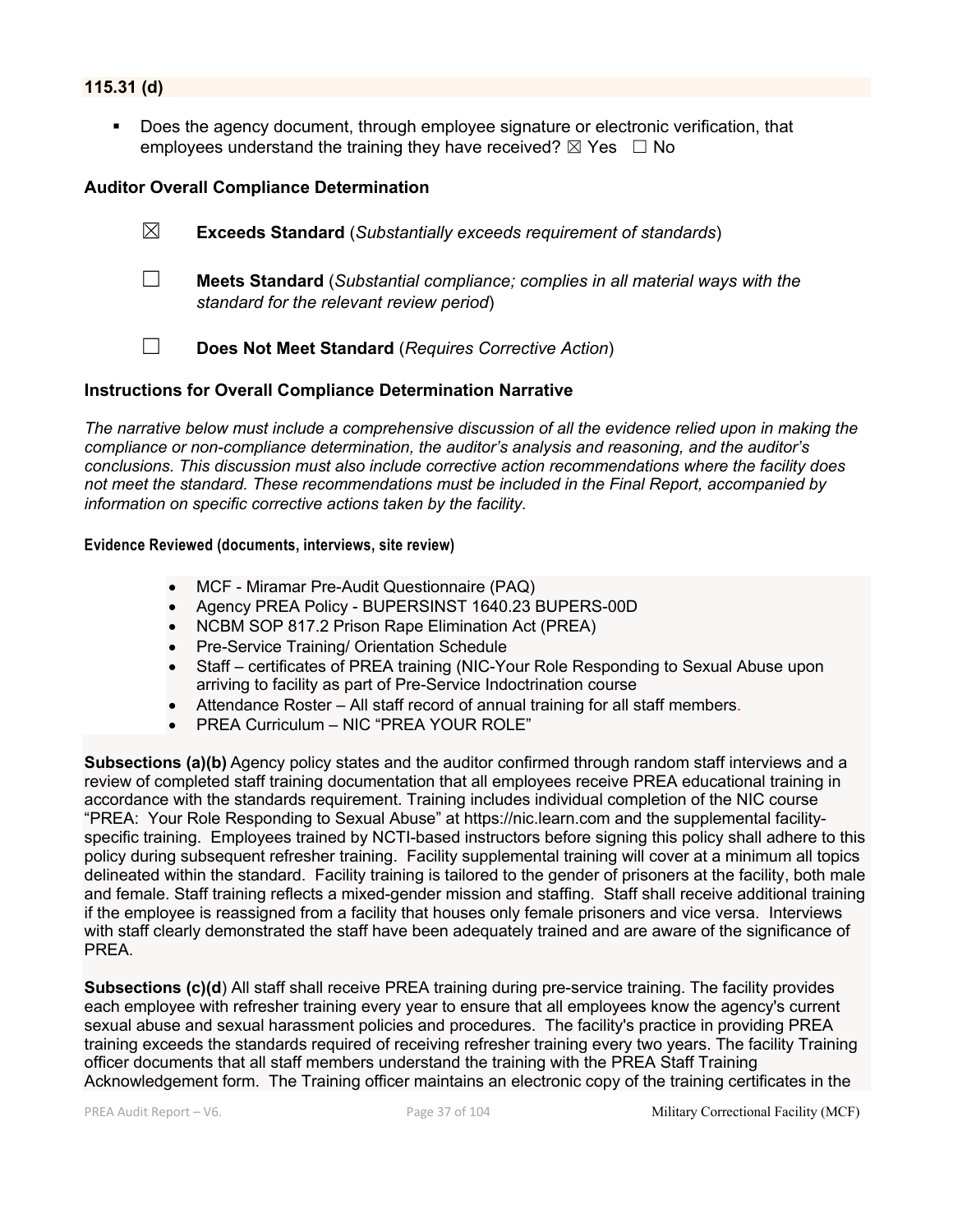individual training records for each staff member. The auditor verified the above mentioned by reviewing staff training documentation submitted with the PAQ and additional staff training documentation review while onsite and interview conducted with random staff and the Training officer.

# **Standard 115.32: Volunteer and contractor training**

### **All Yes/No Questions Must Be Answered by the Auditor to Complete the Report**

### **115.32 (a)**

Has the agency ensured that all volunteers and contractors who have contact with inmates have been trained on their responsibilities under the agency's sexual abuse and sexual harassment prevention, detection, and response policies and procedures?  $\boxtimes$  Yes  $\Box$  No

### **115.32 (b)**

§ Have all volunteers and contractors who have contact with inmates been notified of the agency's zero-tolerance policy regarding sexual abuse and sexual harassment and informed how to report such incidents (the level and type of training provided to volunteers and contractors shall be based on the services they provide and level of contact they have with inmates)?  $\boxtimes$  Yes  $\Box$  No

### **115.32 (c)**

§ Does the agency maintain documentation confirming that volunteers and contractors understand the training they have received?  $\boxtimes$  Yes  $\Box$  No

# **Auditor Overall Compliance Determination**

- ☒ **Exceeds Standard** (*Substantially exceeds requirement of standards*)
- ☐ **Meets Standard** (*Substantial compliance; complies in all material ways with the standard for the relevant review period*)
- ☐ **Does Not Meet Standard** (*Requires Corrective Action*)

#### **Instructions for Overall Compliance Determination Narrative**

*The narrative below must include a comprehensive discussion of all the evidence relied upon in making the compliance or non-compliance determination, the auditor's analysis and reasoning, and the auditor's conclusions. This discussion must also include corrective action recommendations where the facility does not meet the standard. These recommendations must be included in the Final Report, accompanied by information on specific corrective actions taken by the facility.*

#### **Evidence Reviewed (documents, interviews, site review)**

• MCF - Miramar Pre-Audit Questionnaire (PAQ)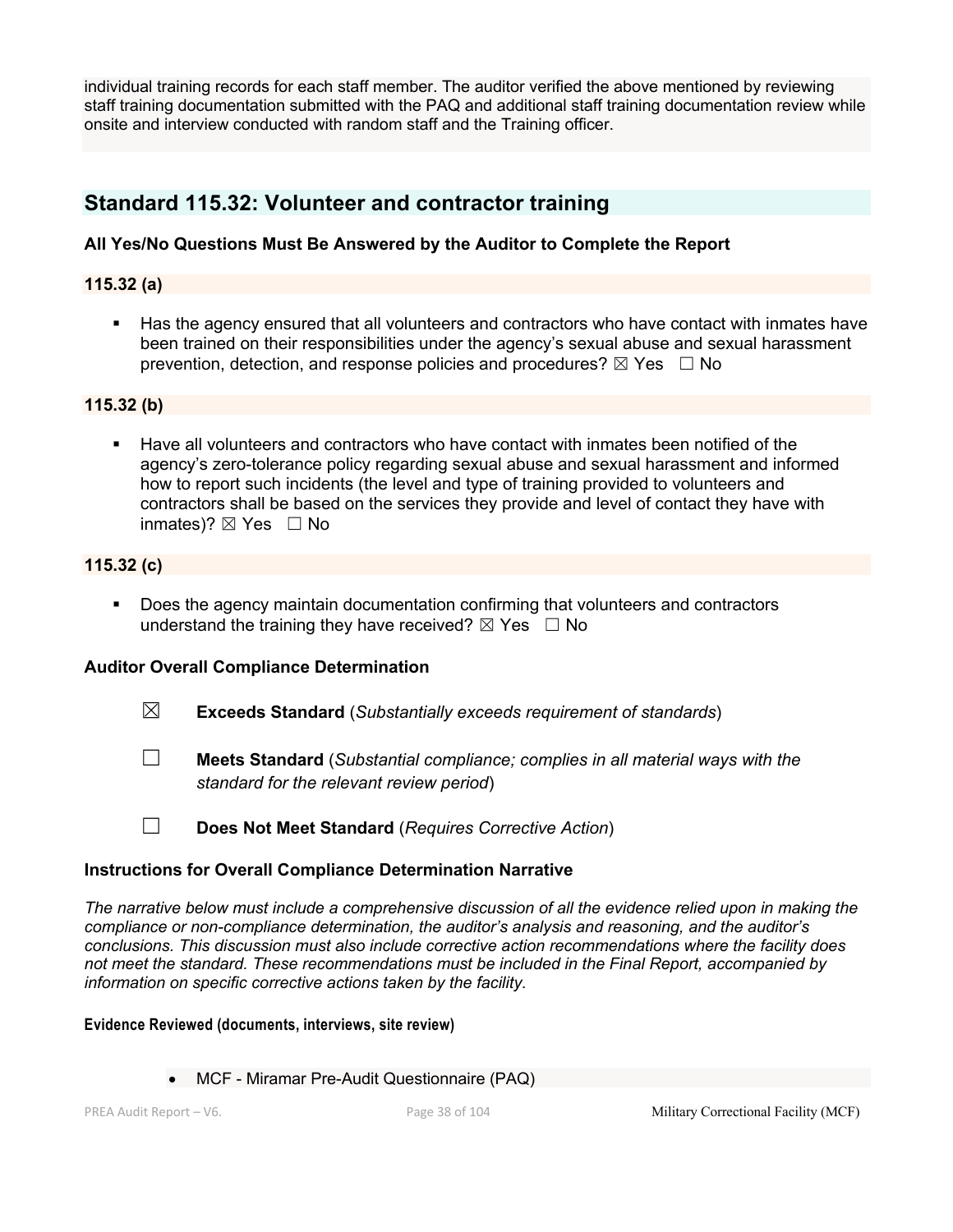- Agency PREA Policy BUPERSINST 1640.23 BUPERS-00D
- NCBM SOP 817.2 Prison Rape Elimination Act (PREA)
- Volunteer/Contractor (PRISONER CONTACT) PREA Training Acknowledgement Form
- Facility Directive form the CO AUTHORIZED VOLUNTEERS

**Subsections (a)(b)(c)** Agency policy states all volunteers and contractors who have contact with prisoners shall be trained on their responsibilities under the facility's sexual abuse and sexual harassment prevention, detection, and response policies and procedures. This training is to be provided by a qualified instructor and prior to any unescorted contact with prisoners. The level and type of training provided to volunteers, contractors, and interns shall be based on the services they provide and the level of contact they have with prisoners, but all volunteers, contractors, and interns who have contact with prisoners shall be notified of the facility's zero-tolerance policy regarding sexual abuse and sexual harassment and informed how to report such incidents. There are two types of volunteers or level of PREA training that facility staff receive. Volunteers and contractors with - No Prisoner Access receive the basic PREA education on the facility's zero-tolerance policy and procedures. The facility Training officer maintains documentation confirming that volunteers, contractors, and interns (who will have contact with prisoners) have received and understand PREA training. No volunteer or contractor at the facility shall ever have unsupervised access to prisoners. The Training officer maintains a copy of the Visitor/Contractor/Intern training acknowledgment form within individual training files for each staff member or volunteer with access to prisoners. An electronic copy of the Visitor/Contractor/Intern training acknowledgment form is forwarded to the PREA Compliance Manager for file backup in case needed for an audit. The auditor verified this practice while onsite while reviewing training files for contractors permitted access to the MCF. During the past (12) months, the MCF has not employed any volunteers who may have contact with prisoners.

# **Standard 115.33: Inmate education**

### **All Yes/No Questions Must Be Answered by the Auditor to Complete the Report**

### **115.33 (a)**

- § During intake, do inmates receive information explaining the agency's zero-tolerance policy regarding sexual abuse and sexual harassment?  $\boxtimes$  Yes  $\Box$  No
- § During intake, do inmates receive information explaining how to report incidents or suspicions of sexual abuse or sexual harassment?  $\boxtimes$  Yes  $\Box$  No

### **115.33 (b)**

- Within 30 days of intake, does the agency provide comprehensive education to inmates either in person or through video regarding: Their rights to be free from sexual abuse and sexual harassment?  $\boxtimes$  Yes  $\Box$  No
- § Within 30 days of intake, does the agency provide comprehensive education to inmates either in person or through video regarding: Their rights to be free from retaliation for reporting such incidents?  $\boxtimes$  Yes  $\Box$  No
- Within 30 days of intake, does the agency provide comprehensive education to inmates either in person or through video regarding: Agency policies and procedures for responding to such incidents? **⊠** Yes □ No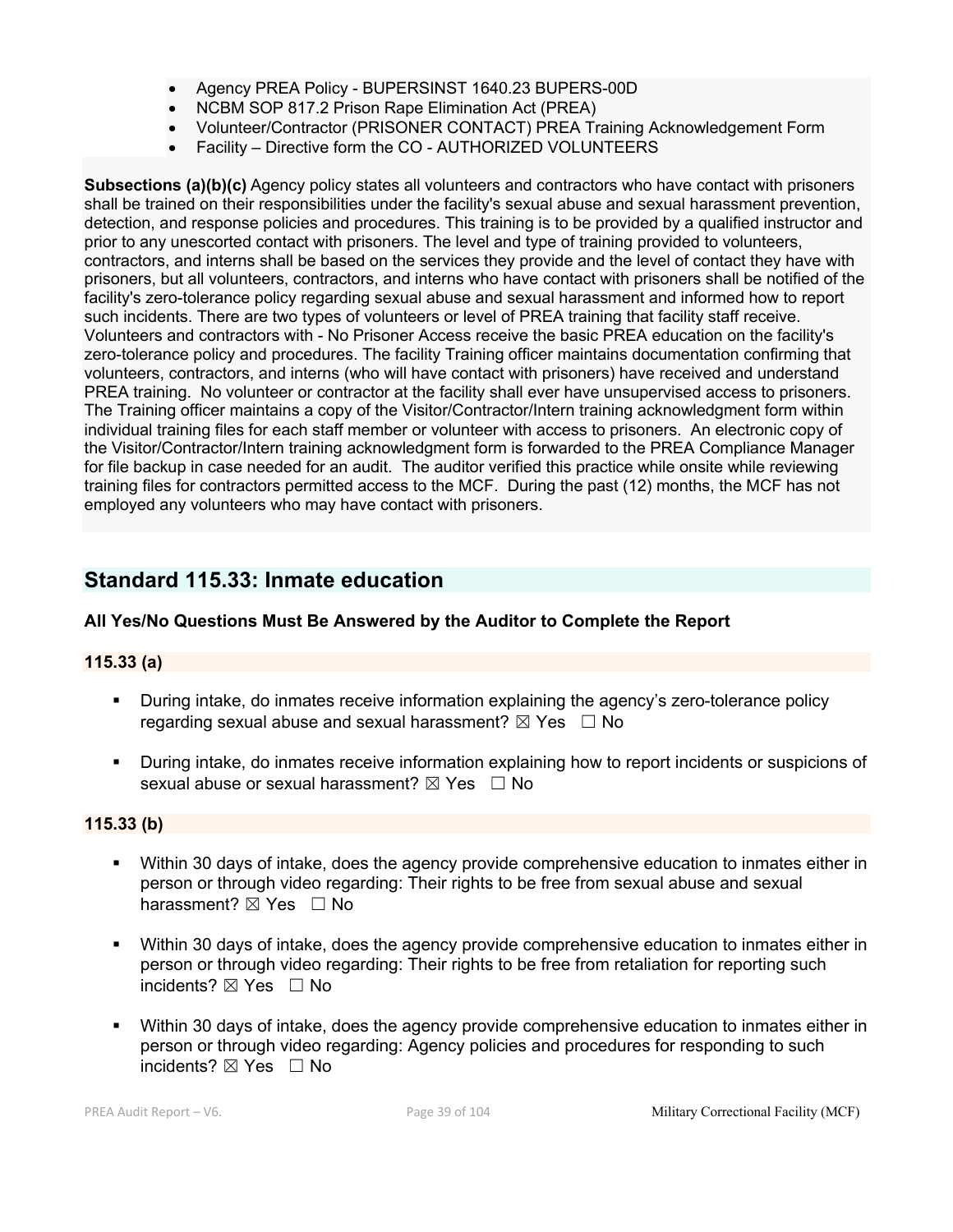# **115.33 (c)**

- Have all inmates received the comprehensive education referenced in 115.33(b)?  $\boxtimes$  Yes  $\Box$ No
- Do inmates receive education upon transfer to a different facility to the extent that the policies and procedures of the inmate's new facility differ from those of the previous facility?  $\boxtimes$  Yes  $\Box$  No

#### **115.33 (d)**

- Does the agency provide inmate education in formats accessible to all inmates including those who are limited English proficient?  $\boxtimes$  Yes  $\Box$  No
- Does the agency provide inmate education in formats accessible to all inmates including those who are deaf?  $\boxtimes$  Yes  $\Box$  No
- Does the agency provide inmate education in formats accessible to all inmates including those who are visually impaired?  $\boxtimes$  Yes  $\Box$  No
- Does the agency provide inmate education in formats accessible to all inmates including those who are otherwise disabled?  $\boxtimes$  Yes  $\Box$  No
- Does the agency provide inmate education in formats accessible to all inmates including those who have limited reading skills?  $\boxtimes$  Yes  $\Box$  No

### **115.33 (e)**

§ Does the agency maintain documentation of inmate participation in these education sessions? ☒ Yes ☐ No

### **115.33 (f)**

In addition to providing such education, does the agency ensure that key information is continuously and readily available or visible to inmates through posters, inmate handbooks, or other written formats?  $\nabla$  Yes  $\Box$  No

#### **Auditor Overall Compliance Determination**

- ☒ **Exceeds Standard** (*Substantially exceeds requirement of standards*)
- 
- ☐ **Meets Standard** (*Substantial compliance; complies in all material ways with the standard for the relevant review period*)



☐ **Does Not Meet Standard** (*Requires Corrective Action*)

#### **Instructions for Overall Compliance Determination Narrative**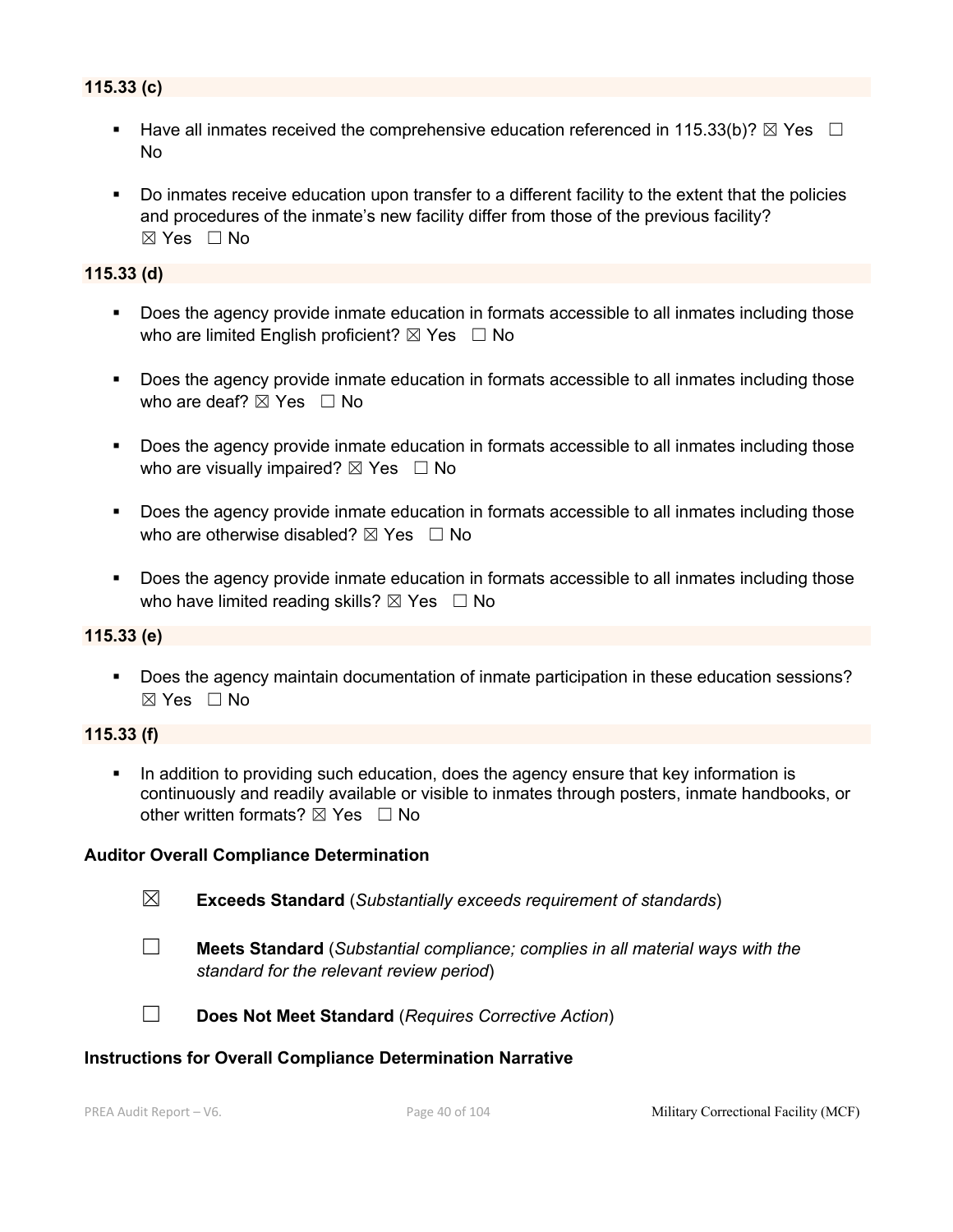*The narrative below must include a comprehensive discussion of all the evidence relied upon in making the compliance or non-compliance determination, the auditor's analysis and reasoning, and the auditor's conclusions. This discussion must also include corrective action recommendations where the facility does not meet the standard. These recommendations must be included in the Final Report, accompanied by information on specific corrective actions taken by the facility.*

**Evidence Reviewed (documents, interviews, site review)** 

- MCF Miramar Pre-Audit Questionnaire (PAQ)
- Agency PREA Policy BUPERSINST 1640.23 BUPERS-00D
- NCBM SOP 817.2 Prison Rape Elimination Act (PREA)
- Excerpt from the prisoner Rules and Regulations Handbook is provided to indicate what material is made available to all prisoners upon confinement 115.33(a)-1, and maintained during their entire confinement. All prisoners are issued a book and is part of their inventory of items they are allowed to have readily available.
- Prison Rape Elimination Act Intake Information Sheet (for prisoners)
- Facility PREA educational pamphlet for prisoners
- Interviews
	- o Intake Staff
	- o Random Sample of Prisoners
	- o Facility Inspection

**Subsections (a)(b)(c)(d)(e)(f)** Agency policy states, during the intake process, prisoners shall receive information explained orally and in writing, in a language clearly understood by the prisoner, the facility's zero-tolerance policy regarding sexual abuse and sexual harassment, prevention/intervention, selfprotection, how to report incidents or suspicions of sexual abuse and sexual harassment, and treatment and counseling. While onsite, the auditor conducted a site inspection of the facility's intake and was given a comprehensive briefing on the intake process for prisoners arriving at the MCF. Interview with intake staff and random prisoners clearly demonstrated to the auditor; prisoners receive the required PREA information upon intake. The auditor further confirmed the PREA intake procedures by reviewing prisoner files, which demonstrated by prisoner signature acknowledging receiving PREA information upon intake and comprehensive PREA education.

Within thirty days of intake, the PREA Compliance Manager is responsible for providing comprehensive education to prisoners in person and through video regarding their rights to be free from sexual abuse and sexual harassment and to be free from retaliation for reporting such incidents, and regarding facility policies and procedures for responding to such incidents. If for any reason a prisoner has not received such education within the first 30 days, they shall receive the training subsequently (§115.33(c)-1); likewise, prisoners shall receive education upon receipt from another facility to the extent that the policies and procedures differ from those of the previous facility; this will be accomplished by requiring transfers to get the same training as new confinements. The facility provides prisoner education in formats accessible to all prisoners, including those who are limited English proficient, deaf, visually impaired, or otherwise disabled, as well as to prisoners who have limited reading skills. Upon completion of training, the Prisoner Management Department (PMD) ensures prisoners sign the PREA Prisoner Training Acknowledgement form and place the form in the prisoner's record. In addition to providing such education, PMD ensures that crucial information is continuously and readily available or visible to prisoners in housing units and other communal areas such as the galley through posters, Prisoner Rules and Regulations, or other written formats. While onsite, the auditor observed key information posted throughout the facility, including in prisoner living areas.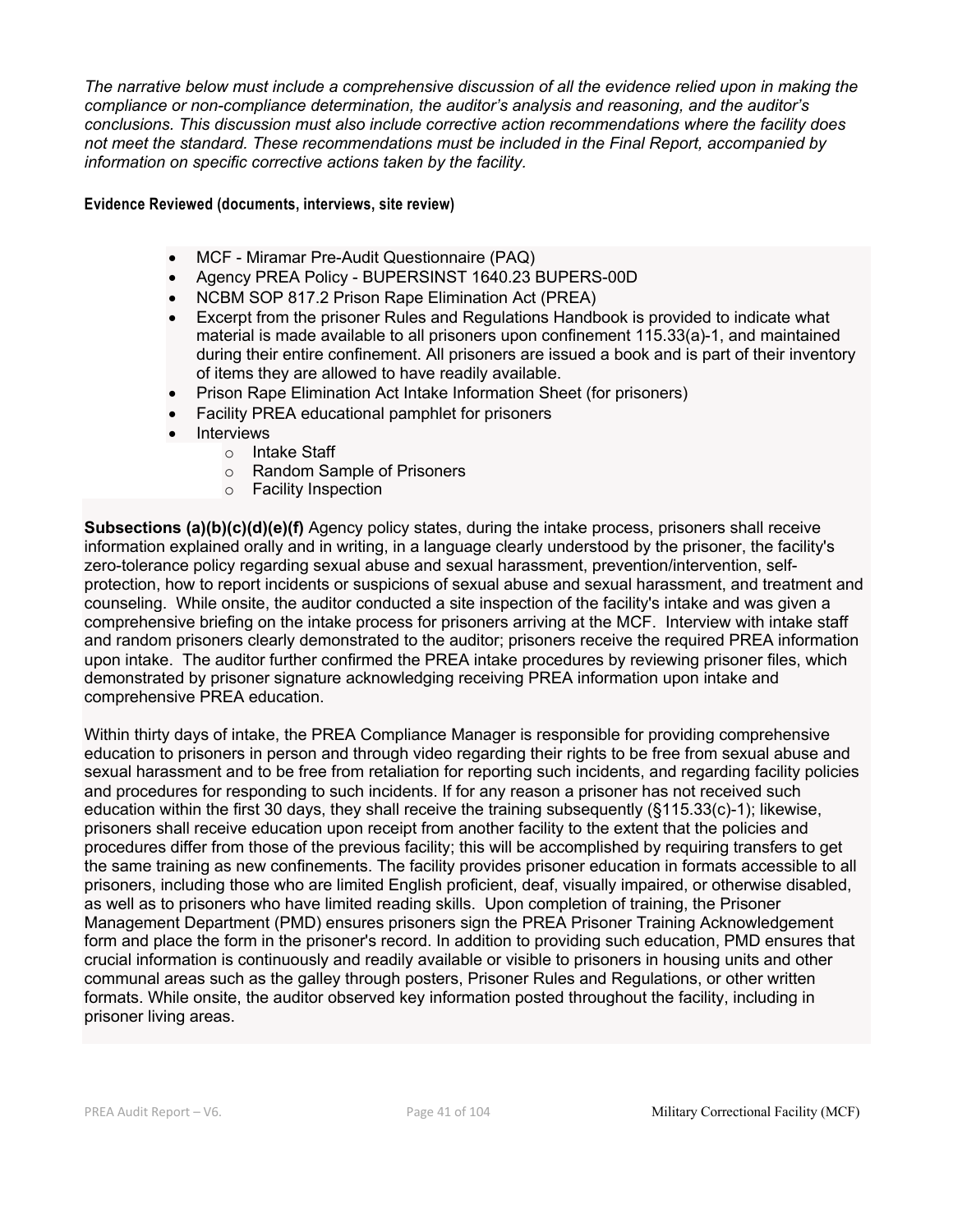# **Standard 115.34: Specialized training: Investigations**

# **All Yes/No Questions Must Be Answered by the Auditor to Complete the Report**

**115.34 (a)**

In addition to the general training provided to all employees pursuant to §115.31, does the agency ensure that, to the extent the agency itself conducts sexual abuse investigations, its investigators receive training in conducting such investigations in confinement settings? (N/A if the agency does not conduct any form of administrative or criminal sexual abuse investigations. See 115.21(a).)  $\boxtimes$  Yes  $\Box$  No  $\Box$  NA

#### **115.34 (b)**

- § Does this specialized training include techniques for interviewing sexual abuse victims? (N/A if the agency does not conduct any form of administrative or criminal sexual abuse investigations. See 115.21(a).)  $\boxtimes$  Yes  $\Box$  No  $\Box$  NA
- § Does this specialized training include proper use of Miranda and Garrity warnings? (N/A if the agency does not conduct any form of administrative or criminal sexual abuse investigations. See 115.21(a).)  $\boxtimes$  Yes  $\Box$  No  $\Box$  NA
- § Does this specialized training include sexual abuse evidence collection in confinement settings? (N/A if the agency does not conduct any form of administrative or criminal sexual abuse investigations. See 115.21(a).)  $\boxtimes$  Yes  $\Box$  No  $\Box$  NA
- § Does this specialized training include the criteria and evidence required to substantiate a case for administrative action or prosecution referral? (N/A if the agency does not conduct any form of administrative or criminal sexual abuse investigations. See 115.21(a).)  $\boxtimes$  Yes  $\Box$  No  $\Box$  NA

# **115.34 (c)**

§ Does the agency maintain documentation that agency investigators have completed the required specialized training in conducting sexual abuse investigations? (N/A if the agency does not conduct any form of administrative or criminal sexual abuse investigations. See 115.21(a).)  $\boxtimes$  Yes  $\Box$  No  $\Box$  NA

### **115.34 (d)**

**•** Auditor is not required to audit this provision.

### **Auditor Overall Compliance Determination**

☒ **Exceeds Standard** (*Substantially exceeds requirement of standards*)





☐ **Meets Standard** (*Substantial compliance; complies in all material ways with the standard for the relevant review period*)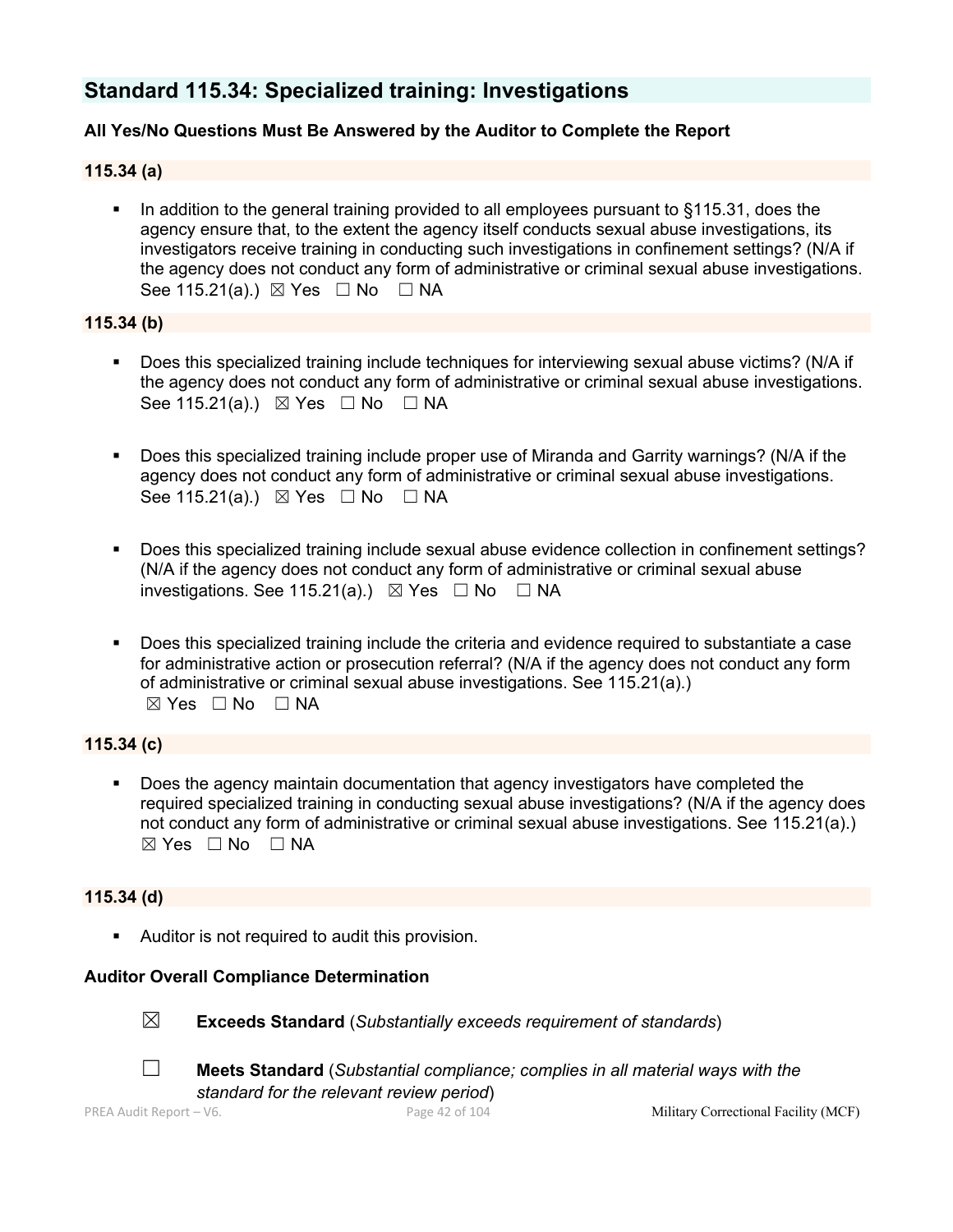☐ **Does Not Meet Standard** (*Requires Corrective Action*)

#### **Instructions for Overall Compliance Determination Narrative**

*The narrative below must include a comprehensive discussion of all the evidence relied upon in making the compliance or non-compliance determination, the auditor's analysis and reasoning, and the auditor's conclusions. This discussion must also include corrective action recommendations where the facility does not meet the standard. These recommendations must be included in the Final Report, accompanied by information on specific corrective actions taken by the facility.*

#### **Evidence Reviewed (documents, interviews, site review)**

- MCF Miramar Pre-Audit Questionnaire (PAQ)
- Agency PREA Policy BUPERSINST 1640.23 BUPERS-00D
- NCBM SOP 817.2 Prison Rape Elimination Act (PREA)
- Training Curriculum National Institute of Corrections (NIC) titled "Investigating Sexual Abuse in a Confinement Setting."
- Training Certificates PREA: Investigating Sexual Abuse in a Confinement Setting: Advanced Investigations
- DEPARTMENT OF THE NAVY NAVAL CONSOLIDATED BRIG MIRAMAR MEMORANDUM FOR THE RECORD
- Training records/logs of investigative staff
- Interviews
	- o PREA Compliance Manager
	- o Facility Investigator

**Subsection (a)(b)(c)** (§115.34(a)-1) is not applicable in that the facility does not conduct sexual abuse investigations. However, in addition to the general training provided to all staff pursuant to 115.31, facility investigators have received training in conducting sexual abuse investigations in a confinement setting. The auditor was provided with the National Institute of Corrections (NIC) "Investigating Sexual Abuse in a Confinement Setting" course and the Advanced Investigations course, located at http://nic.learn.com; these two courses meet the minimum training requirements for this standard and staff completed training certificates. The auditor was also provided with staff training certificates for completing these courses. As noted, early, the facility does not conduct sexual abuse investigations. All sexual abuse and sexual harassment investigations are reported to NCIS. NCIS will conduct all sexual abuse investigations, review all sexual harassment reports, and determine if there is a criminal element. If not, the facility has two (2) trained investigators who will conduct an administrative investigation**.** In a review of the provided training curriculum, the auditor determined the specialized training includes techniques for interviewing sexual abuse victims, proper use of Miranda and Garrity warnings, sexual abuse evidence collection in confinement settings, and the criteria and evidence required to substantiate a case for administrative action or prosecution referral.

**Subsection (d)** portion of § 115.34 is not applicable as no State entity or Department of Justice component investigates sexual abuse in this facility; hence, training to its agents and investigators who conduct such investigations is not relevant.

# **Standard 115.35: Specialized training: Medical and mental health care**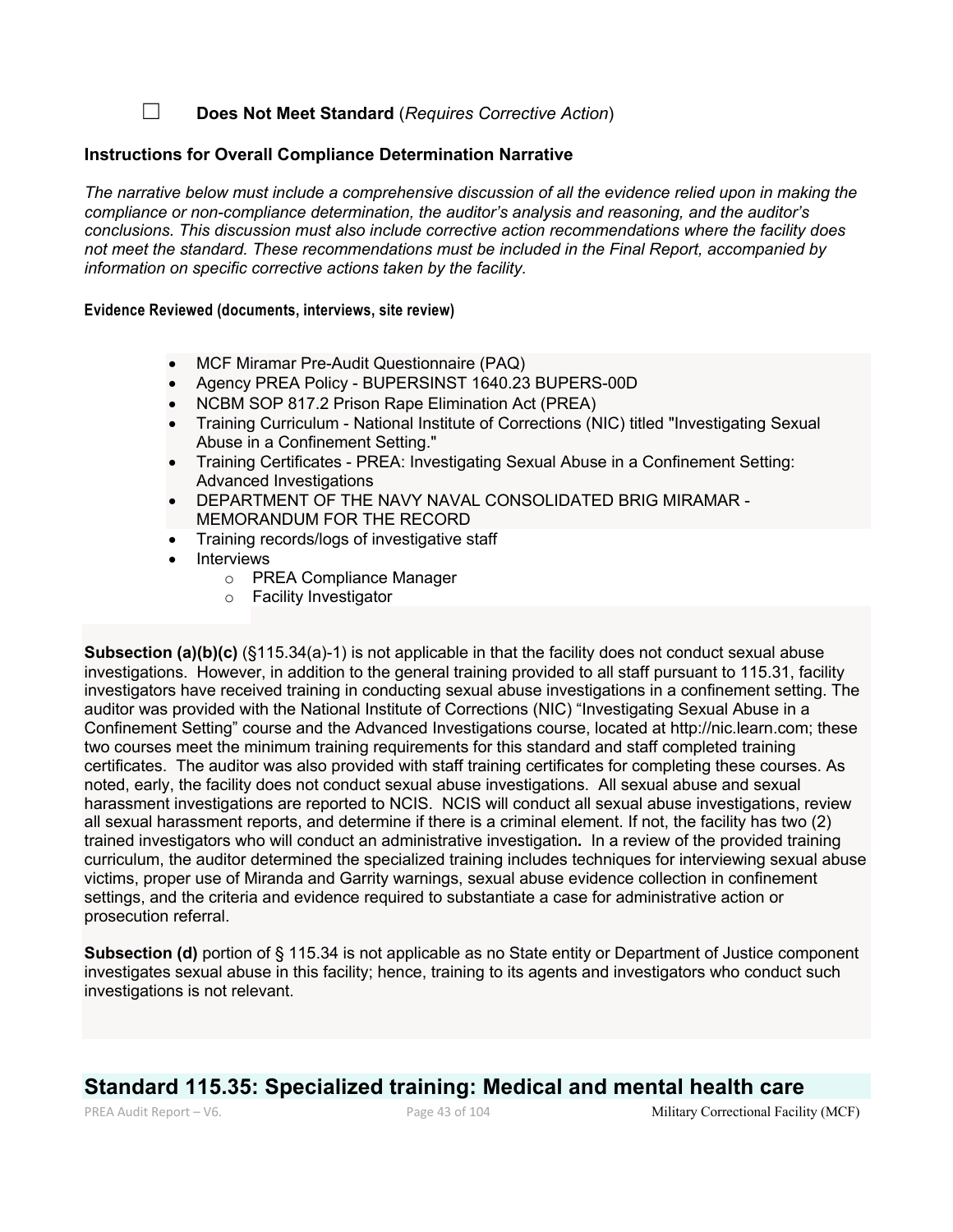# **All Yes/No Questions Must Be Answered by the Auditor to Complete the Report**

#### **115.35 (a)**

- § Does the agency ensure that all full- and part-time medical and mental health care practitioners who work regularly in its facilities have been trained in how to detect and assess signs of sexual abuse and sexual harassment? (N/A if the agency does not have any full- or part-time medical or mental health care practitioners who work regularly in its facilities.)  $\boxtimes$  Yes  $\Box$  No  $\Box$  NA
- Does the agency ensure that all full- and part-time medical and mental health care practitioners who work regularly in its facilities have been trained in how to preserve physical evidence of sexual abuse? (N/A if the agency does not have any full- or part-time medical or mental health care practitioners who work regularly in its facilities.)  $\boxtimes$  Yes  $\Box$  No  $\Box$  NA
- Does the agency ensure that all full- and part-time medical and mental health care practitioners who work regularly in its facilities have been trained in how to respond effectively and professionally to victims of sexual abuse and sexual harassment? (N/A if the agency does not have any full- or part-time medical or mental health care practitioners who work regularly in its facilities.)  $\boxtimes$  Yes  $\Box$  No  $\Box$  NA
- Does the agency ensure that all full- and part-time medical and mental health care practitioners who work regularly in its facilities have been trained in how and to whom to report allegations or suspicions of sexual abuse and sexual harassment? (N/A if the agency does not have any fullor part-time medical or mental health care practitioners who work regularly in its facilities.)  $\boxtimes$  Yes  $\Box$  No  $\Box$  NA

#### **115.35 (b)**

If medical staff employed by the agency conduct forensic examinations, do such medical staff receive appropriate training to conduct such examinations? (N/A if agency medical staff at the facility do not conduct forensic exams *or* the agency does not employ medical staff.)  $\Box$  Yes  $\Box$  No  $\boxtimes$  NA

#### **115.35 (c)**

§ Does the agency maintain documentation that medical and mental health practitioners have received the training referenced in this standard either from the agency or elsewhere? (N/A if the agency does not have any full- or part-time medical or mental health care practitioners who work regularly in its facilities.)  $\boxtimes$  Yes  $\Box$  No  $\Box$  NA

### **115.35 (d)**

- Do medical and mental health care practitioners employed by the agency also receive training mandated for employees by §115.31? (N/A if the agency does not have any full- or part-time medical or mental health care practitioners employed by the agency.)  $\boxtimes$  Yes  $\Box$  No  $\Box$  NA
- Do medical and mental health care practitioners contracted by or volunteering for the agency also receive training mandated for contractors and volunteers by §115.32? (N/A if the agency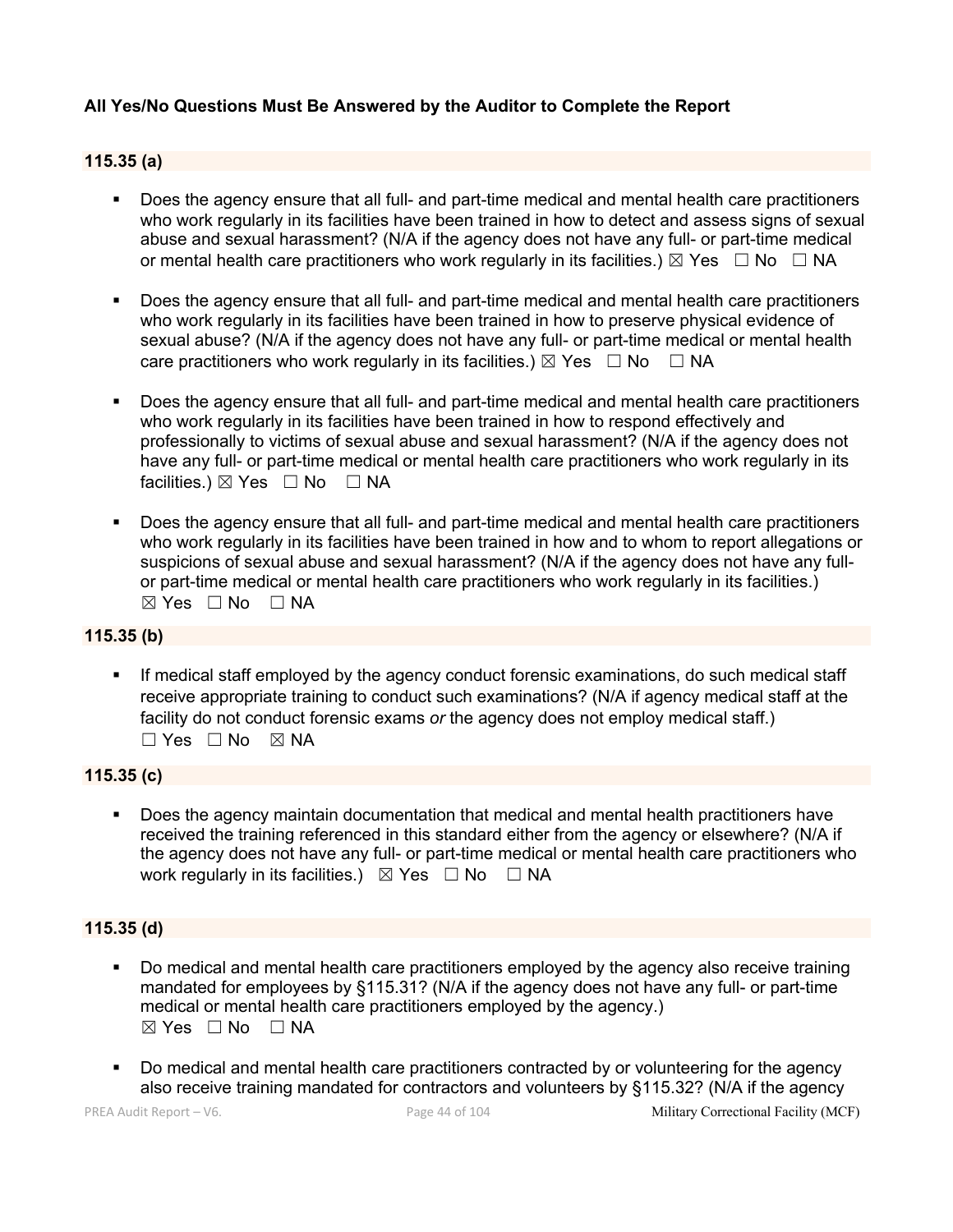does not have any full- or part-time medical or mental health care practitioners contracted by or volunteering for the agency.)  $\boxtimes$  Yes  $\Box$  No  $\Box$  NA

# **Auditor Overall Compliance Determination**

- ☐ **Exceeds Standard** (*Substantially exceeds requirement of standards*) ☒ **Meets Standard** (*Substantial compliance; complies in all material ways with the standard for the relevant review period*)
- ☐ **Does Not Meet Standard** (*Requires Corrective Action*)

#### **Instructions for Overall Compliance Determination Narrative**

*The narrative below must include a comprehensive discussion of all the evidence relied upon in making the compliance or non-compliance determination, the auditor's analysis and reasoning, and the auditor's conclusions. This discussion must also include corrective action recommendations where the facility does not meet the standard. These recommendations must be included in the Final Report, accompanied by information on specific corrective actions taken by the facility.*

#### **Evidence Reviewed (documents, interviews, site review)**

- MCF Miramar Pre-Audit Questionnaire (PAQ)
- Agency PREA Policy BUPERSINST 1640.23 BUPERS-00D
- NCBM SOP 817.2 Prison Rape Elimination Act (PREA)
- PREA: Your Role Responding to Sexual Abuse Presented by the National Institute of Corrections – Training Certificates
- Training Curriculum National Institute of Corrections (NIC) titled PREA: Your Role Responding to Sexual Abuse Presented by the National Institute of Corrections
- DEPARTMENT OF THE NAVY NAVAL CONSOLIDATED BRIG MIRAMAR MEMORANDUM FOR THE RECORD
- Interviews
	- o Medical and Mental Health Staff

**Subsection (a)(c)(d)** Policy states agency medical and mental health care practitioners who regularly work in the facility shall receive the training mandated for staff under §115.31 and complete the NIC "Medical Health Care for Sexual Assault Victims in a Confinement Setting" and "Behavior Health Care for Sexual Assault. The auditor confirmed through the review of employee completed training documentation and curriculum that the requirements of; (1) How to detect and assess signs of sexual abuse and sexual harassment; (2) How to preserve physical evidence of sexual abuse; (3) How to respond effectively and professionally to victims of sexual abuse and sexual harassment; and (4) How and to whom to report allegations or suspicions of sexual abuse and sexual harassment are covered in accordance with the standards requirement. The auditor conducted interviews with MCF's assigned Medical Doctor and Mental Health Supervisor. Both interviews indicated to the auditor their knowledge of PREA and their role when dealing with allegations of sexual abuse and sexual harassment.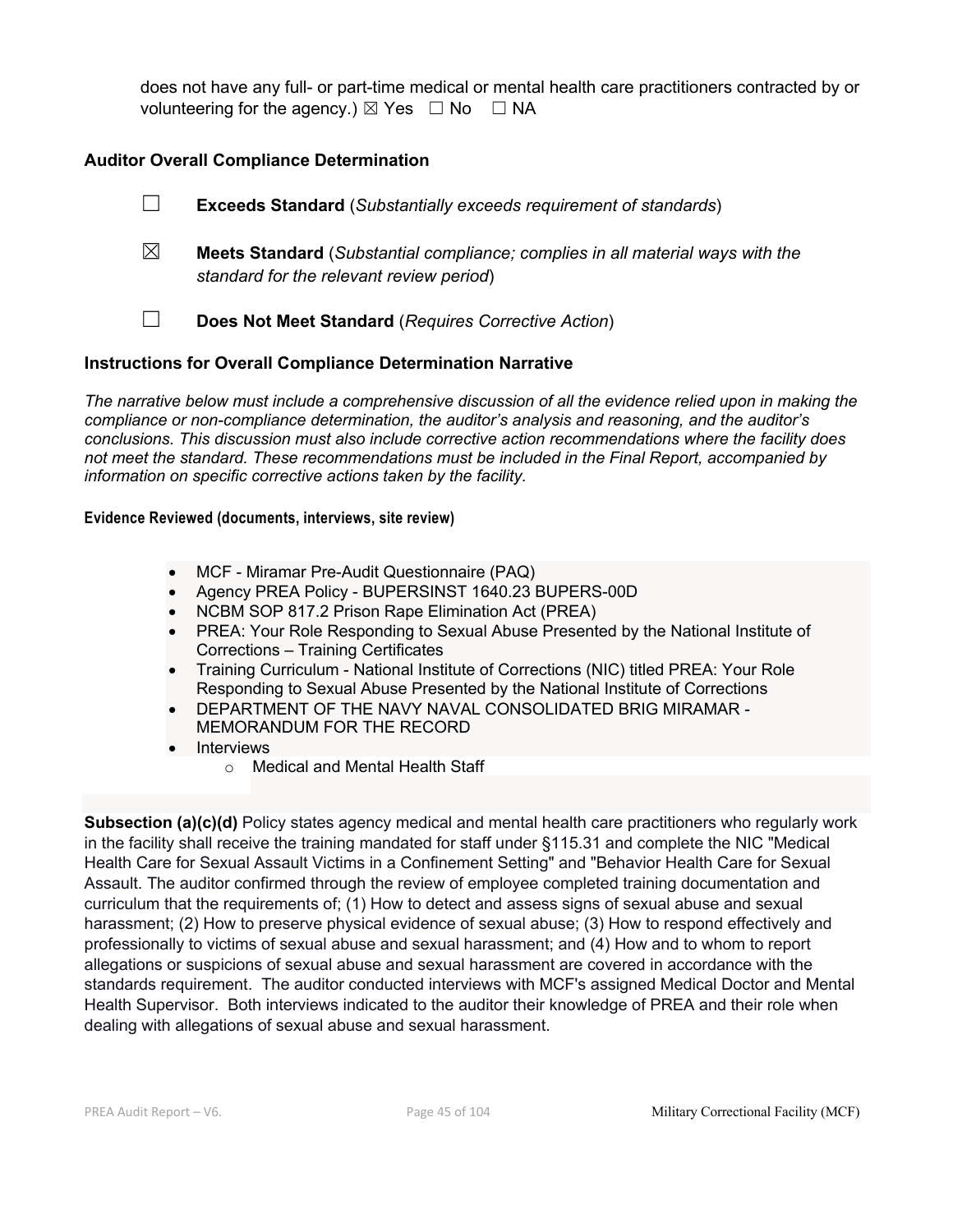**Subsection (b)** 115.35 (b) in not applicable. Medical staff employed by this agency do not conduct forensic examinations. Any forensic examinations are conducted by an outside hospital medical personnel (which is not part of the agency), by certified SAFE or SANE nurses only.

# **SCREENING FOR RISK OF SEXUAL VICTIMIZATION AND ABUSIVENESS**

# **Standard 115.41: Screening for risk of victimization and abusiveness**

# **All Yes/No Questions Must Be Answered by the Auditor to Complete the Report**

### **115.41 (a)**

- § Are all inmates assessed during an intake screening for their risk of being sexually abused by other inmates or sexually abusive toward other inmates?  $\boxtimes$  Yes  $\Box$  No
- § Are all inmates assessed upon transfer to another facility for their risk of being sexually abused by other inmates or sexually abusive toward other inmates?  $\boxtimes$  Yes  $\Box$  No

# **115.41 (b)**

• Do intake screenings ordinarily take place within 72 hours of arrival at the facility?  $\boxtimes$  Yes  $\Box$  No

# **115.41 (c)**

• Are all PREA screening assessments conducted using an objective screening instrument? ☒ Yes ☐ No

## **115.41 (d)**

- § Does the intake screening consider, at a minimum, the following criteria to assess inmates for risk of sexual victimization: (1) Whether the inmate has a mental, physical, or developmental disability?  $\boxtimes$  Yes  $\Box$  No
- § Does the intake screening consider, at a minimum, the following criteria to assess inmates for risk of sexual victimization: (2) The age of the inmate?  $\boxtimes$  Yes  $\Box$  No
- Does the intake screening consider, at a minimum, the following criteria to assess inmates for risk of sexual victimization: (3) The physical build of the inmate?  $\boxtimes$  Yes  $\Box$  No
- § Does the intake screening consider, at a minimum, the following criteria to assess inmates for risk of sexual victimization: (4) Whether the inmate has previously been incarcerated?  $\boxtimes$  Yes  $\Box$  No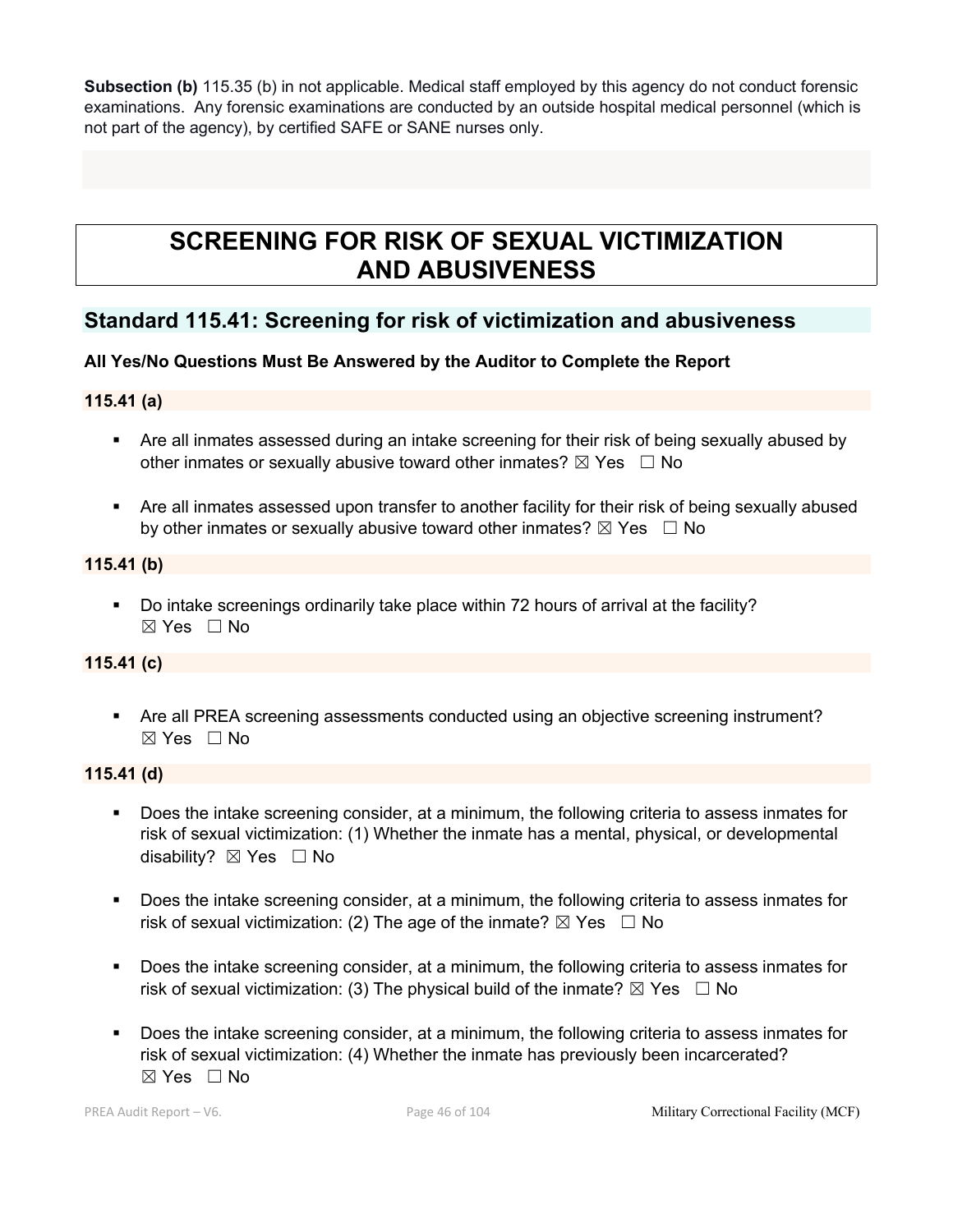- § Does the intake screening consider, at a minimum, the following criteria to assess inmates for risk of sexual victimization: (5) Whether the inmate's criminal history is exclusively nonviolent?  $\boxtimes$  Yes  $\Box$  No
- Does the intake screening consider, at a minimum, the following criteria to assess inmates for risk of sexual victimization: (6) Whether the inmate has prior convictions for sex offenses against an adult or child?  $\boxtimes$  Yes  $\Box$  No
- § Does the intake screening consider, at a minimum, the following criteria to assess inmates for risk of sexual victimization: (7) Whether the inmate is or is perceived to be gay, lesbian, bisexual, transgender, intersex, or gender nonconforming (the facility affirmatively asks the inmate about his/her sexual orientation and gender identity AND makes a subjective determination based on the screener's perception whether the inmate is gender non-conforming or otherwise may be perceived to be LGBTI)?  $\boxtimes$  Yes  $\Box$  No
- § Does the intake screening consider, at a minimum, the following criteria to assess inmates for risk of sexual victimization: (8) Whether the inmate has previously experienced sexual victimization? **⊠** Yes □ No
- § Does the intake screening consider, at a minimum, the following criteria to assess inmates for risk of sexual victimization: (9) The inmate's own perception of vulnerability?  $\boxtimes$  Yes  $\Box$  No
- Does the intake screening consider, at a minimum, the following criteria to assess inmates for risk of sexual victimization: (10) Whether the inmate is detained solely for civil immigration purposes? ⊠ Yes □ No

### **115.41 (e)**

- In assessing inmates for risk of being sexually abusive, does the initial PREA risk screening consider, as known to the agency, prior acts of sexual abuse?  $\boxtimes$  Yes  $\Box$  No
- In assessing inmates for risk of being sexually abusive, does the initial PREA risk screening consider, as known to the agency, prior convictions for violent offenses?  $\boxtimes$  Yes  $\Box$  No
- In assessing inmates for risk of being sexually abusive, does the initial PREA risk screening consider, as known to the agency, history of prior institutional violence or sexual abuse? ☒ Yes ☐ No

### **115.41 (f)**

§ Within a set time period not more than 30 days from the inmate's arrival at the facility, does the facility reassess the inmate's risk of victimization or abusiveness based upon any additional, relevant information received by the facility since the intake screening?  $\boxtimes$  Yes  $\Box$  No

### **115.41 (g)**

**•** Does the facility reassess an inmate's risk level when warranted due to a referral?  $\boxtimes$ Yes □ No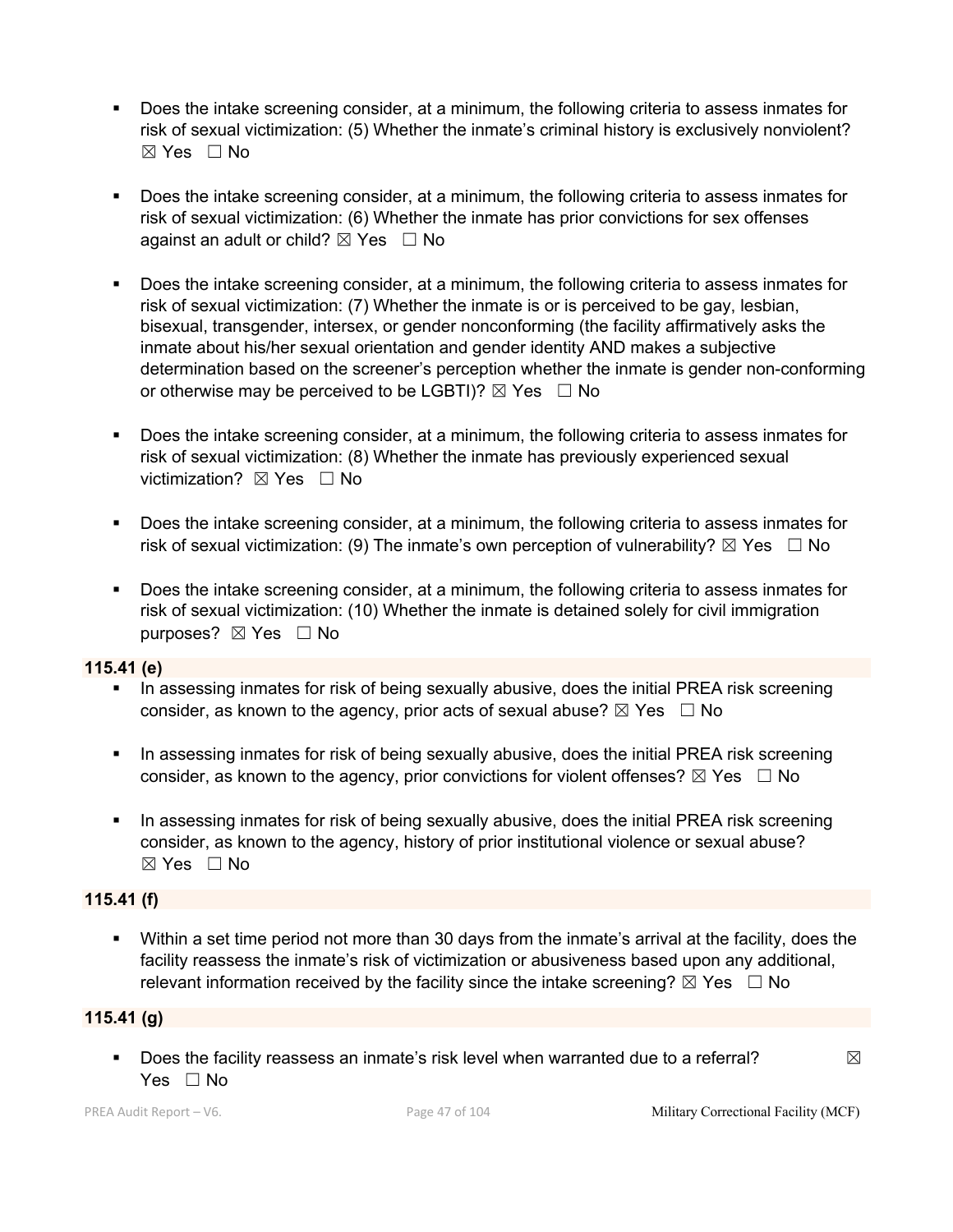- **•** Does the facility reassess an inmate's risk level when warranted due to a request?  $\boxtimes$ Yes □ No
- § Does the facility reassess an inmate's risk level when warranted due to an incident of sexual abuse?  $⊠$  Yes  $□$  No
- § Does the facility reassess an inmate's risk level when warranted due to receipt of additional information that bears on the inmate's risk of sexual victimization or abusiveness?  $\boxtimes$  Yes  $\Box$  No

# **115.41 (h)**

• Is it the case that inmates are not ever disciplined for refusing to answer, or for not disclosing complete information in response to, questions asked pursuant to paragraphs (d)(1), (d)(7), (d)(8), or (d)(9) of this section?  $\boxtimes$  Yes  $\Box$  No

### **115.41 (i)**

§ Has the agency implemented appropriate controls on the dissemination within the facility of responses to questions asked pursuant to this standard in order to ensure that sensitive information is not exploited to the inmate's detriment by staff or other inmates?  $\boxtimes$  Yes  $\Box$  No

#### **Auditor Overall Compliance Determination**

- ☒ **Exceeds Standard** (*Substantially exceeds requirement of standards*)
- ☐ **Meets Standard** (*Substantial compliance; complies in all material ways with the standard for the relevant review period*)
- ☐ **Does Not Meet Standard** (*Requires Corrective Action*)

### **Instructions for Overall Compliance Determination Narrative**

*The narrative below must include a comprehensive discussion of all the evidence relied upon in making the compliance or non-compliance determination, the auditor's analysis and reasoning, and the auditor's conclusions. This discussion must also include corrective action recommendations where the facility does not meet the standard. These recommendations must be included in the Final Report, accompanied by information on specific corrective actions taken by the facility.*

#### **Evidence Reviewed (documents, interviews, site review)**

- MCF Miramar Pre-Audit Questionnaire (PAQ)
- Agency PREA Policy BUPERSINST 1640.23 BUPERS-00D
- NCBM SOP 817.2 Prison Rape Elimination Act (PREA)
- Prisoner Confinement order / Screening for Risk of Victimization and Abusiveness
- Facility Site Inspection
- Interviews
	- o Staff Responsible for Risk Screening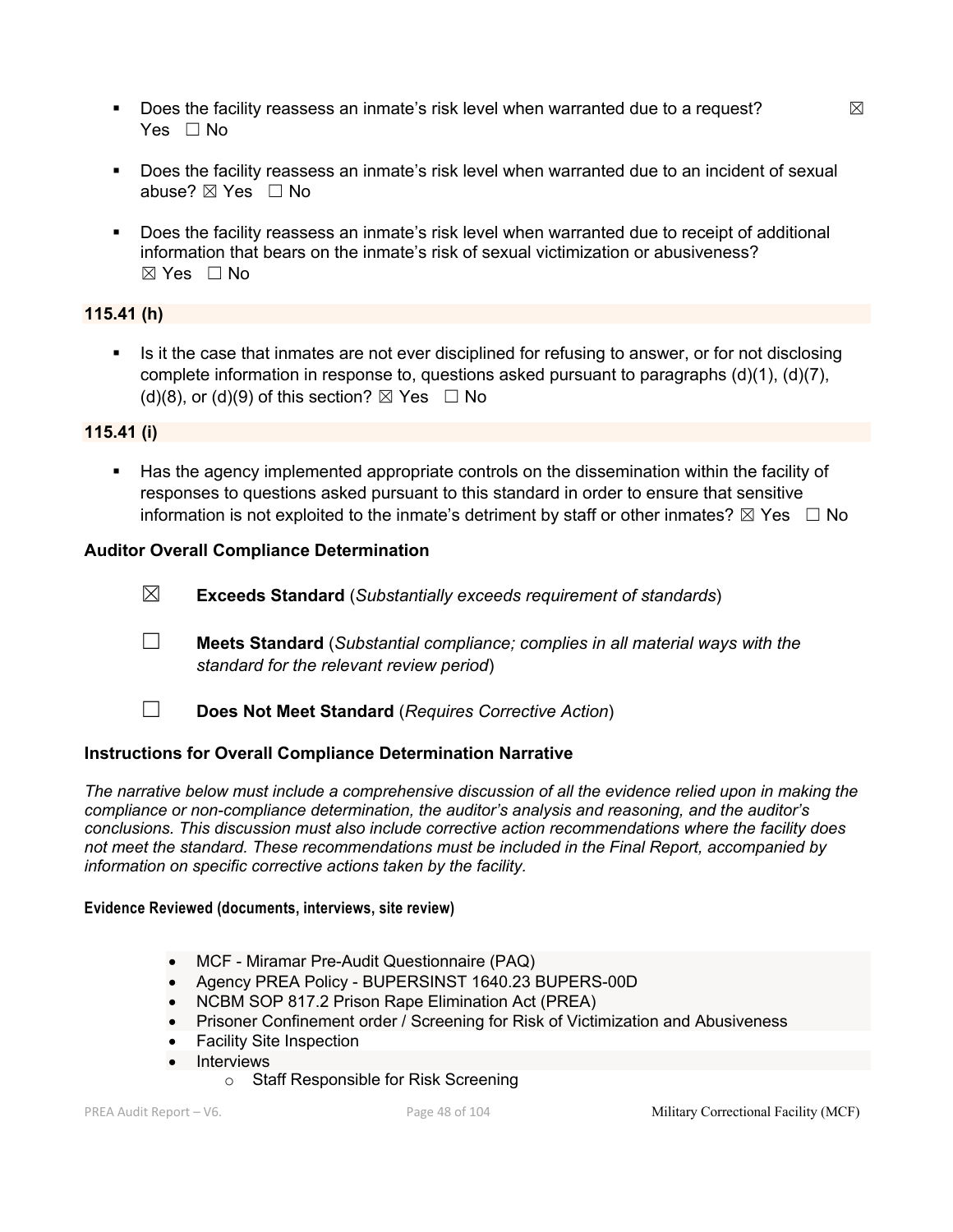- o Random Sample of Prisoners
- o Staff Responsible for Risk Screening
- o Agency-Wide PREA Coordinator
- o PREA Compliance Manager

**Subsection (a)(b)(c)(d)** Agency policy states all prisoners shall be assessed within 24 hours of arrival at the facility, utilizing the objective screening instrument (Screening for Risk of Victimization and Abusiveness Form) provided by the CDO; this applies to new intakes and transfers. The auditor reviewed the risk screening tool and found that it was an object screening tool containing all (10) elements required per the standard. During the site inspection, while in the intake area, the auditor received a comprehensive demonstration from intake staff on how a risk screening occurs when a prisoner arrives at the facility. While onsite, the auditor randomly selected (5) prisoner files to review their risk screening documentation upon entering the facility and their reassessment within thirty (30) days of arrival. Upon review, the auditor the risk screening is being completed in accordance with the standards requirement. Auditor interviews with staff responsible for conducting risk screenings and follow-up risk screenings were very well-versed in the procedures for performing such a screening.

**Subsection (e)** Policy states and the auditor confirmed through interviews with staff responsible for conducting risk screening, and the review of completed prisoner risk screening forms that the intake screening considers the following criteria to assess prisoners for risk of being sexually abusive. (1). Prior acts of sexual abuse; (2) Prior convictions for violent offenses; and (3) History of prior institutional violence or sexual abuse, as known to the facility.

**Subsection (f)** Policy states and the auditor confirmed through the review of completed risk prisoner screening forms; interviews conducted with staff responsible for completing risk assessments within fourteen (14) days of arrival at the facility, the Clinical Services assess the prisoner's risk of victimization or abusiveness. Interviews conducted with facility's prisoners indicated they received a follow-up risk screening within two weeks of arrival.

**Subsection (g)** Policy states and the auditor confirmed through the review of completed prisoner screening forms; interviews conducted with staff responsible for completing risk assessments and the Clinical Services Department Head, an assessment is completed due to a referral, request, incident of sexual abuse and sexual harassment, or receipt of additional information, or conviction that bears on the prisoner's risk of sexual victimization or abusiveness. The facility provided the auditor with completed risk assessments based on referrals and requests and found that they were conducted according to the standards' requirements.

**Subsection (h)** Agency policy prohibits and was further corroborated through interviews with staff responsible for completing risk screenings prisoners are not disciplined for refusing to answer or for not disclosing complete information in response to questions asked pursuant to paragraphs (d)(1), (d)(7), (d)(8), or (d)(9) of this section**.**

**Subsection (i)** Agency policy states the Risk of Victimization and Abusiveness Form shall be maintained within the clinical record. Dissemination of the information contained within the form shall be on a need-toknow basis (e.g., CO, XO, etc.) to ensure that sensitive information is not exploited to the prisoner's detriment by staff or other prisoners. The auditor confirmed the above mentioned through interviews with staff responsible for conducting risk assessments, the Agency-Wide PREA Coordinator, and the facility PREA Compliance Manager.

# **Standard 115.42: Use of screening information**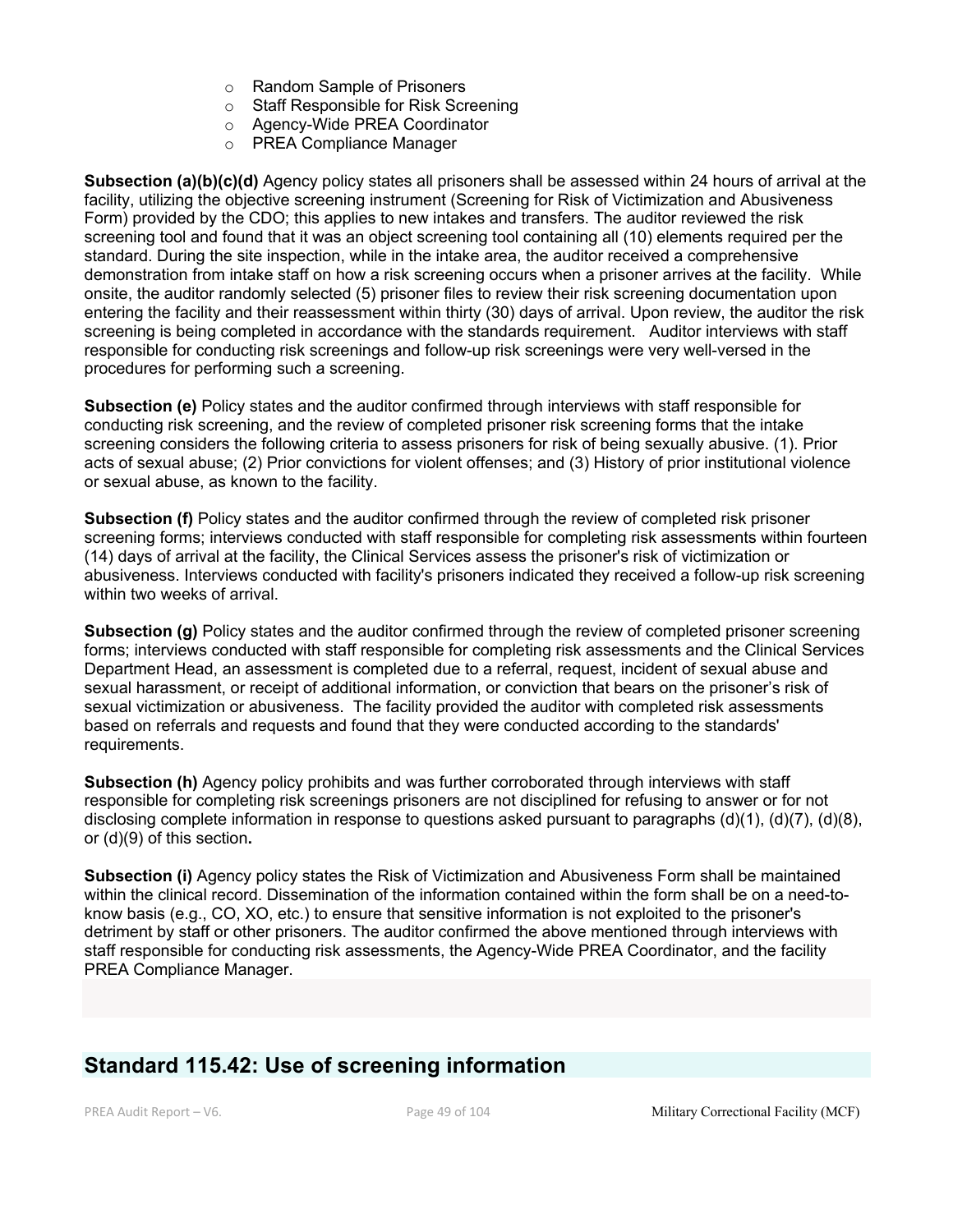# **All Yes/No Questions Must Be Answered by the Auditor to Complete the Report**

### **115.42 (a)**

- Does the agency use information from the risk screening required by § 115.41, with the goal of keeping separate those inmates at high risk of being sexually victimized from those at high risk of being sexually abusive, to inform: Housing Assignments?  $\boxtimes$  Yes  $\Box$  No
- **•** Does the agency use information from the risk screening required by  $\S$  115.41, with the goal of keeping separate those inmates at high risk of being sexually victimized from those at high risk of being sexually abusive, to inform: Bed assignments?  $\boxtimes$  Yes  $\Box$  No
- § Does the agency use information from the risk screening required by § 115.41, with the goal of keeping separate those inmates at high risk of being sexually victimized from those at high risk of being sexually abusive, to inform: Work Assignments?  $\boxtimes$  Yes  $\Box$  No
- Does the agency use information from the risk screening required by § 115.41, with the goal of keeping separate those inmates at high risk of being sexually victimized from those at high risk of being sexually abusive, to inform: Education Assignments?  $\boxtimes$  Yes  $\Box$  No
- **•** Does the agency use information from the risk screening required by  $\S$  115.41, with the goal of keeping separate those inmates at high risk of being sexually victimized from those at high risk of being sexually abusive, to inform: Program Assignments?  $\boxtimes$  Yes  $\Box$  No

#### **115.42 (b)**

■ Does the agency make individualized determinations about how to ensure the safety of each inmate? ☒ Yes ☐ No

### **115.42 (c)**

- When deciding whether to assign a transgender or intersex inmate to a facility for male or female inmates, does the **agency** consider, on a case-by-case basis whether a placement would ensure the inmate's health and safety, and whether a placement would present management or security problems (NOTE: if an agency by policy or practice assigns inmates to a male or female facility on the basis of anatomy alone, that agency is not in compliance with this standard)?  $\boxtimes$  Yes  $\Box$  No
- When making housing or other program assignments for transgender or intersex inmates, does the agency consider on a case-by-case basis whether a placement would ensure the inmate's health and safety, and whether a placement would present management or security problems?  $\boxtimes$  Yes  $\Box$  No

# **115.42 (d)**

§ Are placement and programming assignments for each transgender or intersex inmate reassessed at least twice each year to review any threats to safety experienced by the inmate? ☒ Yes ☐ No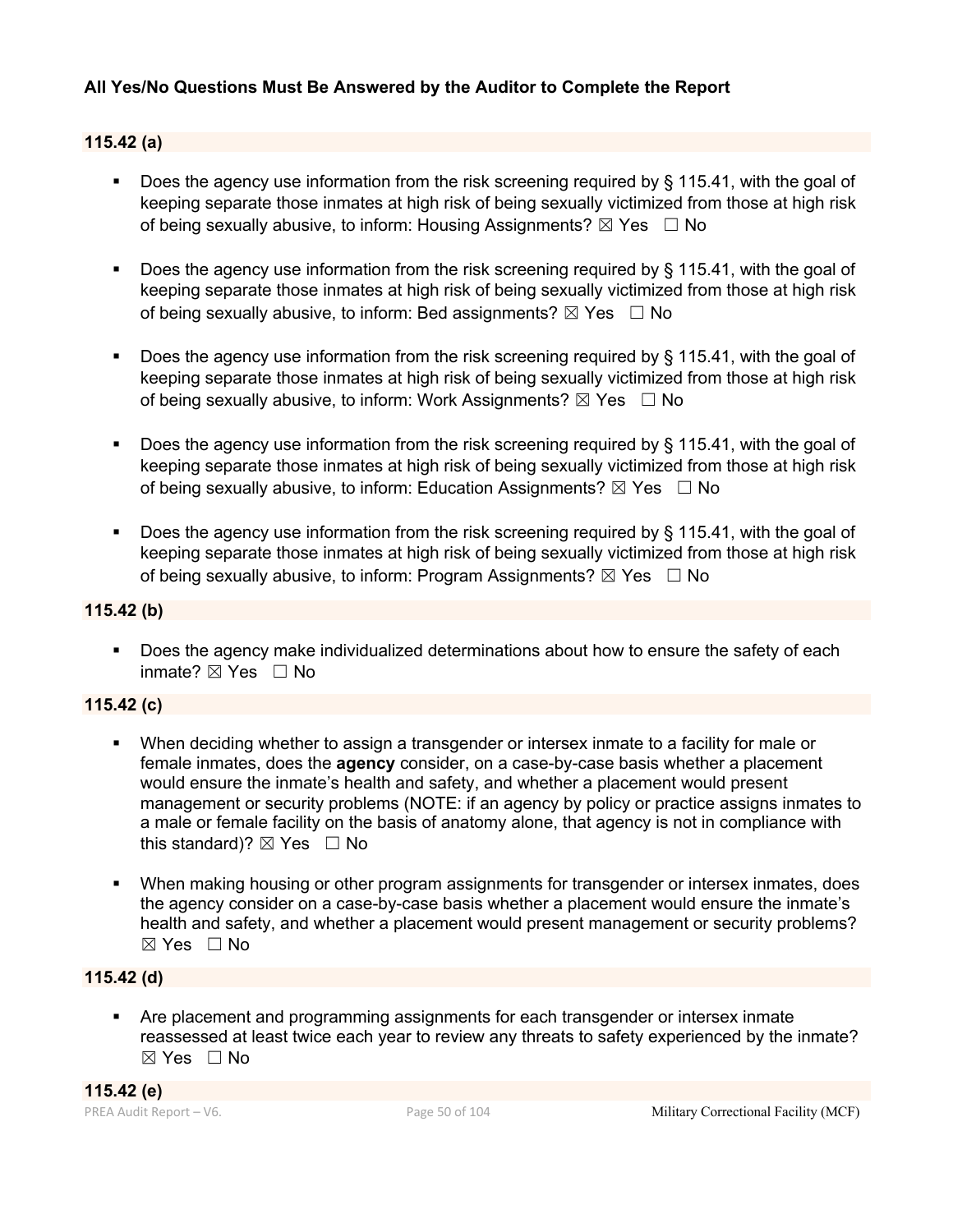• Are each transgender or intersex inmate's own views with respect to his or her own safety given serious consideration when making facility and housing placement decisions and programming assignments? ⊠ Yes □ No

#### **115.42 (f)**

• Are transgender and intersex inmates given the opportunity to shower separately from other inmates? ☒ Yes ☐ No

# **115.42 (g)**

- Unless placement is in a dedicated facility, unit, or wing established in connection with a consent decree, legal settlement, or legal judgment for the purpose of protecting lesbian, gay, bisexual, transgender, or intersex inmates, does the agency always refrain from placing: lesbian, gay, and bisexual inmates in dedicated facilities, units, or wings solely on the basis of such identification or status? (N/A if the agency has a dedicated facility, unit, or wing solely for the placement of LGBT or I inmates pursuant to a consent decree, legal settlement, or legal judgement.)  $\boxtimes$  Yes  $\Box$  No  $\Box$  NA
- Unless placement is in a dedicated facility, unit, or wing established in connection with a consent decree, legal settlement, or legal judgment for the purpose of protecting lesbian, gay, bisexual, transgender, or intersex inmates, does the agency always refrain from placing: transgender inmates in dedicated facilities, units, or wings solely on the basis of such identification or status? (N/A if the agency has a dedicated facility, unit, or wing solely for the placement of LGBT or I inmates pursuant to a consent decree, legal settlement, or legal judgement.)  $\boxtimes$  Yes  $\Box$  No  $\Box$  NA
- Unless placement is in a dedicated facility, unit, or wing established in connection with a consent decree, legal settlement, or legal judgment for the purpose of protecting lesbian, gay, bisexual, transgender, or intersex inmates, does the agency always refrain from placing: intersex inmates in dedicated facilities, units, or wings solely on the basis of such identification or status? (N/A if the agency has a dedicated facility, unit, or wing solely for the placement of LGBT or I inmates pursuant to a consent decree, legal settlement, or legal judgement.)  $\boxtimes$  Yes  $\square$  No  $\square$  NA

#### **Auditor Overall Compliance Determination**

- ☐ **Exceeds Standard** (*Substantially exceeds requirement of standards*)
- ☒ **Meets Standard** (*Substantial compliance; complies in all material ways with the standard for the relevant review period*)
- ☐ **Does Not Meet Standard** (*Requires Corrective Action*)

#### **Instructions for Overall Compliance Determination Narrative**

*The narrative below must include a comprehensive discussion of all the evidence relied upon in making the compliance or non-compliance determination, the auditor's analysis and reasoning, and the auditor's conclusions. This discussion must also include corrective action recommendations where the facility does*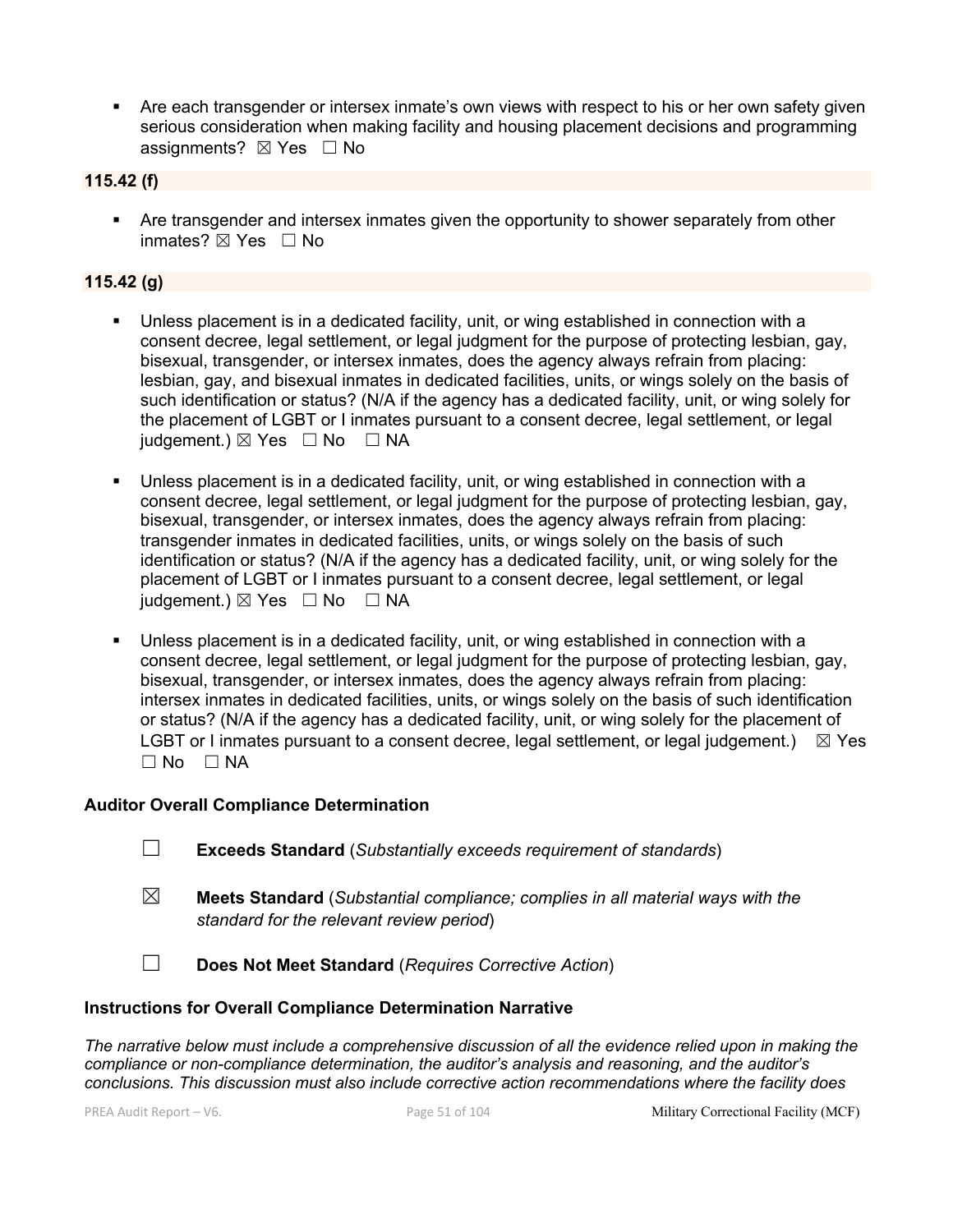*not meet the standard. These recommendations must be included in the Final Report, accompanied by information on specific corrective actions taken by the facility.*

#### **Evidence Reviewed (documents, interviews, site review)**

- MCF Miramar Pre-Audit Questionnaire (PAQ)
- Agency PREA Policy BUPERSINST 1640.23 BUPERS-00D
- NCBM SOP 817.2 Prison Rape Elimination Act (PREA)
- Prisoner Rules and Regulations Handbook
- Completed PREA Risk Screening
- Miramar MCF Shift Briefs
- Naval Consolidated Brig Memorandum for the Record (MOU)
- Interviews
	- o PREA Compliance Manager
	- o Staff responsible for risk-based screening
	- o Gay/Bisexual/Transgender Prisoners
	- o Random Prisoners

**Subsection (a) (b)** Agency policy indicates the PMD shall use information from the risk screening required by paragraph 8.c.(1) to inform housing, cell/bed assignment, work, education, and program assignments with the goal of keeping separate those prisoners at high risk of being sexually victimized from those at high risk of being sexually abusive. This shall be accomplished by including such information on the Classification & Assignment (C&A) for and briefing information to the C&A Board whenever making classification changes or decisions. The C&A Board shall make recommendations to the CO regarding individualized determinations about how to ensure the safety of each prisoner. The auditor corroborated the processes through the review of completed prisoners risk screenings and interviews conducted with the PREA Compliance Manager and risk screening staff.

**Subsection (c)** BUPERS-00D designates the place of confinement for transgender or intersex prisoners. Upon assignment, the C&A Board shall consider, on a case-by-case basis, housing and programming assignments to ensure the transgender or intersex prisoner's health and safety, and whether the placement would present management or security problems. While onsite the auditor noted one transgender prisoner confined at the MCF. The auditor interviewed the prisoner and determined the facility is meeting the standard in all material ways.

**Subsection (d)(e)** Agency policy further states that a transgender or intersex prisoner's own view regarding his or her own safety shall be given serious consideration. Placement and programming assignments for each transgender or intersex prisoner shall be reassessed, using the Risk of Victimization and Abusiveness Form, at least twice each year to review any threats to safety experienced by the prisoner. The results of these assessments shall be briefed at the C&A Board**.** This process was corroborated through facility documentation review and interviews conducted with the facility PREA Compliance Manager, transgender prisoner, and staff responsible for conducting risk screening.

**Subsection (f)(g)** Agency policy states all prisoners shall shower separately in private shower stalls. As such, transgender and intersex prisoners shower separately from other prisoners. Lesbian, gay, bisexual, transgender, intersex (LGBTI), and gender nonconforming prisoners shall not be housed in dedicated housing units solely based on such identification or status, unless otherwise directed by higher authority. While conducting the facility site inspection, the auditor inspected the prisoner shower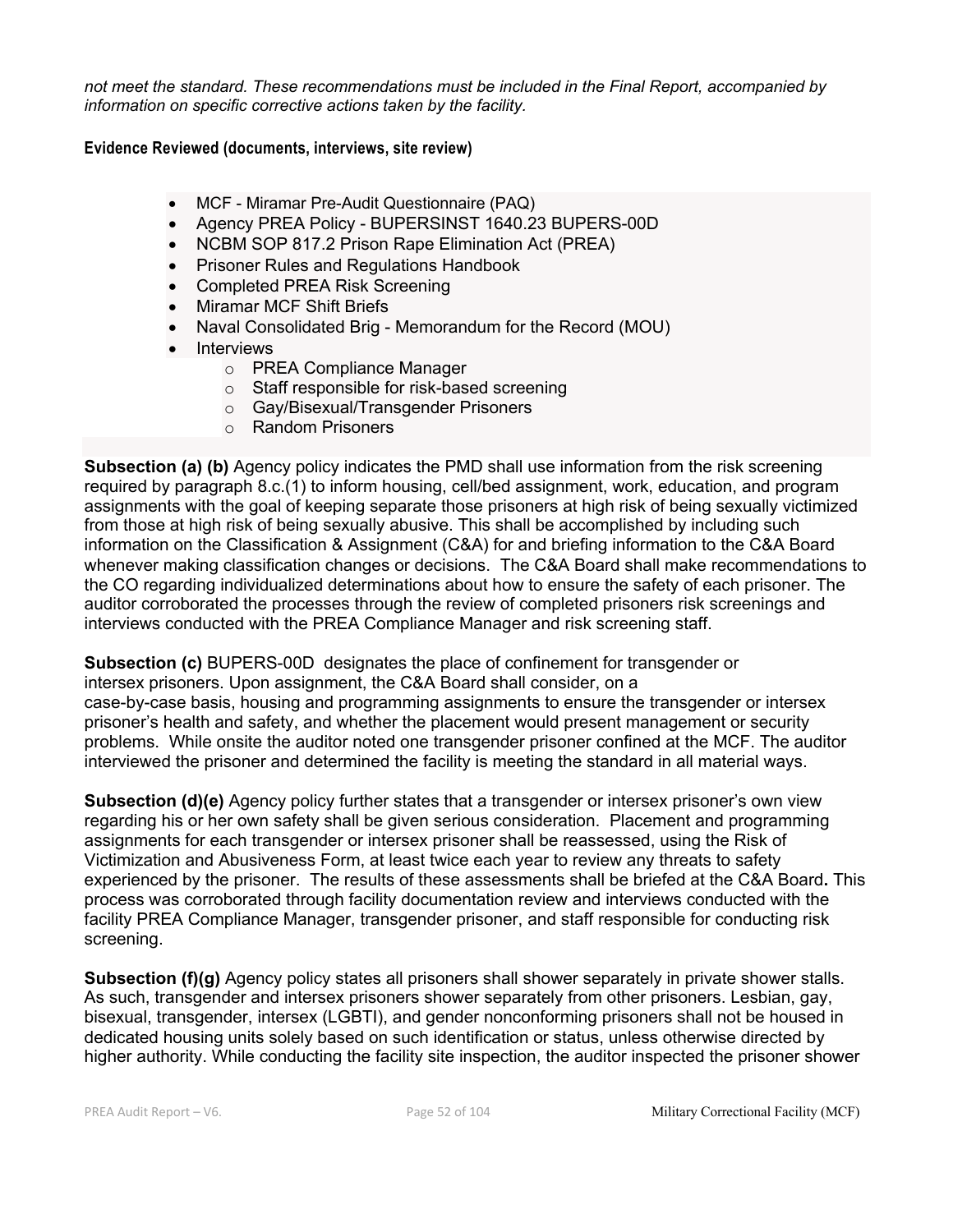stalls in all the prisoner living areas and determined they were, in fact, single-person shower stalls. Interviews conducted with prisoners confirmed they are required to shower individually**.**

# **Standard 115.43: Protective Custody**

### **All Yes/No Questions Must Be Answered by the Auditor to Complete the Report**

#### **115.43 (a)**

- § Does the facility always refrain from placing inmates at high risk for sexual victimization in involuntary segregated housing unless an assessment of all available alternatives has been made, and a determination has been made that there is no available alternative means of separation from likely abusers?  $\boxtimes$  Yes  $\Box$  No
- If a facility cannot conduct such an assessment immediately, does the facility hold the inmate in involuntary segregated housing for less than 24 hours while completing the assessment?  $\boxtimes$  Yes  $\Box$  No

#### **115.43 (b)**

- § Do inmates who are placed in segregated housing because they are at high risk of sexual victimization have access to: Programs to the extent possible?  $\boxtimes$  Yes  $\Box$  No
- § Do inmates who are placed in segregated housing because they are at high risk of sexual victimization have access to: Privileges to the extent possible?  $\boxtimes$  Yes  $\Box$  No
- § Do inmates who are placed in segregated housing because they are at high risk of sexual victimization have access to: Education to the extent possible?  $\boxtimes$  Yes  $\Box$  No
- § Do inmates who are placed in segregated housing because they are at high risk of sexual victimization have access to: Work opportunities to the extent possible?  $\boxtimes$  Yes  $\Box$  No
- If the facility restricts any access to programs, privileges, education, or work opportunities, does the facility document the opportunities that have been limited? (N/A if the facility *never* restricts access to programs, privileges, education, or work opportunities.)  $\boxtimes$  Yes  $\Box$  No  $\Box$  NA
- If the facility restricts any access to programs, privileges, education, or work opportunities, does the facility document the duration of the limitation? (N/A if the facility *never* restricts access to programs, privileges, education, or work opportunities.)  $\boxtimes$  Yes  $\Box$  No  $\Box$  NA
- If the facility restricts any access to programs, privileges, education, or work opportunities, does the facility document the reasons for such limitations? (N/A if the facility *never* restricts access to programs, privileges, education, or work opportunities.)  $\boxtimes$  Yes  $\Box$  No  $\Box$  NA

#### **115.43 (c)**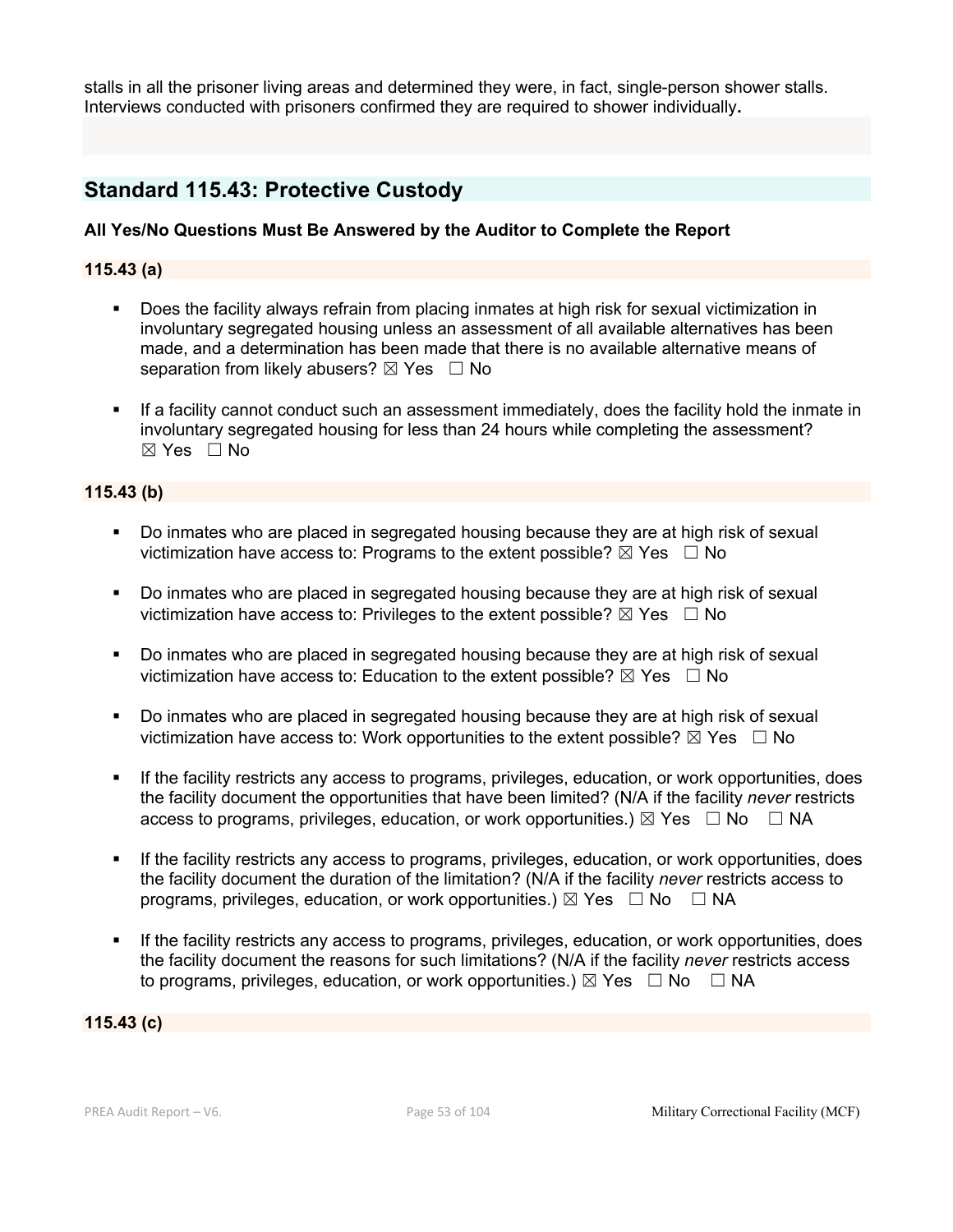- § Does the facility assign inmates at high risk of sexual victimization to involuntary segregated housing only until an alternative means of separation from likely abusers can be arranged? ☒ Yes ☐ No
- **•** Does such an assignment not ordinarily exceed a period of 30 days?  $\boxtimes$  Yes  $\Box$  No

#### **115.43 (d)**

- If an involuntary segregated housing assignment is made pursuant to paragraph (a) of this section, does the facility clearly document the basis for the facility's concern for the inmate's safety? ⊠ Yes □ No
- If an involuntary segregated housing assignment is made pursuant to paragraph (a) of this section, does the facility clearly document the reason why no alternative means of separation can be arranged?  $\boxtimes$  Yes  $\Box$  No

#### **115.43 (e)**

In the case of each inmate who is placed in involuntary segregation because he/she is at high risk of sexual victimization, does the facility afford a review to determine whether there is a continuing need for separation from the general population EVERY 30 DAYS?  $\boxtimes$  Yes  $\Box$  No

#### **Auditor Overall Compliance Determination**

- ☒ **Exceeds Standard** (*Substantially exceeds requirement of standards*)
- ☐ **Meets Standard** (*Substantial compliance; complies in all material ways with the standard for the relevant review period*)
- ☐ **Does Not Meet Standard** (*Requires Corrective Action*)

### **Instructions for Overall Compliance Determination Narrative**

*The narrative below must include a comprehensive discussion of all the evidence relied upon in making the compliance or non-compliance determination, the auditor's analysis and reasoning, and the auditor's conclusions. This discussion must also include corrective action recommendations where the facility does not meet the standard. These recommendations must be included in the Final Report, accompanied by information on specific corrective actions taken by the facility.*

#### **Evidence Reviewed (documents, interviews, site review)**

- MCF Miramar Pre-Audit Questionnaire (PAQ)
- Agency PREA Policy BUPERSINST 1640.23 BUPERS-00D
- NCBM SOP 817.2 Prison Rape Elimination Act (PREA)
- Naval Consolidated Brig Memorandum for the Record (MOU)
- Document for placement into segregation (DD Form 509)
- Interviews
	- o CO
		- o Staff who supervise prisoners in segregation housing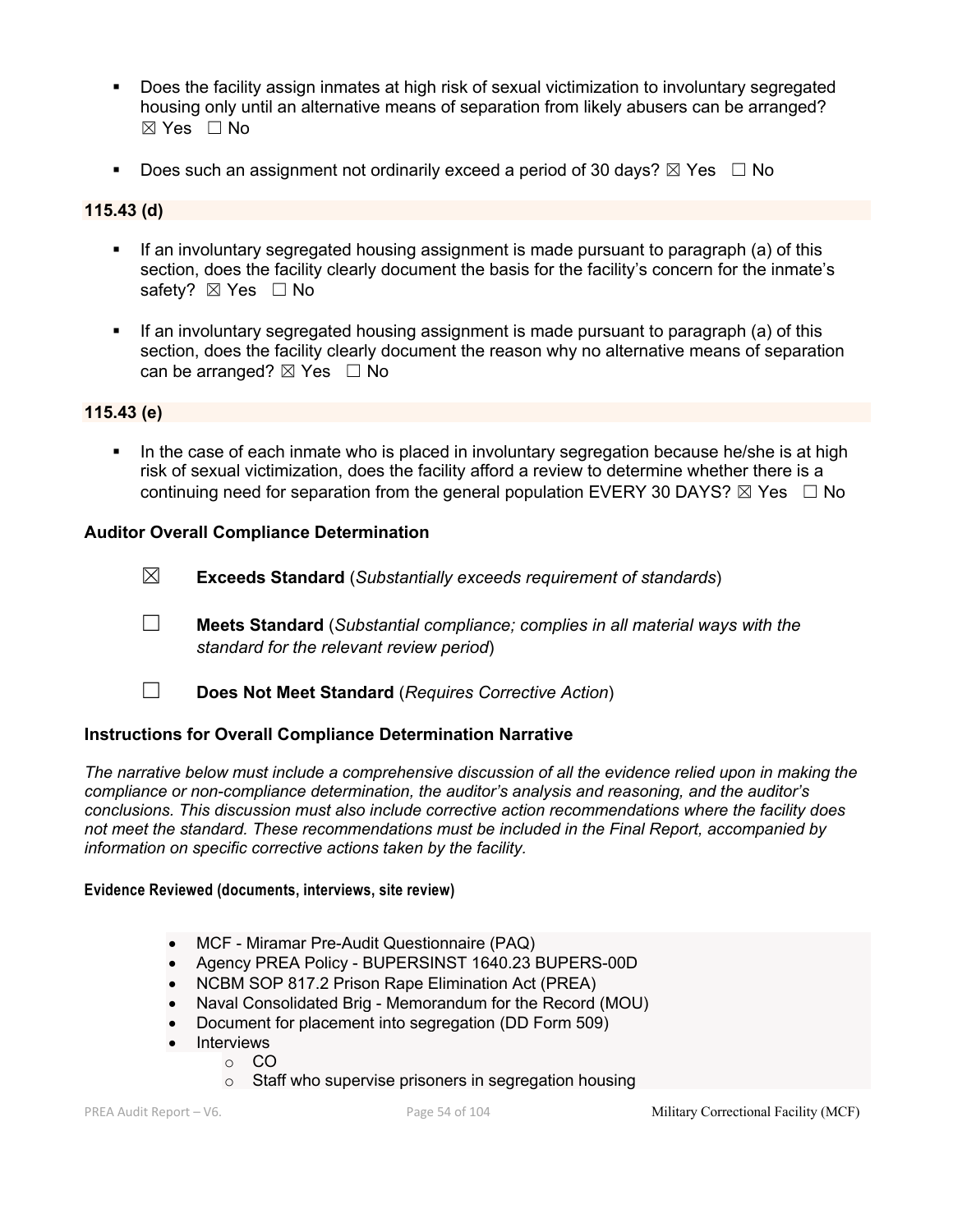**Subsections (a)(b)(c)(d)(e)** Agency policy indicates prisoners at high risk for sexual victimization shall not be placed in involuntary restrictive housing unless an assessment by the C&A Board of all available alternatives have been made, and a determination has been made that there is no available alternative means of separation from likely abusers. If an immediate assessment cannot be made, the prisoner may be held in restrictive housing for no more than 24 hours while the assessment is being conducted. Prisoners placed in restrictive housing for this purpose shall have access to programs, privileges, education, commissary, library, counseling services, religious guidance, recreational, and work opportunities to the extent possible if access to programs, privileges, education, or work opportunities are restricted. In that case, the Operations Department shall document such restrictions as listed on the DD Form 509 and Special Handling Letter/Supplemental Form: The opportunities have been limited. The duration of the limitation. The reasons for such limitations. Prisoners shall be assigned to involuntary restrictive housing only until an alternative means of separation from likely abusers can be arranged, and such an assignment shall not ordinarily exceed a period of 30 days. If an involuntary restrictive housing assignment is made pursuant to paragraph (a) of this section, the following shall be documented in the prisoner record or Corrections Management Information System (CORMIS): (a) The basis of concern for the prisoner's safety and (b) The reason why no alternative means of separation can be arranged. The C&A Board exceeds §115.43(e)-1 requirements by reviewing the status of each prisoner assigned to Protective Custody, to include those pursuant to paragraph (a), every seven calendar days determine whether there is a continuing need for separation from the general population. Interview conducted with the facility PREA Compliance Manager and the segregation supervisor confirmed the above-mentioned process would take place if the facility ever needed to place a prisoner in involuntary segregated housing. The PREA Compliance Manager stated the MCF has never placed a prisoner in involuntary segregated housing due to high risk for sexual victimization. Furthermore, no prisoners at risk of sexual victimization were held in involuntary segregated housing in the past (12) months for less than 24 hours awaiting completion of assessment; and zero prisoners in the past (12) months at risk of victimization were involuntary segregated housing for longer than 30 days while awaiting alternative placement.

# **REPORTING**

# **Standard 115.51: Inmate reporting**

# **All Yes/No Questions Must Be Answered by the Auditor to Complete the Report**

### **115.51 (a)**

- § Does the agency provide multiple internal ways for inmates to privately report sexual abuse and sexual harassment? ⊠ Yes □ No
- **•** Does the agency provide multiple internal ways for inmates to privately report retaliation by other inmates or staff for reporting sexual abuse and sexual harassment?  $\boxtimes$  Yes  $\Box$  No
- Does the agency provide multiple internal ways for inmates to privately report staff neglect or violation of responsibilities that may have contributed to such incidents?  $\boxtimes$  Yes  $\Box$  No

### **115.51 (b)**

§ Does the agency also provide at least one way for inmates to report sexual abuse or sexual harassment to a public or private entity or office that is not part of the agency?  $\boxtimes$  Yes  $\Box$  No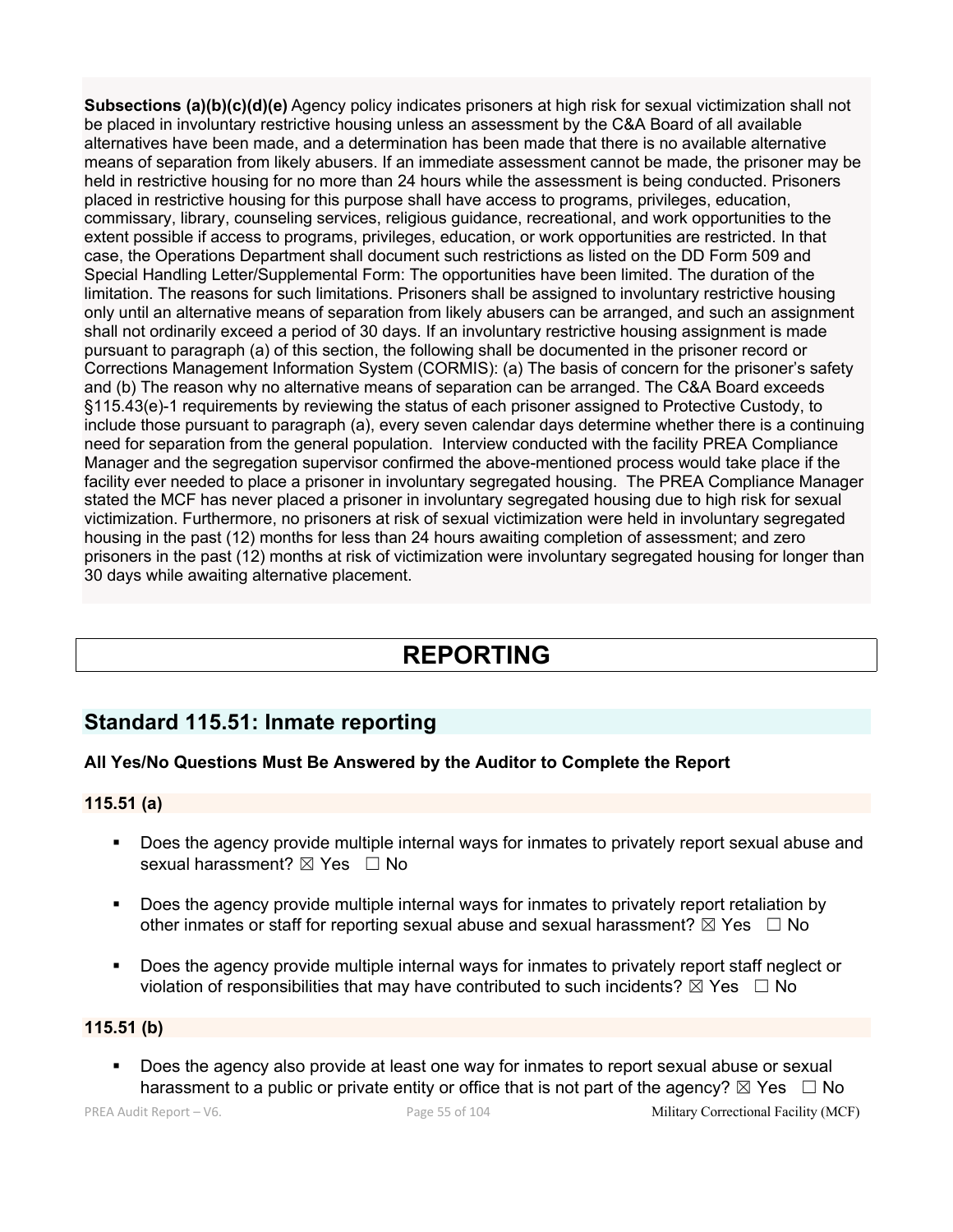- **■** Is that private entity or office able to receive and immediately forward inmate reports of sexual abuse and sexual harassment to agency officials?  $\boxtimes$  Yes  $\Box$  No
- Does that private entity or office allow the inmate to remain anonymous upon request?  $\boxtimes$  Yes  $\Box$  No
- § Are inmates detained solely for civil immigration purposes provided information on how to contact relevant consular officials and relevant officials at the Department of Homeland Security? (N/A if the facility *never* houses inmates detained solely for civil immigration purposes)  $\boxtimes$  Yes  $\Box$  No  $\Box$  NA

# **115.51 (c)**

- § Does staff accept reports of sexual abuse and sexual harassment made verbally, in writing, anonymously, and from third parties?  $\boxtimes$  Yes  $\Box$  No
- § Does staff promptly document any verbal reports of sexual abuse and sexual harassment?  $\boxtimes$  Yes  $\Box$  No

#### **115.51 (d)**

§ Does the agency provide a method for staff to privately report sexual abuse and sexual harassment of inmates?  $\boxtimes$  Yes  $\Box$  No

#### **Auditor Overall Compliance Determination**

- ☐ **Exceeds Standard** (*Substantially exceeds requirement of standards*)
- ☒ **Meets Standard** (*Substantial compliance; complies in all material ways with the standard for the relevant review period*)
- ☐ **Does Not Meet Standard** (*Requires Corrective Action*)

#### **Instructions for Overall Compliance Determination Narrative**

*The narrative below must include a comprehensive discussion of all the evidence relied upon in making the compliance or non-compliance determination, the auditor's analysis and reasoning, and the auditor's conclusions. This discussion must also include corrective action recommendations where the facility does not meet the standard. These recommendations must be included in the Final Report, accompanied by information on specific corrective actions taken by the facility.*

#### **Evidence Reviewed (documents, interviews, site review)**

- MCF Miramar Pre-Audit Questionnaire (PAQ)
- Agency PREA Policy BUPERSINST 1640.23 BUPERS-00D
- NCBM SOP 817.2 Prison Rape Elimination Act (PREA)
- Prisoner Rules and Regulations Handbook
- MCF Directive General Rules for Staff Members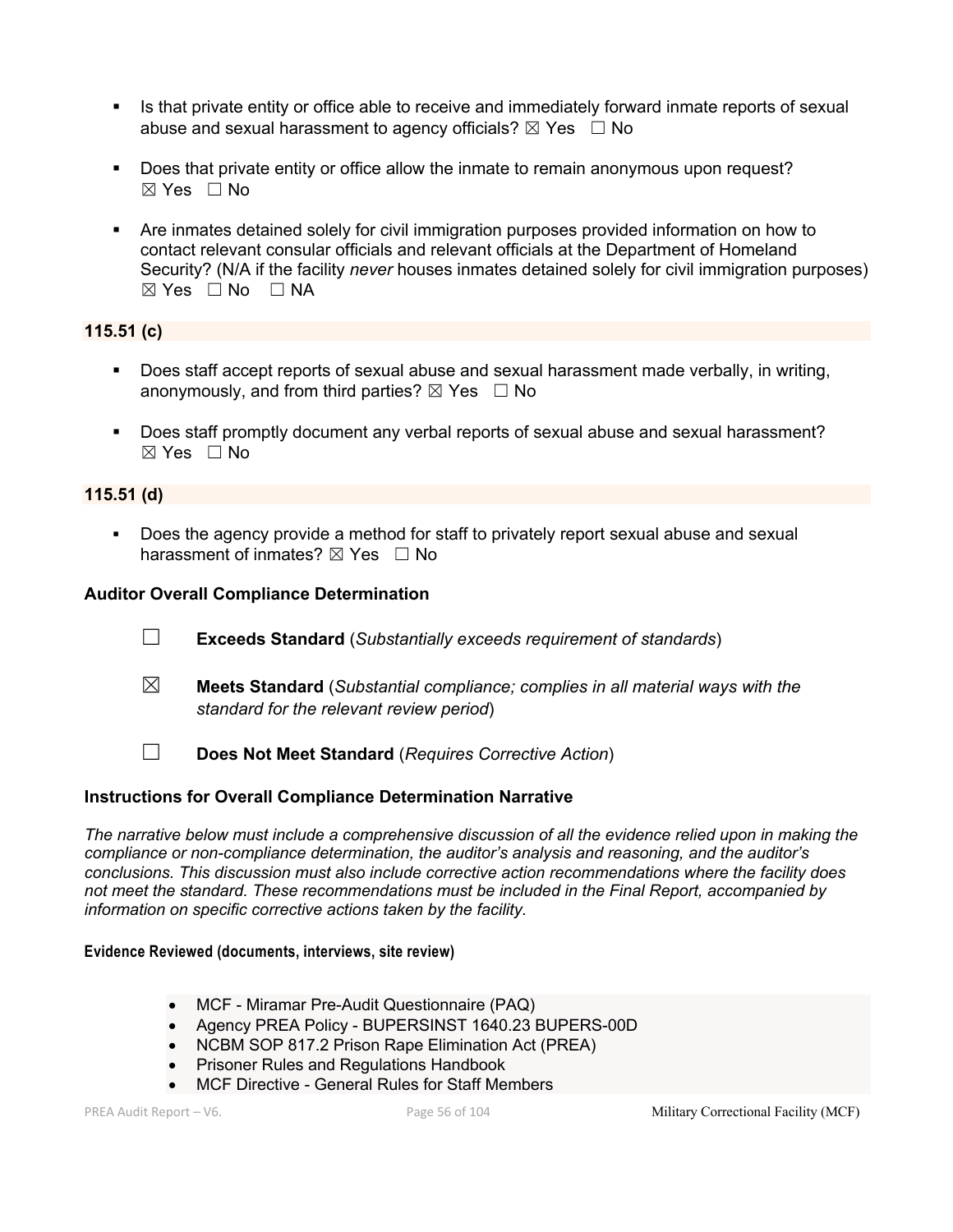- Memorandum for the Record (MOU)
- Facility site inspection
- **Interviews** 
	- o PREA Compliance Manager
	- o Random sample of prisoners
	- o Random sample of staff

**Subsection (a)(b)** Agency policy states prisoners have multiple internal ways to privately report sexual abuse and sexual harassment, retaliation by other prisoners or staff for reporting sexual abuse and sexual harassment, and staff neglect or violation of responsibilities that may have contributed to such incidents. Such reports can be made to a staff member other than the prisoner's immediate supervisor to include the CEMEO, UVA, Chaplain, medical and mental health personnel, etc.; anonymously; through a third party; or by submitting a DD Form 510, Prisoner Request, via the Commanding Officer's mailbox. Prisoners have two options to report allegations of sexual abuse: (1) an unrestricted Report, for prisoners who desire an official investigation and command notification in addition to healthcare, victim advocacy, and legal services; or (2) Anonymous Report, for prisoners desiring to privately disclose the allegation. The DoD Safe Helpline, an external entity, is the primary means for prisoners to report sexual abuse and sexual harassment incidents to an outside agency, both unrestricted and anonymously. Prisoners do not have a restricted reporting option afforded active-duty personnel since PREA requires a criminal investigation for every incident of sexual abuse, including anonymous and third-party reports. In accordance with DoD policy, such reports will be forwarded to the Sexual Assault Response Coordinator (SARC). The auditor further confirmed this practice and procedure through an interview with the facility PREA Compliance Manager and investigator. The SARC will notify the MCF commander or designee where the alleged incident occurred as soon as possible. The SARC may also forward any information provided voluntarily by the prisoner through the anonymous reporting process. If the prisoner declines to be connected to the SARC or other appropriate point of contact, DoD Safe Helpline personnel will notify the MCF commander or designee of the anonymous report, based on the information provided by the prisoner. If the prisoner has elected to make an anonymous report, the prisoner's name, registration number, and social security number shall not be identified. Prisoners also have access to other external entities to make unrestricted reports of sexual abuse and sexual harassment. This information is provided to all prisoners upon intake and through their comprehensive PREA education. The reporting information is also available in the prisoner rules and regulations handbook. The auditor observed the reporting information posted in multiple areas of the facility to include on bulletin boards and next to prisoner telephones. Interviews with random staff and prisoners indicated to the auditor they are aware of the reporting mechanisms in place for prisoners to report allegations of sexual abuse and sexual harassment**.** It should be noted the MCF does not prisoners detained solely for civil immigration purposes. While onsite and during the facility inspection the auditor placed a successful test call to the DOD Safe Helpline

**Subsections (c)(d)** Staff shall accept reports made verbally, in writing, anonymously, or from third parties. Verbal reports shall be immediately documented (within 12 hours) and forwarded to the CDO or another appropriate supervisor. If a supervisor is the alleged perpetrator, the staff member shall report to a different supervisor in their chain of command (i.e., Operations Officer, CO, etc.) Staff may privately report the sexual abuse and sexual harassment of prisoners via the DoD Safe helpline, SARC, SAPR, or Inspector General (IG). The auditor confirmed the above stated through interviews with random staff and prisoners. Staff stated they are required to report all allegations of sexual misconduct immediately and shall document the report as well.

# **Standard 115.52: Exhaustion of administrative remedies**

#### **All Yes/No Questions Must Be Answered by the Auditor to Complete the Report**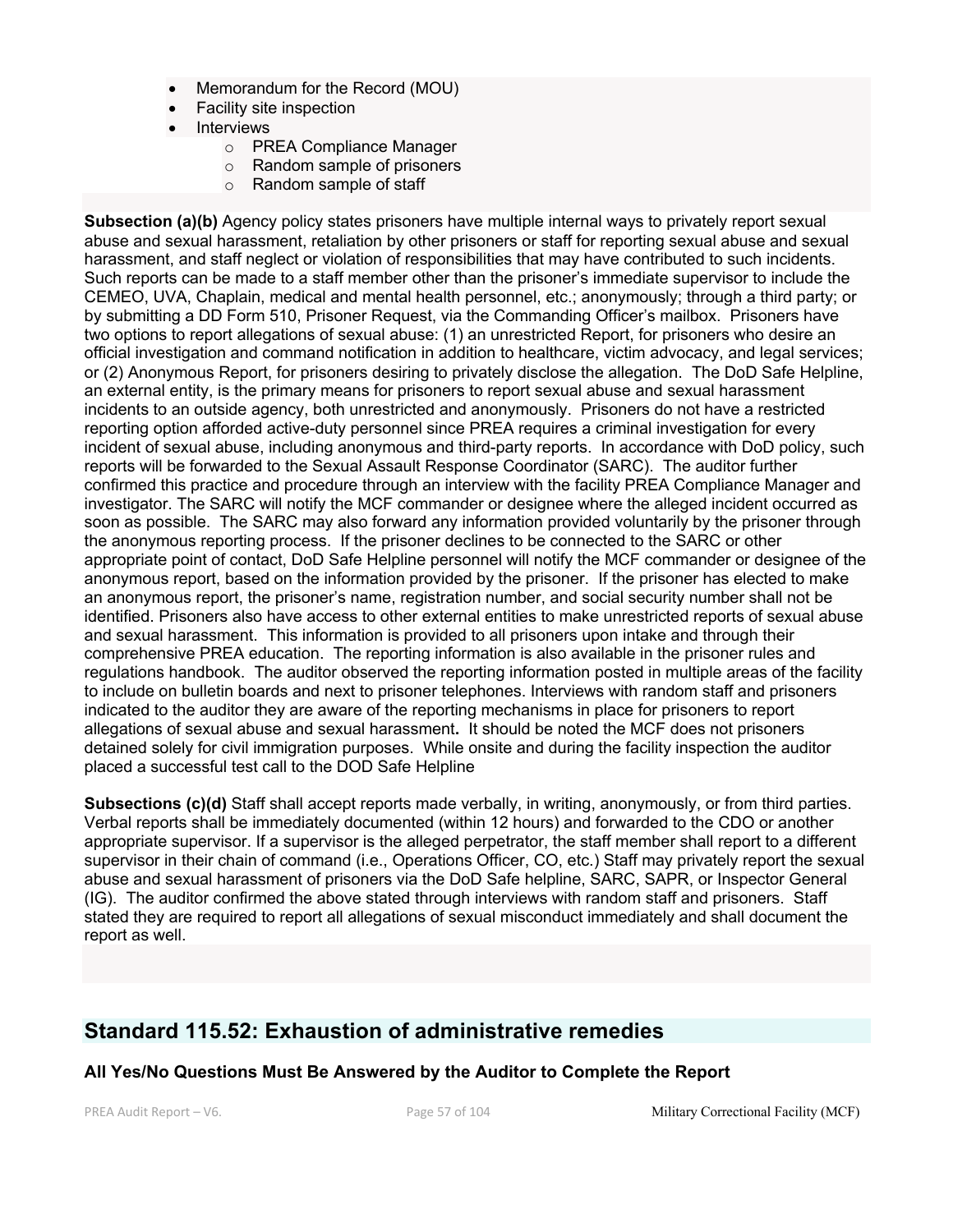# **115.52 (a)**

Is the agency exempt from this standard? NOTE: The agency is exempt ONLY if it does not have administrative procedures to address inmate grievances regarding sexual abuse. This does not mean the agency is exempt simply because an inmate does not have to or is not ordinarily expected to submit a grievance to report sexual abuse. This means that as a matter of explicit policy, the agency does not have an administrative remedies process to address sexual abuse. ☒ Yes ☐ No

# **115.52 (b)**

- § Does the agency permit inmates to submit a grievance regarding an allegation of sexual abuse without any type of time limits? (The agency may apply otherwise-applicable time limits to any portion of a grievance that does not allege an incident of sexual abuse.) (N/A if agency is exempt from this standard.)  $\Box$  Yes  $\Box$  No  $\boxtimes$  NA
- Does the agency always refrain from requiring an inmate to use any informal grievance process, or to otherwise attempt to resolve with staff, an alleged incident of sexual abuse? (N/A if agency is exempt from this standard.)  $\Box$  Yes  $\Box$  No  $\boxtimes$  NA

# **115.52 (c)**

- Does the agency ensure that: An inmate who alleges sexual abuse may submit a grievance without submitting it to a staff member who is the subject of the complaint? (N/A if agency is exempt from this standard.)  $\Box$  Yes  $\Box$  No  $\boxtimes$  NA
- § Does the agency ensure that: Such grievance is not referred to a staff member who is the subject of the complaint? (N/A if agency is exempt from this standard.)  $\Box$  Yes  $\Box$  No  $\boxtimes$  NA

### **115.52 (d)**

- Does the agency issue a final agency decision on the merits of any portion of a grievance alleging sexual abuse within 90 days of the initial filing of the grievance? (Computation of the 90-day time period does not include time consumed by inmates in preparing any administrative appeal.) (N/A if agency is exempt from this standard.)  $\Box$  Yes  $\Box$  No  $\boxtimes$  NA
- If the agency claims the maximum allowable extension of time to respond of up to 70 days per 115.52(d)(3) when the normal time period for response is insufficient to make an appropriate decision, does the agency notify the inmate in writing of any such extension and provide a date by which a decision will be made? (N/A if agency is exempt from this standard.)  $\square$  Yes  $\square$  No  $\square$  NA
- § At any level of the administrative process, including the final level, if the inmate does not receive a response within the time allotted for reply, including any properly noticed extension, may an inmate consider the absence of a response to be a denial at that level? (N/A if agency is exempt from this standard.)  $\Box$  Yes  $\Box$  No  $\boxtimes$  NA

#### **115.52 (e)**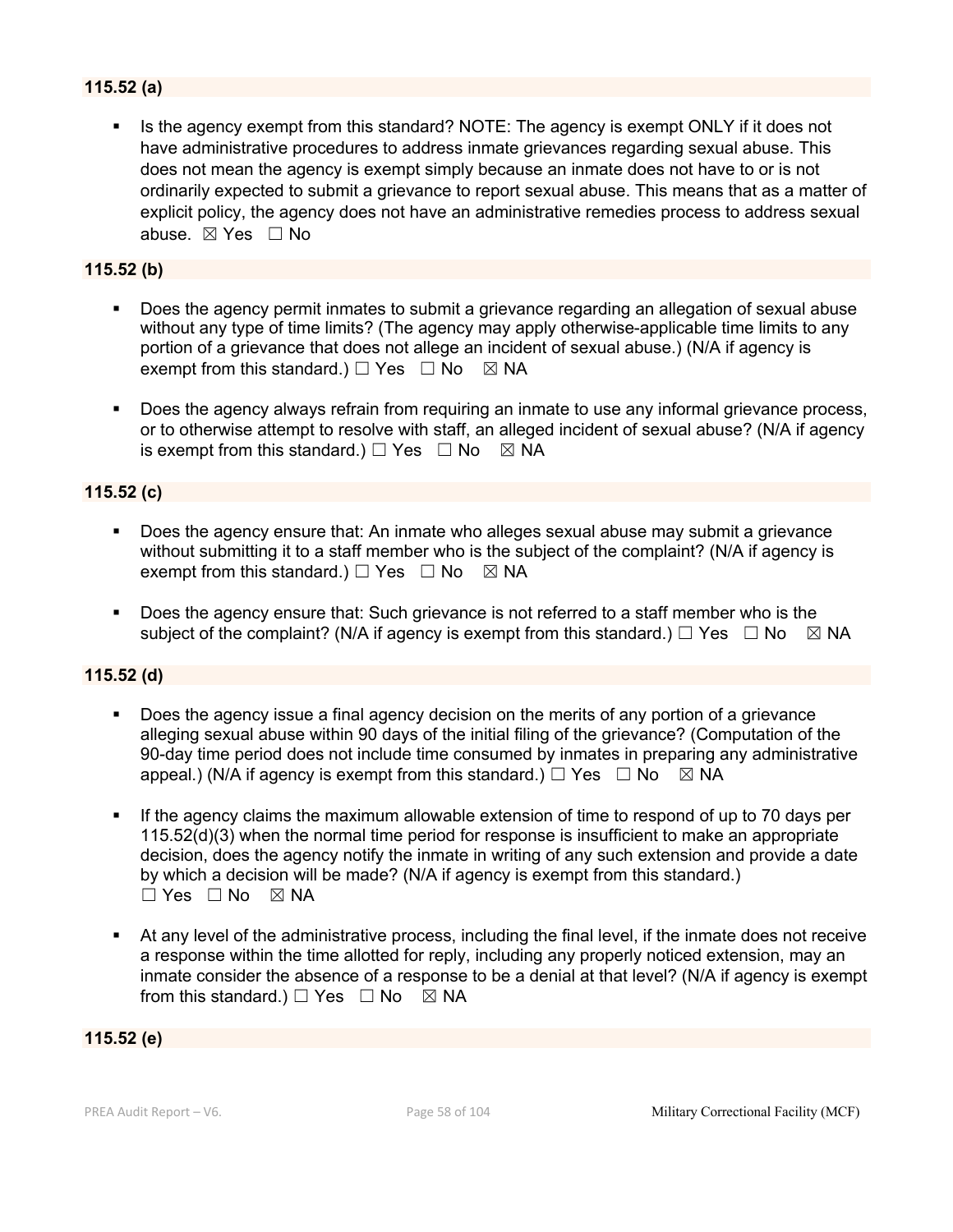- § Are third parties, including fellow inmates, staff members, family members, attorneys, and outside advocates, permitted to assist inmates in filing requests for administrative remedies relating to allegations of sexual abuse? (N/A if agency is exempt from this standard.)  $\Box$  Yes  $\Box$  No  $\boxtimes$  NA
- Are those third parties also permitted to file such requests on behalf of inmates? (If a third-party files such a request on behalf of an inmate, the facility may require as a condition of processing the request that the alleged victim agree to have the request filed on his or her behalf, and may also require the alleged victim to personally pursue any subsequent steps in the administrative remedy process.) (N/A if agency is exempt from this standard.)  $\Box$  Yes  $\Box$  No  $\boxtimes$  NA
- **•** If the inmate declines to have the request processed on his or her behalf, does the agency document the inmate's decision? (N/A if agency is exempt from this standard.)  $\square$  Yes  $\square$  No  $\square$  NA

# **115.52 (f)**

- Has the agency established procedures for the filing of an emergency grievance alleging that an inmate is subject to a substantial risk of imminent sexual abuse? (N/A if agency is exempt from this standard.)  $\Box$  Yes  $\Box$  No  $\boxtimes$  NA
- After receiving an emergency grievance alleging an inmate is subject to a substantial risk of imminent sexual abuse, does the agency immediately forward the grievance (or any portion thereof that alleges the substantial risk of imminent sexual abuse) to a level of review at which immediate corrective action may be taken? (N/A if agency is exempt from this standard.). ☐ Yes ☐ No ☒ NA
- **•** After receiving an emergency grievance described above, does the agency provide an initial response within 48 hours? (N/A if agency is exempt from this standard.)  $\Box$  Yes  $\Box$  No  $\boxtimes$  NA
- After receiving an emergency grievance described above, does the agency issue a final agency decision within 5 calendar days? (N/A if agency is exempt from this standard.)  $\Box$  Yes  $\Box$  No  $\boxtimes$  NA
- § Does the initial response and final agency decision document the agency's determination whether the inmate is in substantial risk of imminent sexual abuse? (N/A if agency is exempt from this standard.)  $\Box$  Yes  $\Box$  No  $\boxtimes$  NA
- Does the initial response document the agency's action(s) taken in response to the emergency grievance? (N/A if agency is exempt from this standard.)  $\Box$  Yes  $\Box$  No  $\boxtimes$  NA
- Does the agency's final decision document the agency's action(s) taken in response to the emergency grievance? (N/A if agency is exempt from this standard.)  $\Box$  Yes  $\Box$  No  $\boxtimes$  NA

# **115.52 (g)**

**•** If the agency disciplines an inmate for filing a grievance related to alleged sexual abuse, does it do so ONLY where the agency demonstrates that the inmate filed the grievance in bad faith? (N/A if agency is exempt from this standard.)  $\Box$  Yes  $\Box$  No  $\boxtimes$  NA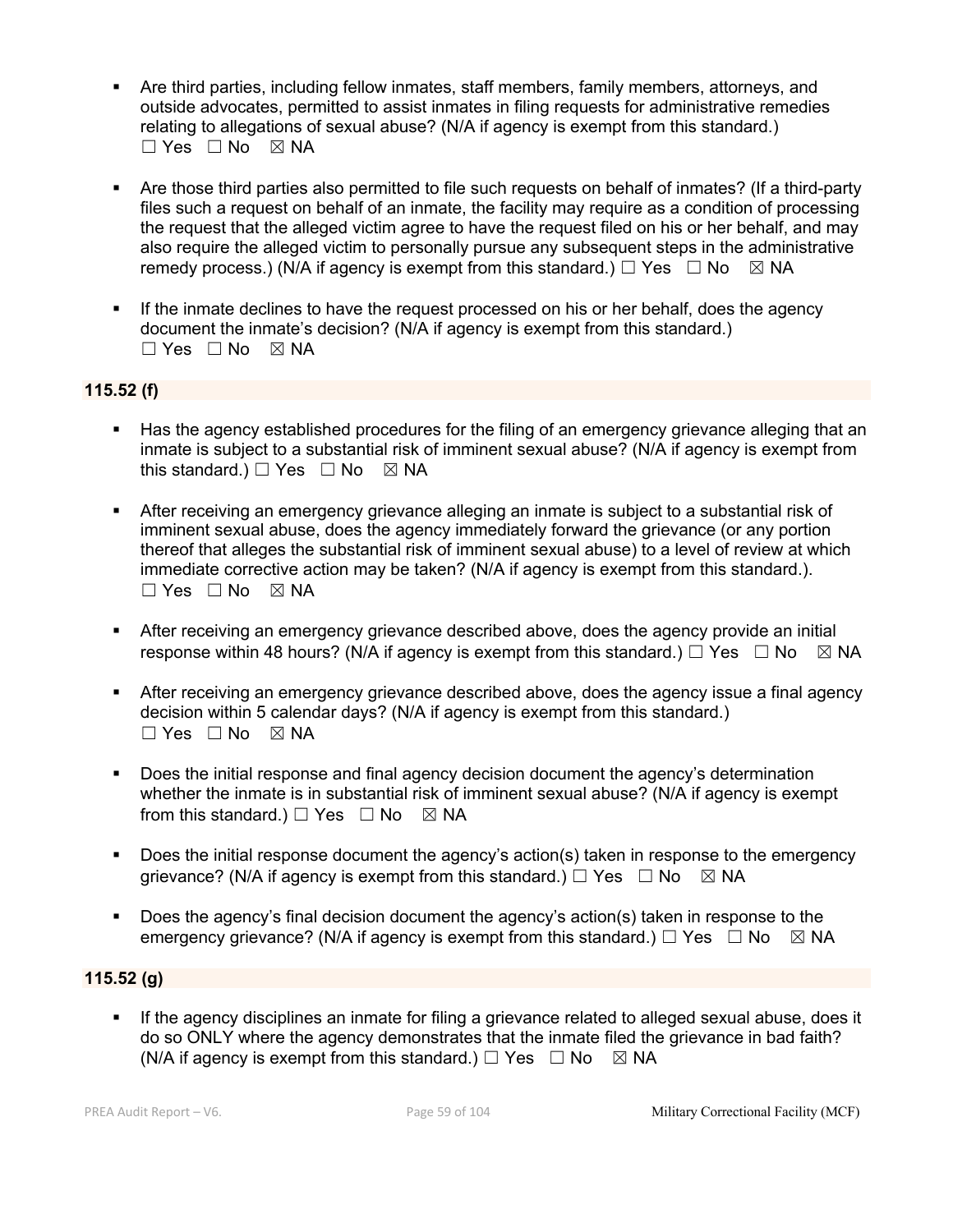#### **Auditor Overall Compliance Determination**



☒ **Meets Standard** (*Substantial compliance; complies in all material ways with the standard for the relevant review period*)

☐ **Does Not Meet Standard** (*Requires Corrective Action*)

#### **Instructions for Overall Compliance Determination Narrative**

*The narrative below must include a comprehensive discussion of all the evidence relied upon in making the compliance or non-compliance determination, the auditor's analysis and reasoning, and the auditor's conclusions. This discussion must also include corrective action recommendations where the facility does not meet the standard. These recommendations must be included in the Final Report, accompanied by information on specific corrective actions taken by the facility.*

**Evidence Reviewed (documents, interviews, site review)** 

- Naval Consolidated MCF Miramar Pre-Audit Questionnaire (PAQ)
- Agency PREA Policy BUPERSINST 1640.23 BUPERS-00D
- NCBM SOP 817.2 Prison Rape Elimination Act (PREA)
- Memorandum for the Record (MOU)

#### **Subsections (a)(b)(c)(d)(e)(f)**

The subject standard has been reviewed for compliance and the facility has been found to be exempt per DOJ interpretation. Rationale: The Miramar MCF does not require administrative procedures to address inmate grievances regarding sexual abuse. Therefore, there is no requirement to exhaust administrative remedies before filing a grievance.

# **Standard 115.53: Inmate access to outside confidential support services**

#### **All Yes/No Questions Must Be Answered by the Auditor to Complete the Report**

#### **115.53 (a)**

- § Does the facility provide inmates with access to outside victim advocates for emotional support services related to sexual abuse by giving inmates mailing addresses and telephone numbers, including toll-free hotline numbers where available, of local, State, or national victim advocacy or rape crisis organizations?  $\boxtimes$  Yes  $\Box$  No
- § Does the facility provide persons detained solely for civil immigration purposes mailing addresses and telephone numbers, including toll-free hotline numbers where available of local, State, or national immigrant services agencies? (N/A if the facility *never* has persons detained solely for civil immigration purposes.)  $\Box$  Yes  $\Box$  No  $\boxtimes$  NA
- § Does the facility enable reasonable communication between inmates and these organizations and agencies, in as confidential a manner as possible?  $\boxtimes$  Yes  $\Box$  No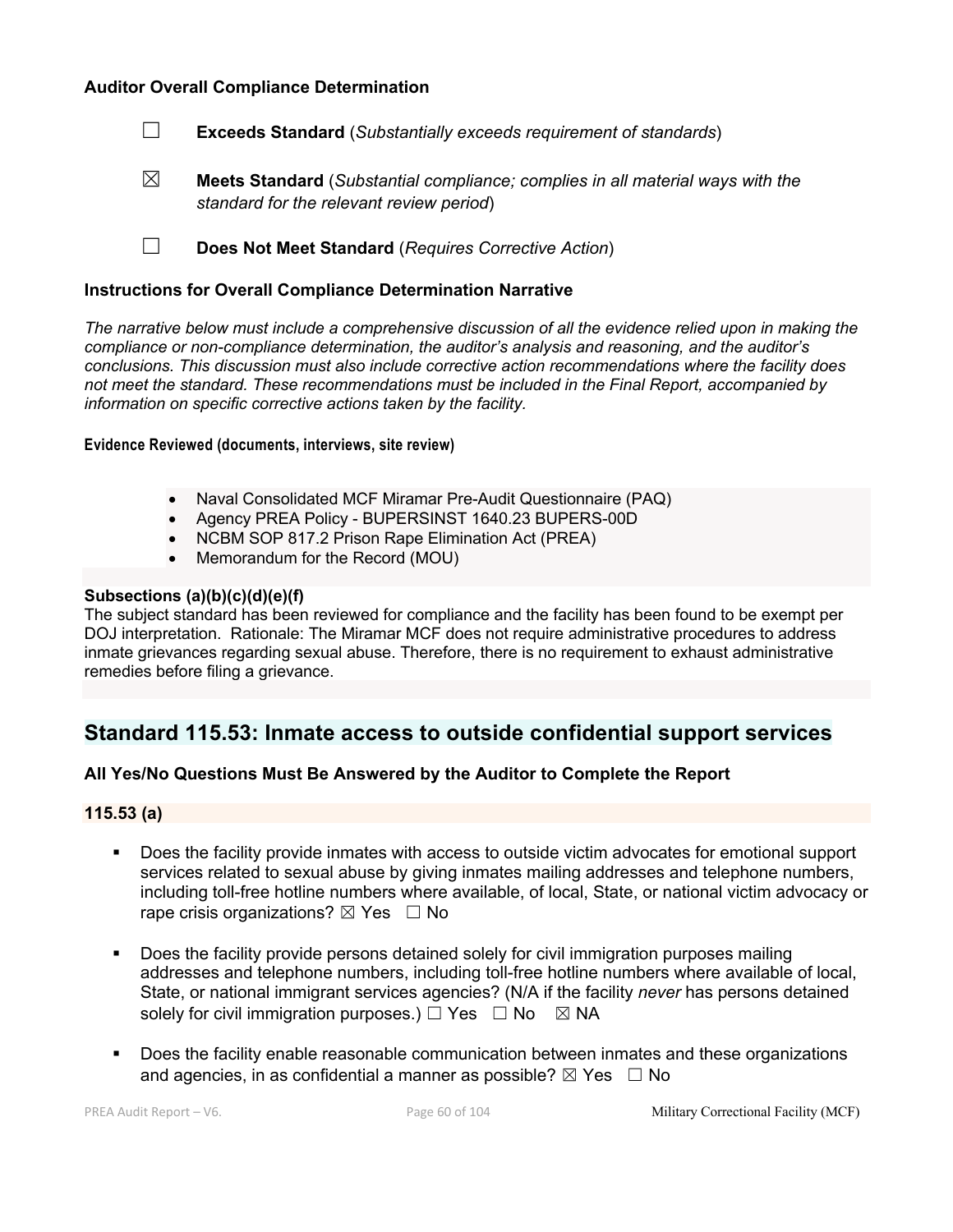# **115.53 (b)**

Does the facility inform inmates, prior to giving them access, of the extent to which such communications will be monitored and the extent to which reports of abuse will be forwarded to authorities in accordance with mandatory reporting laws?  $\boxtimes$  Yes  $\Box$  No

# **115.53 (c)**

- Does the agency maintain or attempt to enter into memoranda of understanding or other agreements with community service providers that are able to provide inmates with confidential emotional support services related to sexual abuse?  $\boxtimes$  Yes  $\Box$  No
- Does the agency maintain copies of agreements or documentation showing attempts to enter into such agreements?  $\boxtimes$  Yes  $\Box$  No

#### **Auditor Overall Compliance Determination**

- 
- ☐ **Exceeds Standard** (*Substantially exceeds requirement of standards*)
- ☒ **Meets Standard** (*Substantial compliance; complies in all material ways with the standard for the relevant review period*)
- ☐ **Does Not Meet Standard** (*Requires Corrective Action*)

### **Instructions for Overall Compliance Determination Narrative**

*The narrative below must include a comprehensive discussion of all the evidence relied upon in making the compliance or non-compliance determination, the auditor's analysis and reasoning, and the auditor's conclusions. This discussion must also include corrective action recommendations where the facility does not meet the standard. These recommendations must be included in the Final Report, accompanied by information on specific corrective actions taken by the facility.*

#### **Evidence Reviewed (documents, interviews, site review)**

- Naval Consolidated MCF Miramar Pre-Audit Questionnaire (PAQ)
- Agency PREA Policy BUPERSINST 1640.23 BUPERS-00D
- NCBM SOP 817.2 Prison Rape Elimination Act (PREA)
- PREA RESOURCE AND REPORTING INFORMATION
- Prison Rape Elimination Act Intake Information Sheet (for prisoners)
- Contract with RAINN
- Prisoner Rules and Regulations Handbook
- Prions Rape Elimination Act (PREA) Miramar Naval MCF Pamphlet
- Naval MCF Miramar Zero Tolerance for any Sexual Assault or Sexual Harassment poster
- **Interviews** 
	- o Random sample of prisoners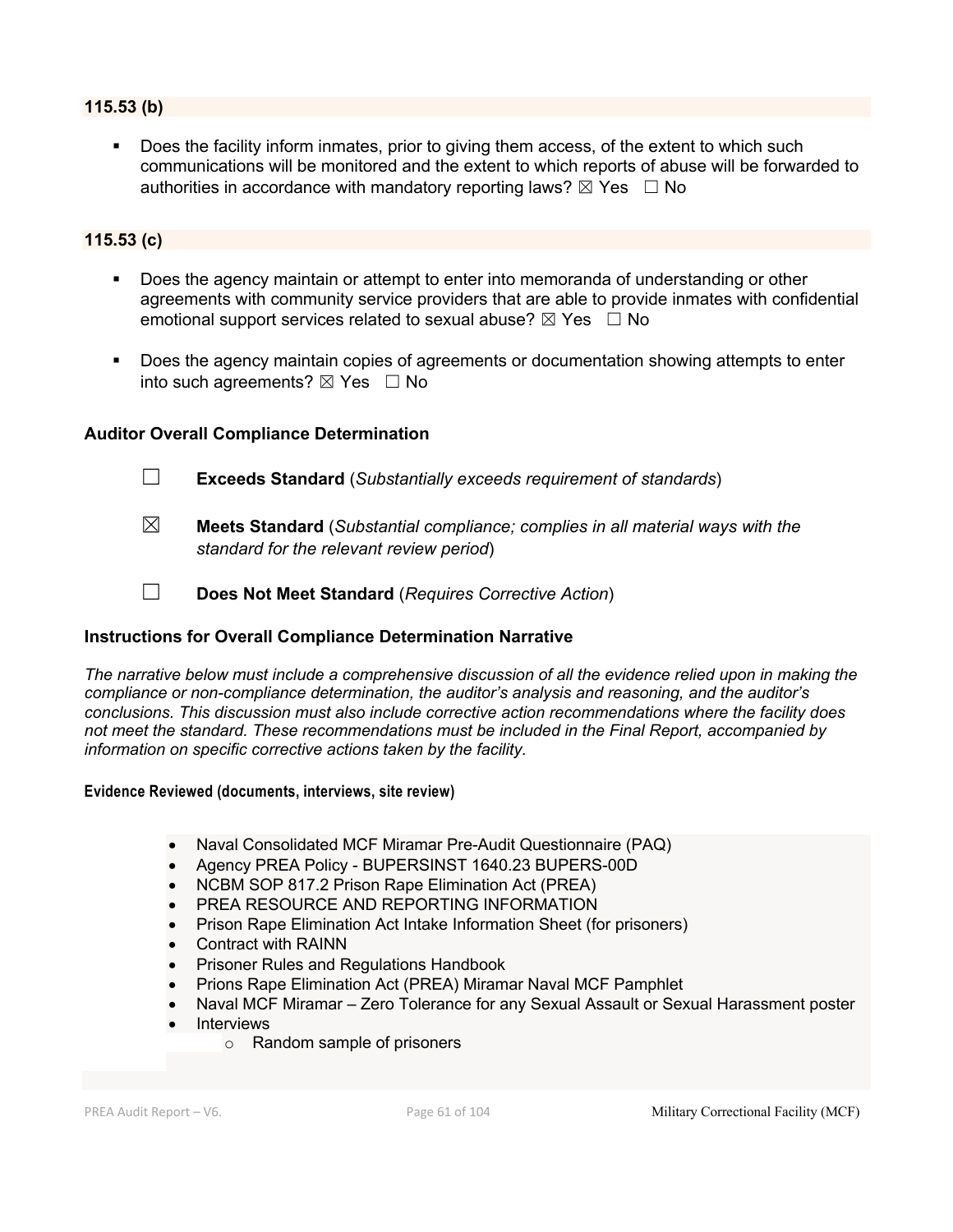**Subsections(a)(b)** Agency policy indicates prisoners shall have access to outside victim advocates for emotional support services related to sexual abuse. Mailing addresses and telephone numbers, including the toll-free DoD Safe Helpline or other local, state, or national victim advocacy or rape crisis organizations, shall be available. Reasonable communication between prisoners and these organizations and agencies is permitted in accordance with privileged communications (e.g., counselor's phone, privilege correspondence, designated unrecorded phone numbers, etc.). The facility shall inform prisoners, prior to giving them access, of the extent to which such communications will be monitored and the extent to which reports of abuse will be forwarded to authorities in accordance with mandatory reporting laws. Reports of sexual abuse/harassment directed to the Safe Help Line or MCF SAPR shall be forwarded to the facility CO for investigation. Reports of sexual abuse/harassment directed to any other outside agency, other than the DoD Safe Helpline, are subject to their governing policy regarding privacy, confidentiality, and/or privilege that apply to such disclosures. Prisoners are advised to address these issues with the outside agency. The auditor corroborated the above noted through interviews with a random sample of prisoners, PREA Compliance Manager, random sample of staff. The auditor interviewed one prisoner who reported sexual abuse during the previous twelve (12) months and determined the facility is following the standards requirements in all material ways. The facility does not detain prisoners solely for civil immigration purposes.

**Subsection(c)** Agency policy states, the agency shall maintain or attempt to enter into memoranda of understanding or other agreements with community service providers that are able to provide prisoners with confidential emotional support services related to sexual abuse. The auditor confirmed this is established via the DoD contract agreement with RAINN to operate the DoD Safe Helpline. The agency retains copies of the agreement and documentation demonstrating it has entered into such an agreement.

# **Standard 115.54: Third-party reporting**

# **All Yes/No Questions Must Be Answered by the Auditor to Complete the Report**

### **115.54 (a)**

- Has the agency established a method to receive third-party reports of sexual abuse and sexual harassment?  $\boxtimes$  Yes  $\Box$  No
- **Has the agency distributed publicly information on how to report sexual abuse and sexual** harassment on behalf of an inmate?  $\boxtimes$  Yes  $\Box$  No

#### **Auditor Overall Compliance Determination**

- ☐ **Exceeds Standard** (*Substantially exceeds requirement of standards*)
- ☒ **Meets Standard** (*Substantial compliance; complies in all material ways with the standard for the relevant review period*)
- ☐ **Does Not Meet Standard** (*Requires Corrective Action*)

#### **Instructions for Overall Compliance Determination Narrative**

*The narrative below must include a comprehensive discussion of all the evidence relied upon in making the compliance or non-compliance determination, the auditor's analysis and reasoning, and the auditor's conclusions. This discussion must also include corrective action recommendations where the facility does*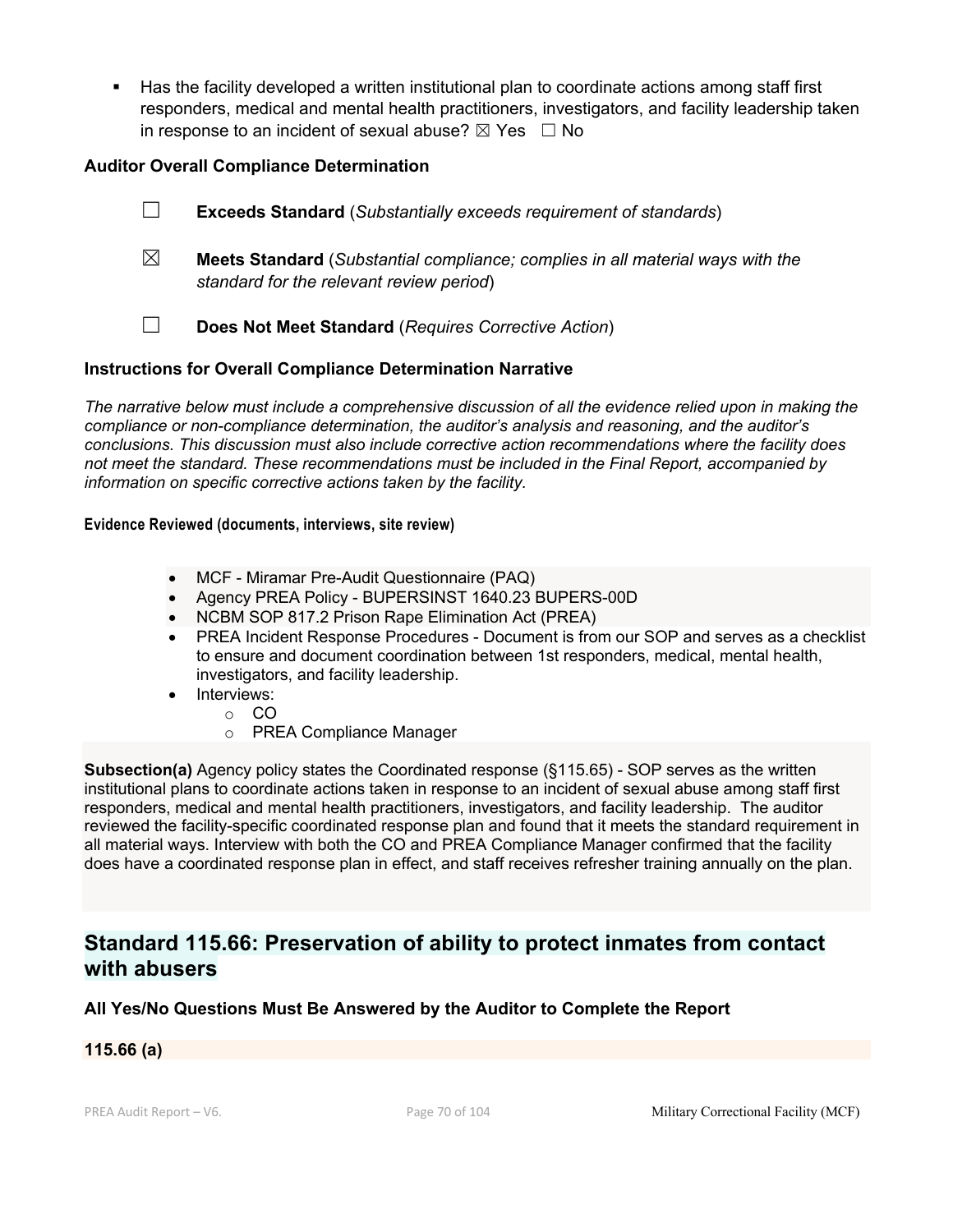• Are both the agency and any other governmental entities responsible for collective bargaining on the agency's behalf prohibited from entering into or renewing any collective bargaining agreement or other agreement that limits the agency's ability to remove alleged staff sexual abusers from contact with any inmates pending the outcome of an investigation or of a determination of whether and to what extent discipline is warranted?  $\boxtimes$  Yes  $\Box$  No

# **115.66 (b)**

**•** Auditor is not required to audit this provision.

#### **Auditor Overall Compliance Determination**

- ☐ **Exceeds Standard** (*Substantially exceeds requirement of standards*)
- ☒ **Meets Standard** (*Substantial compliance; complies in all material ways with the standard for the relevant review period*)
- ☐ **Does Not Meet Standard** (*Requires Corrective Action*)

#### **Instructions for Overall Compliance Determination Narrative**

*The narrative below must include a comprehensive discussion of all the evidence relied upon in making the compliance or non-compliance determination, the auditor's analysis and reasoning, and the auditor's conclusions. This discussion must also include corrective action recommendations where the facility does not meet the standard. These recommendations must be included in the Final Report, accompanied by information on specific corrective actions taken by the facility.*

**Evidence Reviewed (documents, interviews, site review)** 

- MCF Miramar Pre-Audit Questionnaire (PAQ)
- Agency PREA Policy BUPERSINST 1640.23 BUPERS-00D
- NCBM SOP 817.2 Prison Rape Elimination Act (PREA)
- MEMORANDUM FOR THE RECORD PREA STANDARD 115.66 PRESERVATION OF ABILITY TO PROTECT INMATES FROM CONTACT WITH ABUSERS.
- Interviews
	- o Agency PREA Coordinator
	- o PREA Compliance Manager
	- o CO

**Subsection(a)** Agency policy states preservation of the ability to protect prisoners from contact with abusers (§115.66). MCF Miramar has no collective bargaining unit and follows Federal regulations issued by the  $\Box$ Office of Personnel Management in the management of civilian employees. Military staff members are not eligible for membership in a collective bargaining unit. Per agency and facility policy alleged staff sexual abusers shall be removed from contact with inmates pending the outcome of an investigation and disposition  $\Box$ of the investigation. The employees at MCF Miramar have neither a union nor a collective bargaining unit;  $\Box$ hence, there is no agreement is possible that would limit the agency's ability to remove alleged staff sexual abusers from contact with any inmates pending the outcome of an investigation or of a determination of  $\Box$ whether or to what extent discipline is warranted. The auditor confirmed the above mentioned through  $\Box$ interviews conducted with the Agency PREA Coordinator, CO, and PREA Compliance Manager.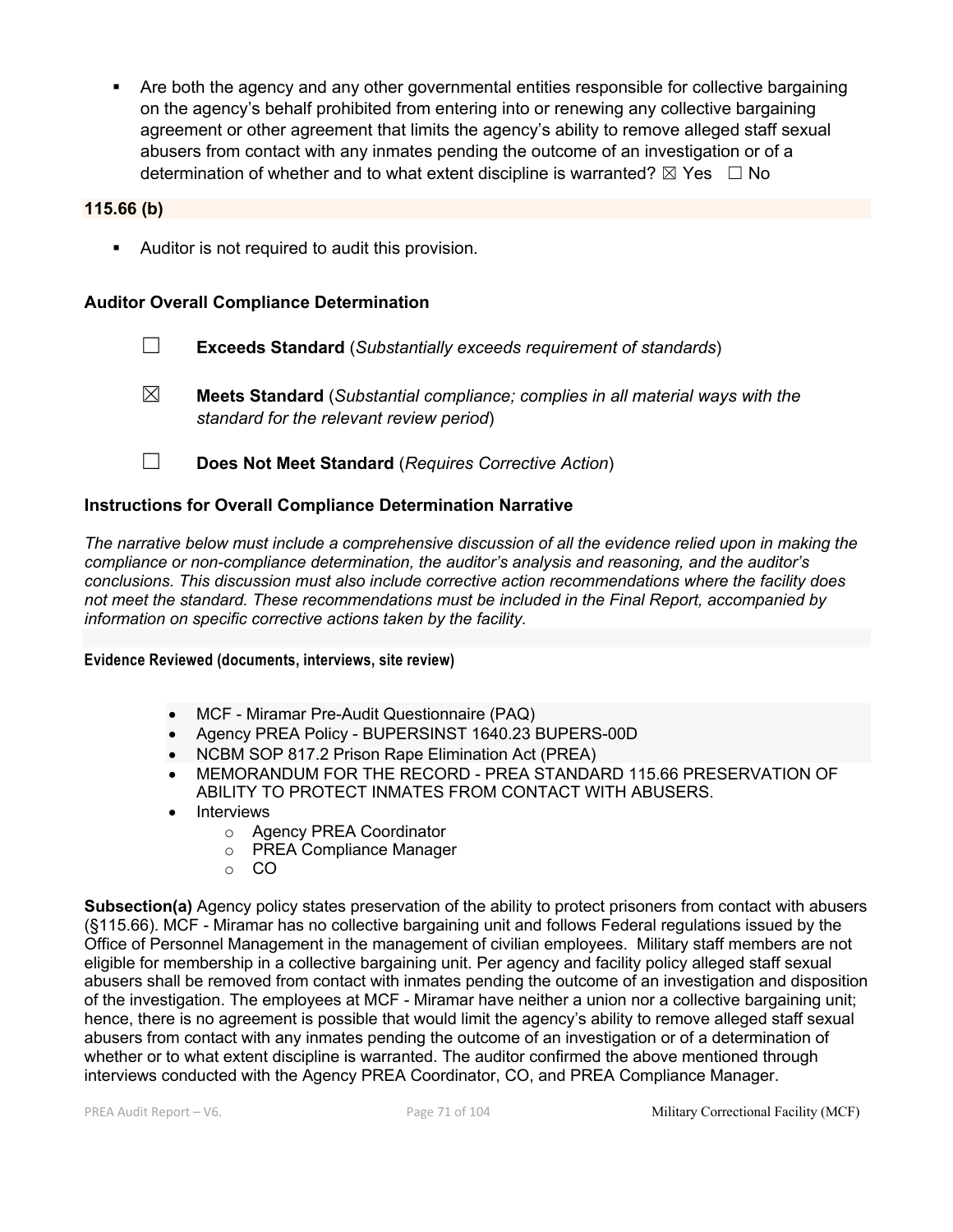# **Standard 115.67: Agency protection against retaliation**

# **All Yes/No Questions Must Be Answered by the Auditor to Complete the Report**

### **115.67 (a)**

- § Has the agency established a policy to protect all inmates and staff who report sexual abuse or sexual harassment or cooperate with sexual abuse or sexual harassment investigations from retaliation by other inmates or staff?  $\boxtimes$  Yes  $\Box$  No
- Has the agency designated which staff members or departments are charged with monitoring retaliation?  $\boxtimes$  Yes  $\Box$  No

### **115.67 (b)**

§ Does the agency employ multiple protection measures, such as housing changes or transfers for inmate victims or abusers, removal of alleged staff or inmate abusers from contact with victims, and emotional support services, for inmates or staff who fear retaliation for reporting sexual abuse or sexual harassment or for cooperating with investigations?  $\boxtimes$  Yes  $\Box$  No

### **115.67 (c)**

- § Except in instances where the agency determines that a report of sexual abuse is unfounded, for at least 90 days following a report of sexual abuse, does the agency: Monitor the conduct and treatment of inmates or staff who reported the sexual abuse to see if there are changes that may suggest possible retaliation by inmates or staff?  $\boxtimes$  Yes  $\Box$  No
- § Except in instances where the agency determines that a report of sexual abuse is unfounded, for at least 90 days following a report of sexual abuse, does the agency: Monitor the conduct and treatment of inmates who were reported to have suffered sexual abuse to see if there are changes that may suggest possible retaliation by inmates or staff?  $\boxtimes$  Yes  $\Box$  No
- § Except in instances where the agency determines that a report of sexual abuse is unfounded, for at least 90 days following a report of sexual abuse, does the agency: Act promptly to remedy any such retaliation?  $\boxtimes$  Yes  $\Box$  No
- § Except in instances where the agency determines that a report of sexual abuse is unfounded, for at least 90 days following a report of sexual abuse, does the agency: Monitor any inmate disciplinary reports?  $\boxtimes$  Yes  $\Box$  No
- § Except in instances where the agency determines that a report of sexual abuse is unfounded, for at least 90 days following a report of sexual abuse, does the agency: Monitor inmate housing changes?  $\boxtimes$  Yes  $\Box$  No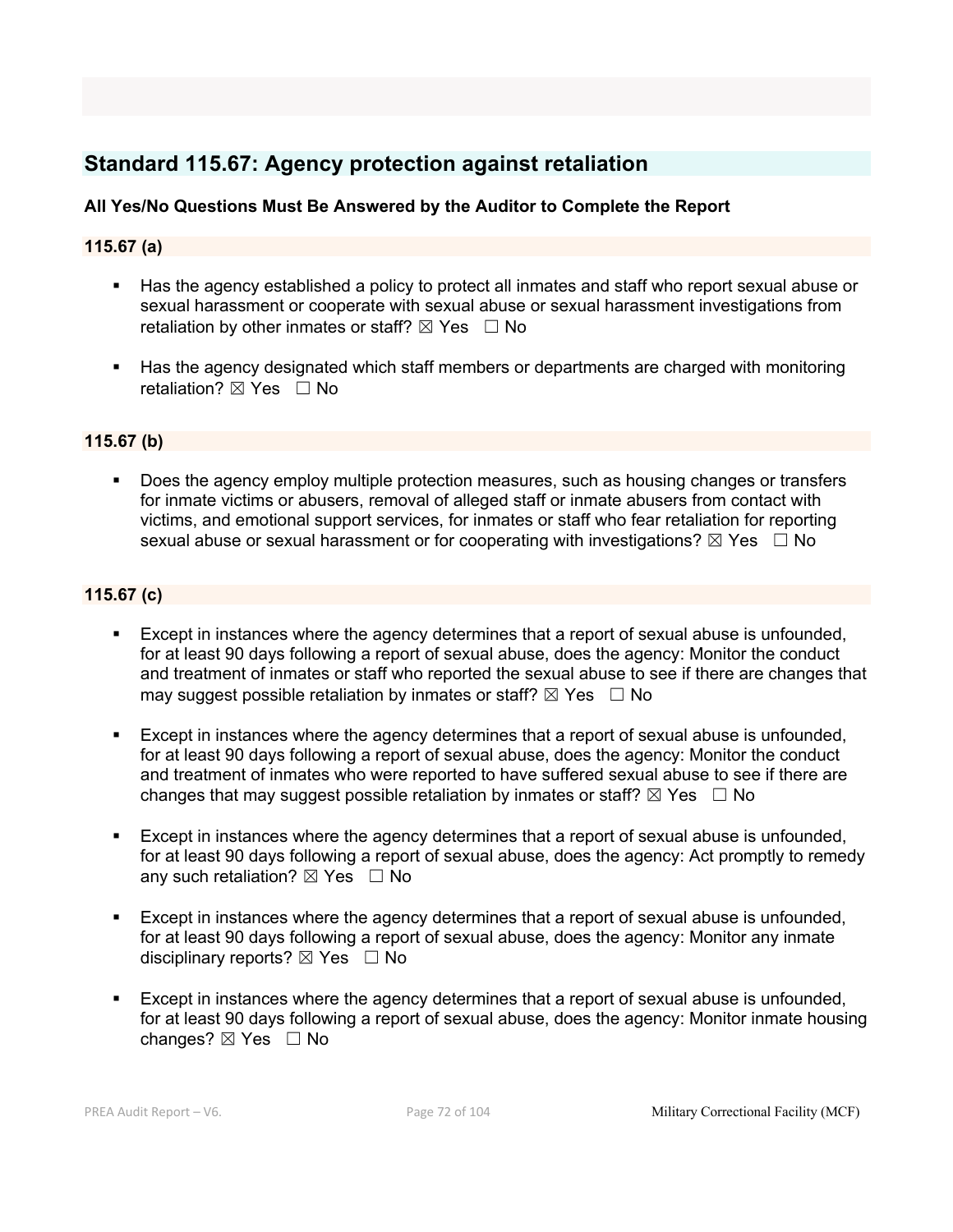- Except in instances where the agency determines that a report of sexual abuse is unfounded, for at least 90 days following a report of sexual abuse, does the agency: Monitor inmate program changes?  $\boxtimes$  Yes  $\Box$  No
- Except in instances where the agency determines that a report of sexual abuse is unfounded, for at least 90 days following a report of sexual abuse, does the agency: Monitor negative performance reviews of staff?  $\boxtimes$  Yes  $\Box$  No
- Except in instances where the agency determines that a report of sexual abuse is unfounded, for at least 90 days following a report of sexual abuse, does the agency: Monitor reassignments of staff?  $\boxtimes$  Yes  $\Box$  No
- § Does the agency continue such monitoring beyond 90 days if the initial monitoring indicates a continuing need?  $\boxtimes$  Yes  $\Box$  No

## **115.67 (d)**

• In the case of inmates, does such monitoring also include periodic status checks?  $\boxtimes$  Yes  $\Box$  No

## **115.67 (e)**

If any other individual who cooperates with an investigation expresses a fear of retaliation, does the agency take appropriate measures to protect that individual against retaliation?  $\boxtimes$  Yes  $\Box$  No

#### **115.67 (f)**

**•** Auditor is not required to audit this provision.

#### **Auditor Overall Compliance Determination**

- ☐ **Exceeds Standard** (*Substantially exceeds requirement of standards*)
- ☒ **Meets Standard** (*Substantial compliance; complies in all material ways with the standard for the relevant review period*)
- ☐ **Does Not Meet Standard** (*Requires Corrective Action*)

#### **Instructions for Overall Compliance Determination Narrative**

*The narrative below must include a comprehensive discussion of all the evidence relied upon in making the compliance or non-compliance determination, the auditor's analysis and reasoning, and the auditor's conclusions. This discussion must also include corrective action recommendations where the facility does not meet the standard. These recommendations must be included in the Final Report, accompanied by information on specific corrective actions taken by the facility.*

#### **Evidence Reviewed (documents, interviews, site review)**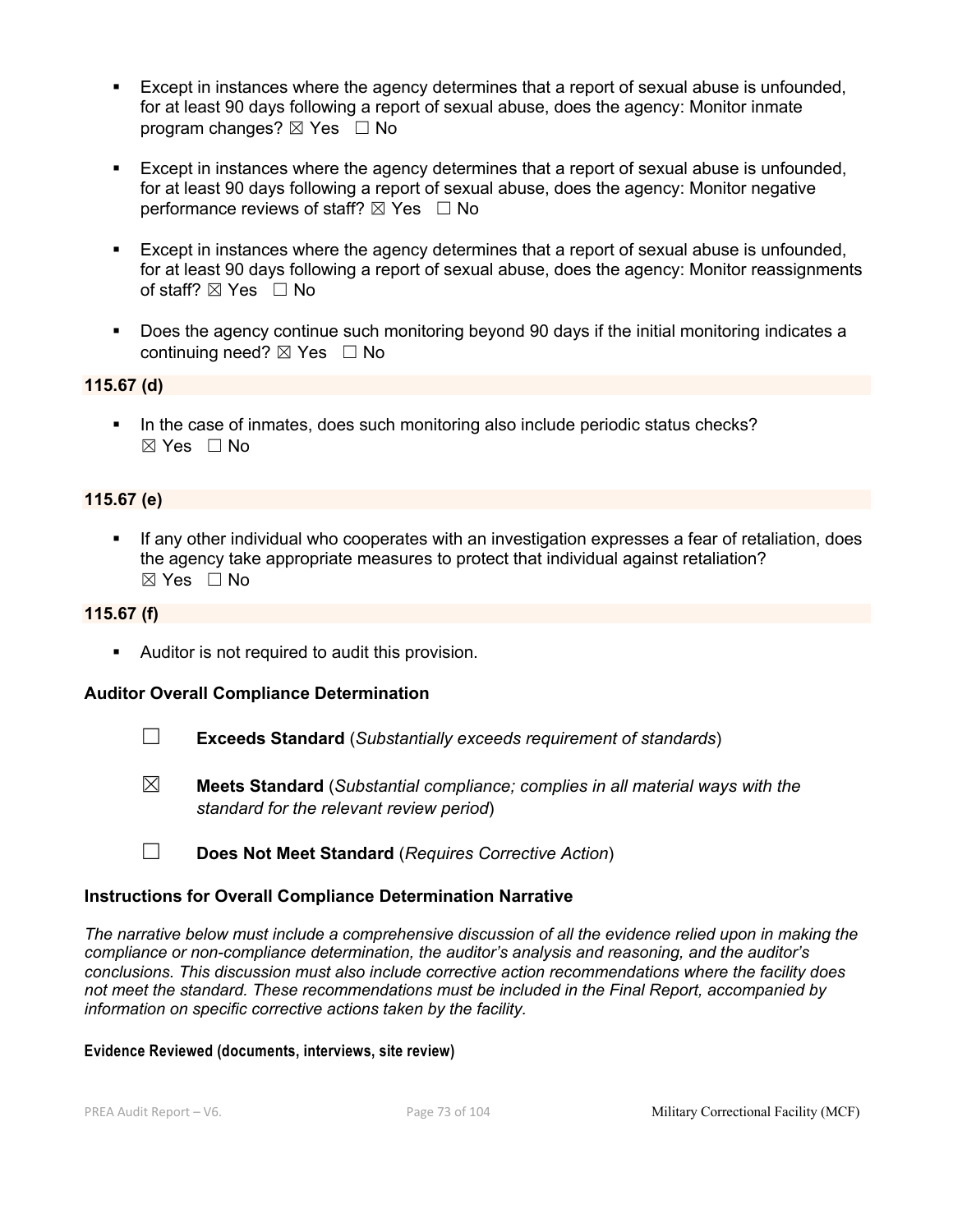- MCF Miramar Pre-Audit Questionnaire (PAQ)
- Agency PREA Policy BUPERSINST 1640.23 BUPERS-00D
- NCBM SOP 817.2 Prison Rape Elimination Act (PREA)
- Classification Request paperwork
- Completed investigation for allegation of retaliation for reporting sexual misconduct
- Victims legal counsel notification representation
- Retaliation monitoring documentation
- Interviews:
	- o Agency Head designee
		- o CO
		- $\circ$  PREA Compliance Manager / Designated Staff Member Charged with Monitoring **Retaliation**

**Subsections(a)(b)** Agency policy indicates all prisoners and staff who report sexual abuse and sexual harassment or cooperate with sexual abuse and sexual harassment investigations are protected from retaliation by other prisoners or staff. The PREA Compliance Manager is charged with monitoring retaliation. The facility shall act immediately (within 12-hours) to document allegations of retaliation; inquiries, disposition, and remedies shall be carried out promptly. The facility shall employ multiple protection measures, such as housing changes or transfers for prisoner victims or abusers, removal of alleged staff or prisoner abusers from contact with victims, and emotional support services for prisoners or staff that fear retaliation for reporting sexual abuse and sexual harassment or for cooperating with investigations. Cautionary administrative measures in response to sexual abuse and sexual harassment allegations, like temporary duty reassignments, in no way indicate a belief by the facility or agency as to guilt, responsibility, truthfulness, or otherwise. Allegations will be treated as such until properly investigated and disposed of in accordance with agency policy. The auditor reviewed completed investigations for allegations of sexual abuse and determined monitoring for retaliation was completed in accordance with agency policy and the PREA standards requirement. The MCF employs the right for legal counsel for the alleged victim during the PREA investigation. This is a protective measure in place for all prisoners. Interviews with the agency head designee, CO and PREA Compliance Manager confirmed the above mentioned.

**Subsection(c)(d)** For at least ninety (90) days following a report of sexual abuse and sexual harassment, the PREA Compliance Manager shall monitor the conduct and treatment of prisoners or staff who reported the sexual abuse and sexual harassment and of prisoners who were reported to have suffered sexual abuse and sexual harassment to see if there are changes that may suggest possible retaliation by prisoners or staff. The PREA Compliance Manager shall notify the CO of such retaliation for resolution. Items the PREA Compliance Manager monitor for are prisoner disciplinary reports, housing or program changes, negative performance reviews, or reassignments of staff. The PREA Compliance Manager shall continue such monitoring beyond ninety (90) days if the initial monitoring indicates a continuing need. The auditor confirmed the above mentioned by reviewing completed investigative files/documentation for the monitoring of retaliation. Investigation documentation and interview with the PREA Compliance Manger, who is responsible for the monitoring of retaliation corroborated, such monitoring also includes periodic status checks.

**Subsections(e)(f)** According to the PREA Compliance Manager, if any other individual who cooperates with an investigation expresses a fear of retaliation, appropriate actions will be taken to protect that individual against retaliation. These measures will be documented and maintained by the PREA Compliance Manager. Monitoring shall terminate if the investigating entity determines that the allegation is unfounded.

## **Standard 115.68: Post-allegation protective custody**

## **All Yes/No Questions Must Be Answered by the Auditor to Complete the Report**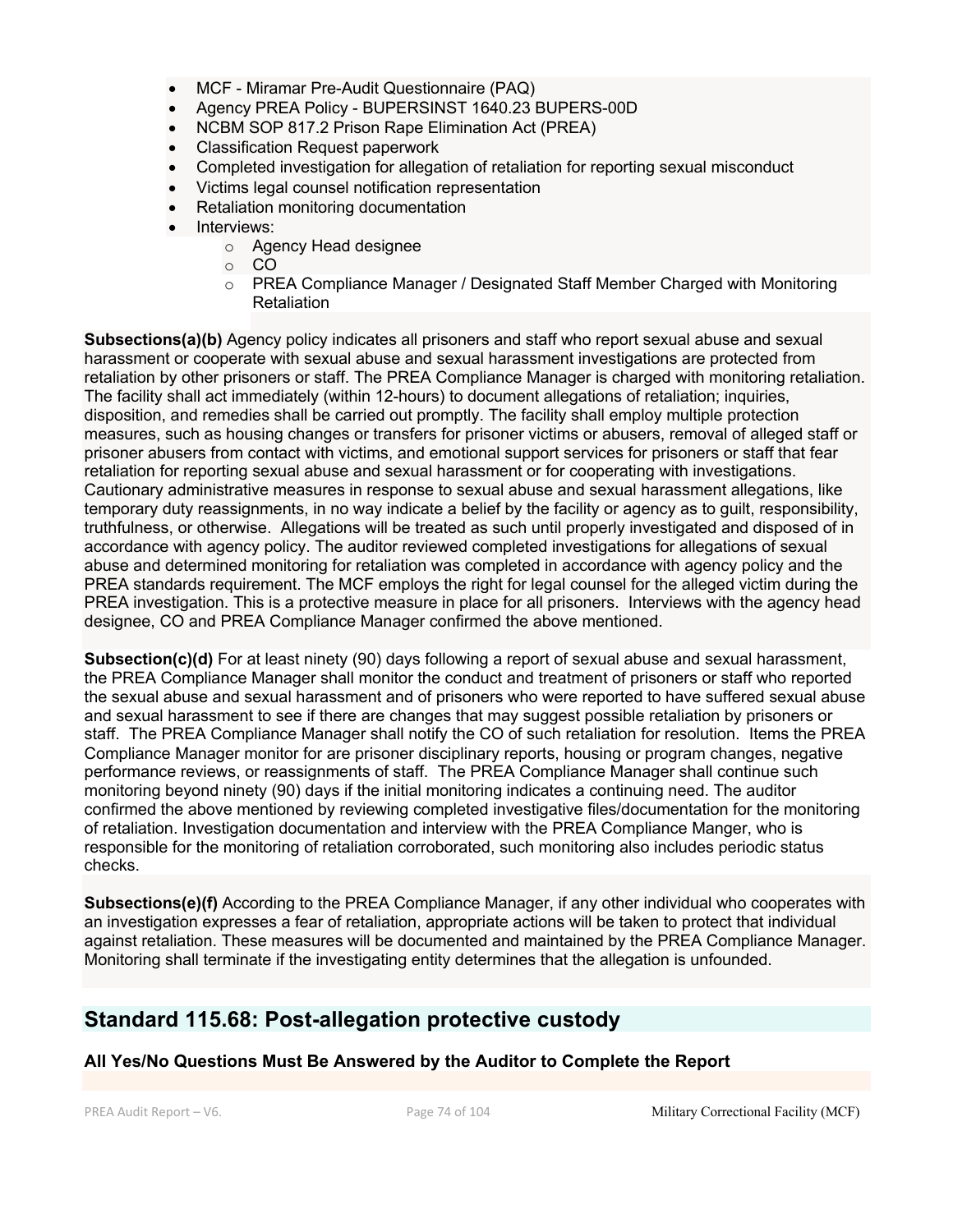## **115.68 (a)**

■ Is any and all use of segregated housing to protect an inmate who is alleged to have suffered sexual abuse subject to the requirements of § 115.43?  $\boxtimes$  Yes  $\Box$  No

## **Auditor Overall Compliance Determination**

- ☐ **Exceeds Standard** (*Substantially exceeds requirement of standards*) ☒ **Meets Standard** (*Substantial compliance; complies in all material ways with the standard for the relevant review period*)
- ☐ **Does Not Meet Standard** (*Requires Corrective Action*)

#### **Instructions for Overall Compliance Determination Narrative**

*The narrative below must include a comprehensive discussion of all the evidence relied upon in making the compliance or non-compliance determination, the auditor's analysis and reasoning, and the auditor's conclusions. This discussion must also include corrective action recommendations where the facility does not meet the standard. These recommendations must be included in the Final Report, accompanied by information on specific corrective actions taken by the facility.*

#### **Evidence Reviewed (documents, interviews, site review)**

- MCF Miramar Pre-Audit Questionnaire (PAQ)
- Agency PREA Policy BUPERSINST 1640.23 BUPERS-00D
- NCBM SOP 817.2 Prison Rape Elimination Act (PREA)
- **Interviews** 
	- o CO
		- o Staff who Supervise Prisoners in Segregated Housing

Subsection(a) Agency policy states post-allegation protective custody and any use of restrictive housing to protect a prisoner who is alleged to have suffered sexual abuse, and sexual harassment shall be subject to the requirements of 115.43). All post-allegation protective measures shall be recorded by the Programs Department within the prisoner record or CORMIS. Interview with the facility CO and PREA Compliance Manager indicated since the last PREA audit, there has been only one allegation of sexual abuse; in this case, per policy, no use of segregated housing was used to protect those who allege sexual abuse. The facility standard procedure and practice to achieve separation of the alleged abuser(s) from the alleged victim(s) is to segregate the alleged abuser(s) when such is a prisoner. The number of prisoners who allege to have suffered sexual abuse who were held in involuntary segregated housing in the past (12) months, for one to 24 hours awaiting completion of assessment: ZERO. In the past (12) months, the number of prisoners who allege to have suffered sexual abuse who were assigned to involuntary segregated housing for longer than 30 days while awaiting alternative placement: ZERO. The facility did not have any prisoners who in Segregated Housing (for risk of sexual victimization/who allege to have suffered sexual abuse, nor did the auditor note any such occurrences while conducting the facility site inspection.

# **INVESTIGATIONS**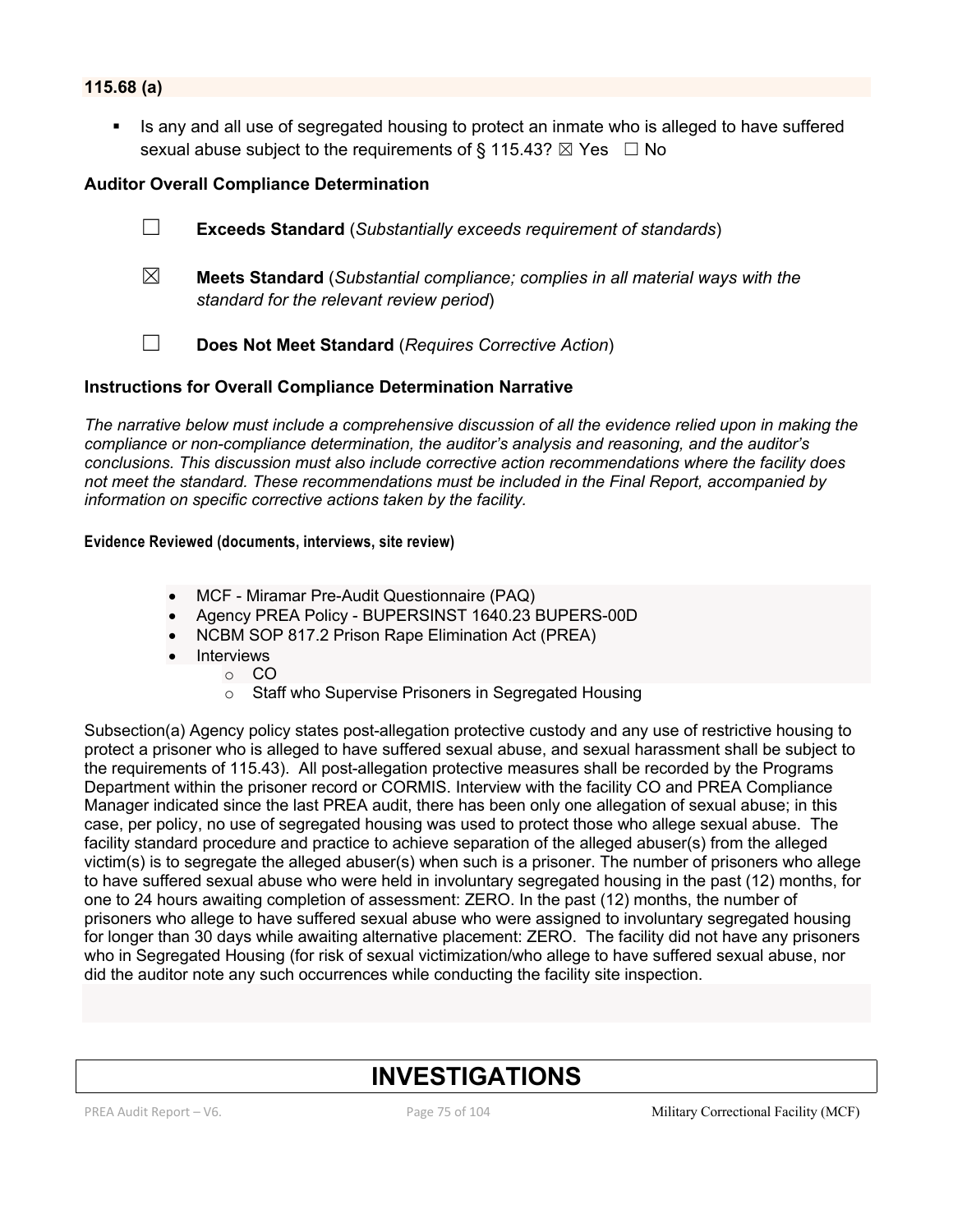## **Standard 115.71: Criminal and administrative agency investigations**

## **All Yes/No Questions Must Be Answered by the Auditor to Complete the Report**

## **115.71 (a)**

- When the agency conducts its own investigations into allegations of sexual abuse and sexual harassment, does it do so promptly, thoroughly, and objectively? [N/A if the agency/facility is not responsible for conducting any form of criminal OR administrative sexual abuse investigations. See 115.21(a).] ⊠ Yes □ No □ NA
- § Does the agency conduct such investigations for all allegations, including third party and anonymous reports? [N/A if the agency/facility is not responsible for conducting any form of criminal OR administrative sexual abuse investigations. See 115.21(a).]  $\boxtimes$  Yes  $\Box$  No  $\Box$  NA

## **115.71 (b)**

■ Where sexual abuse is alleged, does the agency use investigators who have received specialized training in sexual abuse investigations as required by 115.34?  $\boxtimes$  Yes  $\Box$  No

## **115.71 (c)**

- § Do investigators gather and preserve direct and circumstantial evidence, including any available physical and DNA evidence and any available electronic monitoring data?  $\boxtimes$  Yes  $\Box$  No
- § Do investigators interview alleged victims, suspected perpetrators, and witnesses? ☒ Yes ☐ No
- § Do investigators review prior reports and complaints of sexual abuse involving the suspected perpetrator? ⊠ Yes □ No

## **115.71 (d)**

• When the quality of evidence appears to support criminal prosecution, does the agency conduct compelled interviews only after consulting with prosecutors as to whether compelled interviews may be an obstacle for subsequent criminal prosecution?  $\boxtimes$  Yes  $\Box$  No

## **115.71 (e)**

- § Do agency investigators assess the credibility of an alleged victim, suspect, or witness on an individual basis and not on the basis of that individual's status as inmate or staff?  $\boxtimes$  Yes  $\Box$  No
- § Does the agency investigate allegations of sexual abuse without requiring an inmate who alleges sexual abuse to submit to a polygraph examination or other truth-telling device as a condition for proceeding?  $\boxtimes$  Yes  $\Box$  No

## **115.71 (f)**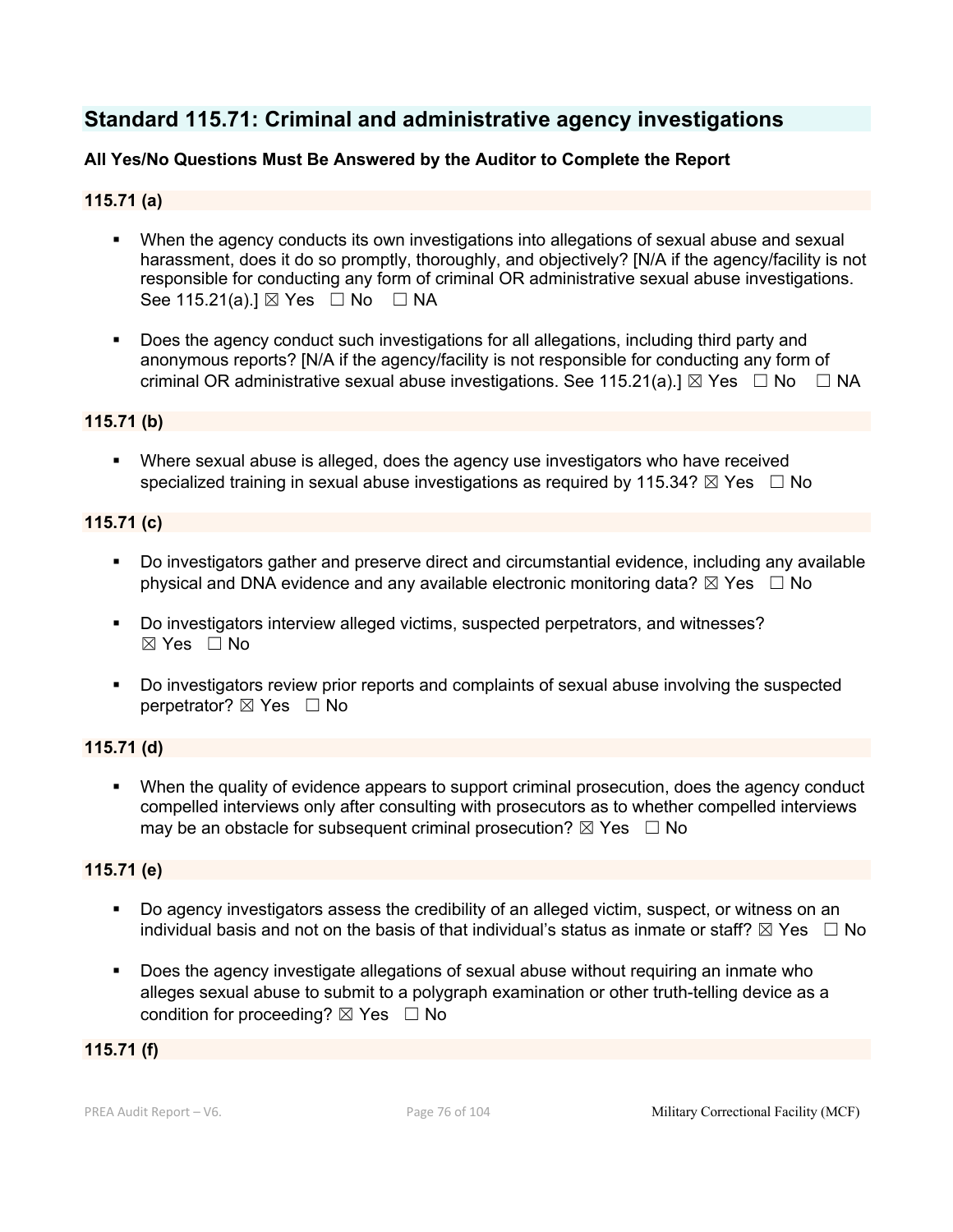- § Do administrative investigations include an effort to determine whether staff actions or failures to act contributed to the abuse?  $\boxtimes$  Yes  $\Box$  No
- § Are administrative investigations documented in written reports that include a description of the physical evidence and testimonial evidence, the reasoning behind credibility assessments, and investigative facts and findings?  $\boxtimes$  Yes  $\Box$  No

## **115.71 (g)**

• Are criminal investigations documented in a written report that contains a thorough description of the physical, testimonial, and documentary evidence and attaches copies of all documentary evidence where feasible?  $\boxtimes$  Yes  $\Box$  No

## **115.71 (h)**

• Are all substantiated allegations of conduct that appears to be criminal referred for prosecution? ☒ Yes ☐ No

## **115.71 (i)**

§ Does the agency retain all written reports referenced in 115.71(f) and (g) for as long as the alleged abuser is incarcerated or employed by the agency, plus five years?  $\boxtimes$  Yes  $\Box$  No

## **115.71 (j)**

Does the agency ensure that the departure of an alleged abuser or victim from the employment or control of the agency does not provide a basis for terminating an investigation? ☒ Yes ☐ No

## **115.71 (k)**

**•** Auditor is not required to audit this provision.

#### **115.71 (l)**

§ When an outside entity investigates sexual abuse, does the facility cooperate with outside investigators and endeavor to remain informed about the progress of the investigation? (N/A if an outside agency does not conduct administrative or criminal sexual abuse investigations. See 115.21(a).) ⊠ Yes □ No □ NA

#### **Auditor Overall Compliance Determination**

- ☒ **Exceeds Standard** (*Substantially exceeds requirement of standards*)
- ☐ **Meets Standard** (*Substantial compliance; complies in all material ways with the standard for the relevant review period*)
- ☐ **Does Not Meet Standard** (*Requires Corrective Action*)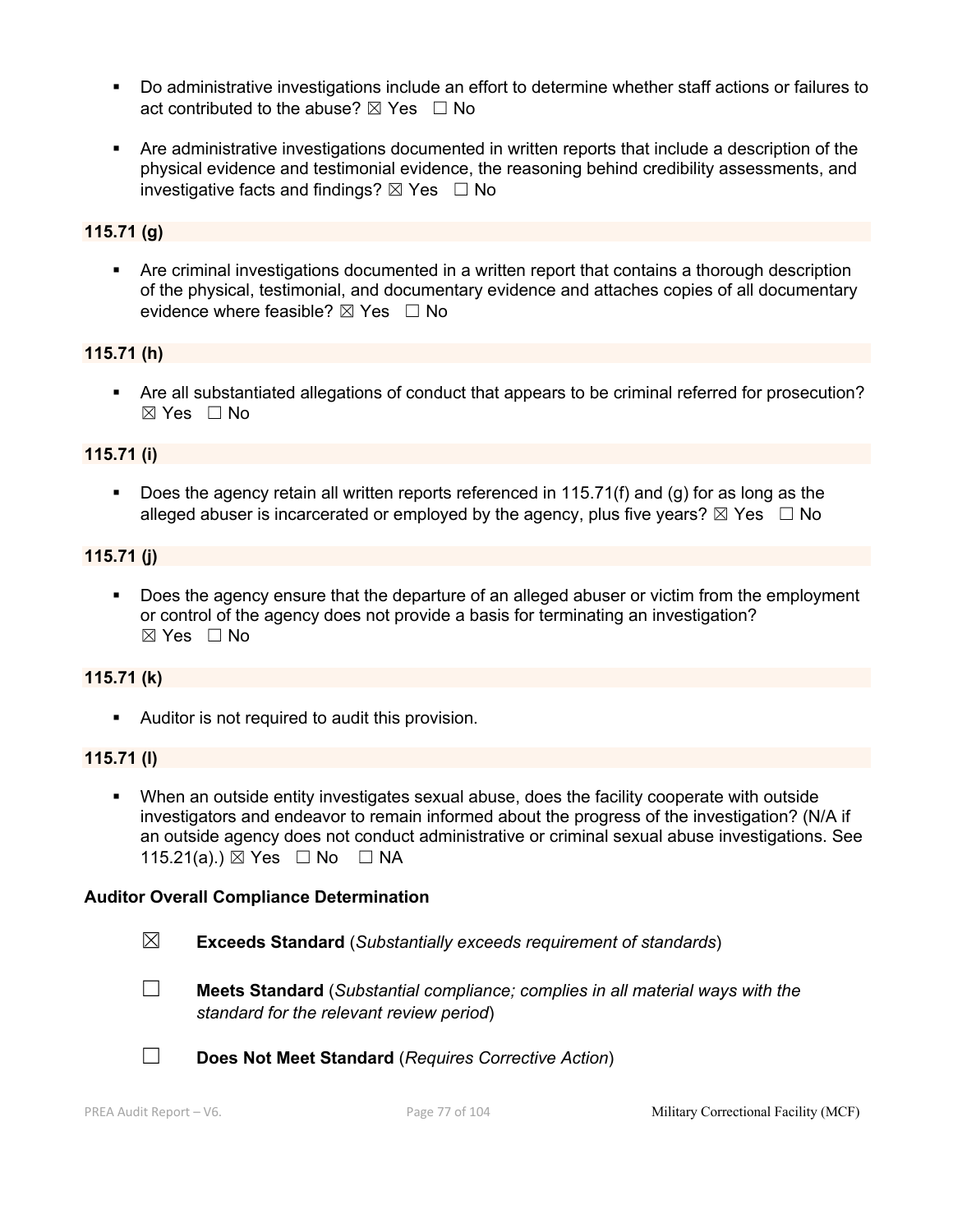## **Instructions for Overall Compliance Determination Narrative**

*The narrative below must include a comprehensive discussion of all the evidence relied upon in making the compliance or non-compliance determination, the auditor's analysis and reasoning, and the auditor's conclusions. This discussion must also include corrective action recommendations where the facility does not meet the standard. These recommendations must be included in the Final Report, accompanied by information on specific corrective actions taken by the facility.*

#### **Evidence Reviewed (documents, interviews, site review)**

- MCF Miramar Pre-Audit Questionnaire (PAQ)
- Agency PREA Policy BUPERSINST 1640.23 BUPERS-00D
- NCBM SOP 817.2 Prison Rape Elimination Act (PREA)
- Subj: NOTIFICATION OF INVESTIGATION STATUS
- PREA Investigating Sexual Abuse in a Confinement Setting
- PREA Investigating Sexual Abuse in a Confinement Setting: Advanced **Investigations**
- MEMORANDUM FOR THE RECORD: PRISONER RAPE ELIMINATION ACT STANDARD 115.71 REQUIREMENTS
- MEMORANDUM OF AGREEMENT BETWEEN THE DIRECTOR, NAVAL CRIMINAL INVESTIGATIVE SERVICE
- U.S. NAVAL CRIMINAL INVESTIGATIVE SERVICE: REPORT OF INVESTIGATION
- Interviews:
	- o PREA Compliance Manager
	- o Facility Investigator

**Subsections(a)(b)** As soon as reasonable suspicion of sexual abuse and sexual harassment has occurred, all allegations shall be immediately referred to NCIS for investigation. NCIS agents have been trained in conducting sexual abuse investigations. NCIS may decline investigative jurisdiction for sexual harassment; in this case, facility investigators shall conduct their own investigations into the allegations and shall do so promptly, thoroughly, and objectively for all allegations, including third-party and anonymous reports. Facility investigators have completed specialized training in sexual abuse investigations. The auditor was provided with completed certificates of training. (PREA: Investigating Sexual Abuse in a Confinement Setting) and (PREA: Investigating Sexual Abuse in a Confinement Setting: Advanced Investigations) through the National Institute of Corrections (NIC). The facility PREA Compliance Manager, who is also one of the facility's assigned investigators, confirmed the above mentioned. All allegations of sexual abuse and sexual harassment are referred to the NCIS. The auditor reviewed sexual abuse investigations reported in the past (12) months and found they were completed in accordance with the standards requirement.

**Subsections(c)(d)** NCIS Investigators will gather and preserve direct and circumstantial evidence, including any available physical and DNA evidence and any available electronic monitoring data; interview alleged victims, suspected perpetrators, and witnesses; and shall review prior complaints and reports of sexual abuse involving the suspected perpetrator according to their protocols. Should NCIS decline investigative jurisdiction, facility investigators shall complete the above tasks. When the quality of evidence appears to support a criminal prosecution, the investigative agency or facility investigators shall conduct compelled interviews only after consulting with prosecutors as to whether compelled interviews may be an obstacle for subsequent criminal prosecution. Interview with the facility investigator and reviewing completed investigations in the past (12) months confirmed the facility conforms to the standards requirement.

**Subsection(e)** Agency policy states the investigating agencies shall assess the credibility of an alleged victim, suspect, or witness on an individual basis and not by the person's status as a prisoner or staff.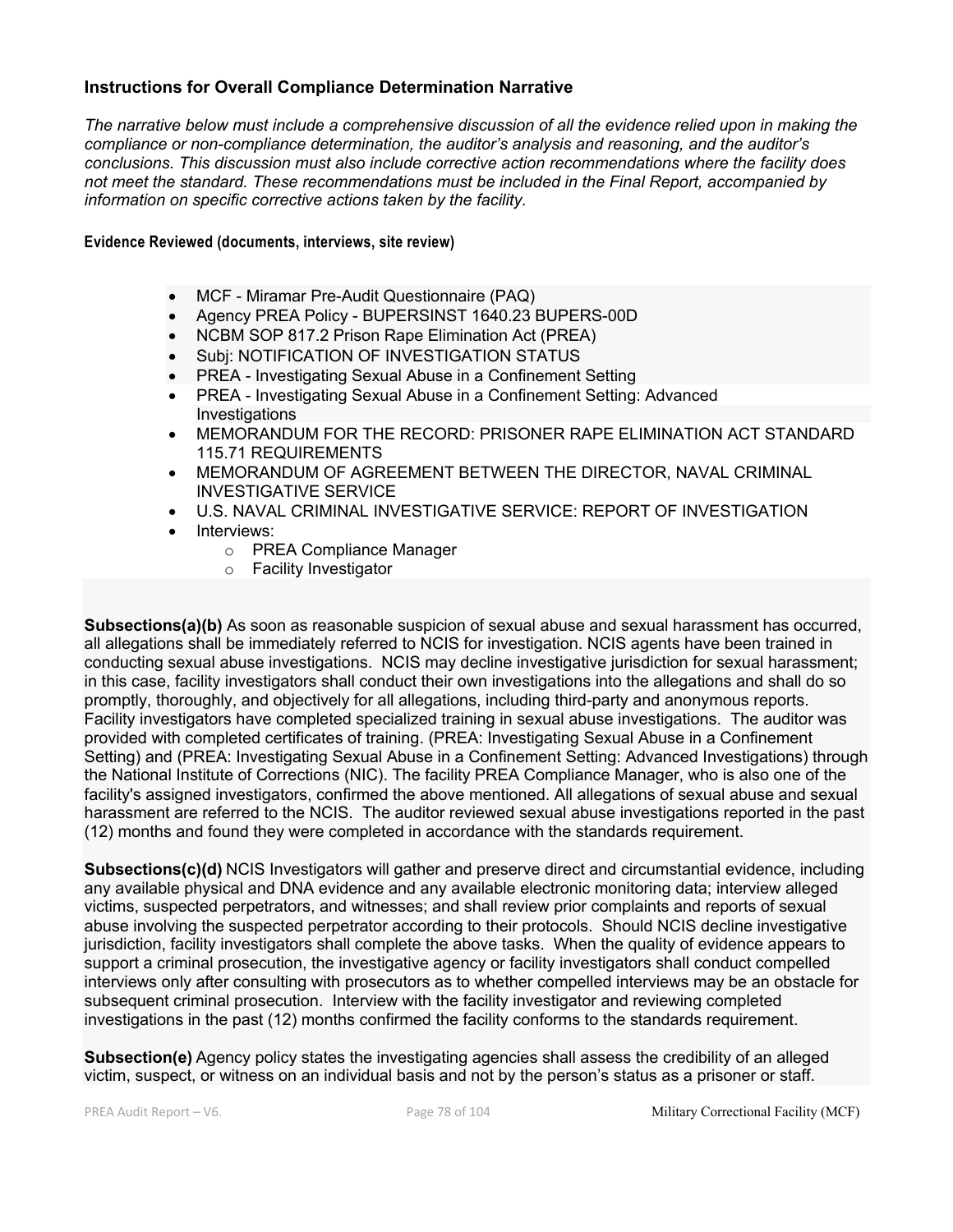Prisoners who allege sexual abuse and sexual harassment shall not be required to submit to a polygraph examination or other truth-telling device as a condition for proceeding with the investigation. Interview with PREA Compliance Manager confirmed the aforementioned.

**Subsection(f)(g)(h)** Administrative investigations shall include an effort to determine whether staff actions or failures to act contributed to the abuse. They shall be documented in written reports that include a description of the physical and testimonial evidence, the reasoning behind credibility assessments, and investigative facts and findings. Criminal investigations shall be documented in a written report that contains a thorough description of the physical, testimonial, and documentary evidence, and attach copies of all documentary evidence where feasible. Substantiated allegations of conduct that appear to be criminal shall be referred for prosecution. The auditor reviewed both administrative and criminal investigations into allegations of sexual misconduct reported and determined they were handled appropriately and per the standards requirement. There were no sexual abuse or sexual harassment referred for prosecution.

**Subsections(i)(j)(k)(l)** Per agency policy and interview conducted with the PREA Compliance Manager, he retains all written reports referenced for as long as the alleged abuser is incarcerated or employed by the facility, plus five years. All staff and departments must provide the PREA Compliance Manager all documentation for file, archive, and audit. The departure of the alleged abuser or victim from the employment or control of the facility shall not provide a basis for terminating an investigation. NCIS and facility investigators conduct investigations into alleged sexual abuse and sexual harassment incidents pursuant to the above requirements. No State or Department of Justice entity conducted an investigation.

## **Standard 115.72: Evidentiary standard for administrative investigations**

## **All Yes/No Questions Must Be Answered by the Auditor to Complete the Report**

## **115.72 (a)**

■ Is it true that the agency does not impose a standard higher than a preponderance of the evidence in determining whether allegations of sexual abuse or sexual harassment are substantiated? ⊠ Yes □ No

## **Auditor Overall Compliance Determination**

- ☐ **Exceeds Standard** (*Substantially exceeds requirement of standards*)
- ☒ **Meets Standard** (*Substantial compliance; complies in all material ways with the standard for the relevant review period*)
- ☐ **Does Not Meet Standard** (*Requires Corrective Action*)

## **Instructions for Overall Compliance Determination Narrative**

*The narrative below must include a comprehensive discussion of all the evidence relied upon in making the compliance or non-compliance determination, the auditor's analysis and reasoning, and the auditor's conclusions. This discussion must also include corrective action recommendations where the facility does not meet the standard. These recommendations must be included in the Final Report, accompanied by information on specific corrective actions taken by the facility.*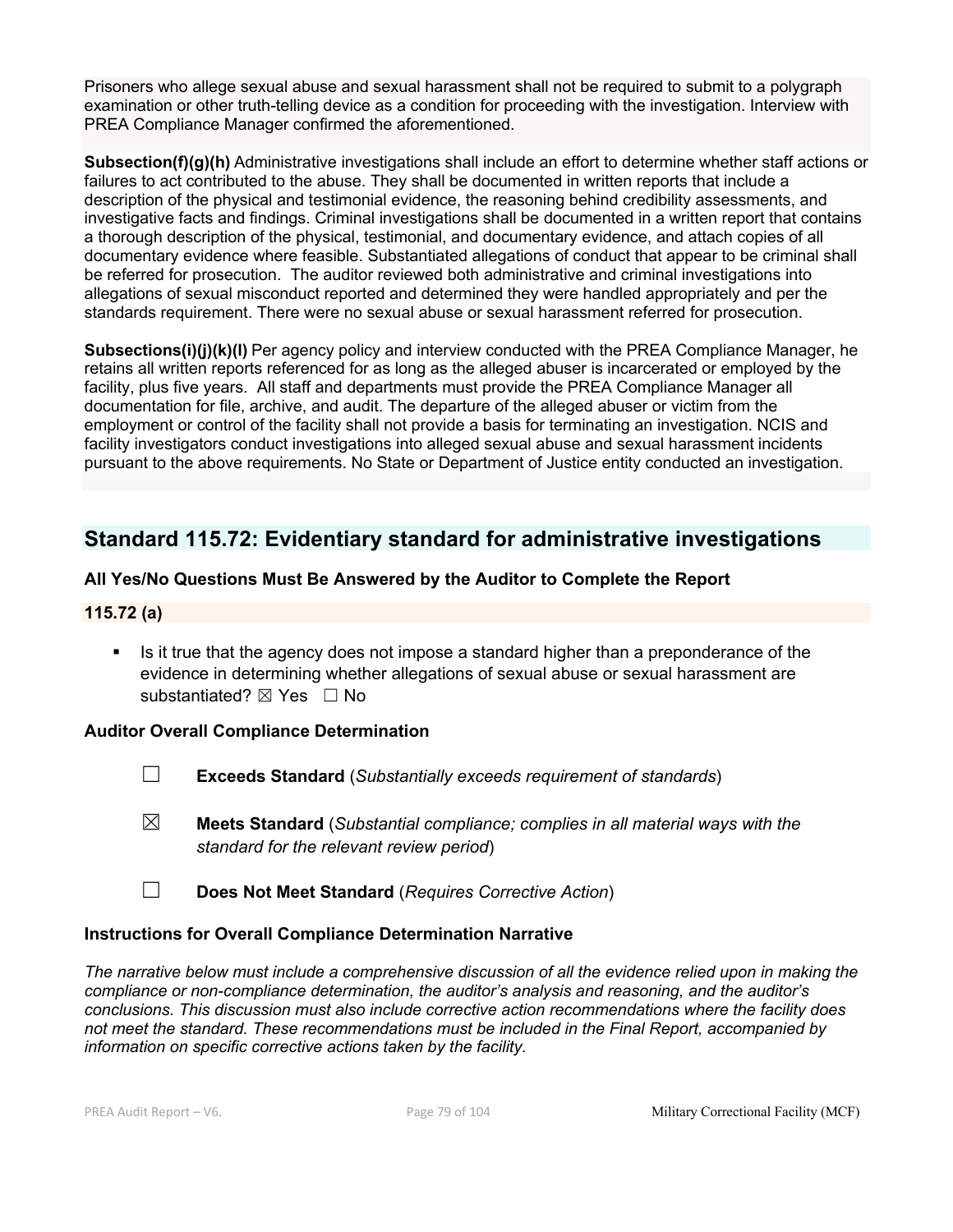- MCF Miramar Pre-Audit Questionnaire (PAQ)
- Agency PREA Policy BUPERSINST 1640.23 BUPERS-00D
- NCBM SOP 817.2 Prison Rape Elimination Act (PREA)
- Completed Administrative Sexual Harassment Investigation
- Interviews
	- o PREA Compliance Manager
	- o Facility Investigator

**Subsection(a)** In a review of agency policy, completed investigations, and interview with the PREA Compliance Manager and Facility Investigator, the preponderance of the evidence - the greater weight of the evidence required to decide in favor of one side or the other is used. Preponderance is achieved when the evidence presented is even slightly on either side of an allegation. For example, a signed statement with definite terms and facts will outweigh opinions or speculation to the contrary. Hence, the preponderance of the evidence requires less certainty than "beyond a reasonable doubt," which is the stricter test of evidence.

## **Standard 115.73: Reporting to inmates**

## **All Yes/No Questions Must Be Answered by the Auditor to Complete the Report**

## **115.73 (a)**

• Following an investigation into an inmate's allegation that he or she suffered sexual abuse in an agency facility, does the agency inform the inmate as to whether the allegation has been determined to be substantiated, unsubstantiated, or unfounded?  $\boxtimes$  Yes  $\Box$  No

## **115.73 (b)**

If the agency did not conduct the investigation into an inmate's allegation of sexual abuse in an agency facility, does the agency request the relevant information from the investigative agency in order to inform the inmate? (N/A if the agency/facility is responsible for conducting administrative and criminal investigations.)  $\boxtimes$  Yes  $\Box$  No  $\Box$  NA

## **115.73 (c)**

- § Following an inmate's allegation that a staff member has committed sexual abuse against the inmate, unless the agency has determined that the allegation is unfounded, or unless the inmate has been released from custody, does the agency subsequently inform the inmate whenever: The staff member is no longer posted within the inmate's unit?  $\boxtimes$  Yes  $\Box$  No
- § Following an inmate's allegation that a staff member has committed sexual abuse against the inmate, unless the agency has determined that the allegation is unfounded, or unless the inmate has been released from custody, does the agency subsequently inform the inmate whenever: The staff member is no longer employed at the facility?  $\boxtimes$  Yes  $\Box$  No
- Following an inmate's allegation that a staff member has committed sexual abuse against the inmate, unless the agency has determined that the allegation is unfounded, or unless the inmate has been released from custody, does the agency subsequently inform the inmate whenever: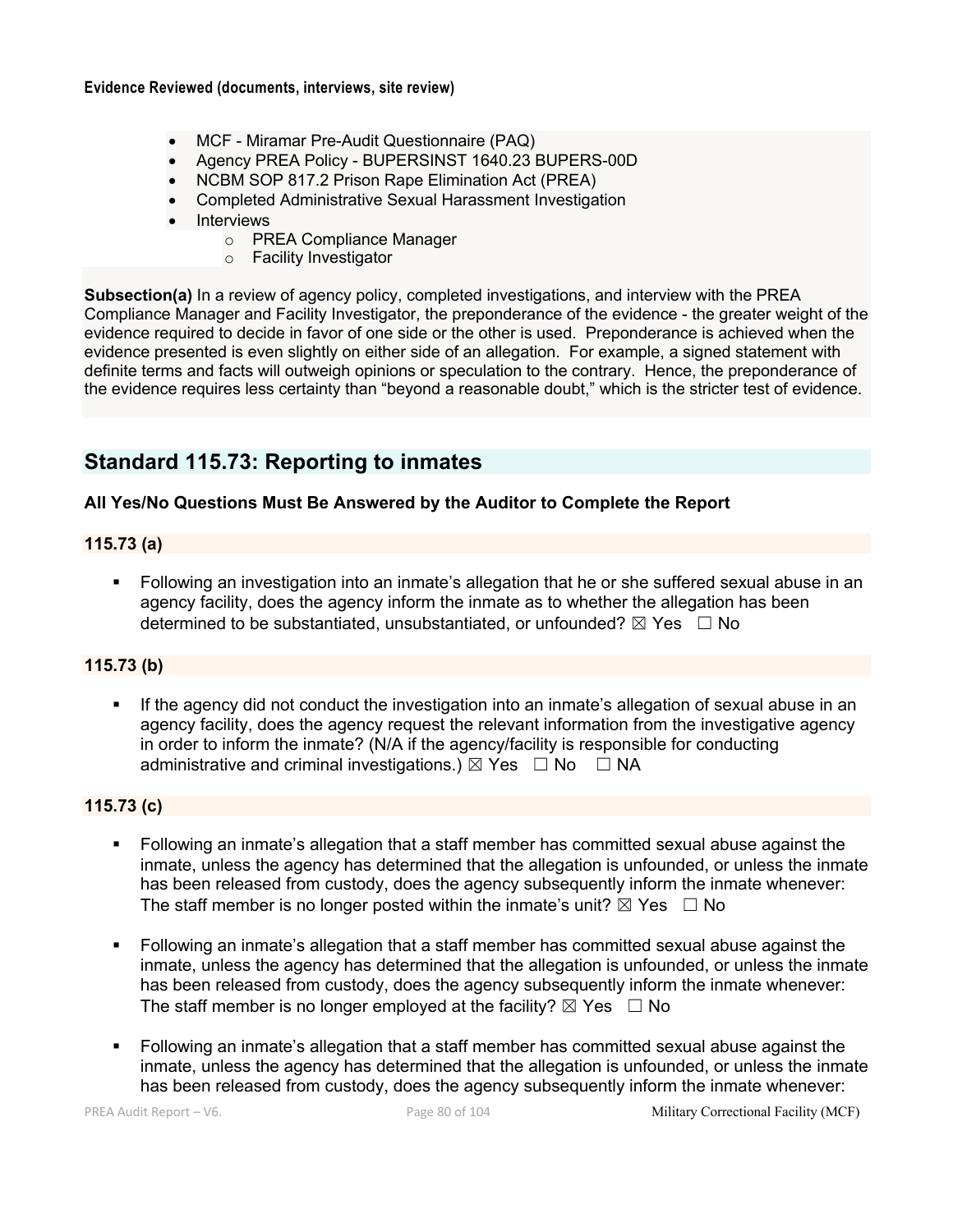The agency learns that the staff member has been indicted on a charge related to sexual abuse in the facility?  $\boxtimes$  Yes  $\Box$  No

§ Following an inmate's allegation that a staff member has committed sexual abuse against the inmate, unless the agency has determined that the allegation is unfounded, or unless the inmate has been released from custody, does the agency subsequently inform the inmate whenever: The agency learns that the staff member has been convicted on a charge related to sexual abuse within the facility?  $\boxtimes$  Yes  $\Box$  No

**115.73 (d)**

- § Following an inmate's allegation that he or she has been sexually abused by another inmate, does the agency subsequently inform the alleged victim whenever: The agency learns that the alleged abuser has been indicted on a charge related to sexual abuse within the facility?  $\boxtimes$  Yes  $\Box$  No
- Following an inmate's allegation that he or she has been sexually abused by another inmate, does the agency subsequently inform the alleged victim whenever: The agency learns that the alleged abuser has been convicted on a charge related to sexual abuse within the facility? ☒ Yes ☐ No

## **115.73 (e)**

**•** Does the agency document all such notifications or attempted notifications?  $\boxtimes$  Yes  $\Box$  No

## **115.73 (f)**

Auditor is not required to audit this provision.

## **Auditor Overall Compliance Determination**

- ☐ **Exceeds Standard** (*Substantially exceeds requirement of standards*)
- ☒ **Meets Standard** (*Substantial compliance; complies in all material ways with the standard for the relevant review period*)
- ☐ **Does Not Meet Standard** (*Requires Corrective Action*)

## **Instructions for Overall Compliance Determination Narrative**

*The narrative below must include a comprehensive discussion of all the evidence relied upon in making the compliance or non-compliance determination, the auditor's analysis and reasoning, and the auditor's conclusions. This discussion must also include corrective action recommendations where the facility does not meet the standard. These recommendations must be included in the Final Report, accompanied by information on specific corrective actions taken by the facility.*

#### **Evidence Reviewed (documents, interviews, site review)**

• MCF - Miramar Pre-Audit Questionnaire (PAQ)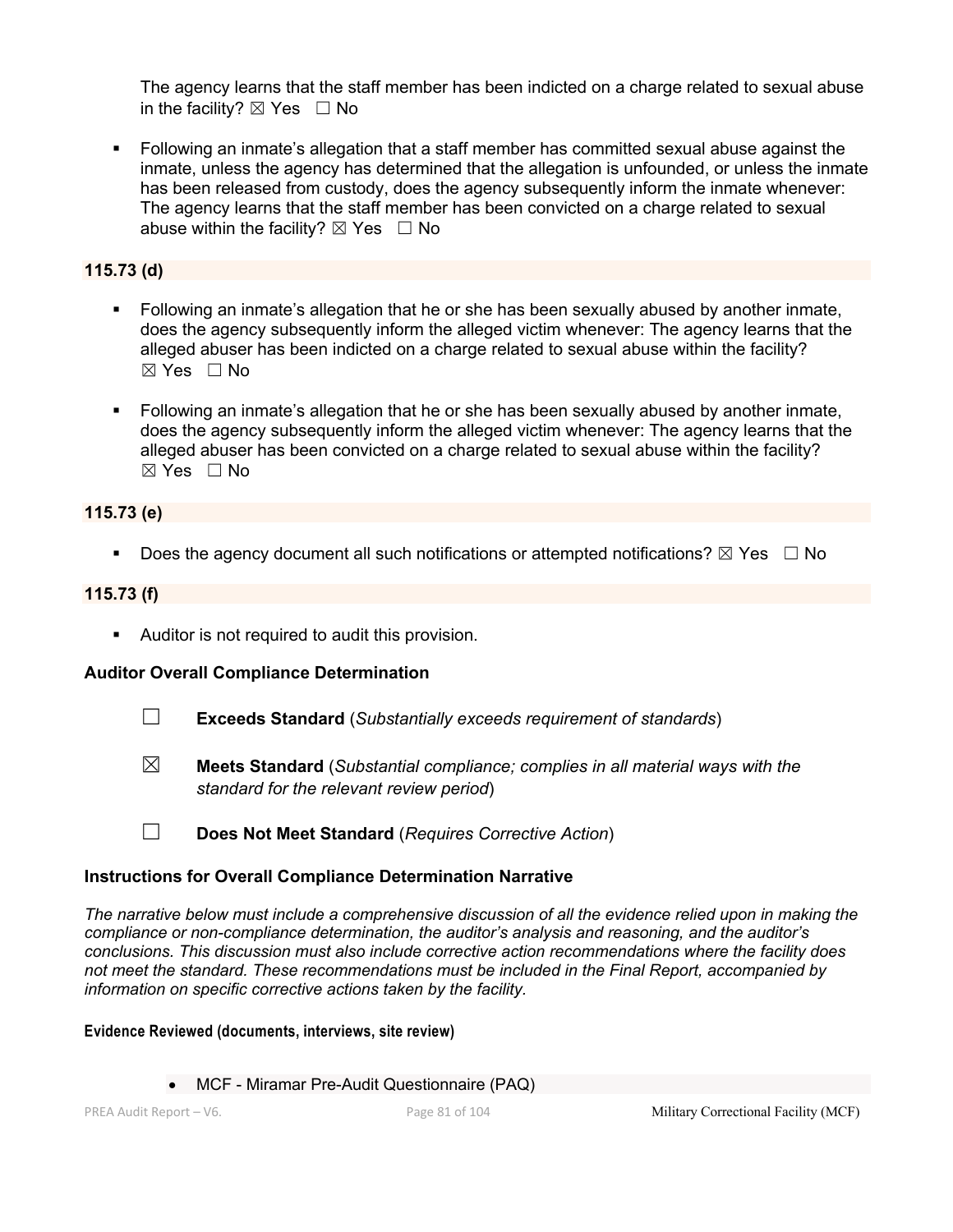- Agency PREA Policy BUPERSINST 1640.23 BUPERS-00D
- NCBM SOP 817.2 Prison Rape Elimination Act (PREA)
- MEMORANDUM FOR THE RECORD: OFFICER IN CHARGE FINDINGS AFTER REVIEW OF EVIDENCE AND INVESTIGATION OF SEXUAL ASSAULT CASE CONTROL NUMBER: 20180719-30849-0001
- MEMORANDUM FOR THE RECORD: PRISONER RAPE ELIMINATION ACT STANDARD 115.73 REQUIREMENTS
- **Interviews** 
	- o CO
		- o Facility Investigator

**Subsection (a)(b)** Agency policy states following an investigation into a prisoner's allegation that they suffered sexual abuse and sexual harassment in the facility, the prisoner shall be informed in writing on the Notification of Investigation Status Form as to whether the allegation has been determined to be substantiated, unsubstantiated, or unfounded. This determination shall be made, by a preponderance of the evidence, by the CO; this is a non-delegable responsibility. If the alleged incident occurred at another facility, notification shall be made via BUPERS-00D. If the facility did not conduct the investigation, it shall request the relevant information from the investigative agency (e.g., NCIS, OSI, CID, IG, etc.) in order to inform the prisoner. The facility completed six sexual misconduct investigations during the past (12) months. The auditor reviewed a criminal investigation conducted by NCIS and the facility investigator's administrative investigation to include the outcome notification provided to the prisoner who signed for receipt of it.

**Subsections (c)(d)** Agency policy states following a prisoner's allegation that a staff member has committed sexual abuse against a prisoner, the prisoner shall subsequently be informed in writing, unless the facility has determined that the allegation is unfounded, whenever 1. The staff member is no longer posted within the prisoner's unit. The term "unit" is defined to mean any area where the alleged staff member and prisoner would be co-located. Subsequent staff posting or prisoner housing/work/programmatic assignments shall not result in co-location, depending on the nature of the allegation; 2. The staff member is no longer employed at the facility; 3. The staff member has been formally charged, or 4. The staff member has been convicted on a charge related to sexual abuse within the facility. Following a prisoner's allegation that they have been sexually abused by another prisoner, the alleged victim shall be notified in writing whenever 1. The alleged abuser has been charged, or 2. The alleged abuser has been convicted on a charge related to sexual abuse within the facility.

The facility had not had an incident reported where staff has allegedly sexually abused a prisoner.

**Subsections (e)(f)** All notifications or attempted notifications are documented on the Notification of Investigation Status Form and a DD Form 2704, Victim/Witness Notification for all cases resulting in a sentence to confinement. The facility's obligation to report under this standard terminates if the prisoner is released from custody. The auditor confirmed the above mentioned through an interview conducted with the PREA Compliance Manager/Investigator and review of the investigative documentation.

# **DISCIPLINE**

## **Standard 115.76: Disciplinary sanctions for staff**

**All Yes/No Questions Must Be Answered by the Auditor to Complete the Report**

## **115.76 (a)**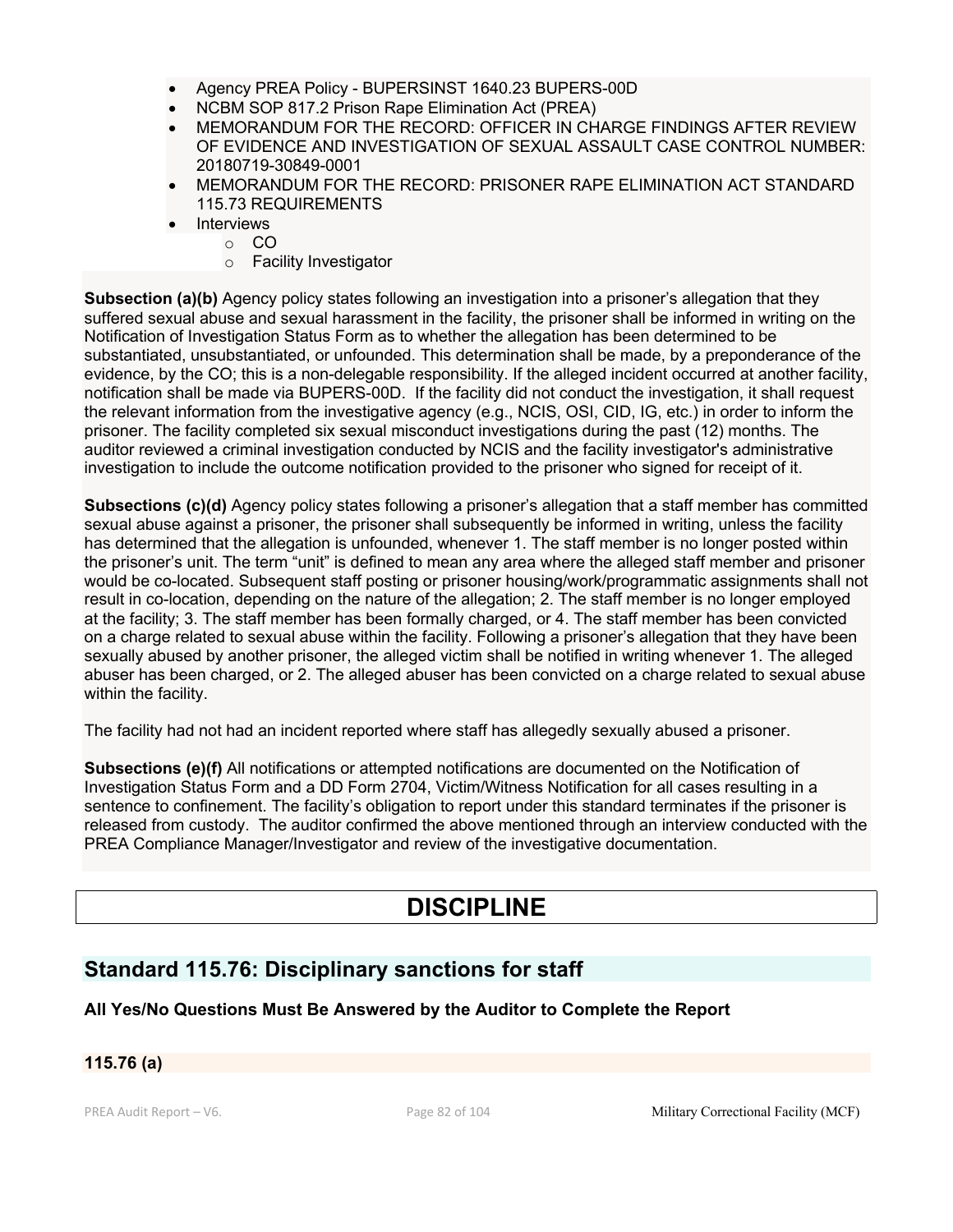• Are staff subject to disciplinary sanctions up to and including termination for violating agency sexual abuse or sexual harassment policies?  $\boxtimes$  Yes  $\Box$  No

**115.76 (b)**

§ Is termination the presumptive disciplinary sanction for staff who have engaged in sexual abuse? ☒ Yes ☐ No

## **115.76 (c)**

Are disciplinary sanctions for violations of agency policies relating to sexual abuse or sexual harassment (other than actually engaging in sexual abuse) commensurate with the nature and circumstances of the acts committed, the staff member's disciplinary history, and the sanctions imposed for comparable offenses by other staff with similar histories?  $\boxtimes$  Yes  $\Box$  No

## **115.76 (d)**

- Are all terminations for violations of agency sexual abuse or sexual harassment policies, or resignations by staff who would have been terminated if not for their resignation, reported to: Law enforcement agencies (unless the activity was clearly not criminal)?  $\boxtimes$  Yes  $\Box$  No
- Are all terminations for violations of agency sexual abuse or sexual harassment policies, or resignations by staff who would have been terminated if not for their resignation, reported to: Relevant licensing bodies?  $\boxtimes$  Yes  $\Box$  No

## **Auditor Overall Compliance Determination**

- ☐ **Exceeds Standard** (*Substantially exceeds requirement of standards*)
- ☒ **Meets Standard** (*Substantial compliance; complies in all material ways with the standard for the relevant review period*)
- ☐ **Does Not Meet Standard** (*Requires Corrective Action*)

## **Instructions for Overall Compliance Determination Narrative**

*The narrative below must include a comprehensive discussion of all the evidence relied upon in making the compliance or non-compliance determination, the auditor's analysis and reasoning, and the auditor's conclusions. This discussion must also include corrective action recommendations where the facility does not meet the standard. These recommendations must be included in the Final Report, accompanied by information on specific corrective actions taken by the facility.*

#### **Evidence Reviewed (documents, interviews, site review)**

- MCF Miramar Pre-Audit Questionnaire (PAQ)
- Agency PREA Policy BUPERSINST 1640.23 BUPERS-00D
- NCBM SOP 817.2 Prison Rape Elimination Act (PREA)
- Directive Personal Conduct of Naval Consolidated Brig Miramar Staff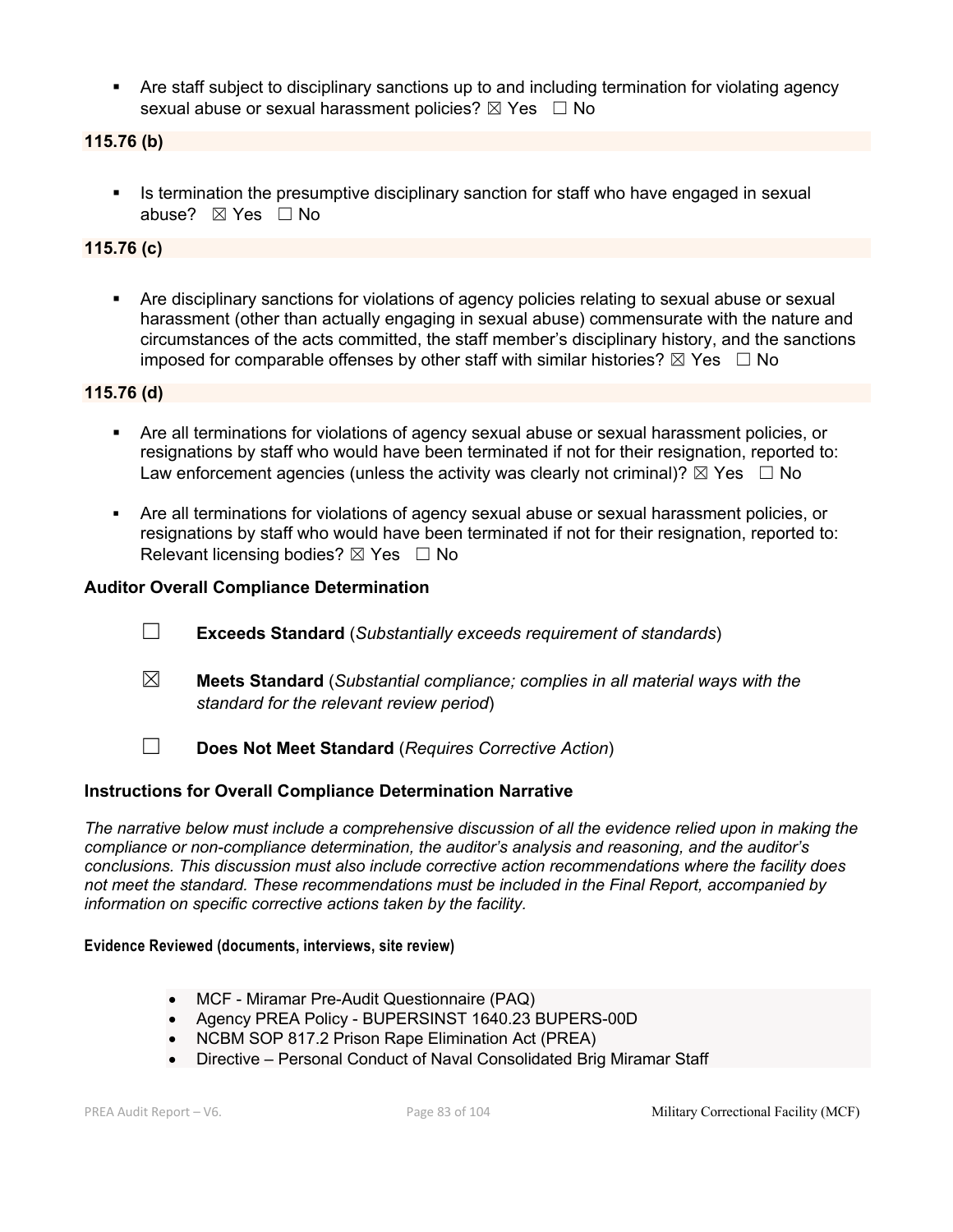• MEMORANDUM FOR THE RECORD: PRISONER RAPE ELIMINATION ACT STANDARD 115.76 REQUIREMENTS

**Subsections (a)(b)(c)(d)** Agency policy states staff shall be subject to disciplinary action up to and including termination for violating sexual abuse or sexual harassment policies. The term "termination" for civilians means removal from federal employment after due process. For the military, termination means processing for separation from military service, after due process. For contractors and volunteers, termination means cessation of any further relationship with the facility. In any case, where an allegation of sexual abuse or sexual harassment is substantiated but does not result in termination, discipline shall include removal of the staff member from working in any naval confinement facility. Termination shall be the presumptive disciplinary action for staff who have engaged in sexual abuse. Disciplinary actions for violations of policies relating to sexual abuse or sexual harassment (other than actually engaging in sexual abuse) shall be commensurate with the nature and circumstances of the acts committed; the staff member's disciplinary history; and the sanctions imposed for comparable offenses by other staff with similar histories. All terminations for violations of agency sexual abuse or sexual harassment policies, or resignations by staff who would have been terminated if not for their resignation, will be reported to law enforcement agencies unless the activity was not criminal and to any relevant licensing or endorsement bodies (e.g., nursing board, education board, and institutions, credentialing organization, or religious endorsing agencies, etc.). The Legal Advisor shall make these notifications. Memorandum for the record submitted as supporting evidence and interviews with the CO and PREA Compliance Manager indicated there had been zero staff from this facility have violated agency sexual abuse or sexual harassment policies over the last (12) months. Zero staff from the facility have been terminated (or resigned before termination) for violating agency sexual abuse or sexual harassment policies, as no violations have occurred over the last (12) months. In the past (12) months, zero staff from the facility have been disciplined, short of termination, for violation of agency sexual abuse or sexual harassment policies, as no violations have occurred over the last (12) months. Also, there have been no terminations for violations of agency sexual abuse or sexual harassment policies, or resignations by staff who would have been terminated if not for their resignation had occurred, that the facility is aware of and would comply with, the requirement to report to law enforcement agencies unless the activity was clearly not criminal, and to any relevant licensing bodies.

## **Standard 115.77: Corrective action for contractors and volunteers**

## **All Yes/No Questions Must Be Answered by the Auditor to Complete the Report**

## **115.77 (a)**

- Is any contractor or volunteer who engages in sexual abuse prohibited from contact with inmates? ⊠ Yes □ No
- § Is any contractor or volunteer who engages in sexual abuse reported to: Law enforcement agencies (unless the activity was clearly not criminal)?  $\boxtimes$  Yes  $\Box$  No
- § Is any contractor or volunteer who engages in sexual abuse reported to: Relevant licensing bodies? ⊠ Yes □ No

## **115.77 (b)**

• In the case of any other violation of agency sexual abuse or sexual harassment policies by a contractor or volunteer, does the facility take appropriate remedial measures, and consider whether to prohibit further contact with inmates?  $\boxtimes$  Yes  $\Box$  No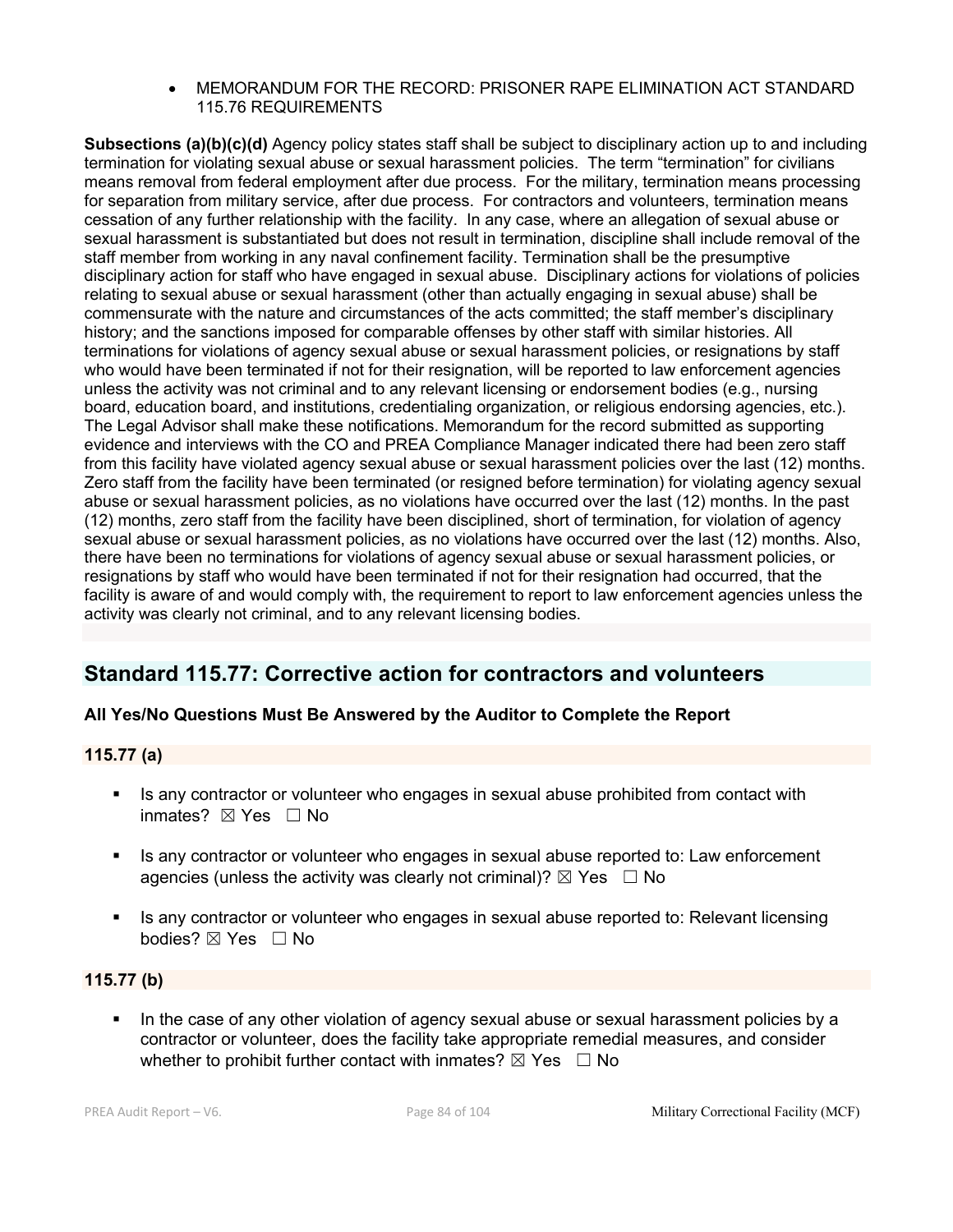#### **Auditor Overall Compliance Determination**



☒ **Meets Standard** (*Substantial compliance; complies in all material ways with the standard for the relevant review period*)

☐ **Does Not Meet Standard** (*Requires Corrective Action*)

#### **Instructions for Overall Compliance Determination Narrative**

*The narrative below must include a comprehensive discussion of all the evidence relied upon in making the compliance or non-compliance determination, the auditor's analysis and reasoning, and the auditor's conclusions. This discussion must also include corrective action recommendations where the facility does not meet the standard. These recommendations must be included in the Final Report, accompanied by information on specific corrective actions taken by the facility.*

**Evidence Reviewed (documents, interviews, site review)** 

- MCF Miramar Pre-Audit Questionnaire (PAQ)
- Agency PREA Policy BUPERSINST 1640.23 BUPERS-00D
- NCBM SOP 817.2 Prison Rape Elimination Act (PREA)
- Volunteer/Contractor (PRISONER CONTACT) PREA Training Acknowledgement Form
- MEMORANDUM FOR THE RECORD: PRISONER RAPE ELIMINATION ACT STANDARD 115.77 REQUIREMENTS

**Subsections(a)(b)** Agency policy states and was further corroborated through interviews with the CO and PREA Compliance Manager any volunteer, contractor, or intern who engages in sexual abuse shall be prohibited from contact with prisoners and shall be reported to law enforcement agencies unless the activity was clearly not criminal, and to relevant licensing or endorsement bodies (e.g., nursing board, education board or institutions, credentialing organization, or religious endorsing agencies, etc.). For cases involving violations of sexual abuse or sexual harassment policies by a volunteer, contractor, or intern, appropriate remedial measures shall be taken, including the prohibition of further contact with prisoners and reporting, as appropriate, the violation to the volunteer or intern's host organization. The PREA Compliance Manager shall maintain copies of all remedial measure's documentation for file, archive, and audit purposes. In the past 12 months, there have been zero contractors or volunteers reported to law enforcement agencies and relevant licensing bodies for engaging in the sexual abuse of prisoners. Interviews with the CO and PREA Compliance Manager indicated they have not been required to take the appropriate remedial measures and considers whether to prohibit further contact with inmates in the case of any other violation of agency sexual abuse or sexual harassment policies by a contractor or volunteer. However, they would if the situation warranted.

## **Standard 115.78: Disciplinary sanctions for inmates**

## **All Yes/No Questions Must Be Answered by the Auditor to Complete the Report**

## **115.78 (a)**

•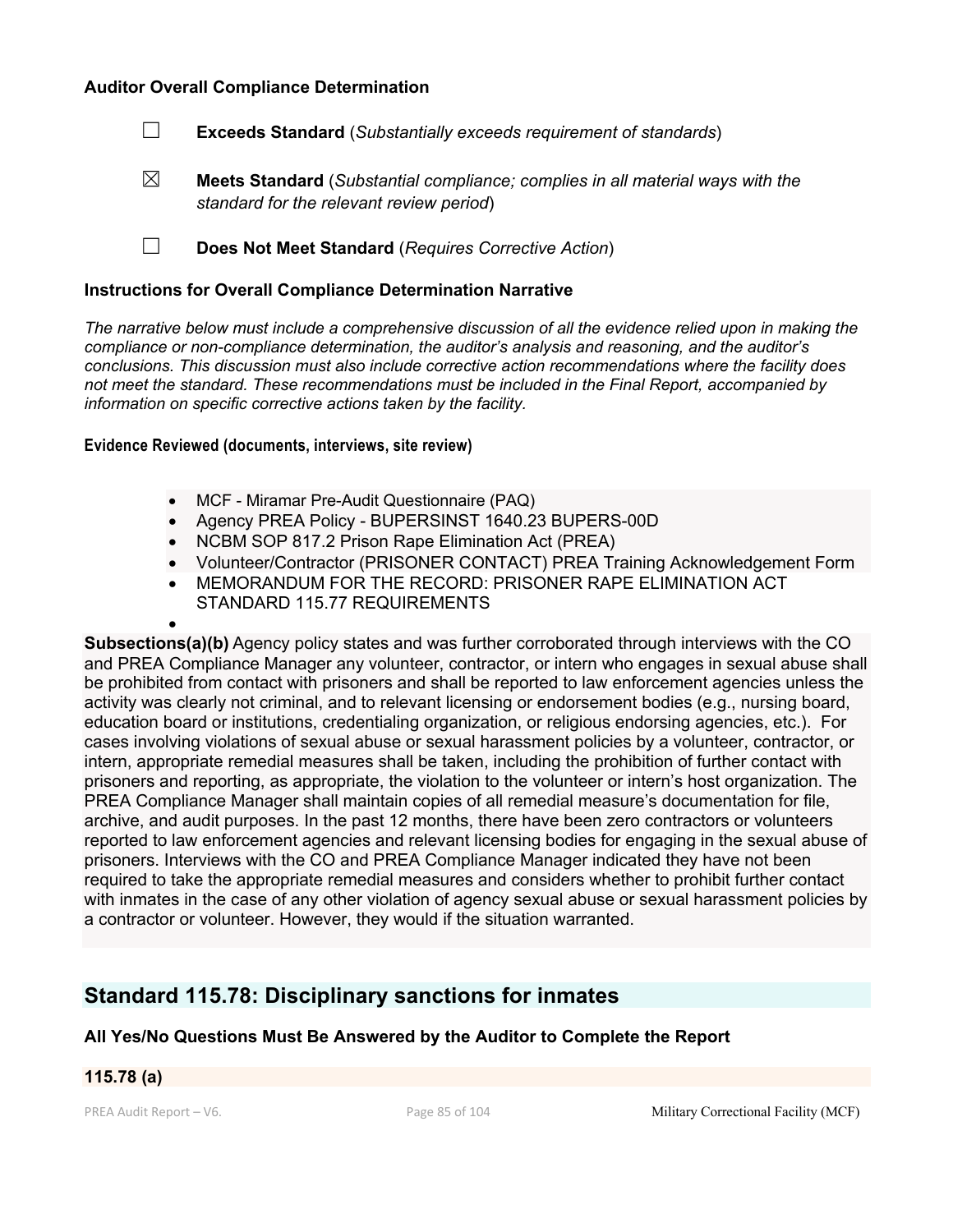§ Following an administrative finding that an inmate engaged in inmate-on-inmate sexual abuse, or following a criminal finding of guilt for inmate-on-inmate sexual abuse, are inmates subject to disciplinary sanctions pursuant to a formal disciplinary process?  $\boxtimes$  Yes  $\Box$  No

## **115.78 (b)**

§ Are sanctions commensurate with the nature and circumstances of the abuse committed, the inmate's disciplinary history, and the sanctions imposed for comparable offenses by other inmates with similar histories?  $\boxtimes$  Yes  $\Box$  No

## **115.78 (c)**

■ When determining what types of sanction, if any, should be imposed, does the disciplinary process consider whether an inmate's mental disabilities or mental illness contributed to his or her behavior? ⊠ Yes □ No

#### **115.78 (d)**

If the facility offers therapy, counseling, or other interventions designed to address and correct underlying reasons or motivations for the abuse, does the facility consider whether to require the offending inmate to participate in such interventions as a condition of access to programming and other benefits?  $\boxtimes$  Yes  $\Box$  No

## **115.78 (e)**

■ Does the agency discipline an inmate for sexual contact with staff only upon a finding that the staff member did not consent to such contact?  $\boxtimes$  Yes  $\Box$  No

#### **115.78 (f)**

• For the purpose of disciplinary action does a report of sexual abuse made in good faith based upon a reasonable belief that the alleged conduct occurred NOT constitute falsely reporting an incident or lying, even if an investigation does not establish evidence sufficient to substantiate the allegation?  $\boxtimes$  Yes  $\Box$  No

#### **115.78 (g)**

■ If the agency prohibits all sexual activity between inmates, does the agency always refrain from considering non-coercive sexual activity between inmates to be sexual abuse? (N/A if the agency does not prohibit all sexual activity between inmates.)  $\boxtimes$  Yes  $\Box$  No  $\Box$  NA

#### **Auditor Overall Compliance Determination**



☐ **Exceeds Standard** (*Substantially exceeds requirement of standards*)

☒ **Meets Standard** (*Substantial compliance; complies in all material ways with the standard for the relevant review period*)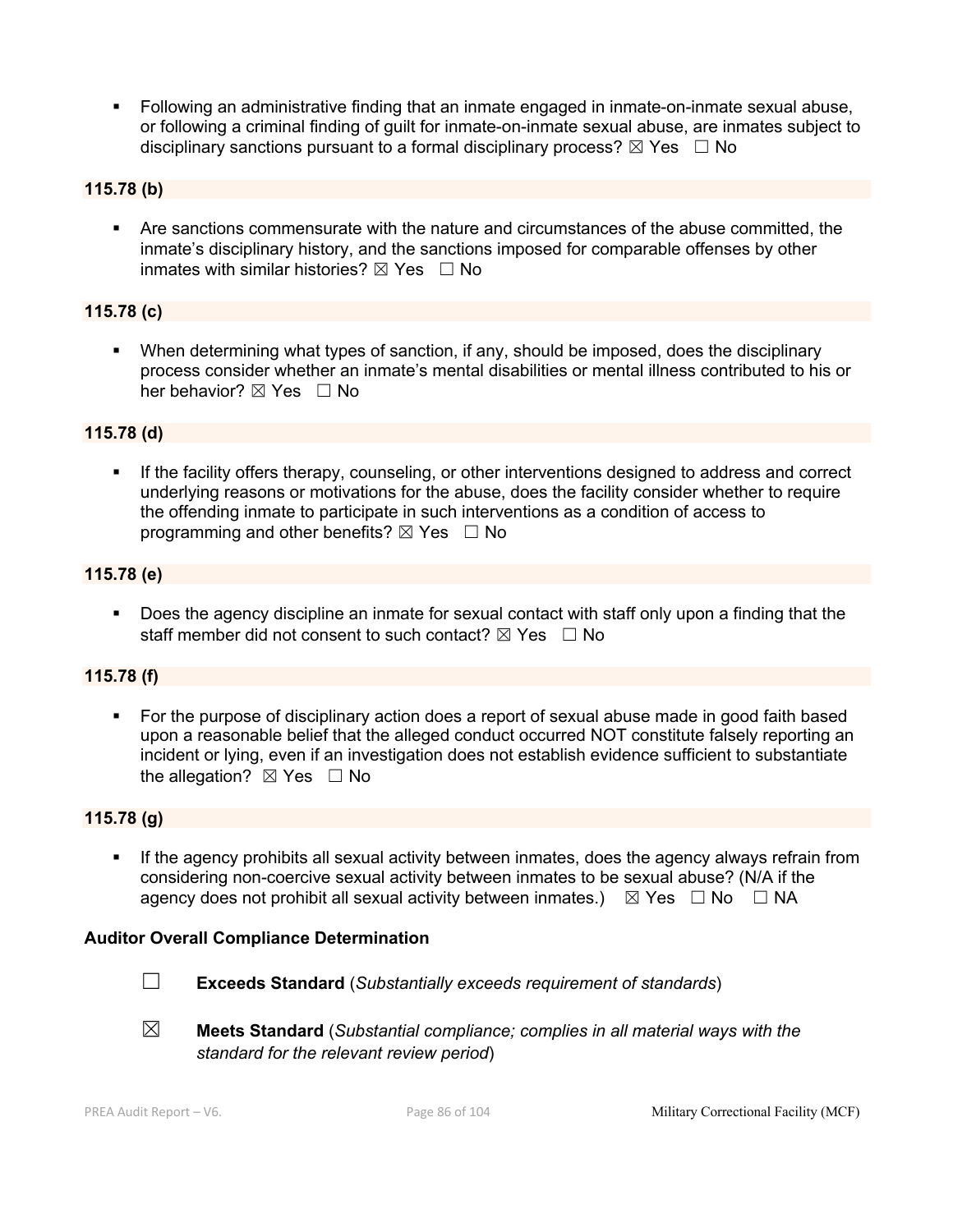## ☐ **Does Not Meet Standard** (*Requires Corrective Action*)

#### **Instructions for Overall Compliance Determination Narrative**

*The narrative below must include a comprehensive discussion of all the evidence relied upon in making the compliance or non-compliance determination, the auditor's analysis and reasoning, and the auditor's conclusions. This discussion must also include corrective action recommendations where the facility does not meet the standard. These recommendations must be included in the Final Report, accompanied by information on specific corrective actions taken by the facility.*

#### **Evidence Reviewed (documents, interviews, site review)**

- MCF Miramar Pre-Audit Questionnaire (PAQ)
- Agency PREA Policy BUPERSINST 1640.23 BUPERS-00D
- NCBM SOP 817.2 Prison Rape Elimination Act (PREA)
- ADMINISTRATIVE DISCIPLINARY MEASURES
- DESIGNATION AS MCF MENTAL HEALTH OFFICER
- Prisoner Rules and Regulations Handbook
- **Interviews**
- o CO
	- o PREA Compliance Manager

**Subsections (a)(b)(c)(d)(e)(f)(g)** Agency policy states all prisoners shall be subject to disciplinary actions pursuant to Discipline SOP 5001 following an administrative finding of guilt that the prisoner engaged in sexual abuse and sexual harassment, specifically including prisoner-on-prisoner sexual abuse or following a criminal finding of guilt for prisoner-on-prisoner sexual abuse. Actions shall be commensurate with the nature and circumstances of the abuse committed, the prisoner's disciplinary history, and the actions imposed for comparable offenses by other prisoners with similar histories. Should a prisoner have mental disabilities or a mental illness which may have contributed to his or her behavior as documented by medical or mental health practitioners, the disciplinary board shall take these factors into consideration when determining what type of action, if any, should be imposed. This information shall be documented on the DD Form 2714, Prisoner Disciplinary Report/Action, by the Discipline and Adjustment (D&A) Board Chair. Therapy, counseling, or other interventions designed to address and correct underlying reasons or motivations for the abuse (e.g., sex offender education or treatment, violent offender education and treatment, individual counseling, etc.), shall be offered, if available. The MCF shall consider, and in most cases require, the offending prisoner to participate in such interventions as a condition of access to programming or other benefits. Disciplinary action may be imposed on a prisoner for sexual contact with staff only upon a finding that the staff member did not consent to such contact. For the purpose of disciplinary action, a report of sexual abuse and sexual harassment made in good faith, based upon a reasonable belief that the alleged conduct occurred, shall not constitute falsely reporting an incident or lying, even if an investigation does not establish evidence sufficient to substantiate the allegation. All sexual activity between prisoners is prohibited, and prisoners will face disciplinary action for such misconduct. Such activity does not constitute sexual abuse if determined that the activity is not coerced. Interviews with the facility CO and PREA Compliance Manager, along with submitted Memorandum indicated since the MCFs last PREA inspection to present, there have been no administrative or criminal findings of guilt of inmate-to-inmate sexual abuse occurred at the Miramar MCF. Hence, there have been no instances in which the D&A Board needed to consider the mental disorder or mental disabilities of a prisoner accused of violating a MCF rule or UCMJ offense at this facility. Further, if a D&A Board for such an incident were convened, the board would give full consideration to the causes of the adverse behavior, the setting and the circumstances in which it occurred, the individual's accountability, the correctional treatment goals, and the existence of any impacting mental or emotional issues. There have been no cases of prisoners having sexual contact with a staff member at this facility. If a prisoner had sexual contact with a staff member, the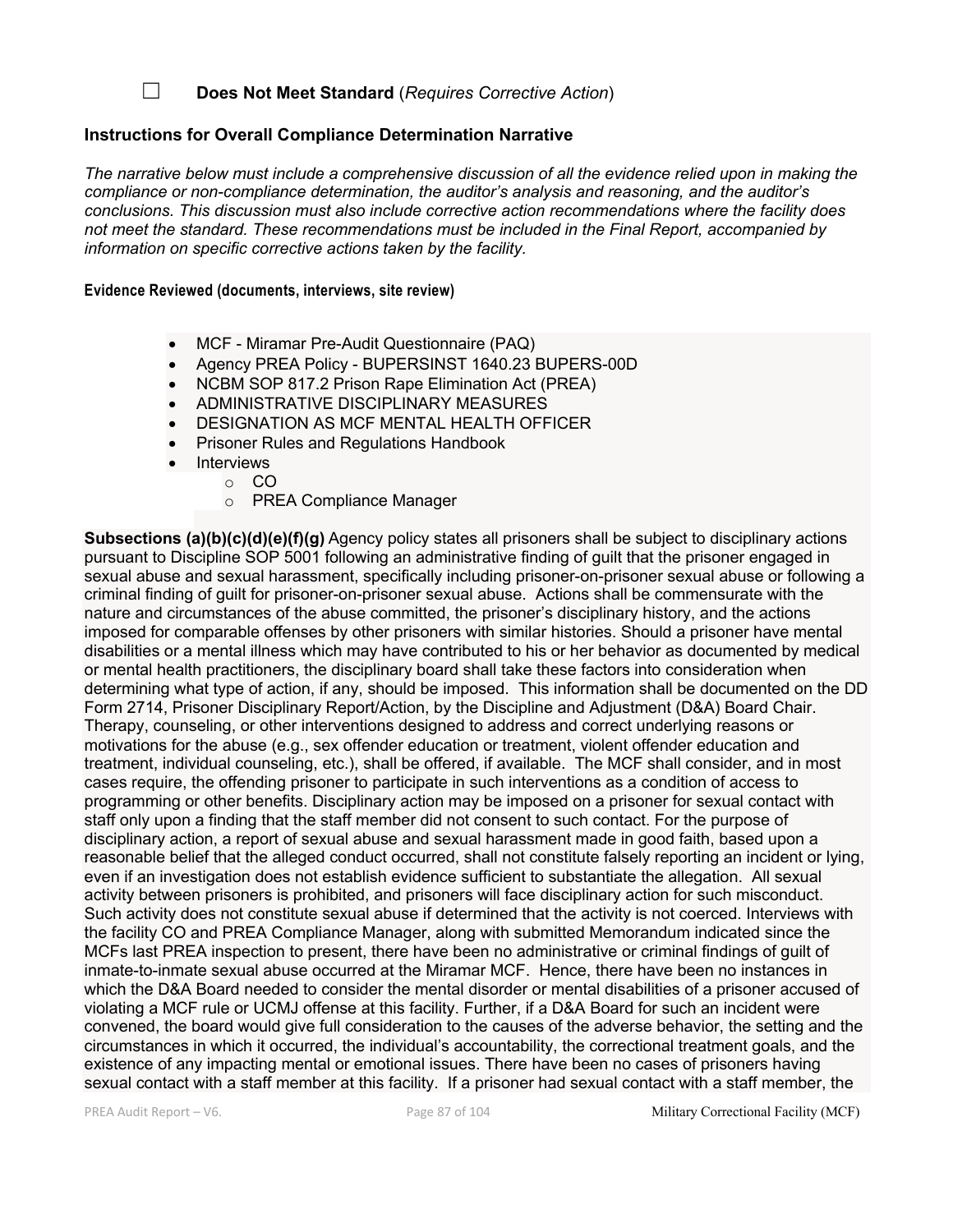facility would discipline the prisoner only upon finding that the staff member did not consent to such contact. There have been no cases of disciplinary action for a report of sexual abuse made in good faith, based upon a reasonable belief that the alleged conduct occurred.

# **MEDICAL AND MENTAL CARE**

## **Standard 115.81: Medical and mental health screenings; history of sexual abuse**

## **All Yes/No Questions Must Be Answered by the Auditor to Complete the Report**

## **115.81 (a)**

■ If the screening pursuant to § 115.41 indicates that a prison inmate has experienced prior sexual victimization, whether it occurred in an institutional setting or in the community, do staff ensure that the inmate is offered a follow-up meeting with a medical or mental health practitioner within 14 days of the intake screening? (N/A if the facility is not a prison.)  $\boxtimes$  Yes  $\Box$  No  $\Box$  NA

## **115.81 (b)**

If the screening pursuant to  $\S$  115.41 indicates that a prison inmate has previously perpetrated sexual abuse, whether it occurred in an institutional setting or in the community, do staff ensure that the inmate is offered a follow-up meeting with a mental health practitioner within 14 days of the intake screening? (N/A if the facility is not a prison.)  $\Box$  Yes  $\Box$  No  $\Box$  NA

## **115.81 (c)**

**•** If the screening pursuant to  $\S$  115.41 indicates that a jail inmate has experienced prior sexual victimization, whether it occurred in an institutional setting or in the community, do staff ensure that the inmate is offered a follow-up meeting with a medical or mental health practitioner within 14 days of the intake screening?  $\boxtimes$  Yes  $\Box$  No

## **115.81 (d)**

■ Is any information related to sexual victimization or abusiveness that occurred in an institutional setting strictly limited to medical and mental health practitioners and other staff as necessary to inform treatment plans and security management decisions, including housing, bed, work, education, and program assignments, or as otherwise required by Federal, State, or local law?  $\boxtimes$  Yes  $\Box$  No

## **115.81 (e)**

§ Do medical and mental health practitioners obtain informed consent from inmates before reporting information about prior sexual victimization that did not occur in an institutional setting, unless the inmate is under the age of 18?  $\boxtimes$  Yes  $\Box$  No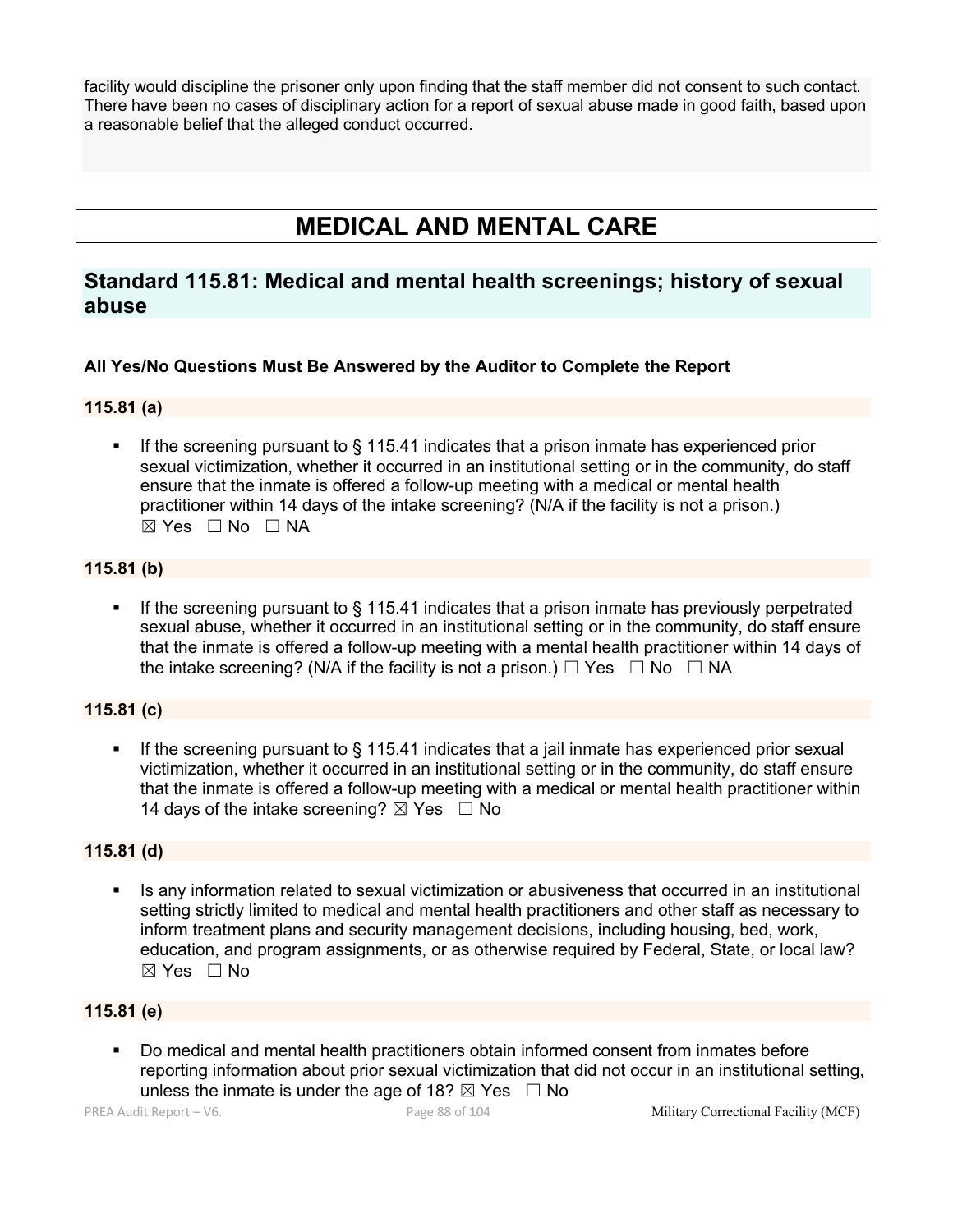#### **Auditor Overall Compliance Determination**

- ☐ **Exceeds Standard** (*Substantially exceeds requirement of standards*)
- ☒ **Meets Standard** (*Substantial compliance; complies in all material ways with the standard for the relevant review period*)
- ☐ **Does Not Meet Standard** (*Requires Corrective Action*)

#### **Instructions for Overall Compliance Determination Narrative**

*The narrative below must include a comprehensive discussion of all the evidence relied upon in making the compliance or non-compliance determination, the auditor's analysis and reasoning, and the auditor's conclusions. This discussion must also include corrective action recommendations where the facility does not meet the standard. These recommendations must be included in the Final Report, accompanied by information on specific corrective actions taken by the facility.*

#### **Evidence Reviewed (documents, interviews, site review)**

- MCF Miramar Pre-Audit Questionnaire (PAQ)
- Agency PREA Policy BUPERSINST 1640.23 BUPERS-00D
- NCBM SOP 817.2 Prison Rape Elimination Act (PREA)
- COMPLETED SCREENING FOR RISK OF VICTIMIZATION AND ABUSIVENESS
- DoD PATIENT BILL OF RIGHTS AND RESPONSIBILITIES his applies to all medical, mental health, and dental treatment offered
- Interview
	- o Staff Responsible for Risk Screening

**Subsections(a)(c)** Agency policy states if the screening pursuant to paragraph 6.c.(1) indicates that a prisoner has experienced prior sexual victimization, whether it occurred in an institutional setting or in the community, medical and mental health staff shall ensure that the prisoner is offered a follow-up meeting with a medical or mental health practitioner within fourteen (14) days of the intake screening. These prisoners are identified, monitored, and counseled. Medical and Mental Health staff shall maintain secondary documentation (e.g., clinical/medical notes, log, etc.) The auditor reviewed completed risk screenings for prisoners who have disclosed sexual victimization during the risk screening process and conducted them per the standard requirements. Interviews with facility staff who conduct risk screening were very knowledgeable of the standards requirements and confirmed to the auditor that all standard elements are being completed.

**Subsection(b)** If the screening pursuant to paragraph 6.c.(1) indicates that a prisoner has previously perpetrated sexual abuse, whether it occurred in an institutional setting or in the community, staff shall ensure that the prisoner is offered a follow-up meeting with a mental health practitioner within fourteen (14) days of the intake screening. This standard is not applicable to this facility. This facility is categorized as a jail.

**Subsection(d)(e)** Agency policy states and was furthered confirmed through completed risk assessments and interviews conducted with the PREA Compliance Manager and medical and mental health personnel any information related to sexual victimization or abusiveness that occurred in an institutional setting shall be strictly limited to medical and mental health practitioners and other staff, as necessary (e.g., CO, XO), to assign treatment plans, security and management decisions to include housing, cell/bed assignment, work,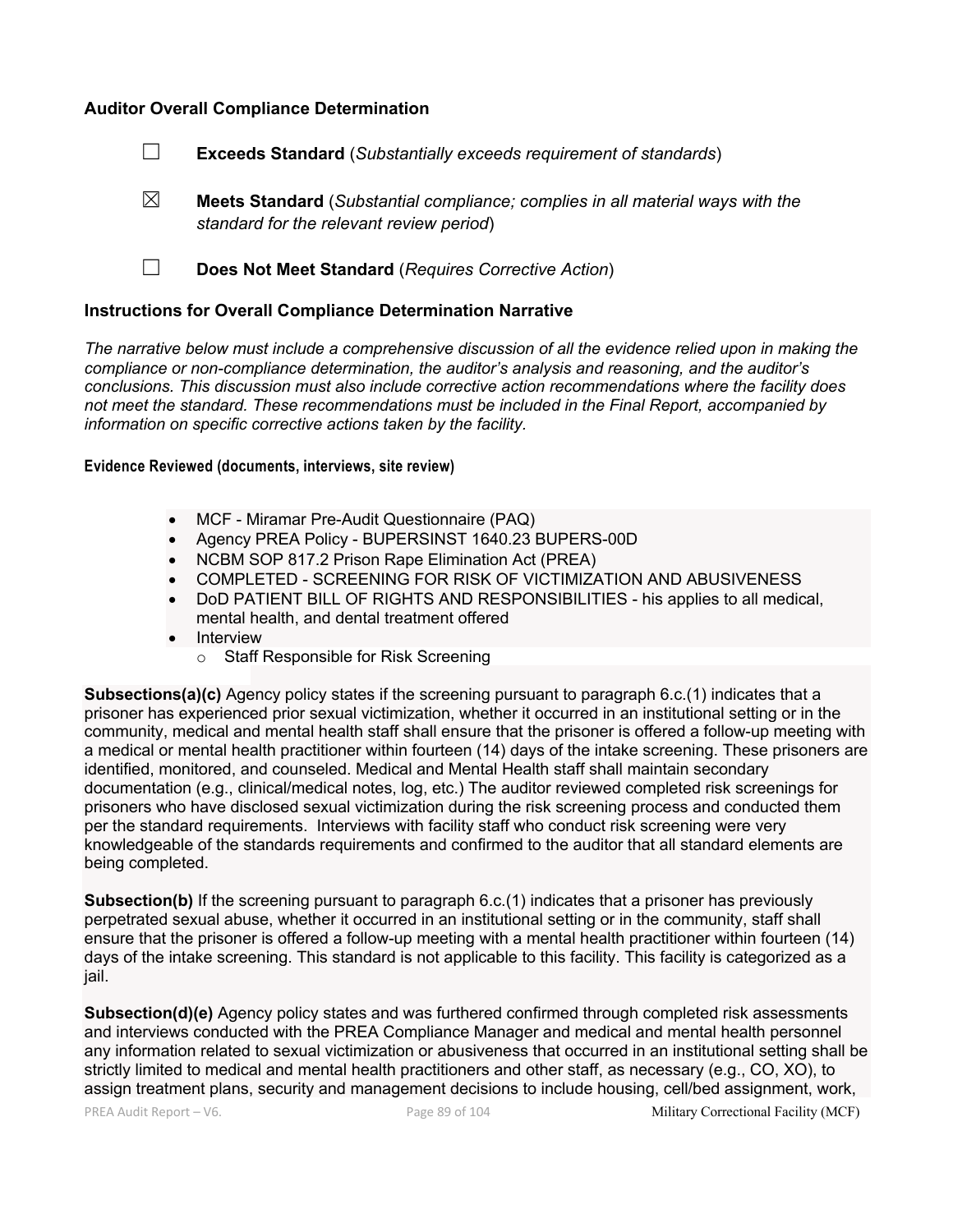education, and program assignments, or as otherwise required by Federal, State, or local law. Medical and mental health practitioners shall obtain informed consent from prisoners before reporting information about prior sexual victimization that did not occur in an institutional setting unless the prisoner is under the age of 18.

## **Standard 115.82: Access to emergency medical and mental health services**

## **All Yes/No Questions Must Be Answered by the Auditor to Complete the Report**

## **115.82 (a)**

§ Do inmate victims of sexual abuse receive timely, unimpeded access to emergency medical treatment and crisis intervention services, the nature and scope of which are determined by medical and mental health practitioners according to their professional judgment?  $\boxtimes$  Yes  $\Box$  No

## **115.82 (b)**

- **•** If no qualified medical or mental health practitioners are on duty at the time a report of recent sexual abuse is made, do security staff first responders take preliminary steps to protect the victim pursuant to § 115.62?  $\boxtimes$  Yes  $\Box$  No
- Do security staff first responders immediately notify the appropriate medical and mental health practitioners?  $\boxtimes$  Yes  $\Box$  No

## **115.82 (c)**

§ Are inmate victims of sexual abuse offered timely information about and timely access to emergency contraception and sexually transmitted infections prophylaxis, in accordance with professionally accepted standards of care, where medically appropriate?  $\boxtimes$  Yes  $\Box$  No

#### **115.82 (d)**

• Are treatment services provided to the victim without financial cost and regardless of whether the victim names the abuser or cooperates with any investigation arising out of the incident? ☒ Yes ☐ No

## **Auditor Overall Compliance Determination**

- ☐ **Exceeds Standard** (*Substantially exceeds requirement of standards*)
- ☒ **Meets Standard** (*Substantial compliance; complies in all material ways with the standard for the relevant review period*)
- ☐ **Does Not Meet Standard** (*Requires Corrective Action*)

#### **Instructions for Overall Compliance Determination Narrative**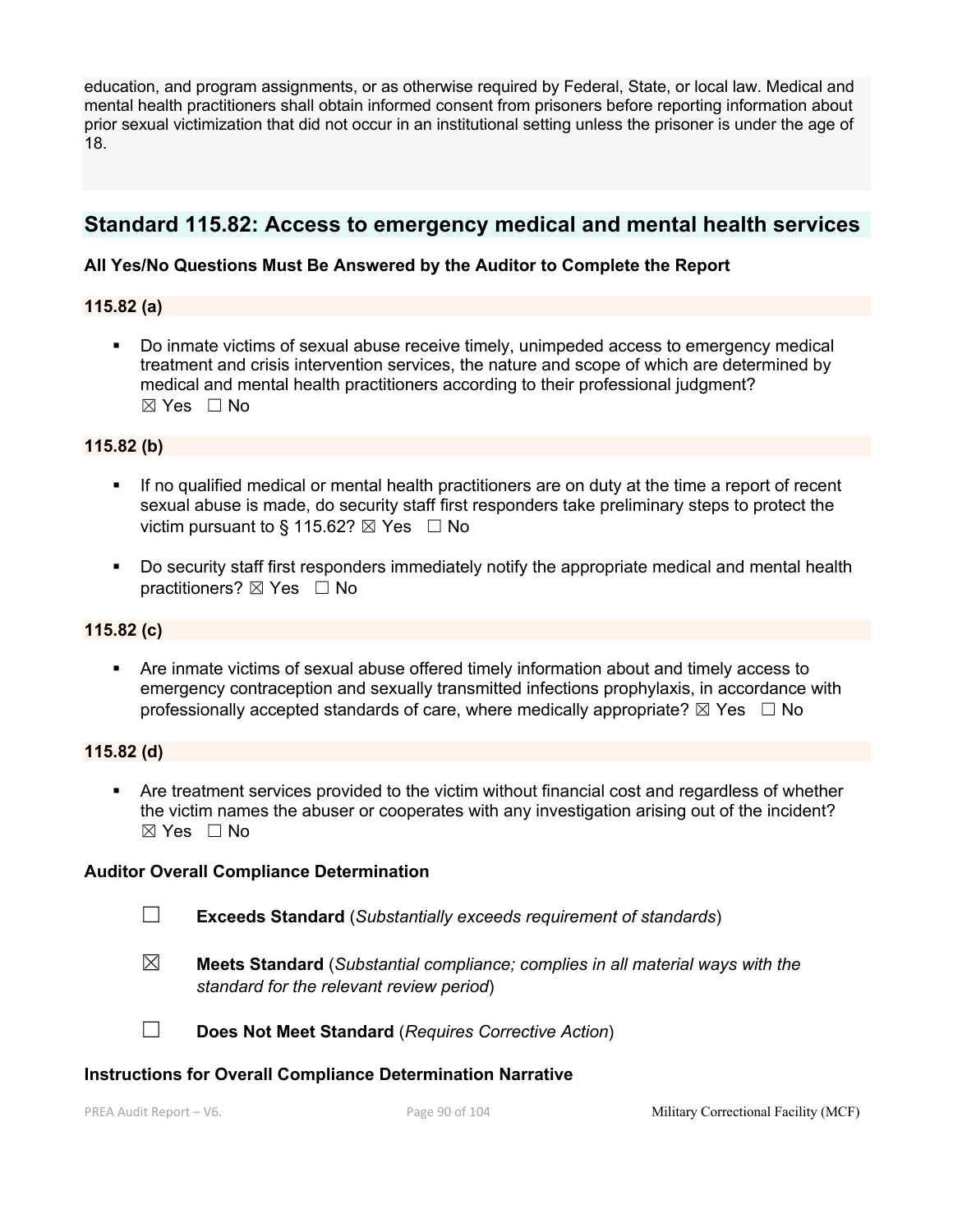*The narrative below must include a comprehensive discussion of all the evidence relied upon in making the compliance or non-compliance determination, the auditor's analysis and reasoning, and the auditor's conclusions. This discussion must also include corrective action recommendations where the facility does not meet the standard. These recommendations must be included in the Final Report, accompanied by information on specific corrective actions taken by the facility.*

#### **Evidence Reviewed (documents, interviews, site review)**

- MCF Miramar Pre-Audit Questionnaire (PAQ)
- Agency PREA Policy BUPERSINST 1640.23 BUPERS-00D
- NCBM SOP 817.2 Prison Rape Elimination Act (PREA)
- PREA Incident Response Procedures (§115.64, §115.65)
- MEMORANDUM FOR THE RECORD PRISONER RAPE ELIMINATION ACT STANDARD 115.82 REQUIREMENTS
- **Interviews** 
	- o Medical and Mental Health Staff
	- o Security Staff and Non-Security Staff First Responders
	- o PREA Compliance Manager

**Subsections(a)(b)(c)(d)** Prisoner victims of sexual abuse shall receive timely, unimpeded access to emergency medical treatment and crisis intervention services, the nature and scope of which are determined by medical and mental health practitioners according to their professional judgment. Medical and mental health staff shall maintain secondary materials (notes, forms, logs) documenting the timeliness of emergency medical treatment and crisis intervention services that were provided; the appropriate response by non-health staff in the event health staff are not present at the time the incident is reported; and the provision of appropriate and timely information and services concerning contraception and sexually transmitted infection prophylaxis. The facility PREA Incident Response Procedures is completed by MCF non-medical staff to supplement and assist in timeline documentation 115.82(a)-3. The auditor confirmed this review of the completed documentation.) If no qualified medical or mental health practitioners are on duty at the time a report of recent abuse is made, security staff first responders shall take preliminary steps to protect the victim pursuant to paragraph 6.e.(2), immediately notify the MCF Command Duty Officer (CDO) who shall immediately inform Emergency Medical Services for evaluation and transport to NMCSD. The CDO will then notify the UVA, NCIS, CO, and XO. Prisoner victims of sexual abuse shall be offered information about and access to emergency contraception and sexually transmitted infections prophylaxis, in accordance with professionally accepted standards of care, where medically appropriate. Treatment services shall be provided to the victim without financial cost and regardless of whether the victim names the abuser(s) or cooperates with any investigation arising out of the incident. There have been no reports of sexual abuse requiring emergency medical treatment during the past (12) since the last PREA inspection. There have also been no instances of prisoner victims of sexual abuse that have required emergency medical treatment and crisis intervention. Prisoners who require protection will be immediately reported to the CDO for referral to medical and mental health services. Prisoners who require emergency medical treatment and crisis intervention will receive timely unimpeded access; such treatment is always free of charge to military prisoners.

## **Standard 115.83: Ongoing medical and mental health care for sexual abuse victims and abusers**

## **All Yes/No Questions Must Be Answered by the Auditor to Complete the Report**

#### **115.83 (a)**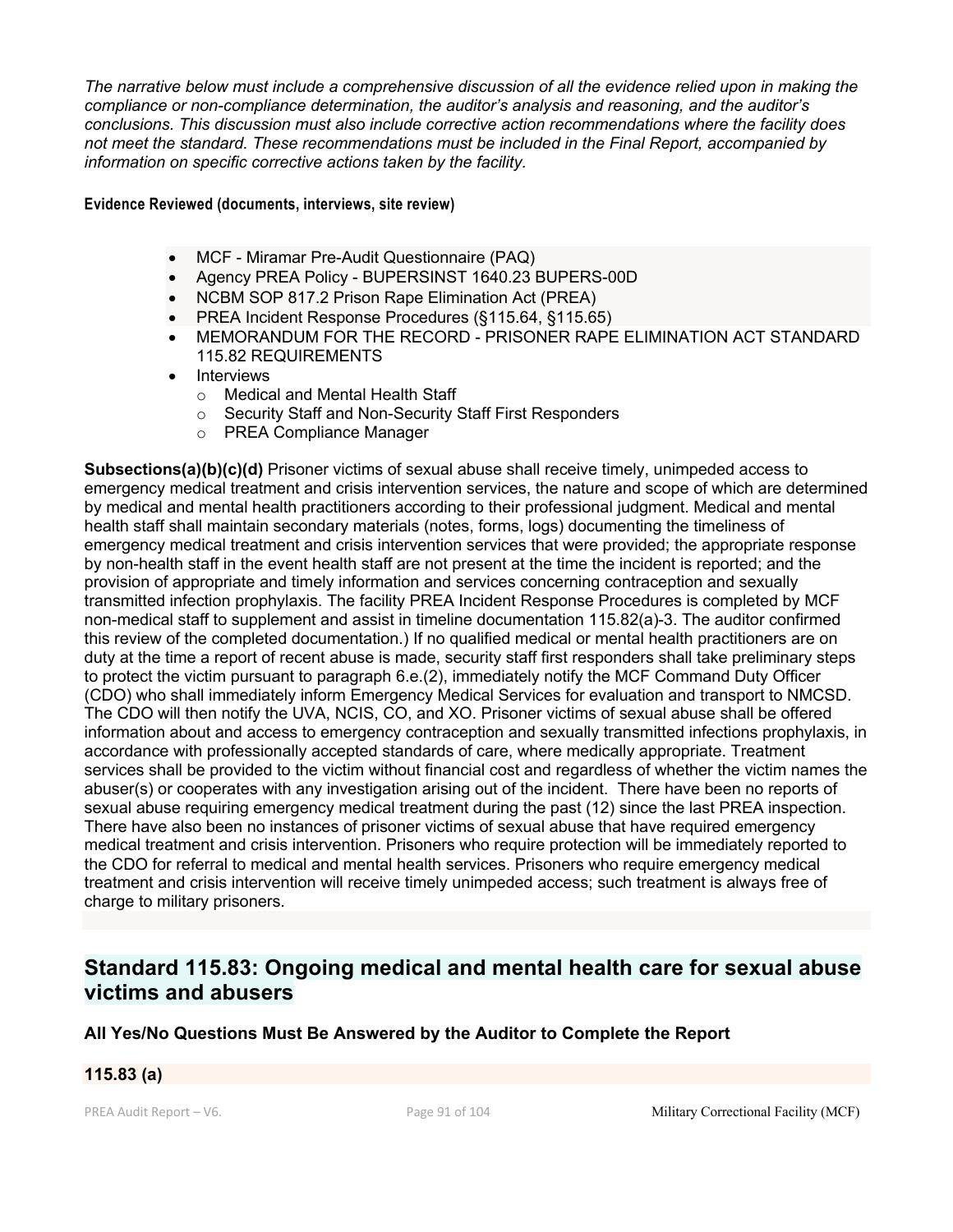§ Does the facility offer medical and mental health evaluation and, as appropriate, treatment to all inmates who have been victimized by sexual abuse in any prison, jail, lockup, or juvenile facility? ⊠ Yes □ No

## **115.83 (b)**

§ Does the evaluation and treatment of such victims include, as appropriate, follow-up services, treatment plans, and, when necessary, referrals for continued care following their transfer to, or placement in, other facilities, or their release from custody?  $\boxtimes$  Yes  $\Box$  No

## **115.83 (c)**

§ Does the facility provide such victims with medical and mental health services consistent with the community level of care?  $\boxtimes$  Yes  $\Box$  No

#### **115.83 (d)**

• Are inmate victims of sexually abusive vaginal penetration while incarcerated offered pregnancy tests? (N/A if "all-male" facility. *Note: in "all-male" facilities, there may be inmates who identify as transgender men who may have female genitalia. Auditors should be sure to know whether such individuals may be in the population and whether this provision may apply in specific circumstances.*) ⊠ Yes  $□$  No  $□$  NA

## **115.83 (e)**

**•** If pregnancy results from the conduct described in paragraph  $\S$  115.83(d), do such victims receive timely and comprehensive information about and timely access to all lawful pregnancyrelated medical services? (N/A if "all-male" facility. *Note: in "all-male" facilities, there may be inmates who identify as transgender men who may have female genitalia. Auditors should be sure to know whether such individuals may be in the population and whether this provision may apply in specific circumstances.*)  $\boxtimes$  Yes  $\Box$  No  $\Box$  NA

## **115.83 (f)**

• Are inmate victims of sexual abuse while incarcerated offered tests for sexually transmitted infections as medically appropriate?  $\boxtimes$  Yes  $\Box$  No

#### **115.83 (g)**

• Are treatment services provided to the victim without financial cost and regardless of whether the victim names the abuser or cooperates with any investigation arising out of the incident?  $\boxtimes$  Yes  $\Box$  No

## **115.83 (h)**

If the facility is a prison, does it attempt to conduct a mental health evaluation of all known inmate-on-inmate abusers within 60 days of learning of such abuse history and offer treatment when deemed appropriate by mental health practitioners? (NA if the facility is a jail.)  $\boxtimes$  Yes  $\Box$  No  $\Box$  NA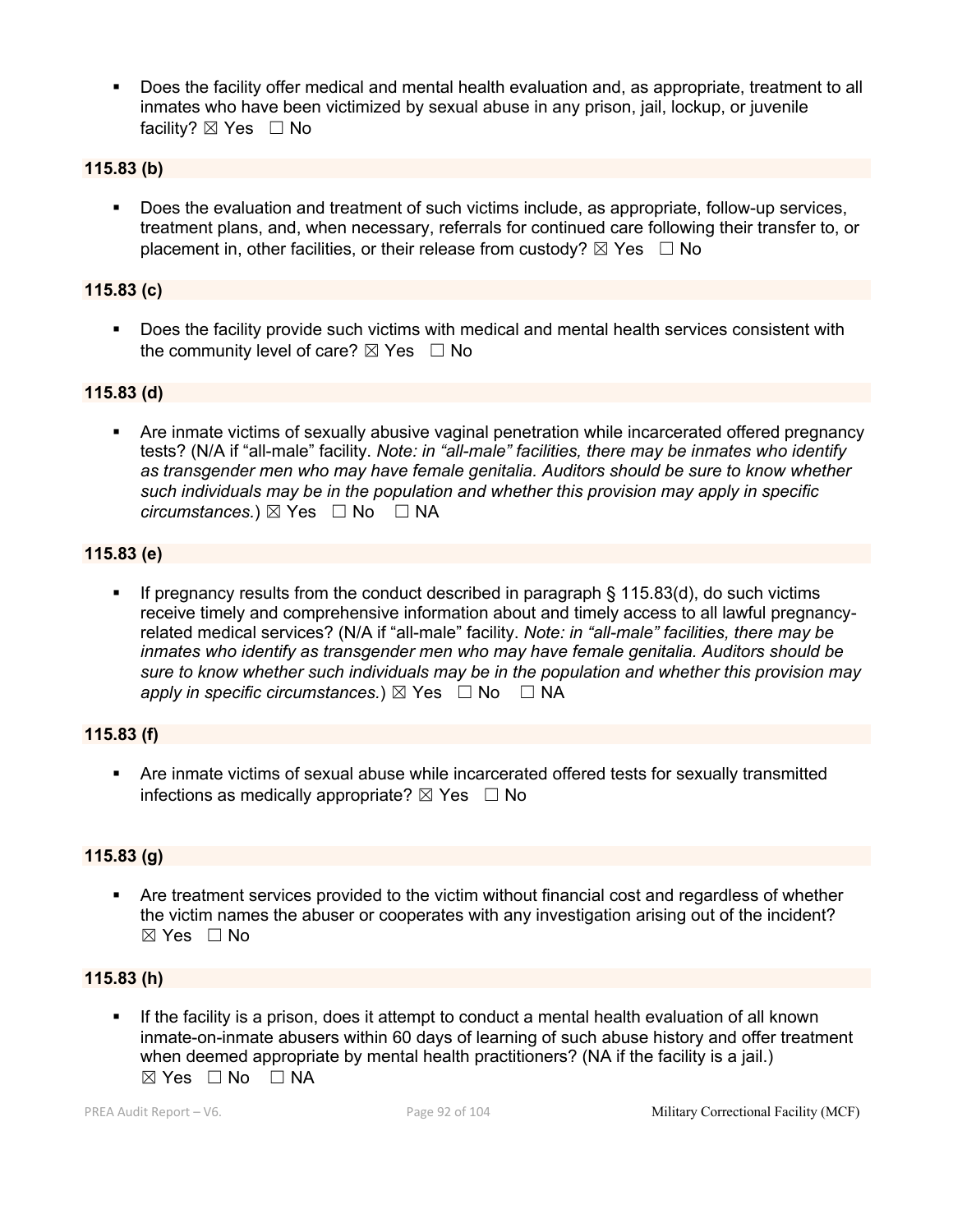## **Auditor Overall Compliance Determination**



- ☒ **Meets Standard** (*Substantial compliance; complies in all material ways with the standard for the relevant review period*)
- ☐ **Does Not Meet Standard** (*Requires Corrective Action*)

#### **Instructions for Overall Compliance Determination Narrative**

*The narrative below must include a comprehensive discussion of all the evidence relied upon in making the compliance or non-compliance determination, the auditor's analysis and reasoning, and the auditor's conclusions. This discussion must also include corrective action recommendations where the facility does not meet the standard. These recommendations must be included in the Final Report, accompanied by information on specific corrective actions taken by the facility.*

#### **Evidence Reviewed (documents, interviews, site review)**

- MCF Miramar Pre-Audit Questionnaire (PAQ)
- Agency PREA Policy BUPERSINST 1640.23 BUPERS-00D
- NCBM SOP 817.2 Prison Rape Elimination Act (PREA)
- PREA Incident Response Procedures (§115.64, §115.65)
- Interviews
	- o Medical and Mental Health Staff

**Subsections(a)(b)(c)(d)(e)(f)(g)(h)** The MCF Medical Officer (MO) shall offer medical and mental health evaluation and, as appropriate, treatment to all prisoners who have been victimized by sexual abuse in any prison, jail, lock- up or juvenile facility. The evaluation and treatment of such victims shall include, as appropriate, follow-up services, treatment plans, and, when necessary, referrals for continued care following their transfer to, or placement in, other facilities or their release from custody. Victims shall be provided medical and mental health services consistent with community level of care. Prisoner victims of sexually abusive vaginal penetration while incarcerated, shall be offered pregnancy tests. Any allegation from a female prisoner involving vaginal penetration by a penis shall precipitate the offering of a pregnancy test. If pregnancy results from the conduct described in paragraph (d) above, such victims shall receive timely and comprehensive information about and timely access to all lawful pregnancy-related medical services. While incarcerated, prison victims of sexual abuse shall be offered tests for sexually transmitted infections as medically appropriate. Treatment services shall be provided to the victim without financial cost and regardless of whether the victim names the abuser or cooperates with any investigation arising out of the incident. A mental health evaluation of all known prisoner-on-prisoner abusers within sixty (60) days of learning such abuse history and offer treatment when deemed appropriate by mental health practitioners is not applicable to this facility. This facility is categorized as a jail. There have been no ongoing medical and mental care requirements for sexual abuse victims and abusers during the past (12) months. There have also been no instances of prisoner victims of sexual abuse that have required ongoing medical or mental health services. Prisoners who require protection will be immediately reported to the CDO for referral to medical and mental health services.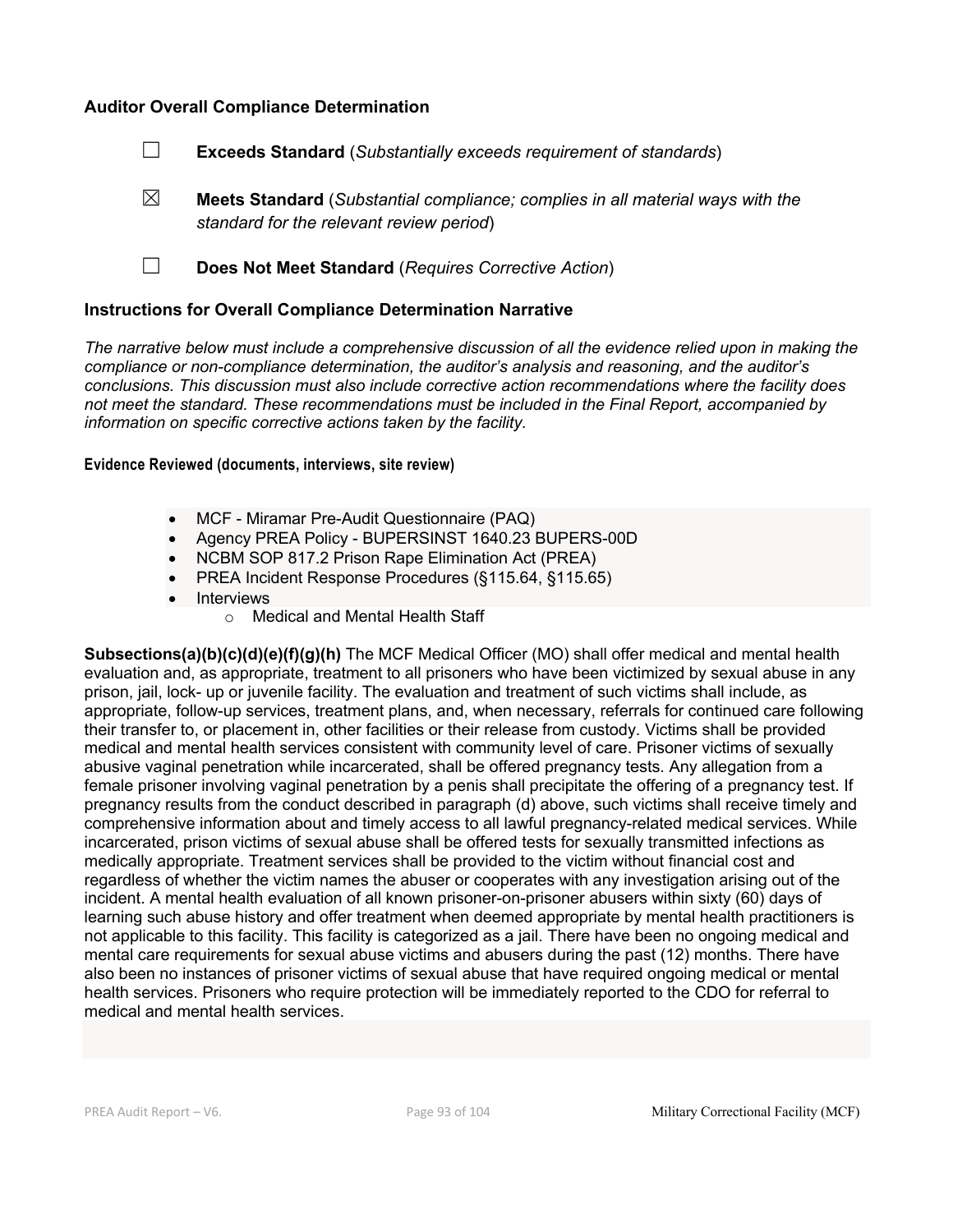# **DATA COLLECTION AND REVIEW**

## **Standard 115.86: Sexual abuse incident reviews**

## **All Yes/No Questions Must Be Answered by the Auditor to Complete the Report**

## **115.86 (a)**

• Does the facility conduct a sexual abuse incident review at the conclusion of every sexual abuse investigation, including where the allegation has not been substantiated, unless the allegation has been determined to be unfounded?  $\boxtimes$  Yes  $\Box$  No

## **115.86 (b)**

§ Does such review ordinarily occur within 30 days of the conclusion of the investigation?  $\boxtimes$  Yes  $\Box$  No

## **115.86 (c)**

Does the review team include upper-level management officials, with input from line supervisors, investigators, and medical or mental health practitioners?  $\boxtimes$  Yes  $\Box$  No

#### **115.86 (d)**

- § Does the review team: Consider whether the allegation or investigation indicates a need to change policy or practice to better prevent, detect, or respond to sexual abuse?  $\boxtimes$  Yes  $\Box$  No
- § Does the review team: Consider whether the incident or allegation was motivated by race; ethnicity; gender identity; lesbian, gay, bisexual, transgender, or intersex identification, status, or perceived status; gang affiliation; or other group dynamics at the facility?  $\boxtimes$  Yes  $\Box$  No
- § Does the review team: Examine the area in the facility where the incident allegedly occurred to assess whether physical barriers in the area may enable abuse?  $\boxtimes$  Yes  $\Box$  No
- § Does the review team: Assess the adequacy of staffing levels in that area during different shifts?  $\boxtimes$  Yes  $\Box$  No
- Does the review team: Assess whether monitoring technology should be deployed or augmented to supplement supervision by staff?  $\boxtimes$  Yes  $\Box$  No
- § Does the review team: Prepare a report of its findings, including but not necessarily limited to determinations made pursuant to §§ 115.86(d)(1) - (d)(5), and any recommendations for improvement and submit such report to the facility head and PREA Compliance Manager?  $\boxtimes$  Yes  $\Box$  No

#### **115.86 (e)**

§ Does the facility implement the recommendations for improvement, or document its reasons for not doing so? ⊠ Yes □ No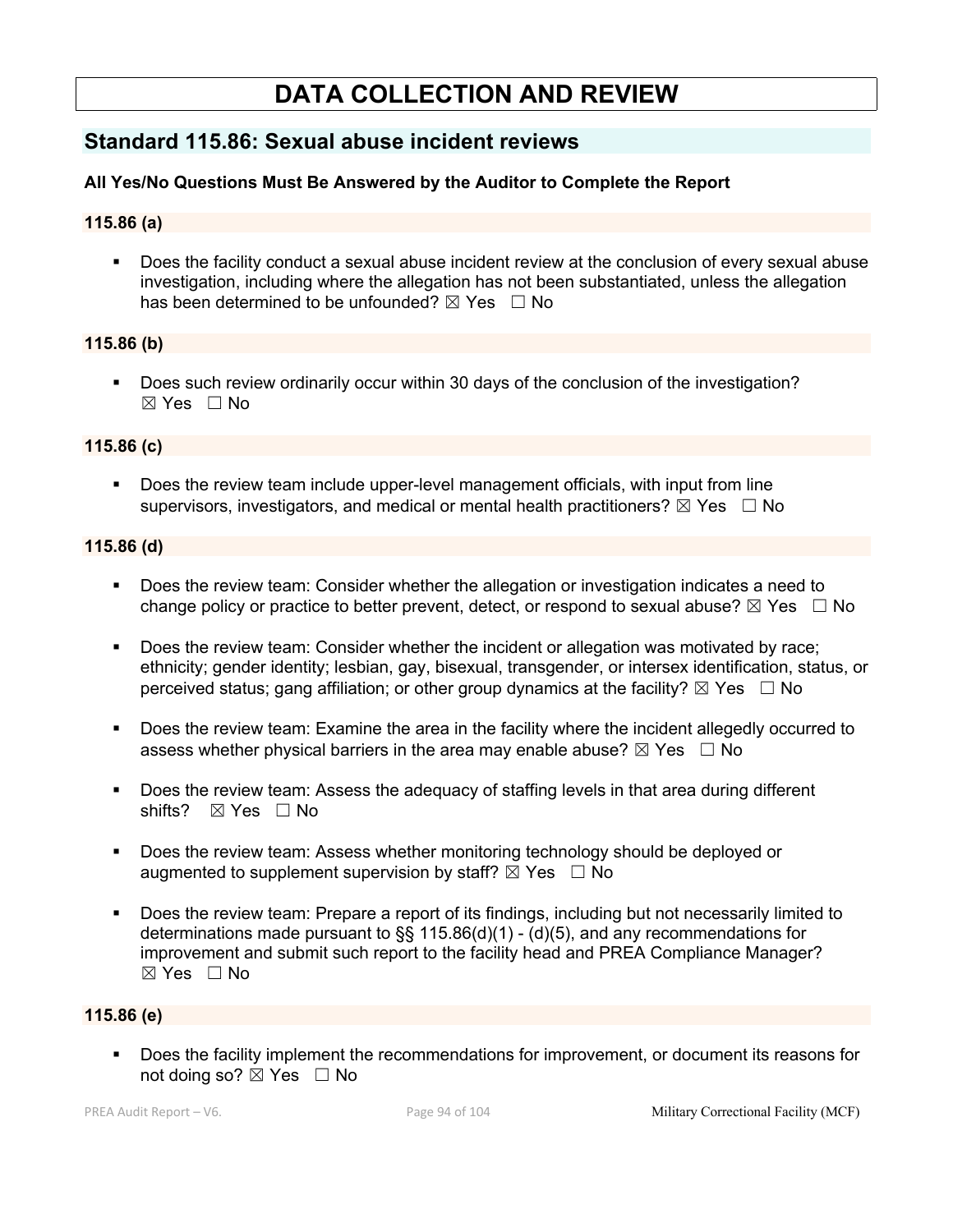## **Auditor Overall Compliance Determination**

- ☐ **Exceeds Standard** (*Substantially exceeds requirement of standards*)
- ☒ **Meets Standard** (*Substantial compliance; complies in all material ways with the standard for the relevant review period*)
- ☐ **Does Not Meet Standard** (*Requires Corrective Action*)

## **Instructions for Overall Compliance Determination Narrative**

*The narrative below must include a comprehensive discussion of all the evidence relied upon in making the compliance or non-compliance determination, the auditor's analysis and reasoning, and the auditor's conclusions. This discussion must also include corrective action recommendations where the facility does not meet the standard. These recommendations must be included in the Final Report, accompanied by information on specific corrective actions taken by the facility.*

#### **Evidence Reviewed (documents, interviews, site review)**

- MCF Miramar Pre-Audit Questionnaire (PAQ)
- Agency PREA Policy BUPERSINST 1640.23 BUPERS-00D
- NCBM SOP 817.2 Prison Rape Elimination Act (PREA)
- PRIMARY/COLLATERAL DUTY ASSIGNMENTS
- MEMORANDUM FOR THE RECORD
- Interviews
- o CO
	- o PREA Compliance Manager
	- o Incident Review Team Member

**Subsections(a)(b)(c)(d)(e)** Agency policy states a PREA Incident Review Board shall convene within thirty (30) days of the conclusion of every sexual abuse investigation unless the allegation has been determined to be unfounded. An investigation is concluded when a substantiated, unsubstantiated, or unfounded determination is made by the facility CO. The PREA Incident Review Board shall include the XO, TD, Department Heads (as requested), and the PREA Compliance Manager with input from relevant personnel as requested, such as line supervisors, investigators, and medical or mental health practitioners. The PREA Incident Review Board shall: 1. Consider whether the allegation or investigation indicates a need to change policy or practice to better prevent, detect, or respond to sexual abuse and sexual harassment; 2. Consider whether the incident or allegation was motivated by race; ethnicity; gender identity; lesbian, gay, bisexual, transgender, intersex, or gender nonconforming identification status, or perceived status; or gang affiliation; or was motivated or otherwise caused by other group dynamics at the facility; 3. Examine the area in the facility where the incident allegedly occurred to assess whether physical barriers in the area may enable abuse; 4. Assess the adequacy of staffing levels in that area during different shifts; Assess whether monitoring technology should be deployed or augmented to supplement supervision by staff; and 6. PREA Incident Review Board chair shall prepare a report of its findings, including but not necessarily limited to determinations made pursuant to section  $(d)(1)-(d)(5)$  of this section and any recommendations for improvement. This report shall be submitted to the CO, the PREA Compliance Manager, and the BUPERS-00D/Agency PREA Coordinator. The PREA Compliance Manager shall maintain this documentation for file, archive, and audit. The facility shall implement the recommendations for improvement or document its reasons for not doing so in the PREA Annual Report. All staff will provide any and all documents to the PREA Compliance Manager for file, archive, and audit. The PREA Compliance Manager provided the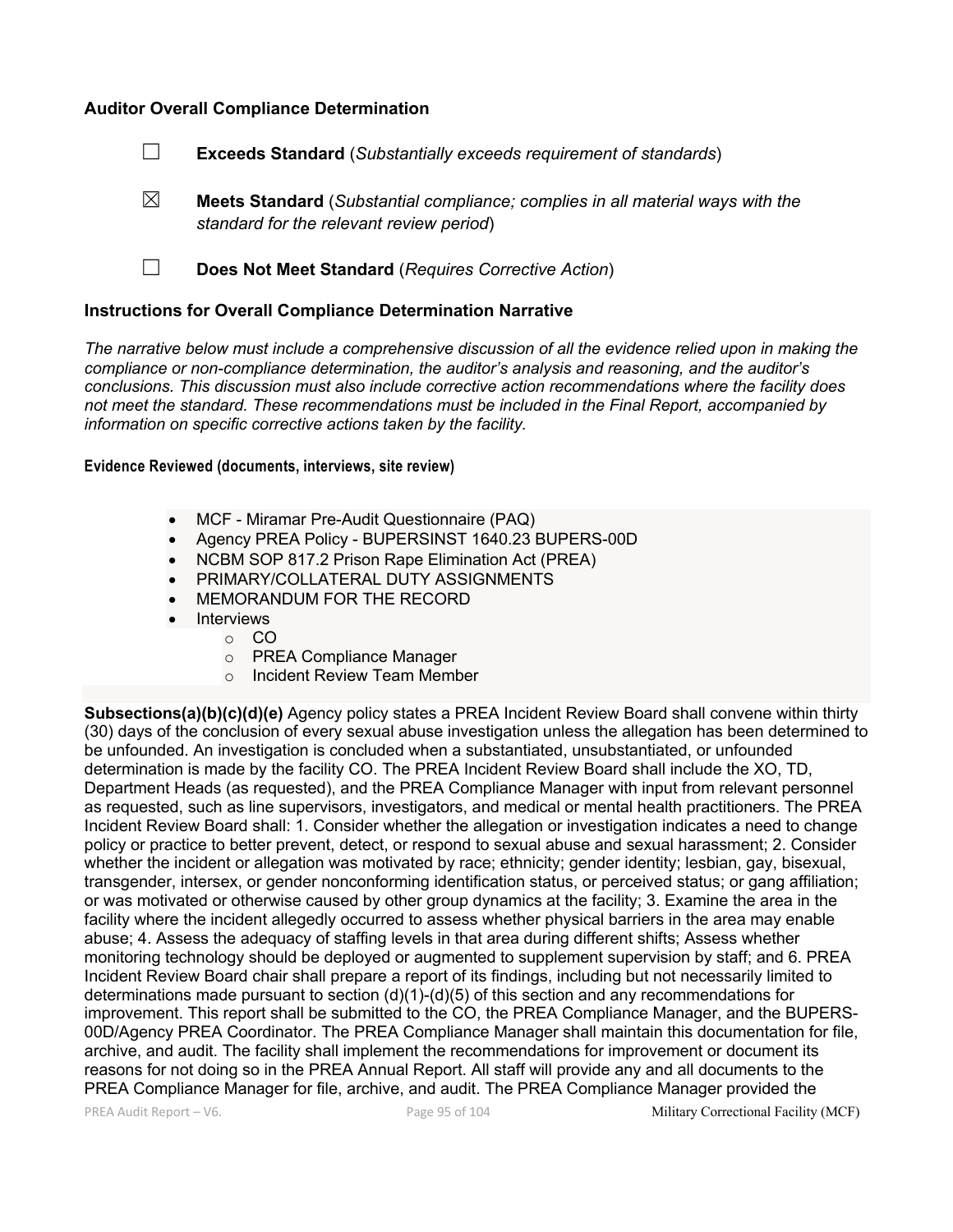auditor with documentation delineating the facility's PREA Board members, consisting of upper-level management of the facility. The auditor reviewed competed incident reviews and determined they were completed according to policy and the PREA standards requirements. Interviews with the CO and PREA Compliance Manager confirmed they are aware of the standards requirement for conducting an afterincident review for allegations of sexual abuse determined to be founded or unsubstantiated and are prepared to do so when the need arises, which was noted during the auditor's review.

## **Standard 115.87: Data collection**

## **All Yes/No Questions Must Be Answered by the Auditor to Complete the Report**

## **115.87 (a)**

Does the agency collect accurate, uniform data for every allegation of sexual abuse at facilities under its direct control using a standardized instrument and set of definitions?  $\boxtimes$  Yes  $\Box$  No

## **115.87 (b)**

§ Does the agency aggregate the incident-based sexual abuse data at least annually?  $\boxtimes$  Yes  $\Box$  No

## **115.87 (c)**

• Does the incident-based data include, at a minimum, the data necessary to answer all questions from the most recent version of the Survey of Sexual Violence conducted by the Department of Justice? ☒ Yes ☐ No

## **115.87 (d)**

§ Does the agency maintain, review, and collect data as needed from all available incident-based documents, including reports, investigation files, and sexual abuse incident reviews?  $\boxtimes$  Yes  $\Box$  No

#### **115.87 (e)**

§ Does the agency also obtain incident-based and aggregated data from every private facility with which it contracts for the confinement of its inmates? (N/A if agency does not contract for the confinement of its inmates.)  $\boxtimes$  Yes  $\Box$  No  $\Box$  NA

## **115.87 (f)**

§ Does the agency, upon request, provide all such data from the previous calendar year to the Department of Justice no later than June 30? (N/A if DOJ has not requested agency data.)  $⊠ Yes ⊡ No ⊡ NA$ 

## **Auditor Overall Compliance Determination**



☐ **Exceeds Standard** (*Substantially exceeds requirement of standards*)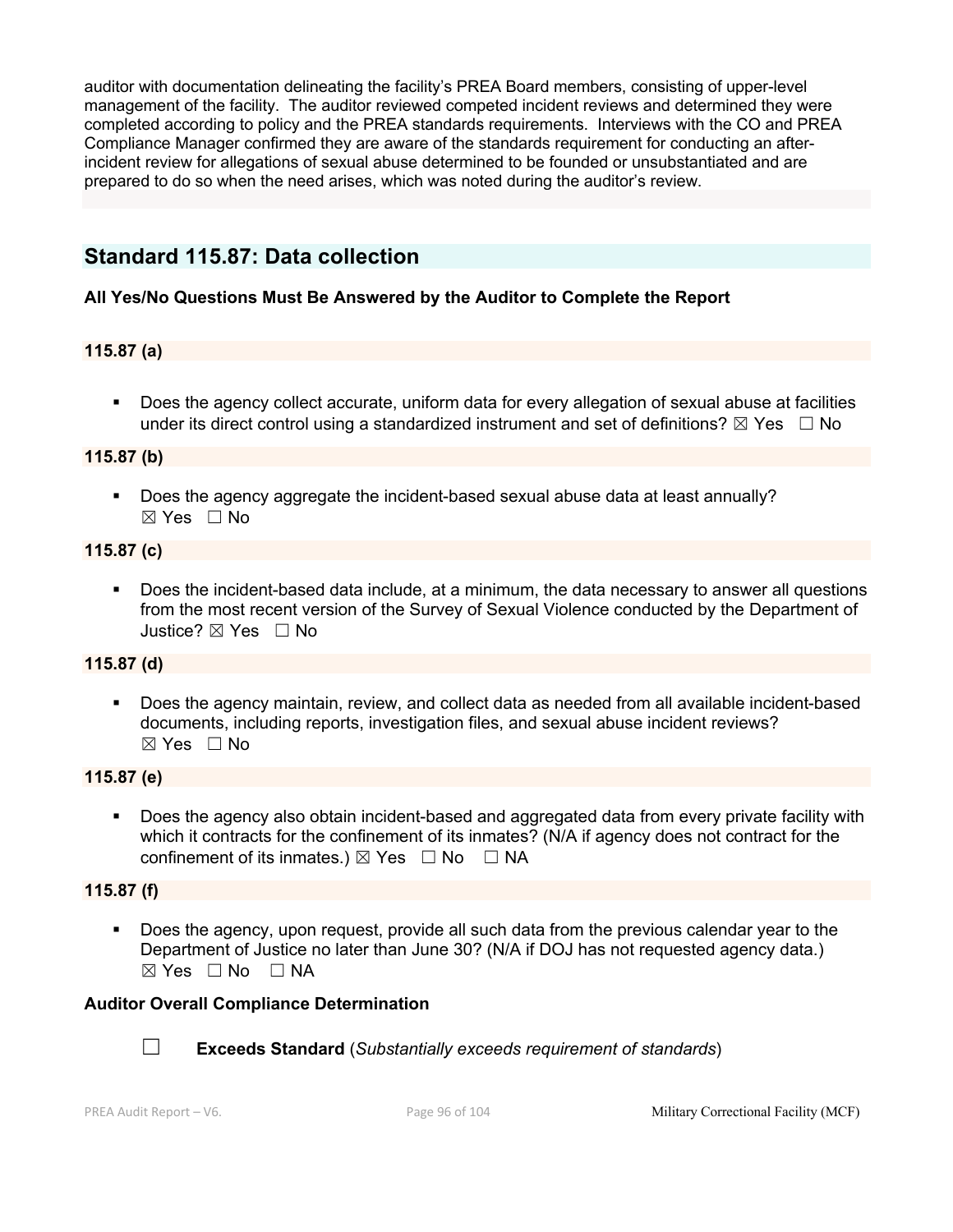- ☒ **Meets Standard** (*Substantial compliance; complies in all material ways with the standard for the relevant review period*)
- ☐ **Does Not Meet Standard** (*Requires Corrective Action*)

## **Instructions for Overall Compliance Determination Narrative**

*The narrative below must include a comprehensive discussion of all the evidence relied upon in making the compliance or non-compliance determination, the auditor's analysis and reasoning, and the auditor's conclusions. This discussion must also include corrective action recommendations where the facility does not meet the standard. These recommendations must be included in the Final Report, accompanied by information on specific corrective actions taken by the facility.*

## **Evidence Reviewed (documents, interviews, site review)**

- MCF Miramar Pre-Audit Questionnaire (PAQ)
- Agency PREA Policy BUPERSINST 1640.23 BUPERS-00D
- NCBM SOP 817.2 Prison Rape Elimination Act (PREA)
- Agency Website PREA Reporting Requirements
- PRISON RAPE ELIMINATION ACT (PREA) ANNUAL REPORT AND SECURITY STAFFING PLAN REVIEW FOR CY-2019
- SURVEY OF SEXUAL VICTIMIZATION, 2018 Other Correctional Facilities Summary Form
- PRISON RAPE ELIMINATION ACT ANNUAL REPORT, CALENDAR YEAR 2019; U.S. NAVY SHORE CORRECTIONAL FACILITIES WITHIN THE UNITED STATES
- PRISON RAPE ELIMINATION ACT (PREA) ANNUAL REPORT AND SECURITY STAFFING PLAN REVIEW FOR CY-2018
- Commander, Navy Personnel Command (BUPERS-00D ) PRISON RAPE ELIMINATION ACT (PREA); GUIDANCE LETTER# 1
- Interview
	- o PREA Compliance Manager

**Subsections (a)(b)(c)(d)(e)** Agency policy indicates the facility shall collect accurate, uniform data for every allegation of sexual abuse and sexual harassment using a standardized instrument and set of definitions from the most recent version of the Survey of Sexual Violence (SSV) conducted by the Department of Justice. The PREA Compliance Manager shall aggregate the incident-based sexual abuse data and forward the results to the BUPERS-00D /Agency PREA Coordinator annually. The incident-based data collected shall include, at a minimum, the data necessary to answer all questions from the most recent version of the SSV. The PREA Compliance Manager shall maintain, review, and collect data as needed from all available incident-based documents, including reports, investigation files, and sexual abuse incident reviews. The PREA Compliance Manager shall provide by 30 June all such data from the previous calendar year to BUPERS-00D , who will forward the data to the Department of Justice as required. This facility does not contract with private facilities for the confinement of prisoners. The PREA Compliance Manager provided the auditor with documentation outlined within the documentation reviewed by the auditor and found that it supported all of the elements required of the standard.

## **Standard 115.88: Data review for corrective action**

## **All Yes/No Questions Must Be Answered by the Auditor to Complete the Report**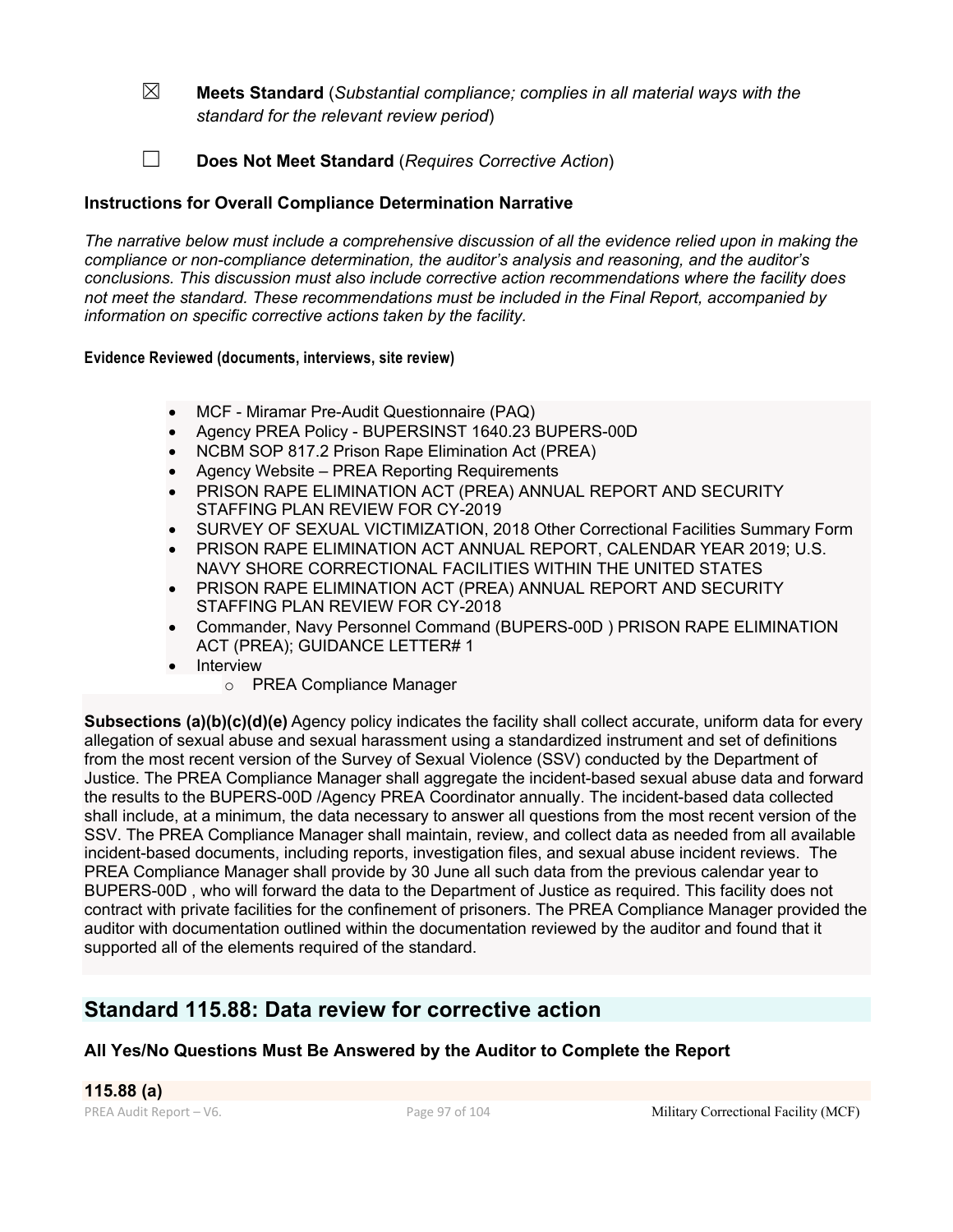- § Does the agency review data collected and aggregated pursuant to § 115.87 in order to assess and improve the effectiveness of its sexual abuse prevention, detection, and response policies, practices, and training, including by: Identifying problem areas?  $\boxtimes$  Yes  $\Box$  No
- Does the agency review data collected and aggregated pursuant to § 115.87 in order to assess and improve the effectiveness of its sexual abuse prevention, detection, and response policies, practices, and training, including by: Taking corrective action on an ongoing basis?  $\boxtimes$  Yes  $\Box$  No
- Does the agency review data collected and aggregated pursuant to § 115.87 in order to assess and improve the effectiveness of its sexual abuse prevention, detection, and response policies, practices, and training, including by: Preparing an annual report of its findings and corrective actions for each facility, as well as the agency as a whole?  $\boxtimes$  Yes  $\Box$  No

## **115.88 (b)**

§ Does the agency's annual report include a comparison of the current year's data and corrective actions with those from prior years and provide an assessment of the agency's progress in addressing sexual abuse  $\boxtimes$  Yes  $\Box$  No

## **115.88 (c)**

■ Is the agency's annual report approved by the agency head and made readily available to the public through its website or, if it does not have one, through other means?  $\boxtimes$  Yes  $\Box$  No

## **115.88 (d)**

Does the agency indicate the nature of the material redacted where it redacts specific material from the reports when publication would present a clear and specific threat to the safety and security of a facility?  $\boxtimes$  Yes  $\Box$  No

#### **Auditor Overall Compliance Determination**

- ☐ **Exceeds Standard** (*Substantially exceeds requirement of standards*)
- ☒ **Meets Standard** (*Substantial compliance; complies in all material ways with the standard for the relevant review period*)
- ☐ **Does Not Meet Standard** (*Requires Corrective Action*)

#### **Instructions for Overall Compliance Determination Narrative**

*The narrative below must include a comprehensive discussion of all the evidence relied upon in making the compliance or non-compliance determination, the auditor's analysis and reasoning, and the auditor's conclusions. This discussion must also include corrective action recommendations where the facility does not meet the standard. These recommendations must be included in the Final Report, accompanied by information on specific corrective actions taken by the facility.*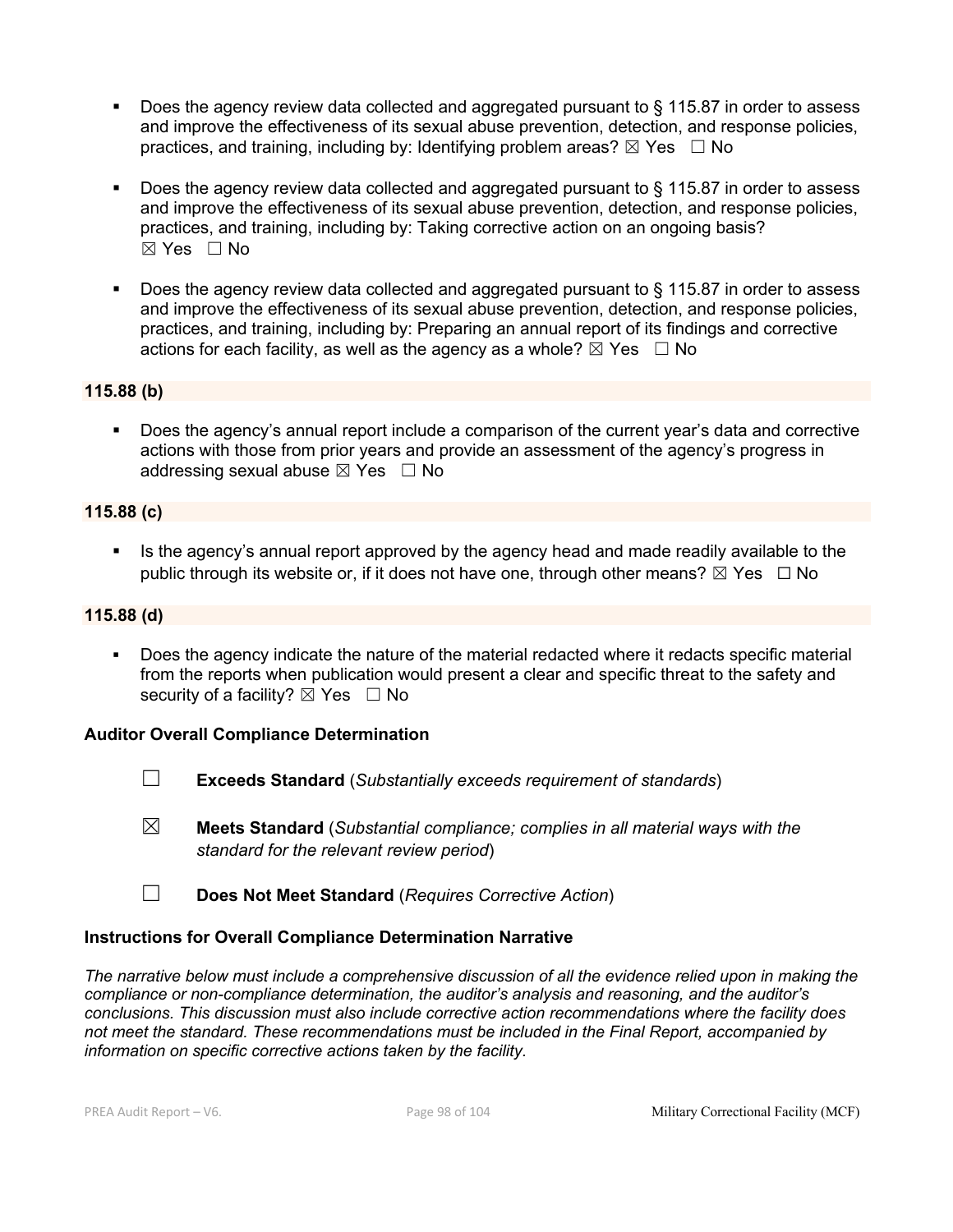- MCF Miramar Pre-Audit Questionnaire (PAQ)
- Agency PREA Policy BUPERSINST 1640.23 BUPERS-00D
- NCBM SOP 817.2 Prison Rape Elimination Act (PREA)
- PRISON RAPE ELIMINATION ACT ANNUAL REPORT, CALENDAR YEAR 2019; U.S. NAVY SHORE CORRECTIONAL FACILITIES WITHIN THE UNITED STATES
- Agency Website PREA Annual Report CY 2019
- **Interviews** 
	- o Agency Head/Designee
	- o Agency-Wide PREA Coordinator
	- o PREA Compliance Manager

**Subsections (a)(b)(c)(d)** Agency policy states and was further corroborated through documentation review and interviews with the agency head, PREA coordinator, and facility PREA Compliance Manager that data is collected and aggregated in order to assess and improve the effectiveness of the facility's sexual abuse prevention, detection, and response policies, practices, and training, including 1.Identifying problem areas; 2. Taking corrective action on an ongoing basis, preparing an Annual PREA Report of its findings and corrective actions, and forwarding the report to BUPERS-00D via MCF - Miramar for correlation as an agency. This reporting requirement is minimally satisfied by the submission of the SSV4 and SSV-IA forms. Additional supporting documentation and review materials may also be submitted to PERS-OOD in support of an annual report. Such report shall include a comparison of the current year's data and corrective actions with those from prior years and provide an assessment of the facility's progress in addressing sexual abuse. The PREA Annual Report is forwarded to BUPERS-00D D for consolidation to make it readily available to the public through its website or through other means. The facility shall defer to BUPERS-00D regarding redaction of specific material from the reports when publication would present a clear and specific threat to the safety and security of the facility but must indicate the nature of the material redacted.

## **Standard 115.89: Data storage, publication, and destruction**

## **All Yes/No Questions Must Be Answered by the Auditor to Complete the Report**

## **115.89 (a)**

§ Does the agency ensure that data collected pursuant to § 115.87 are securely retained?  $\boxtimes$  Yes  $\Box$  No

## **115.89 (b)**

■ Does the agency make all aggregated sexual abuse data, from facilities under its direct control and private facilities with which it contracts, readily available to the public at least annually through its website or, if it does not have one, through other means?  $\boxtimes$  Yes  $\Box$  No

## **115.89 (c)**

■ Does the agency remove all personal identifiers before making aggregated sexual abuse data publicly available?  $\boxtimes$  Yes  $\Box$  No

## **115.89 (d)**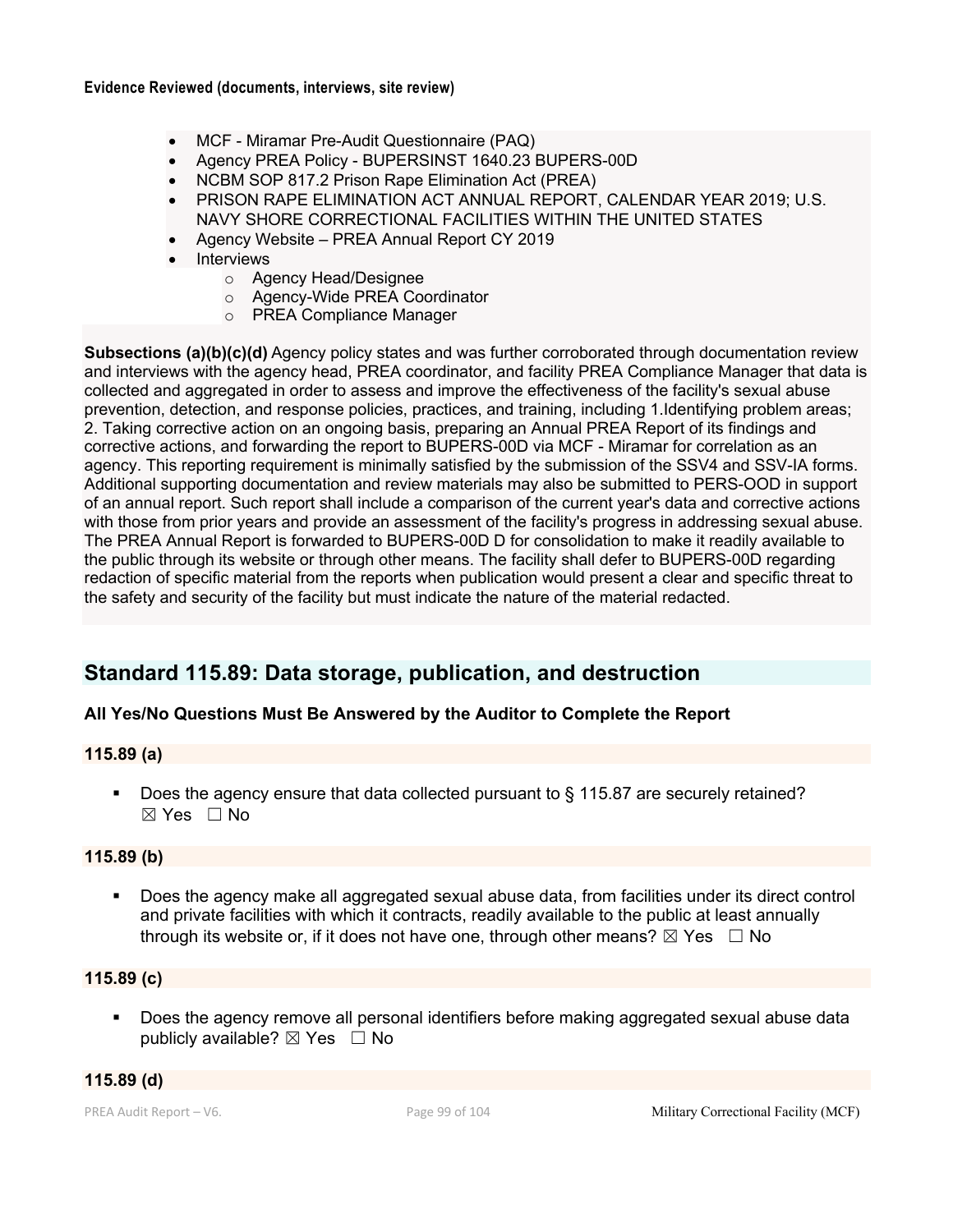• Does the agency maintain sexual abuse data collected pursuant to § 115.87 for at least 10 years after the date of the initial collection, unless Federal, State, or local law requires otherwise? ⊠ Yes □ No

## **Auditor Overall Compliance Determination**

- ☐ **Exceeds Standard** (*Substantially exceeds requirement of standards*)
- ☒ **Meets Standard** (*Substantial compliance; complies in all material ways with the standard for the relevant review period*)
- ☐ **Does Not Meet Standard** (*Requires Corrective Action*)

## **Instructions for Overall Compliance Determination Narrative**

*The narrative below must include a comprehensive discussion of all the evidence relied upon in making the compliance or non-compliance determination, the auditor's analysis and reasoning, and the auditor's conclusions. This discussion must also include corrective action recommendations where the facility does not meet the standard. These recommendations must be included in the Final Report, accompanied by information on specific corrective actions taken by the facility.*

#### **Evidence Reviewed (documents, interviews, site review)**

- MCF Miramar Pre-Audit Questionnaire (PAQ)
- Agency PREA Policy BUPERSINST 1640.23 BUPERS-00D
- NCBM SOP 817.2 Prison Rape Elimination Act (PREA)
- Agency Website PREA Annual Report CY 2019
- Interviews
	- o Agency-Wide PREA Coordinator
	- o PREA Compliance Manager

**Subsections(a)(b)(c)(d**) Agency policy states and was further corroborated through documentation review and interviews conducted with the Agency-Wide PREA Coordinator, facility PREA Compliance Manager (Navy Corrections and Programs Office BUPERS-00D), and the PREA Compliance Manager shall ensure that data collected is securely retained. All aggregated sexual abuse data shall be forwarded to BUPERS-00D for consolidation in order to make it readily available to the public annually through its website or through other means. Before submitting aggregated sexual abuse data to BUPERS-00D, the facility shall remove all personal identifiers. The PREA Compliance Manager shall maintain sexual abuse data (including incident reports, investigative reports, offender information, case disposition, and evaluation finding) collected for at least ten years after the initial collection date unless legally required otherwise. All staff and departments will forward any and all PREA related documentation and sexual abuse data to the PREA Compliance Manager to file, archive, and audit.

# **AUDITING AND CORRECTIVE ACTION**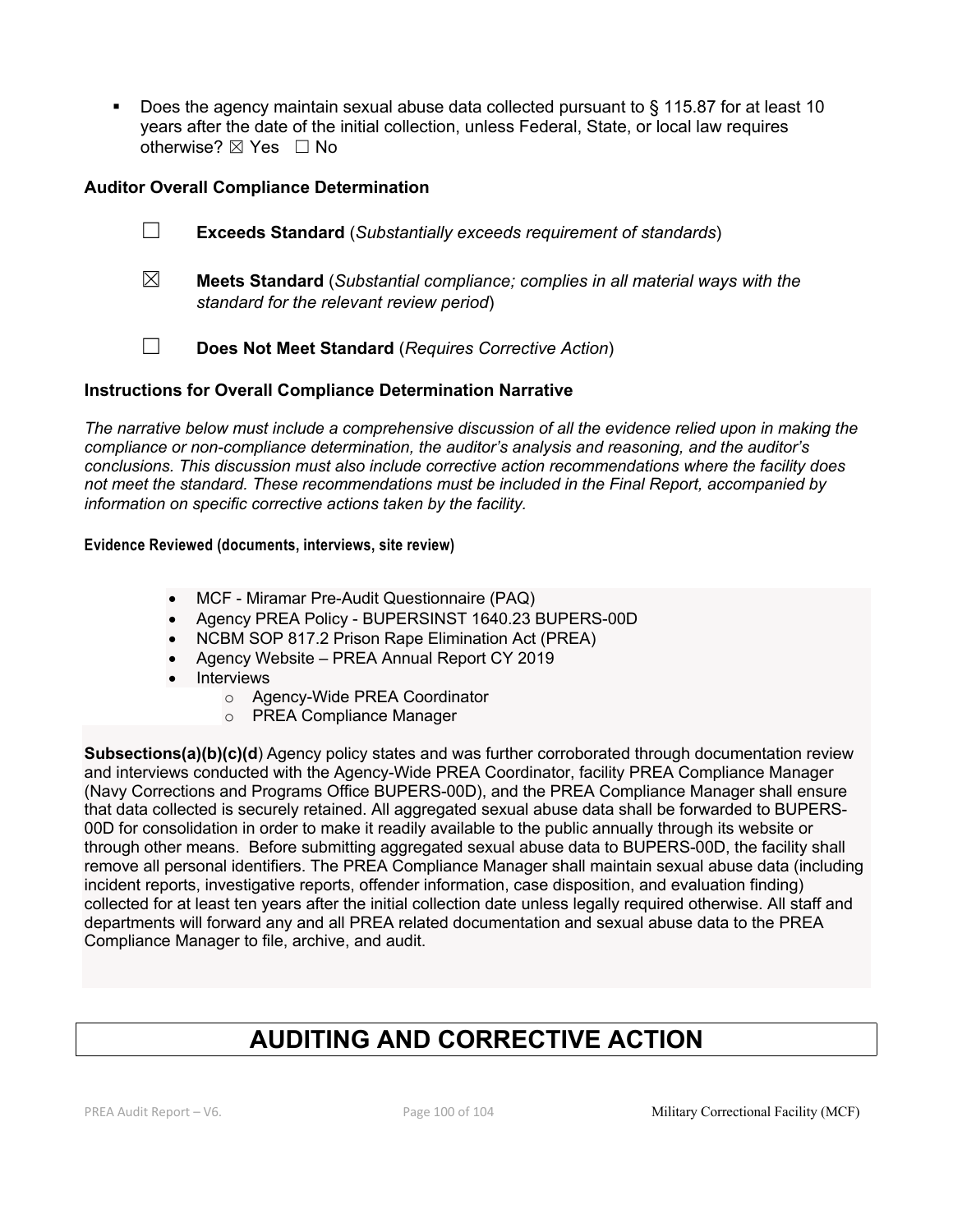## **Standard 115.401: Frequency and scope of audits**

## **All Yes/No Questions Must Be Answered by the Auditor to Complete the Report**

## **115.401 (a)**

• During the prior three-year audit period, did the agency ensure that each facility operated by the agency, or by a private organization on behalf of the agency, was audited at least once? (*Note: The response here is purely informational. A "no" response does not impact overall compliance with this standard.*)  $\boxtimes$  Yes  $\Box$  No

## **115.401 (b)**

- Is this the first year of the current audit cycle? (*Note: a "no" response does not impact overall compliance with this standard.*)  $\boxtimes$  Yes  $\Box$  No
- **•** If this is the second year of the current audit cycle, did the agency ensure that at least one-third of each facility type operated by the agency, or by a private organization on behalf of the agency, was audited during the first year of the current audit cycle? (N/A if this is **not** the *second* year of the current audit cycle.)  $\boxtimes$  Yes  $\Box$  No  $\Box$  NA
- § If this is the third year of the current audit cycle, did the agency ensure that at least two-thirds of each facility type operated by the agency, or by a private organization on behalf of the agency, were audited during the first two years of the current audit cycle? (N/A if this is **not** the *third* year of the current audit cycle.)  $\boxtimes$  Yes  $\Box$  No  $\Box$  NA

#### **115.401 (h)**

• Did the auditor have access to, and the ability to observe, all areas of the audited facility?  $\boxtimes$  Yes  $\Box$  No

#### **115.401 (i)**

§ Was the auditor permitted to request and receive copies of any relevant documents (including electronically stored information)?  $\boxtimes$  Yes  $\Box$  No

## **115.401 (m)**

§ Was the auditor permitted to conduct private interviews with inmates, residents, and detainees? ☒ Yes ☐ No

#### **115.401 (n)**

§ Were inmates permitted to send confidential information or correspondence to the auditor in the same manner as if they were communicating with legal counsel?  $\boxtimes$  Yes  $\Box$  No

#### **Auditor Overall Compliance Determination**



☐ **Exceeds Standard** (*Substantially exceeds requirement of standards*)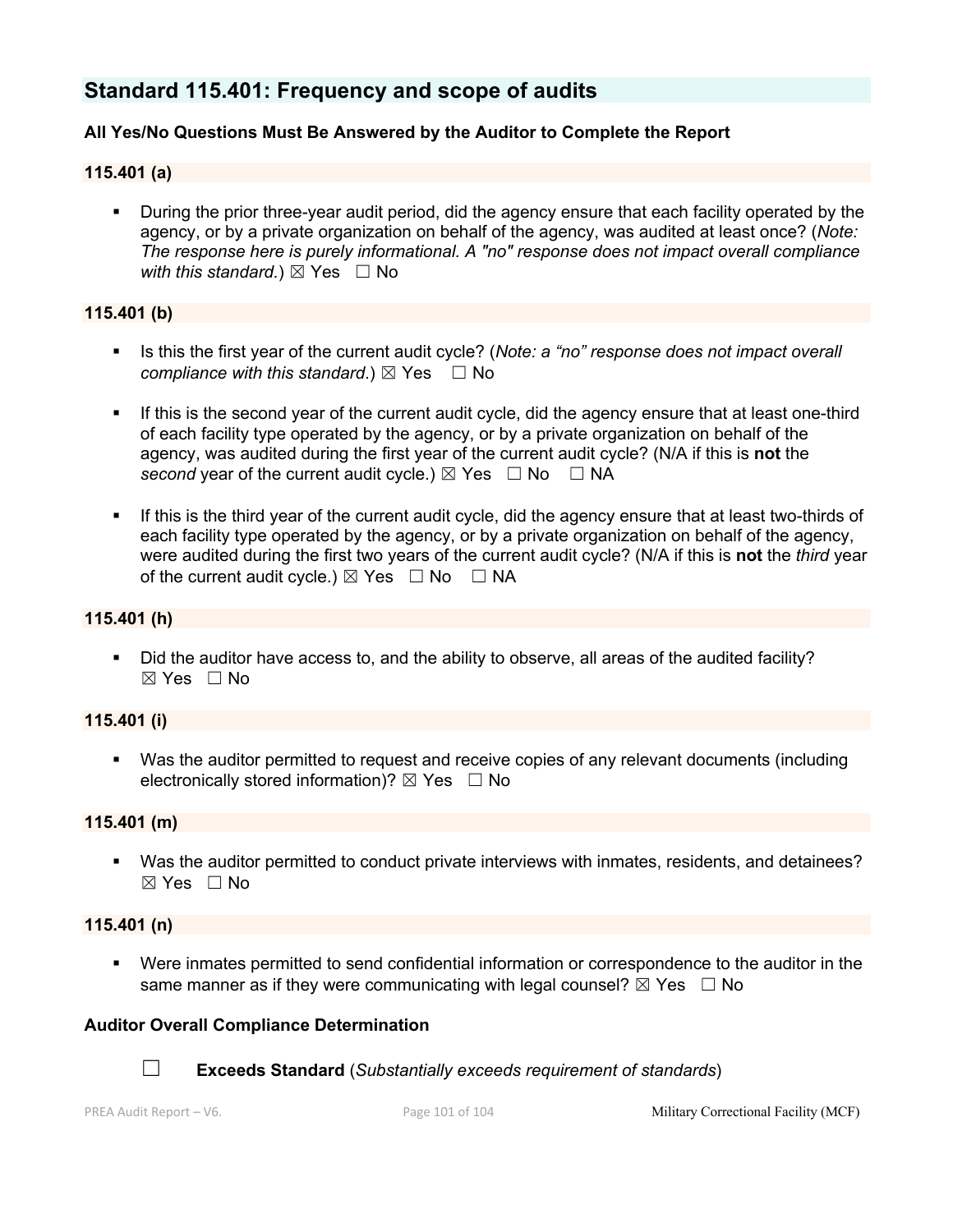- ☒ **Meets Standard** (*Substantial compliance; complies in all material ways with the standard for the relevant review period*)
- ☐ **Does Not Meet Standard** (*Requires Corrective Action*)

## **Instructions for Overall Compliance Determination Narrative**

*The narrative below must include a comprehensive discussion of all the evidence relied upon in making the compliance or non-compliance determination, the auditor's analysis and reasoning, and the auditor's conclusions. This discussion must also include corrective action recommendations where the facility does not meet the standard. These recommendations must be included in the Final Report, accompanied by information on specific corrective actions taken by the facility.*

The agency ensured that all of its facilities were audited at least once during the prior three-year audit period. The auditor had access to, and the ability to observe, all areas of the audited facility. The auditor requested and received copies of any relevant documents (including electronically stored information). The auditor was permitted to conduct private interviews with inmates, staff, contractors and volunteers. Inmates were permitted to send confidential information or correspondence to the auditor in the same manner as if they were communicating with legal counsel. The auditor received no correspondence from staff or inmates.

## **Standard 115.403: Audit contents and findings**

## **All Yes/No Questions Must Be Answered by the Auditor to Complete the Report**

## **115.403 (f)**

• The agency has published on its agency website, if it has one, or has otherwise made publicly available, all Final Audit Reports. The review period is for prior audits completed during the past three years PRECEDING THIS AUDIT. The pendency of any agency appeal pursuant to 28 C.F.R. § 115.405 does not excuse noncompliance with this provision. (N/A if there have been no Final Audit Reports issued in the past three years, or in the case of single facility agencies that there has never been a Final Audit Report issued.)  $\boxtimes$  Yes  $\Box$  No  $\Box$  NA

## **Auditor Overall Compliance Determination**

- ☐ **Exceeds Standard** (*Substantially exceeds requirement of standards*)
- ☒ **Meets Standard** (*Substantial compliance; complies in all material ways with the standard for the relevant review period*)
- 
- ☐ **Does Not Meet Standard** (*Requires Corrective Action*)

## **Instructions for Overall Compliance Determination Narrative**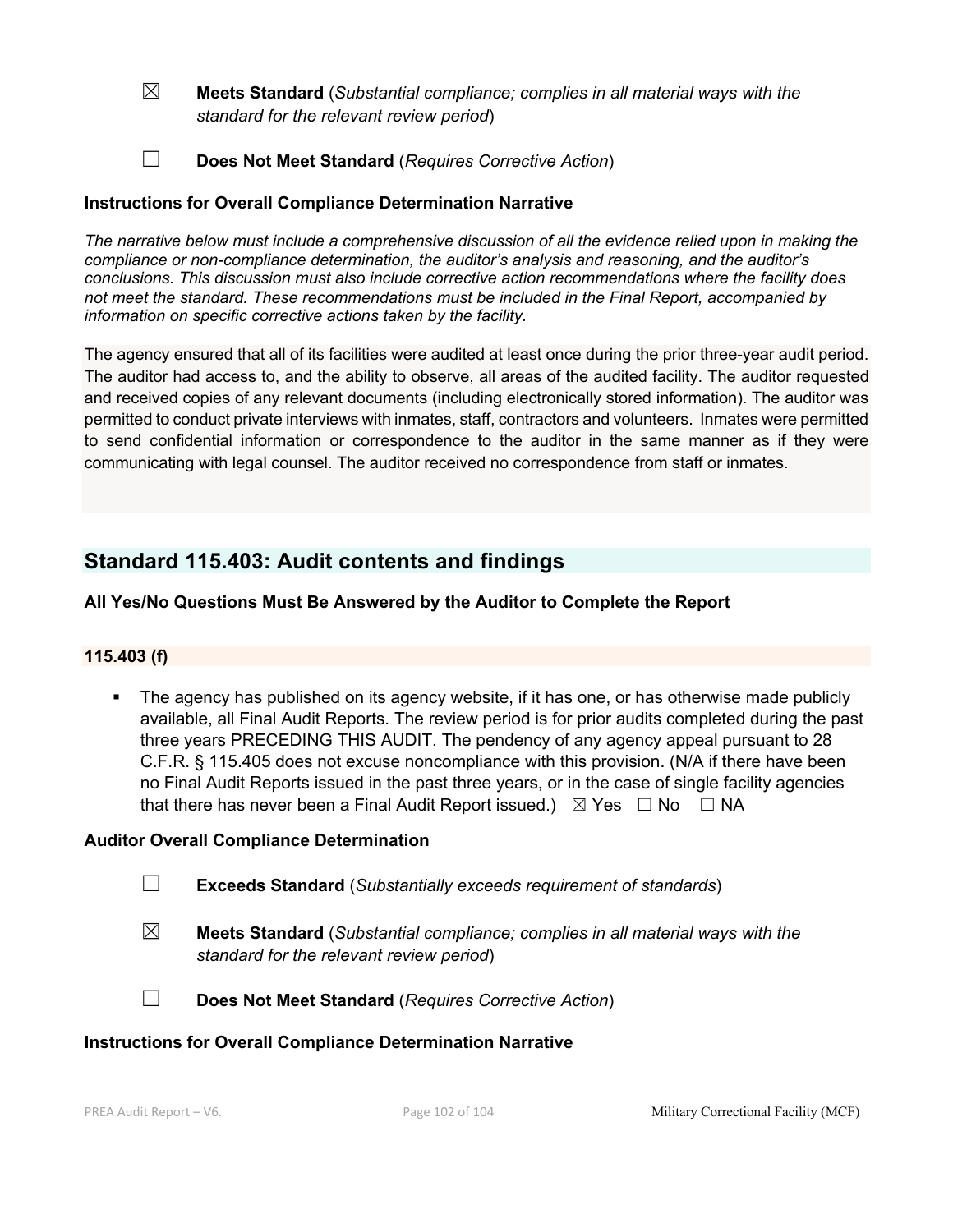*The narrative below must include a comprehensive discussion of all the evidence relied upon in making the compliance or non-compliance determination, the auditor's analysis and reasoning, and the auditor's conclusions. This discussion must also include corrective action recommendations where the facility does not meet the standard. These recommendations must be included in the Final Report, accompanied by information on specific corrective actions taken by the facility.*

The agency has published on its agency website all Final Audit Reports. The review period is for prior audits completed during the past three years preceding this audit. The auditor confirmed this through the review of the agency website.